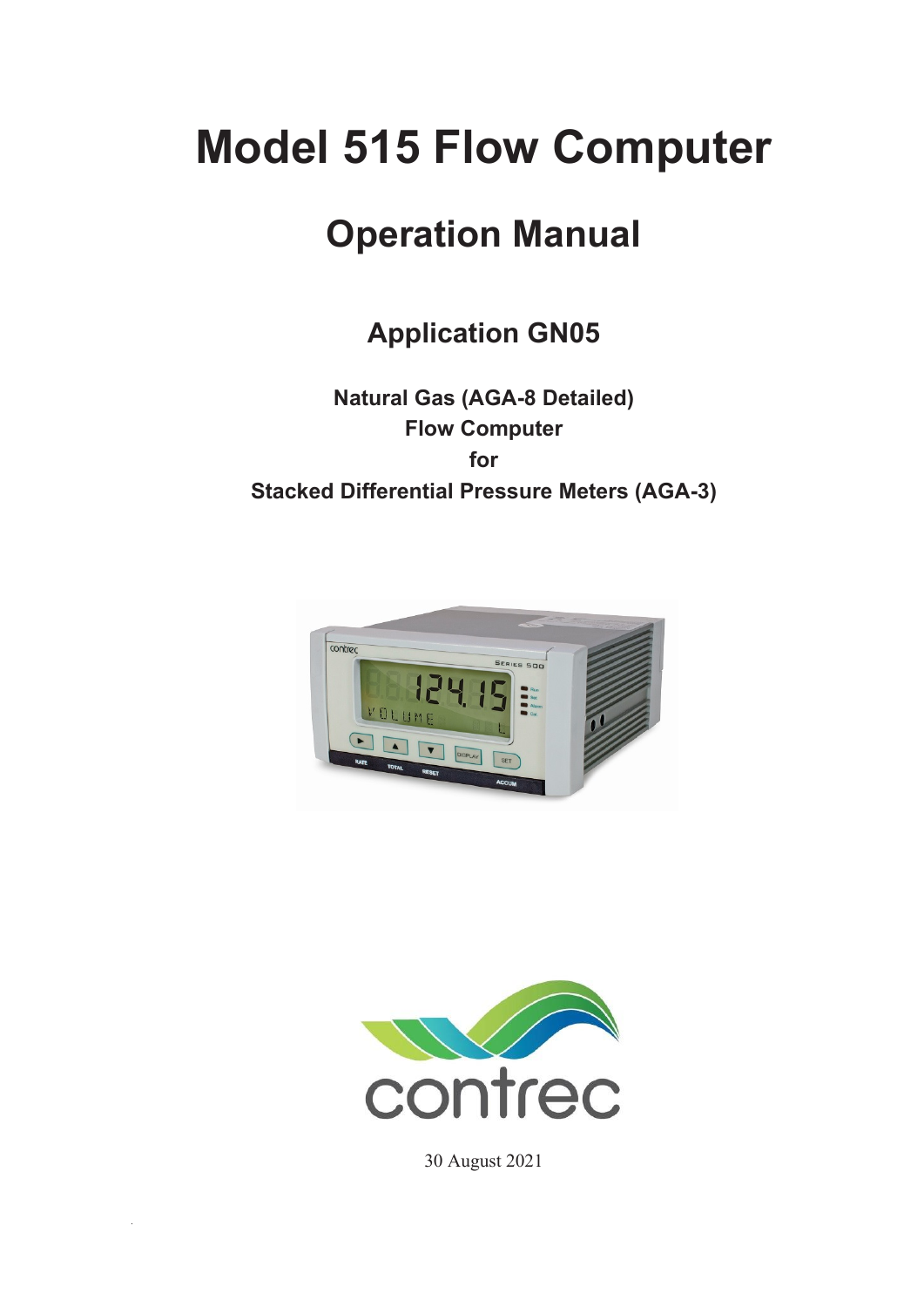#### **Model 515 Flow Computer - Operation Manual**

#### © Contrec Limited 2021

The instructions given herein cover the general description, installation, operation and maintenance of the subject equipment. Contrec Limited. reserves the right, without prior notice, to make engineering refinements that may not be reflected in this manual.

Should any questions arise which cannot be answered specifically by this manual, they should be directed to Contrec Limited for further detailed information and technical assistance.

Contrec Limited will not accept any liability for either direct or consequential damages resulting from the use or misapplication of the contents of this manual.

Part of the software embedded in this product is eCos - Embedded Configurable Operating System, a trademark of Red Hat. Portions created by Red Hat are Copyright © 1998, 1999, 2000 Red Hat, Inc. (http://www.redhat.com). All rights reserved

The software in this product was in part provided by Red Hat and any express or implied warranties, including, but not limited to, the implied warranties of merchantability and fitness for a particular purpose are disclaimed. In no event shall the author be liable for any direct, indirect, incidental, special, exemplary, or consequential damages (including, but not limited to, procurement of substitute goods or services; loss of use, data, or profits; or business interruption) however caused and on any theory of liability, whether in contract, strict liability, or tort (including negligence or otherwise) arising in any way out of the use of this software, even if advised of the possibility of such damage.

#### **Contrec Limited**

Riverside, Canal Road, Sowerby Bridge, West Yorkshire HX6 2AY UNITED KINGDOM Tel: +44 1422 829944 Email: sales@contrec.co.uk

#### **Website: www.contrec.co.uk**

**Contrec Systems Pty Ltd** 5 Norfolk Avenue Ringwood, Melbourne 3134 AUSTRALIA Tel: +61 4 413 505 114 Email: info@contrec.com.au

#### **Contrec - USA, LLC**

916 Belcher Drive Pelham AL 35124 USA Tel: +1 (205) 685 3000 Fax: +1 (205) 685 3001 Email: contrec@contrec-usa.com



**Publication No: 515-GN05-OM - 30 August 2021**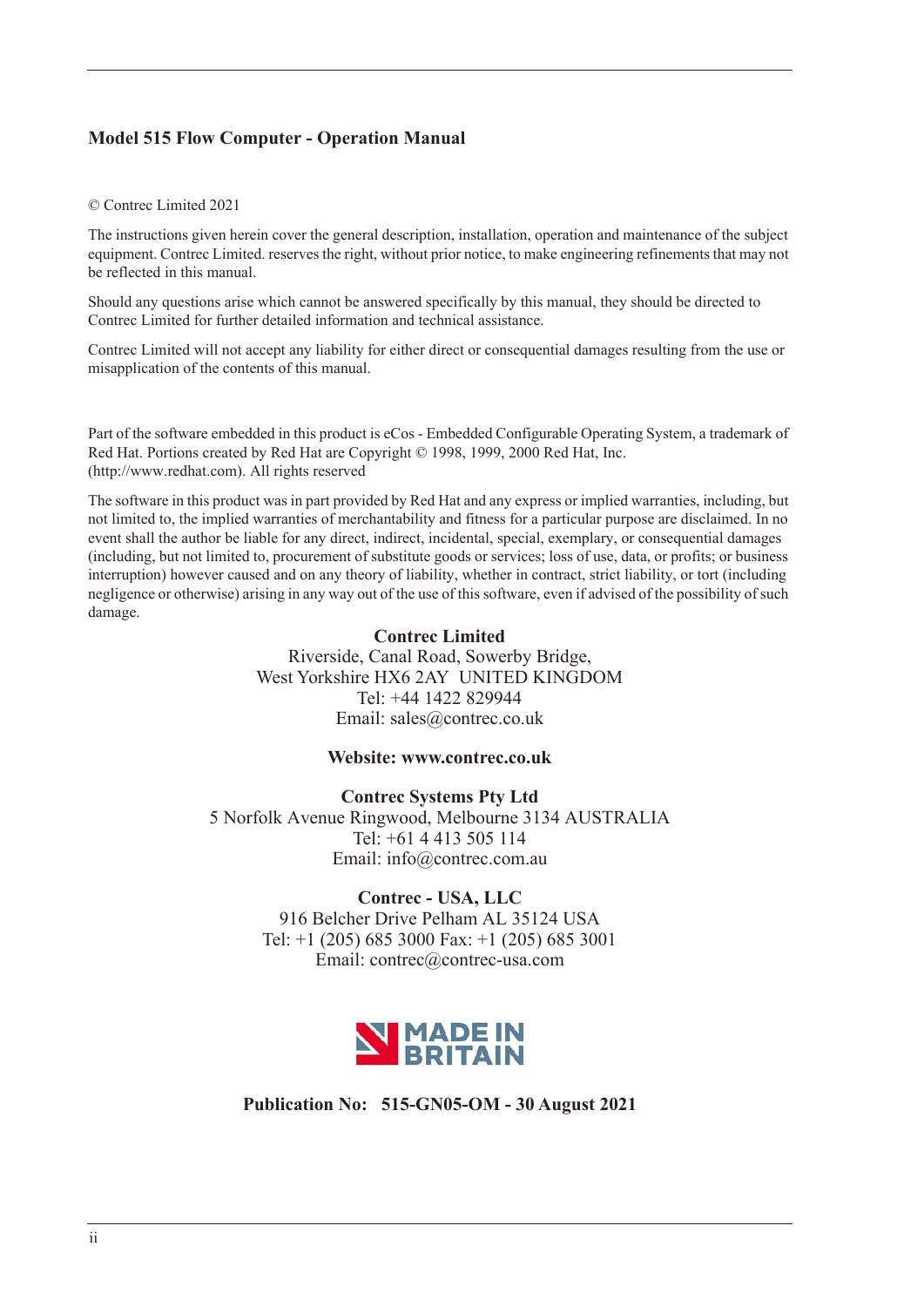

#### **The information in this safety notice is for the prevention of injury to personnel and damage to the instrument.**

#### **The manufacturer assumes no liability for injury or damage caused by misuse of the instrument or for modifications made to the instrument.**

This document must be consulted in all cases where the following "Caution" safety symbol is used :  $\bigwedge$ 

### **Qualified Personnel**

The instrument must be installed, operated and serviced by persons who have been properly trained and authorised. Personnel must read and understand this manual prior to installation and operation of the instrument. Refer to section 3 for further information regarding permitted maintenance operations. The safety of any system incorporating the equipment is the responsibility of the assembler of the system.

#### **Static Hazard**

The 500 series flow computer uses high speed CMOS circuitry which is sensitive to static damage. The user should observe accepted safety practices for handling electronic devices, especially during servicing. Once the unit is installed, grounded and interconnected, the chances of static damage are greatly reduced.

#### **Voltage Hazard**

Before connecting power to the instrument, ensure that the supply voltage for the AC or DC input is suitable. The AC voltage rating is as stated on the instrument rating plate. Personnel should take all due care to avoid electric shock. **For safe operation it is essential to connect a mains safety earth to the A.C. power inlet.** Do not operate at altitudes above 2000m.

#### **Welding Hazard**

Do not perform electric welding in close proximity to the instrument or its interconnecting cables. If welding in these areas must be performed, disconnect all cables from the instrument. Failure to do so may result in damage to the unit.

#### **Moisture Hazard**

To avoid electrical faults and corrosion of the instrument, do not allow moisture to remain in contact with the instrument. Operate only in a clean, dry and pollutant-free environment.

#### **Operating & Storage Temperature**

Operating: If a heater is being used, **DO NOT** isolate the instrument in temperatures below  $-20^{\circ}$ C.

Storage: **DO NOT** store the equipment below -20°C.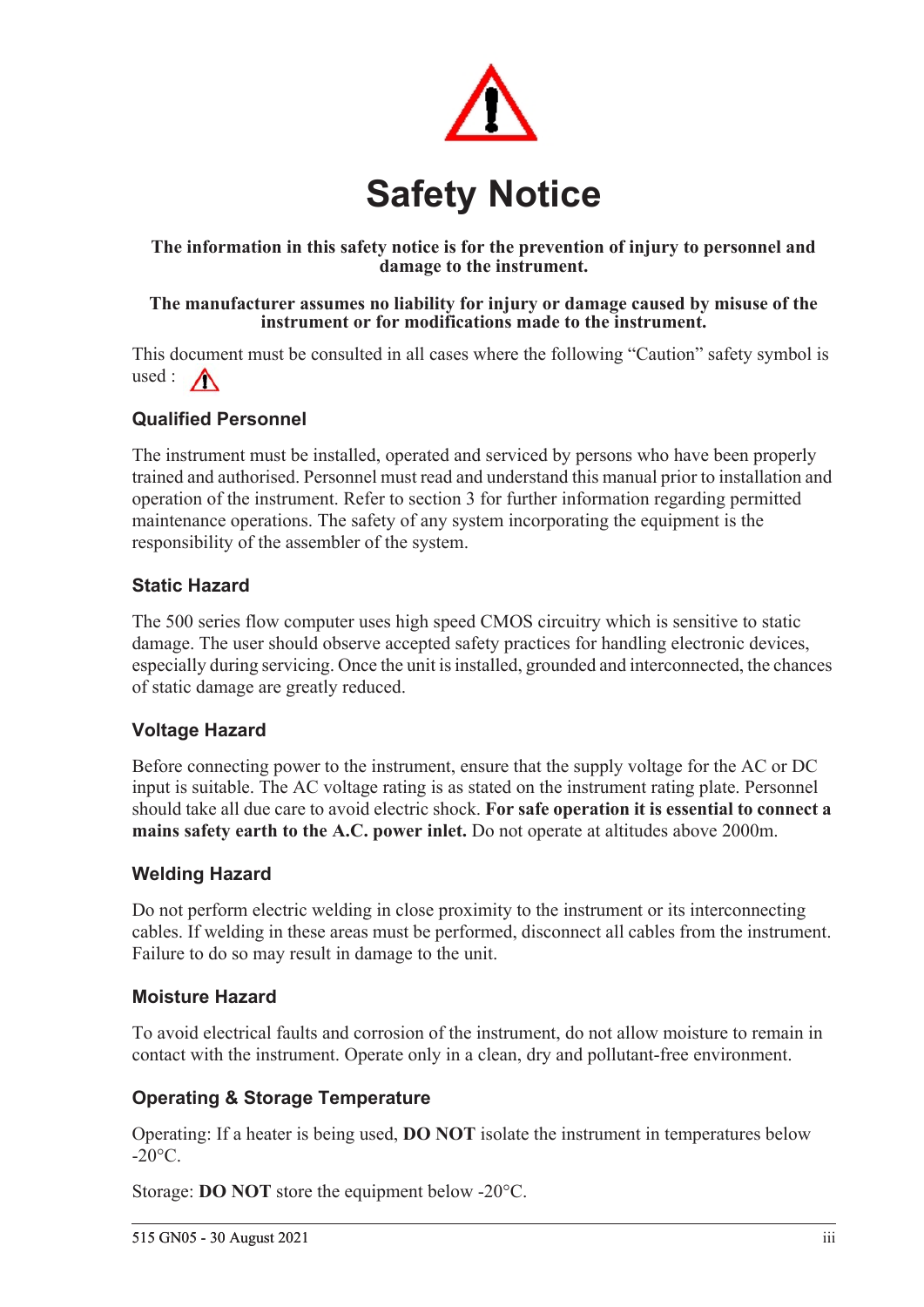#### **Disconnection Device**

When powered from a mains supply this unit requires the provision of a suitable mains isolation device, capable of interrupting both poles of the supply and meeting your local wiring regulations, to be suitably located and easily accessible near to the installed instrument. It must be marked as the disconnecting device for the equipment. It must be suitably rated with respect to the cross sectional area of the supply conductors.

#### **Instrument Disposal**

Contrec instrumentation should not be thrown into the general waste system.

If within EU member states, this instrument should be disposed of according to the guidelines set by the WEEE (Waste Electrical and Electronic Equipment) directive 2012/19/EU. If outside of the EU, this equipment should be responsibly disposed of according to local and national regulations for EEE (Electrical and Electronic Equipment).

By not discarding of this product along with other house hold waste you are preserving natural resources and reducing waste sent to landfill and incinerators.

Remove batteries and dispose of separately (see *Disposal of Batteries*) before disposal of Contrec instrumentation.

#### **Disposal of Batteries**

Batteries have an environmental impact. Safe and responsible disposal should be undertaken.

In all EU member states, as per Directive 2006/66/EC, batteries must not be thrown away with general waste. Contact your local environmental authority for information regarding disposal or recycling of used batteries, alternatively they can be returned directly to Contrec Ltd. for disposal.

Please Contact Contrec Ltd before returning batteries for disposal.

# **Explanation of IEC Symbols Used**

You should familiarise yourself with the following symbols which are used both within this manual and on the instrument itself.



 This document must be consulted in all cases where the following "Caution" safety symbol is used.



AC Input (AC).



Protective Earth Terminal.



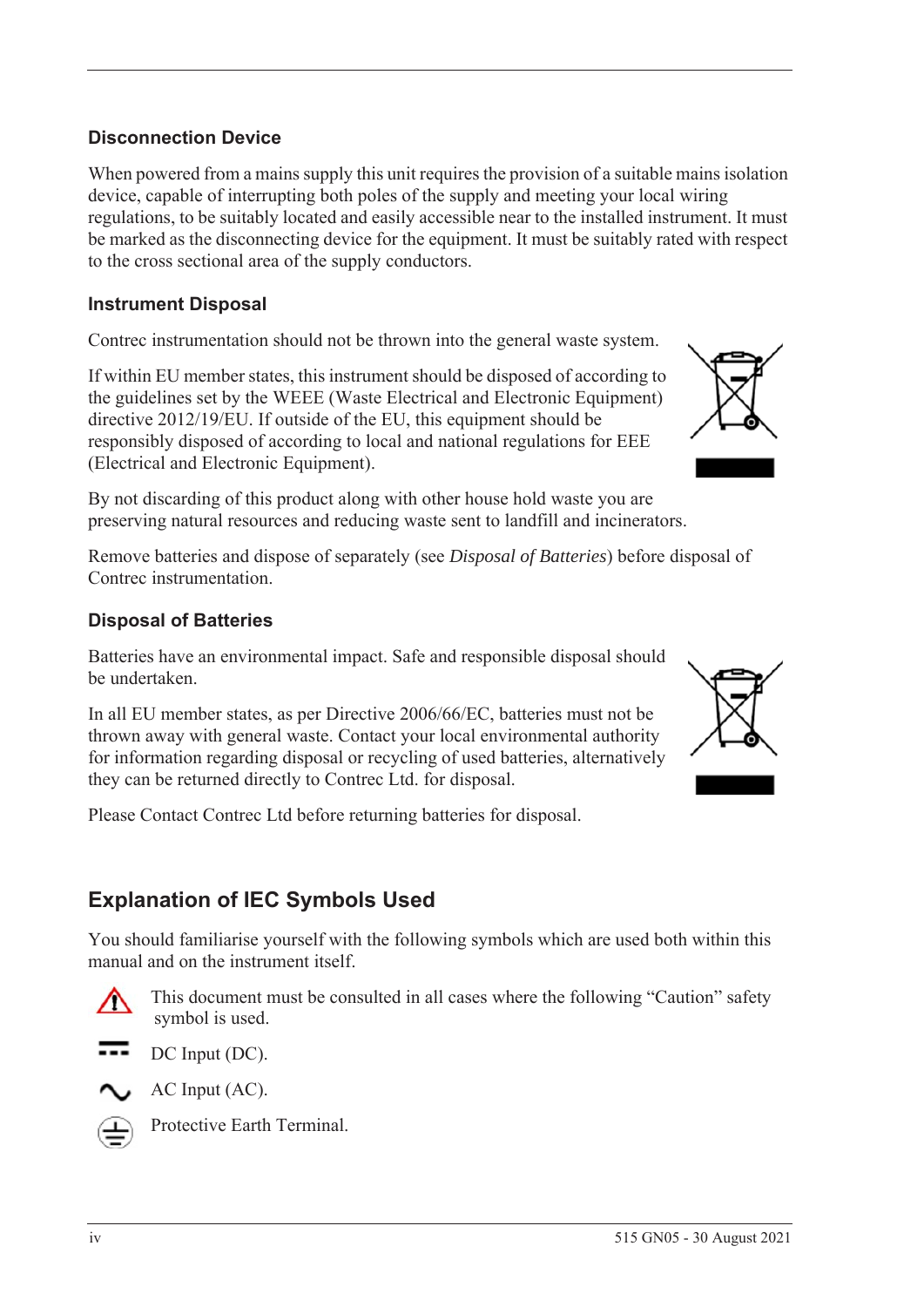| 1 Introduction                                                                                                                                                                                                                      |  |  |  |  |  |  |  |  |    |
|-------------------------------------------------------------------------------------------------------------------------------------------------------------------------------------------------------------------------------------|--|--|--|--|--|--|--|--|----|
| Features                                                                                                                                                                                                                            |  |  |  |  |  |  |  |  |    |
|                                                                                                                                                                                                                                     |  |  |  |  |  |  |  |  |    |
| Calculations de la communication de la communication de la communication de la communication de la communication                                                                                                                    |  |  |  |  |  |  |  |  |    |
|                                                                                                                                                                                                                                     |  |  |  |  |  |  |  |  |    |
| Displayed Information and a contract of the contract of the contract of the contract of the 3                                                                                                                                       |  |  |  |  |  |  |  |  |    |
|                                                                                                                                                                                                                                     |  |  |  |  |  |  |  |  |    |
| Communications experience and the contract of the contract of the contract of the contract of the contract of the contract of the contract of the contract of the contract of the contract of the contract of the contract of       |  |  |  |  |  |  |  |  |    |
| Isolated Outputs and a contract the contract of the contract of the contract of the contract of the 4                                                                                                                               |  |  |  |  |  |  |  |  |    |
| Relay Outputs in the contract of the contract of the contract of the contract of the contract of the S                                                                                                                              |  |  |  |  |  |  |  |  |    |
|                                                                                                                                                                                                                                     |  |  |  |  |  |  |  |  |    |
| Analog Input Types and a contract the contract of the contract of the contract of the 5                                                                                                                                             |  |  |  |  |  |  |  |  |    |
| Limitations of Use the community of the community of the community of the community of the community of the community of the community of the community of the community of the community of the community of the community of      |  |  |  |  |  |  |  |  |    |
| Approvals des de la commune de la commune de la commune de la commune de la commune de la commune de la commun                                                                                                                      |  |  |  |  |  |  |  |  |    |
| 2 Specifications                                                                                                                                                                                                                    |  |  |  |  |  |  |  |  |    |
|                                                                                                                                                                                                                                     |  |  |  |  |  |  |  |  |    |
|                                                                                                                                                                                                                                     |  |  |  |  |  |  |  |  |    |
| 3 Installation & Maintenance                                                                                                                                                                                                        |  |  |  |  |  |  |  |  |    |
| . The set of the set of the set of the set of the set of the set of the set of $\mathbb{R}^2$<br><b>Installation Instructions</b>                                                                                                   |  |  |  |  |  |  |  |  |    |
| Cleaning and Decontamination and the contract of the contract of the contract of the contract of the contract of the contract of the contract of the contract of the contract of the contract of the contract of the contract       |  |  |  |  |  |  |  |  | 11 |
| Panel Mounting and a contract the contract of the contract of the contract of the contract of                                                                                                                                       |  |  |  |  |  |  |  |  | 11 |
| Electrical Connection and a construction of the contract of the contract of the contract of the contract of the                                                                                                                     |  |  |  |  |  |  |  |  | 12 |
| Rear Panel Connections and the contract of the contract of the contract of the contract of the contract of the contract of the contract of the contract of the contract of the contract of the contract of the contract of the      |  |  |  |  |  |  |  |  | 12 |
| Terminal Designations and a contract the contract of the contract of the contract of the contract of the contract of the contract of the contract of the contract of the contract of the contract of the contract of the contr      |  |  |  |  |  |  |  |  | 13 |
| Terminal Wiring Insulation and a contract of the contract of the contract of the contract of the contract of the contract of the contract of the contract of the contract of the contract of the contract of the contract of t      |  |  |  |  |  |  |  |  | 14 |
|                                                                                                                                                                                                                                     |  |  |  |  |  |  |  |  | 14 |
| Mains Power Wiring <b>Experience Communication</b> Contract Communication Communication Communication Communication Communication Communication Communication Communication Communication Communication Communication Communication |  |  |  |  |  |  |  |  | 14 |
| a constitución de la caractería de la caractería de la caractería de la caractería de la caractería de la cara<br>Inputs                                                                                                            |  |  |  |  |  |  |  |  | 15 |
| Analog Input Connections and a contract the contract of the contract of the contract of the contract of the contract of the contract of the contract of the contract of the contract of the contract of the contract of the co      |  |  |  |  |  |  |  |  | 15 |
| Logic Input Connection and a construction of the contract of the contract of the Connection of the contract of the contract of the contract of the contract of the contract of the contract of the contract of the contract of      |  |  |  |  |  |  |  |  |    |
|                                                                                                                                                                                                                                     |  |  |  |  |  |  |  |  |    |
| 4-20 mA Output Connection and a construction of the contract of the contract of the contract of the contract of the contract of the contract of the contract of the contract of the contract of the contract of the contract o      |  |  |  |  |  |  |  |  | 18 |
| Pulse Output Connection and and a connection of the connection of the connection of the connection of the connection                                                                                                                |  |  |  |  |  |  |  |  | 19 |
| Control Relays (Alarms) and a control of the control of the control of the control of the control of the control of the control of the control of the control of the control of the control of the control of the control of t      |  |  |  |  |  |  |  |  | 20 |
| RC Network for Interference Suppression and a contract to the contract of the contract of the contract of the contract of the contract of the contract of the contract of the contract of the contract of the contract of the       |  |  |  |  |  |  |  |  | 21 |
| Communications<br>.<br>The second contract of the second contract of the second contract of the second contract of the second contract                                                                                              |  |  |  |  |  |  |  |  | 22 |
|                                                                                                                                                                                                                                     |  |  |  |  |  |  |  |  | 22 |
| COM-2 RS-485 Port Option                                                                                                                                                                                                            |  |  |  |  |  |  |  |  | 22 |
| COM-2 Ethernet Port Option                                                                                                                                                                                                          |  |  |  |  |  |  |  |  | 23 |
| Mains Connection<br>.<br>In the second complete state of the second complete state of the second complete state of the second complete                                                                                              |  |  |  |  |  |  |  |  | 23 |
| Earthing and Shielding Theorem 2014 Contract of the Contract of the Contract of the Contract of the Contract of the Contract of the Contract of the Contract of the Contract of the Contract of the Contract of the Contract o      |  |  |  |  |  |  |  |  | 23 |
| Disconnection Device                                                                                                                                                                                                                |  |  |  |  |  |  |  |  | 23 |
| Maintenance Instructions<br>.<br>In the company of the company of the company of the company of the company of the company of the company of th                                                                                     |  |  |  |  |  |  |  |  | 23 |
| Battery Replacement and the contract of the contract of the contract of the contract of the contract of the contract of the contract of the contract of the contract of the contract of the contract of the contract of the co      |  |  |  |  |  |  |  |  | 24 |
| Battery Type and a substantial contract the contract of the contract of the contract of the contract of the contract of the contract of the contract of the contract of the contract of the contract of the contract of the co      |  |  |  |  |  |  |  |  | 24 |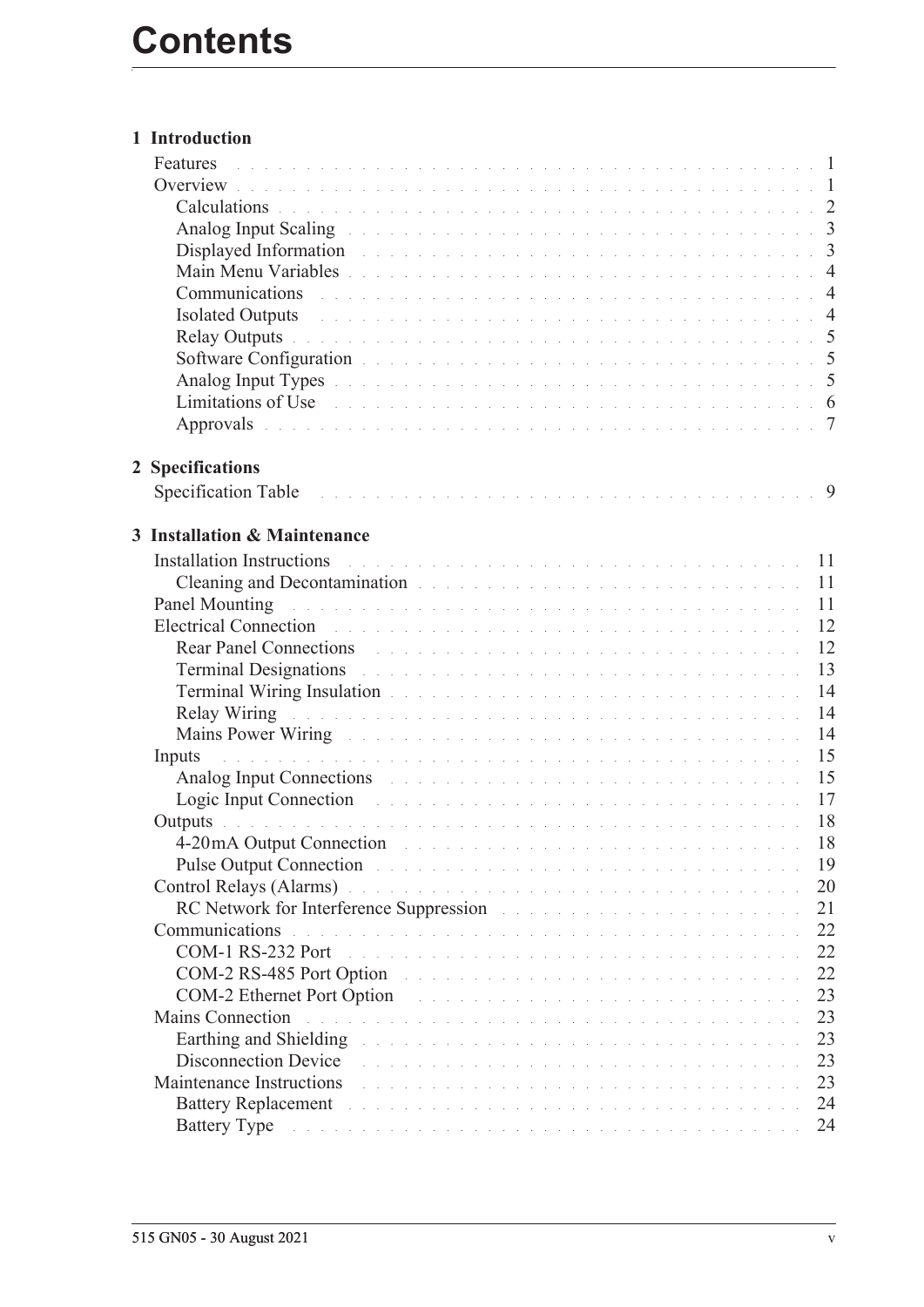# **[4 Operation](#page-34-0)**

| Normal Operation and a contract the contract of the contract of the contract of the 25                                                                                                                                         |  |  |  |  |  |  |  |  |    |
|--------------------------------------------------------------------------------------------------------------------------------------------------------------------------------------------------------------------------------|--|--|--|--|--|--|--|--|----|
| Default Total de la commune de la commune de la commune de la commune de la commune de 25                                                                                                                                      |  |  |  |  |  |  |  |  |    |
| Status LEDs <b>Election Community 25</b> Status Leader Community 25                                                                                                                                                            |  |  |  |  |  |  |  |  |    |
| Front Panel Keys and a construction of the construction of the construction of 26                                                                                                                                              |  |  |  |  |  |  |  |  |    |
|                                                                                                                                                                                                                                |  |  |  |  |  |  |  |  |    |
| Main Menu Items de la communicación de la communicación de la communicación 27                                                                                                                                                 |  |  |  |  |  |  |  |  |    |
|                                                                                                                                                                                                                                |  |  |  |  |  |  |  |  |    |
|                                                                                                                                                                                                                                |  |  |  |  |  |  |  |  |    |
| Data Logs de la component de la component de la component de la component de 28                                                                                                                                                |  |  |  |  |  |  |  |  |    |
|                                                                                                                                                                                                                                |  |  |  |  |  |  |  |  |    |
|                                                                                                                                                                                                                                |  |  |  |  |  |  |  |  |    |
| <b>5 Instrument Calibration</b>                                                                                                                                                                                                |  |  |  |  |  |  |  |  |    |
| Introduction                                                                                                                                                                                                                   |  |  |  |  |  |  |  |  |    |
|                                                                                                                                                                                                                                |  |  |  |  |  |  |  |  |    |
|                                                                                                                                                                                                                                |  |  |  |  |  |  |  |  |    |
| Changing the Instrument Settings and a contract of the contract of the settings of the contract of the contract of the contract of the contract of the contract of the contract of the contract of the contract of the contrac |  |  |  |  |  |  |  |  |    |
| Program Backup & Reports and a contract the contract of the contract of the contract of                                                                                                                                        |  |  |  |  |  |  |  |  | 37 |
|                                                                                                                                                                                                                                |  |  |  |  |  |  |  |  |    |
| Printing Configuration Report environment and the contract of the contract of the 37                                                                                                                                           |  |  |  |  |  |  |  |  |    |
| Upload and Clone of Application Software and a substitution of Application Software                                                                                                                                            |  |  |  |  |  |  |  |  | 37 |
|                                                                                                                                                                                                                                |  |  |  |  |  |  |  |  |    |
|                                                                                                                                                                                                                                |  |  |  |  |  |  |  |  |    |
| Units of Measurement                                                                                                                                                                                                           |  |  |  |  |  |  |  |  | 40 |
| Parameters and a construction of the construction of the construction of the construction                                                                                                                                      |  |  |  |  |  |  |  |  | 40 |
| Inputs and a communication of the communication of the communication of the communication of the communication of the communication of the communication of the communication of the communication of the communication of the |  |  |  |  |  |  |  |  | 42 |
| Outputs and a construction of the construction of the construction of the construction of the construction of the construction of the construction of the construction of the construction of the construction of the construc |  |  |  |  |  |  |  |  | 48 |
| Alarms                                                                                                                                                                                                                         |  |  |  |  |  |  |  |  | 50 |
| Communications de la communication de la communication de la communication de la communication de la communication de la communication de S3                                                                                   |  |  |  |  |  |  |  |  |    |
| Time Settings and Data Logging and all and the contract of the settings and Data Logging and all and the contract of the settings of the S4                                                                                    |  |  |  |  |  |  |  |  |    |
| General Setup Parameters and a construction of the construction of the set of the ST                                                                                                                                           |  |  |  |  |  |  |  |  |    |
| Test Menu de la componentación de la componentación de la componentación de la componentación de la componentación de la componentación de la componentación de la componentación de la componentación de la componentación de |  |  |  |  |  |  |  |  |    |
| System Messages with a community of the community of the set of the community of the community of the community of the community of the community of the community of the community of the community of the community of the c |  |  |  |  |  |  |  |  | 61 |
| <b>Error Messages</b><br>.<br>In the second contract of the contract of the contract of the contract of the contract of the contract of the                                                                                    |  |  |  |  |  |  |  |  | 61 |
| Warning Messages entertainment and the contract of the contract of the contract of the contract of the contract of the contract of the contract of the contract of the contract of the contract of the contract of the contrac |  |  |  |  |  |  |  |  | 63 |
| <b>6 Communications</b>                                                                                                                                                                                                        |  |  |  |  |  |  |  |  |    |
| Overview<br>.<br>In the second complete the second complete state of the second complete state of the second complete state of                                                                                                 |  |  |  |  |  |  |  |  | 65 |
| Hardware Interconnection<br>.<br>The contract of the contract of the contract of the contract of the contract of the contract of the contract of                                                                               |  |  |  |  |  |  |  |  | 65 |
| Protocols<br>a constitución de la constitución de la constitución de la constitución de la constitución de la constitución                                                                                                     |  |  |  |  |  |  |  |  | 67 |
| Simple ASCII Protocol<br>.<br>In the company of the company of the company of the company of the company of the company of the company of th                                                                                   |  |  |  |  |  |  |  |  | 67 |
| <b>Requests Format</b>                                                                                                                                                                                                         |  |  |  |  |  |  |  |  | 67 |
| Instrument Responses and a construction of the construction of the construction of the construction of the construction of the construction of the construction of the construction of the construction of the construction of |  |  |  |  |  |  |  |  | 69 |
| Corrupted or Invalid Requests and the contract of the contract of the contract of the contract of the contract of the contract of the contract of the contract of the contract of the contract of the contract of the contract |  |  |  |  |  |  |  |  | 72 |
| Modbus RTU Protocol<br>والمتعاون والمتعاون والمتعاون والمتعاونة والمتعاونة والمتعاونة والمتعاونة والمتعاونة والمتعاونة والمتعاونات                                                                                             |  |  |  |  |  |  |  |  | 73 |
| List of Data Registers and a conservation of the conservation of the conservation of the conservation of the conservation of the conservation of the conservation of the conservation of the conservation of the conservation  |  |  |  |  |  |  |  |  | 75 |
| Printer Protocol<br>.<br>In the second complete the second complete second complete the second complete second complete second complete                                                                                        |  |  |  |  |  |  |  |  | 80 |
| Types of Printouts and a contract of the contract of the contract of the contract of the contract of the contract of the contract of the contract of the contract of the contract of the contract of the contract of the contr |  |  |  |  |  |  |  |  | 81 |
|                                                                                                                                                                                                                                |  |  |  |  |  |  |  |  |    |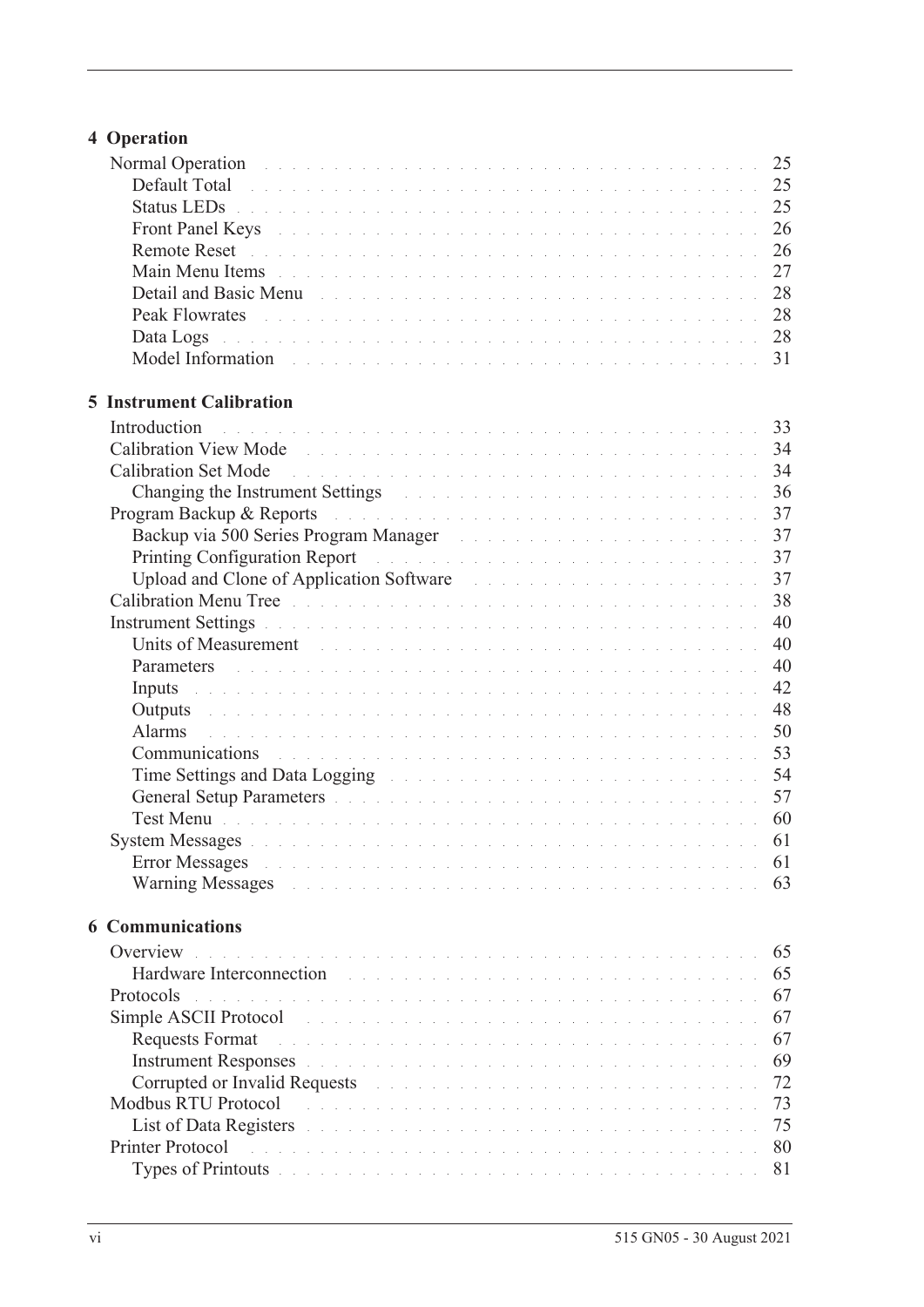| <b>Appendix A Glossary</b>                                                                                                                                                                                                           |  |
|--------------------------------------------------------------------------------------------------------------------------------------------------------------------------------------------------------------------------------------|--|
| Glossary and a contract the contract of the contract of the contract of the S5                                                                                                                                                       |  |
| <b>Appendix B Model Numbers</b>                                                                                                                                                                                                      |  |
|                                                                                                                                                                                                                                      |  |
| <b>Custom Version Codes Contained All Contained All Contained All Contained All Contained All Contained All Contained All Contained All Contained All Contained All Contained All Contained All Contained All Contained All Co</b>   |  |
| Application Information Code enterity and the contract of the contract of the state of the S88                                                                                                                                       |  |
| Appendix C Ethernet Port & Setup                                                                                                                                                                                                     |  |
| Ethernet Port <b>Executive Contract Contract Contract Contract Contract Contract Contract Contract Contract Contract Contract Contract Contract Contract Contract Contract Contract Contract Contract Contract Contract Contract</b> |  |
| Connecting 515 Ethernet to Networks/Routers and a connection of the settlement of the 190                                                                                                                                            |  |
|                                                                                                                                                                                                                                      |  |
| <b>Appendix D Reference Tables</b>                                                                                                                                                                                                   |  |
| Properties of Commonly Used Materials and a contract the contract of Commonly Used Materials                                                                                                                                         |  |
| Index resources a construction of the contract of the construction of the 193                                                                                                                                                        |  |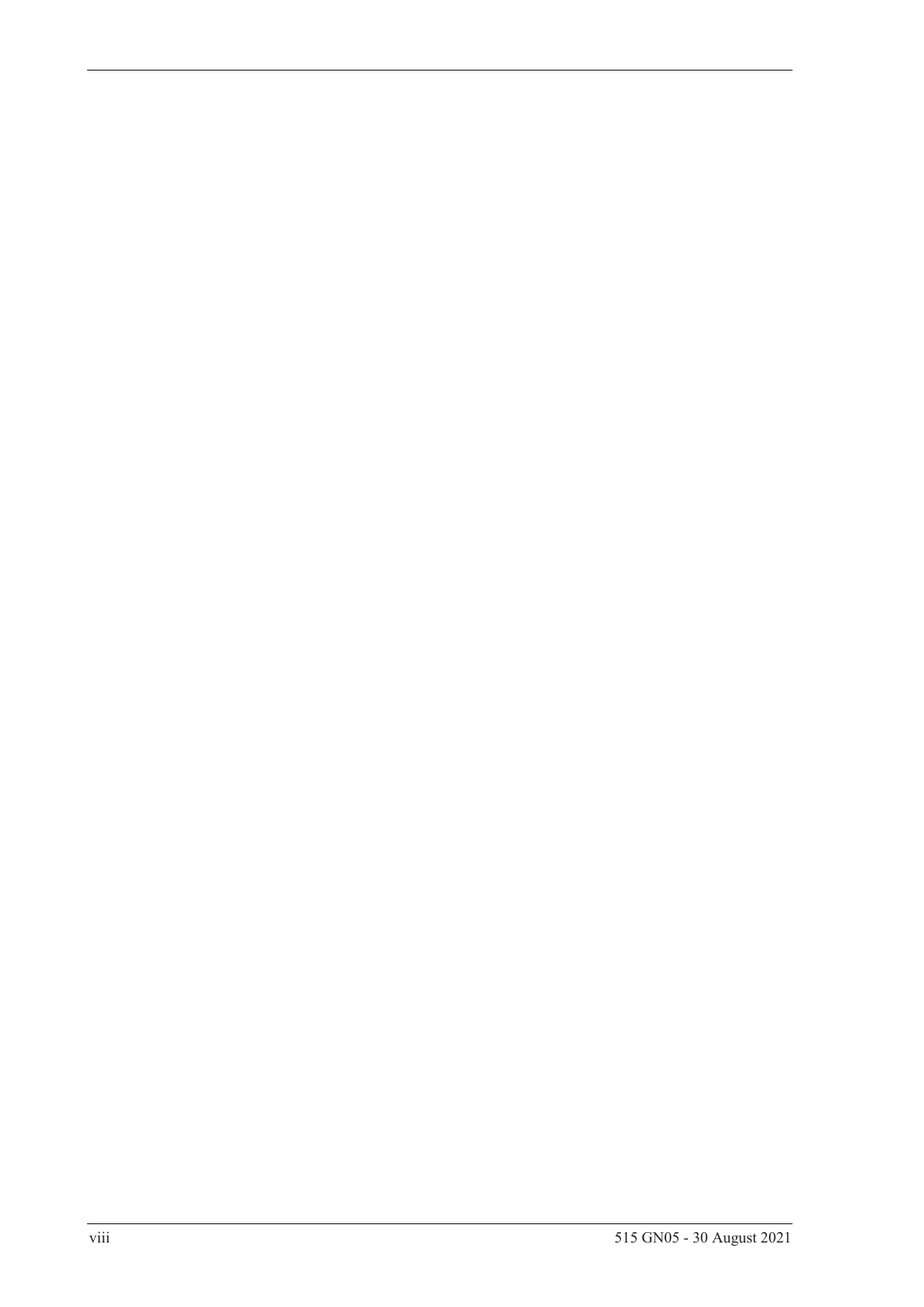# **List of Figures**

| T              | Typical Application Diagram and a contract of the contract of the contract of the 5                                                                                                                                            |    |
|----------------|--------------------------------------------------------------------------------------------------------------------------------------------------------------------------------------------------------------------------------|----|
| 2              | 500 Series Instrument Panel Mounting and a contract of the series of the 11                                                                                                                                                    |    |
| 3              | Rear Panel Connections - Original entrepreneur and a series of the series of the 12                                                                                                                                            |    |
| $\overline{4}$ | Rear Panel Connections - New RS485 Version                                                                                                                                                                                     | 12 |
| 5              | Rear Panel Connections - New Ethernet Version                                                                                                                                                                                  | 13 |
| 6              | Externally Powered Voltage Transmitter North State Land and American State Land                                                                                                                                                | 15 |
| 7              | Internally Powered Voltage Transmitter March 2014 and State and State and State and                                                                                                                                            | 15 |
| 8              |                                                                                                                                                                                                                                | 16 |
| 9              | Internally Powered Current Loops and a substitution of the state of the state of the                                                                                                                                           | 16 |
| 10             |                                                                                                                                                                                                                                | 17 |
| 11             | Logic Inputs Connection Diagram and a connection of the Connection of the Connection of the Connection of the Connection of the Connection of the Connection of the Connection of the Connection of the Connection of the Conn | 18 |
| 12             |                                                                                                                                                                                                                                | 19 |
| 13             | Output Pulse Connection Diagram and a constant of the contract of the contract of the connection of the connection of the connection of the connection of the connection of the connection of the connection of the connection | 19 |
| 14             | Relay Connection Diagram Albert and Albert and Albert and Albert and Albert and Albert and Albert and Albert and                                                                                                               | 20 |
| 15             |                                                                                                                                                                                                                                | 22 |
| 16             | Logged Data Display Methods and a contract the contract of the contract of the contract of the contract of the                                                                                                                 | 30 |
| 17             |                                                                                                                                                                                                                                | 38 |
| 18             | Calibration Menu Tree Sheet 2 and the contract of the contract of the contract of the Contract of the Contract of the Contract of the Contract of the Contract of the Contract of the Contract of the Contract of the Contract | 39 |
| 19             | RS-232 Cable Connections to a Computer and a substitution of the connection of the Connection of the Connection of the Connection of the Connection of the Connection of the Connection of the Connection of the Connection of | 65 |
| 20             |                                                                                                                                                                                                                                | 66 |
| 21             | DataMod - Modbus Connection Settings and the connection of the connection of the connection of the connection of the connection of the connection of the connection of the connection of the connection of the connection of t | 91 |
|                |                                                                                                                                                                                                                                |    |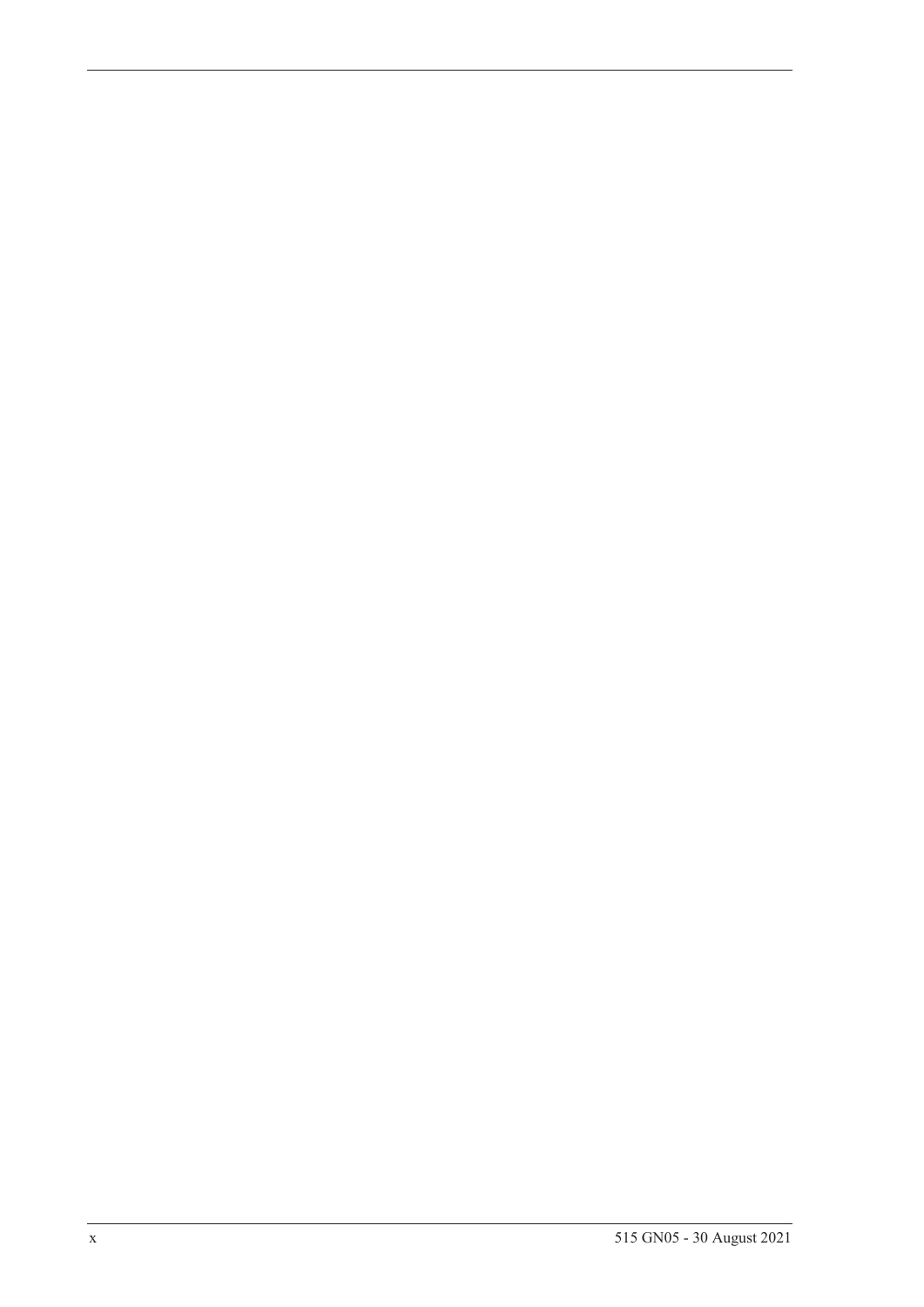# <span id="page-10-0"></span>**Chapter 1 Introduction**

# <span id="page-10-1"></span>**Features**

- **•** Tailored for differential pressure meters with single or stacked transmitters
- **•** AGA-8 Natural Gas Detail Characterization Method calculations for gas compositions with up to 21 components
- **•** Gross heating values calculated to ISO 6976:1995 and GPA Standard 2172-96
- **•** AGA-3 DP flow calculations
- **•** Selection of Detail or Basic main menu to suit operator and application
- **•** Selection of second language and user tags
- RTC logging with over 1000 entries.
- **•** Programmable pulse width and scaling of pulse output
- **•** 4-20 mA retransmission
- **•** RS232 and RS485 or Ethernet (optional) serial ports
- **•** Modbus RTU, Printer and other serial port protocols
- **•** Front panel adjustment of 8-24 V DC output voltage
- **•** Backlit display

# <span id="page-10-2"></span>**Overview**

The 515 GN05 application measures the volume, mass and gross heat content of natural gas. The instrument uses single or stacked flow differential pressure inputs, as well as temperature and pressure inputs.

The instrument calculates the flow according to the AGA-3 differential pressure equations. The flow calculations incorporate the conditions at which the flowmeter was calibrated and accurately account for thermal expansion effects.

The AGA-8 Detail Characterization Method is used to obtain accurate values of density and compressibility factors for the flow calculations. For other gas properties, such as viscosity and isentropic exponent, the AGA-3 recommended values are used.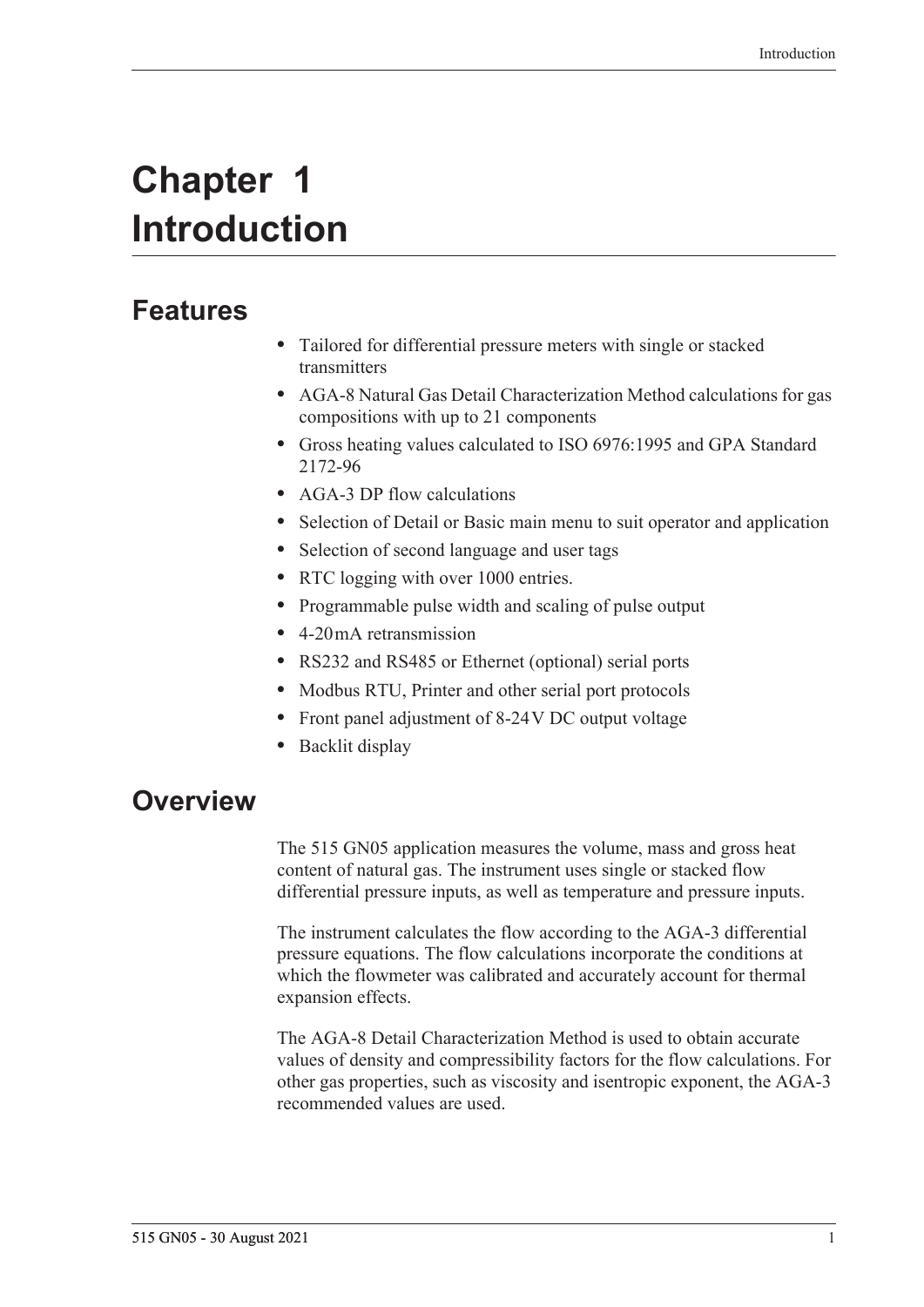#### <span id="page-11-0"></span>**Calculations**

The following equations identify the derivation of some of the displayed variables. If your interest is more in the operation of the instrument, you can skip this section and allow the instrument to take care of the calculations.

The gas density and compressibility factor calculations are based on the AGA-8 equations. The calculations are valid for the region:

 $-130^{\circ}$ C < t < 400 $^{\circ}$ C -200F < t < 760F P < 280 MPa P < 40000 psia

#### **Formulas**

```
Volume flow = Mflow / \rho_{flow}Corrected flow = Mflow / \rho_{ref}
```
*Heat flow =*  $Mflow \cdot H_m$ 

#### where:

|                  | $Mflow = mass flow$               |
|------------------|-----------------------------------|
| $P$ flow         | $=$ density at flow conditions    |
| Pr <sub>ef</sub> | = density at reference conditions |
| $H_m$            | $=$ mass gross heating value      |

#### **Differential Pressure Equations**

This application uses the following general formula for mass flow as per the AGA-3 standard:

$$
q_m = N_1 C_d E_v Y d^2 \sqrt{\rho_{t,p} \Delta P}
$$

where:

- $q_m$  = mass flow  $C_d$  = orifice plate coefficient of discharge d = orifice plate diameter calculated at flowing temperature  $\Delta P$  = orifice differential pressure  $E_v$  = velocity of approach factor  $N_1$  = constant, unit conversion factor
- $p_{t,p}$  = density of the fluid at flowing conditions
- Y = expansion factor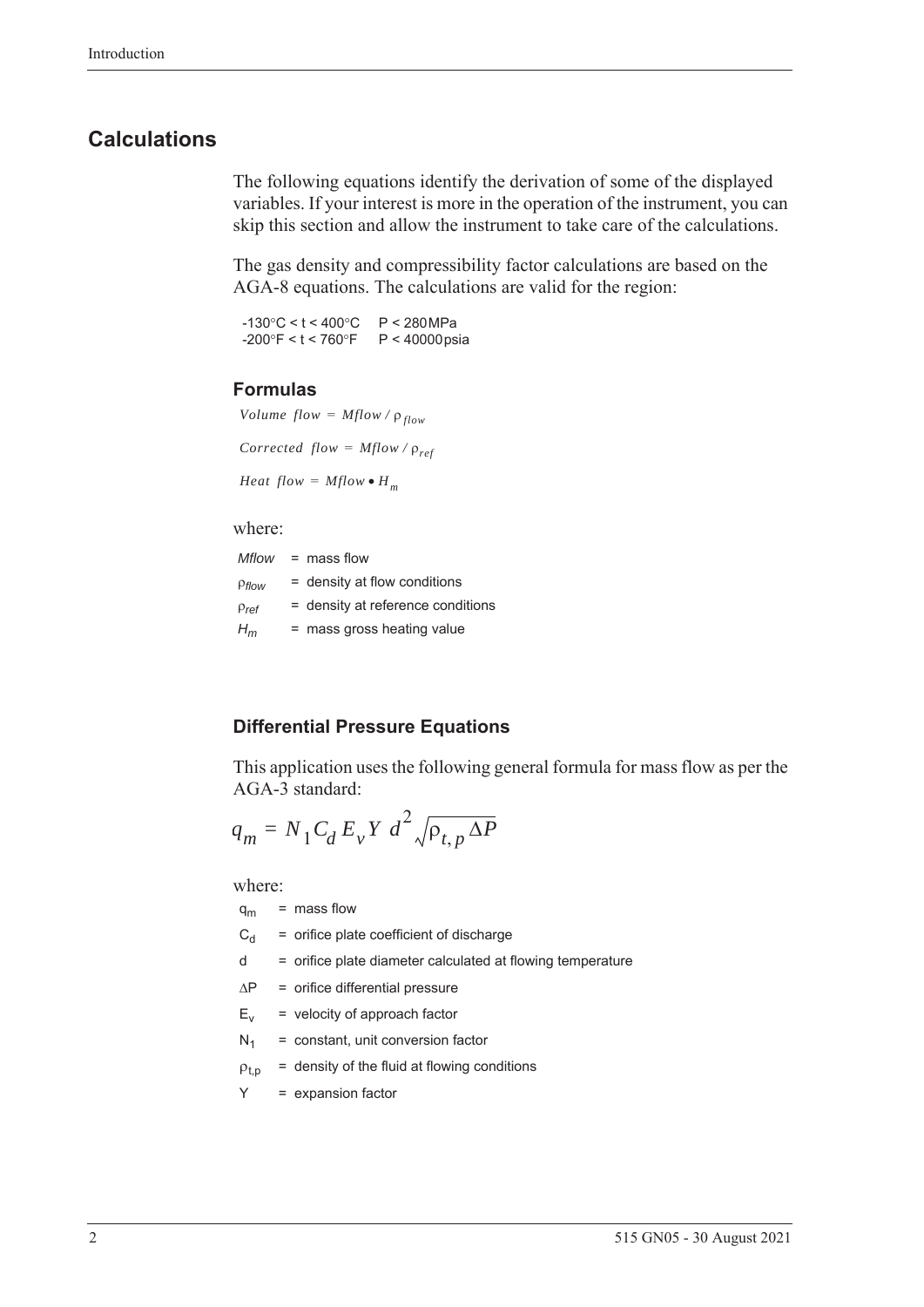For further details of these equations or restrictions of use please refer to the appropriate standard or relevant documents.

### <span id="page-12-0"></span>**Analog Input Scaling**

The analog inputs in this instrument are scaled by the following general formula:

$$
f(A) = P_{min} + (P_{max} - P_{min}) \cdot A^*
$$

where:

*Pmin* = minimum point (equivalent to offset)

 $P_{\text{max}}$  = maximum point ( $P_{\text{max}} - P_{\text{min}}$  is equivalent to span)

*A\** = normalised signal (0 to 1) with correction applied for a flow input

#### **Correction Type**

- LINEAR:  $A^* = A$  when the instrument is not required to apply correction
- NON-LINEAR:  $A^* = A_c$  when the instrument applies correction from the points in the correction table

# <span id="page-12-1"></span>**Displayed Information**

The front panel display shows the current values of the input variables and the results of the calculations.

The instrument can be supplied with a real-time clock for data logging of over 1000 entries of the variables as displayed on the main menu.

This application indicates the type of pressure value being displayed as either gauge or absolute by adding an 'A' or 'G' to the units of measurement.

Standard or Normal reference conditions are indicated by adding an 'S' or 'N' at the start of the Corrected Volume units or measurement.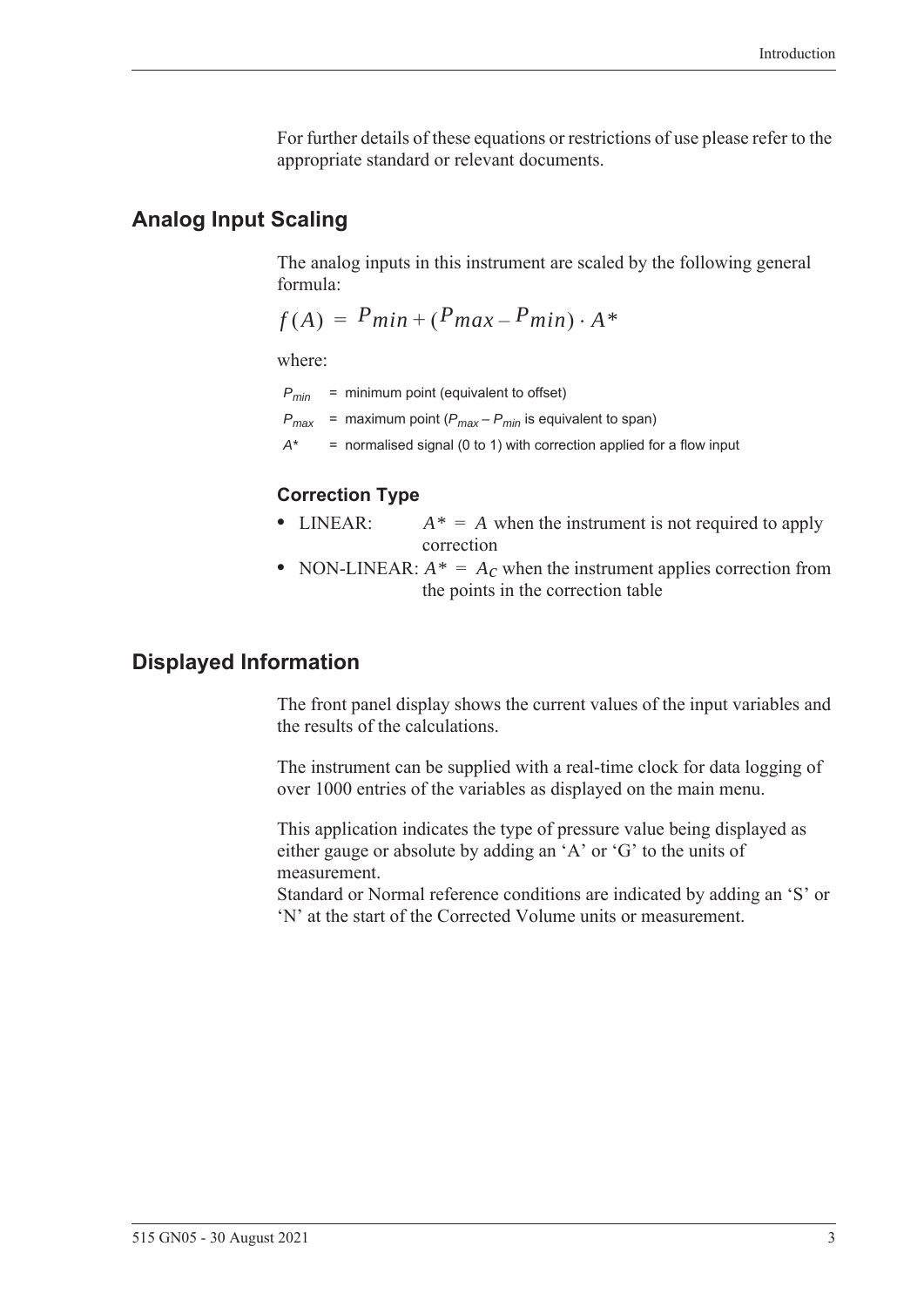# <span id="page-13-0"></span>**Main Menu Variables**

| <b>Main Menu</b><br><b>Variables</b> | <b>Default</b><br><b>Units</b> | <b>Variable</b><br>Type |
|--------------------------------------|--------------------------------|-------------------------|
| Volume                               | m <sup>3</sup>                 | Total                   |
| <b>Volume Flowrate</b>               | $m^3/m$ in                     | Rate                    |
| <b>Corrected Volume</b>              | m <sup>3</sup>                 | Total                   |
| <b>Corrected Flowrate</b>            | $m^3/m$ in                     | Rate                    |
| Heat                                 | GJ                             | Total                   |
| <b>Heat Flowrate</b>                 | GJ/h                           | Rate                    |
| Mass                                 | kg                             | Total                   |
| <b>Mass Flowrate</b>                 | kg/min                         | Rate                    |
| Temperature                          | Deg C                          | Rate                    |
| Pressure                             | MPa                            | Rate                    |
| <b>Differential Pressure</b>         | kPa                            | Rate                    |
| Reynolds Number                      | $E+3$                          | Rate                    |
| <b>Compressibility Factor</b>        |                                | Rate                    |

#### **Units of Measurement**

In the 500 Series instruments there is a wide range of available units of measurement to be selected from. These can be viewed and selected either during initial Software Configuration via the 500 Series Program Manager (see below) or from within the instrument's calibration settings (if access has been granted) as per **[Units of Measurement](#page-49-3)** on page 40.

## <span id="page-13-1"></span>**Communications**

There are two communication ports available as follows:

- **•** COM-1 RS-232 port
- **•** COM-2 RS-485 port (optional) or Ethernet (optional)

All types of ports can be used for remote data reading, while RS-232 and RS-485 serial ports can be used for printouts and for uploading and downloading of the application software to the instrument.

#### <span id="page-13-2"></span>**Isolated Outputs**

The opto-isolated outputs can re-transmit any main menu variable. The type of output is determined by the nature of the assigned variable. Totals are output as pulses and rates are output as 4-20 mA signals. One output is standard, a second output is available as an option.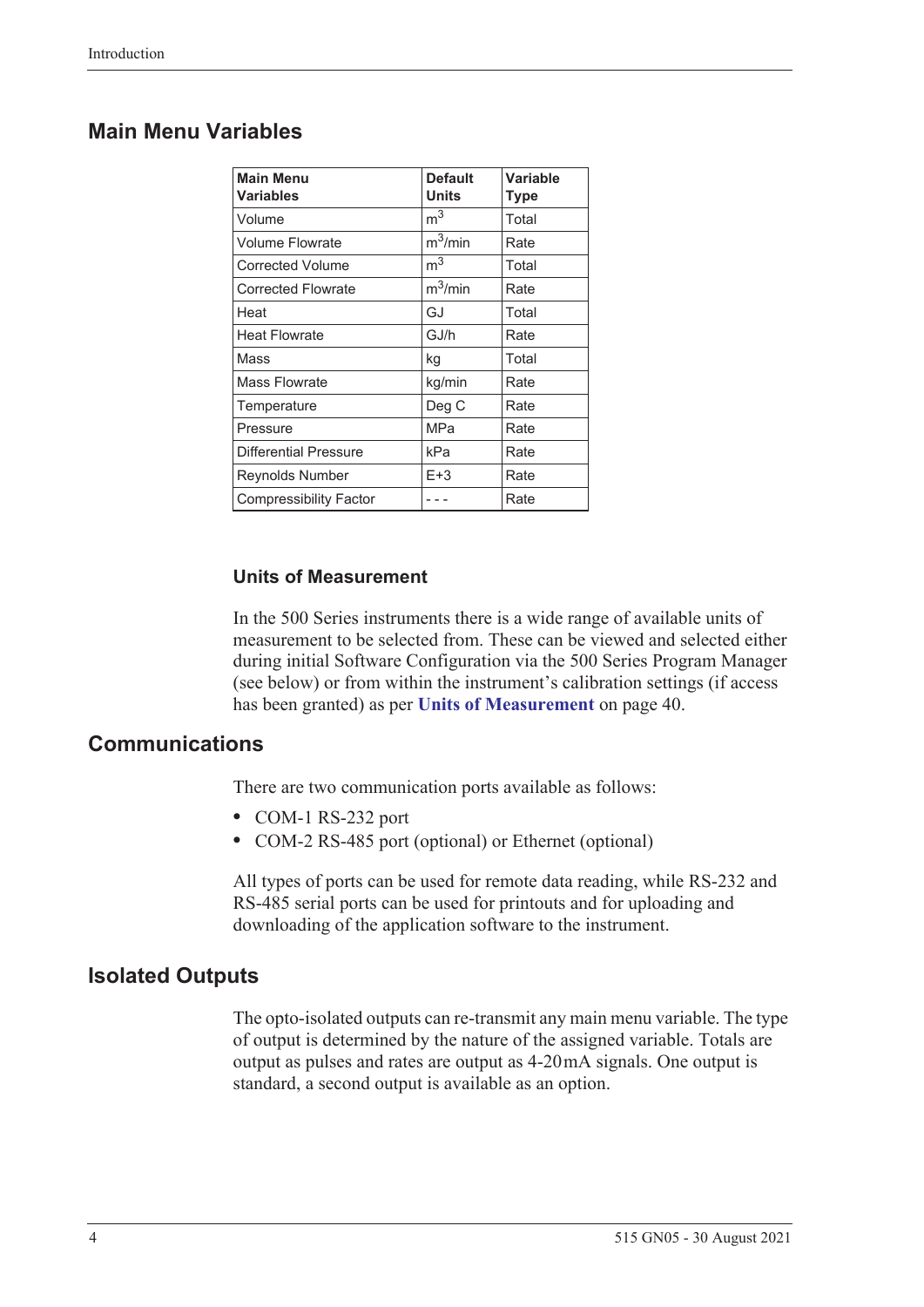## <span id="page-14-0"></span>**Relay Outputs**

The relay alarms can be assigned to any of the main menu variables of a rate type. The alarms can be fully configured including hysteresis. Two relays are standard with two additional relays available as an option.

## <span id="page-14-1"></span>**Software Configuration**

The instrument can be programmed to suit the particular application needs and the flexible I/O can be assigned as required. Program settings can be changed either via the front panel (depending on assigned access levels) or via the 500 Series Program Manager (500-PM software).

The 500-PM software is a free comprehensive configuration tool and resource centre that can be used to further tailor an instrument to suit specific application needs including units of measurement, custom tags and text, access levels and more.

The software is a Windows based program that is freely available from the download section of the Contrec website. The program can be used to create a custom version of an existing application to be saved for backup purposes and/or to generate a PDF of configuration report for record keeping.

The instrument stores all set-up parameters, totals and logged data in nonvolatile memory with at least 30 years retention.

# <span id="page-14-2"></span>**Analog Input Types**

Any analog input can be set to accept a 4-20 mA, 0-5 V or 1-5 V signal, while any inputs assigned to a temperature sensor can also be set to accept a PT100 or PT500 signal.

<span id="page-14-3"></span>

*Figure 1 Typical Application Diagram*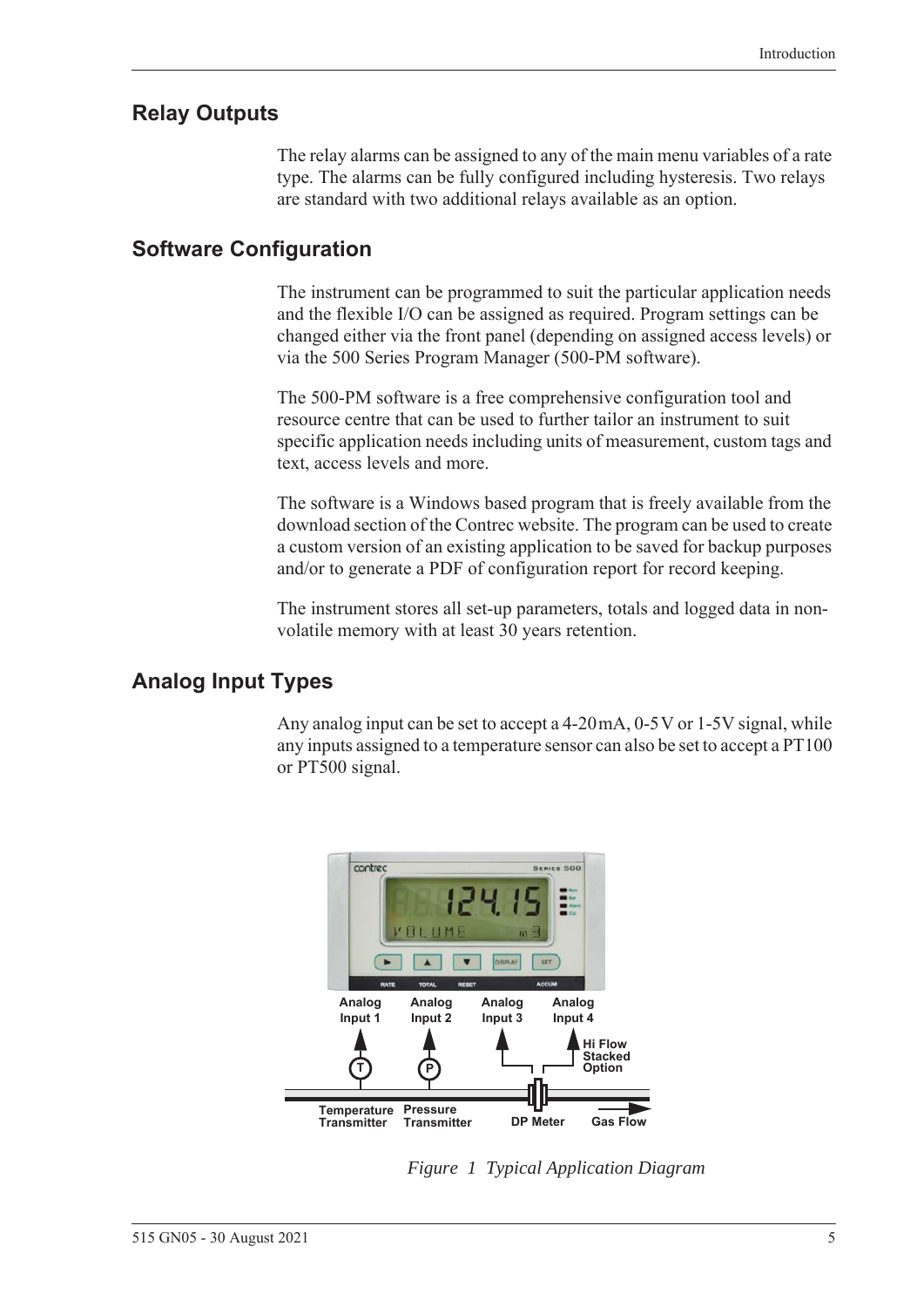# <span id="page-15-0"></span>**Limitations of Use**

#### **AGA-3 Limits**

The instrument calculates the results according to AGA Report No. 3, Parts 1, 3 and 4, 1990.

This standard applies to steady-state mass flow conditions for fluids that, for all practical purposes, are considered to be clean, single-phase, homogenous, and Newtonian and have pipe Reynolds numbers of 4000 or greater.

All gases, most liquids, and most dense phase fluids associated with the petroleum, petrochemical, and natural gas industries are usually considered to be Newtonian fluids. The table below shows the limits for applying the AGA-3 calculation.

| Orifice plate<br>diameter d  | Nominal pipe bore D         |                             | Re <sub>D</sub> |
|------------------------------|-----------------------------|-----------------------------|-----------------|
| $>11.4$ mm<br>$\geq 0.45$ in | $\geq 50$ mm<br>$\geq 2$ in | $0.10 \leq \beta \leq 0.75$ | $Re_D \ge 4000$ |

#### **AGA-8 Limits**

To achieve the intended accuracy and targeted uncertainty of the AGA-8 standard for the computations of physical properties of gases, the component mole percentages must not be outside the ranges given in the table below.

The normal range column gives the range of gas characteristics for which the average expected uncertainty is as low as  $0.1\%$  for the region -8 $\degree$ C to  $62^{\circ}$ C and 0 to 12 MPa (17°F to 143°F and 0 to 1250 psia). The expanded range allows for greater flexibility with more pure gases and a wider percentage for gas components but does have an average uncertainty which is expected to be higher, especially outside the above region. (Refer to the AGA-8 standard for more details.)

| <b>Component</b>               | <b>Normal Range</b> | <b>Expanded Range</b> |
|--------------------------------|---------------------|-----------------------|
| Mole percent of Methane        | 45.0 to 100.0       | 0 to $100.0$          |
| Mole percent of Nitrogen       | 0 to $50.0$         | 0 to $100.0$          |
| Mole percent of Carbon Dioxide | 0 to $30.0$         | 0 to $100.0$          |
| Mole percent of Ethane         | 0 to $10.0$         | 0 to $100.0$          |
| Mole percent of Propane        | 0 to $4.0$          | 0 to 12.0             |
| Mole percent of Total Butanes  | $0$ to 1.0          | $0$ to $6.0$          |
| Mole percent of Total Pentanes | $0$ to $3.0$        | 0 to $4.0$            |
| Mole percent of Hexanes Plus   | $0$ to $0.2$        | 0 to dew point        |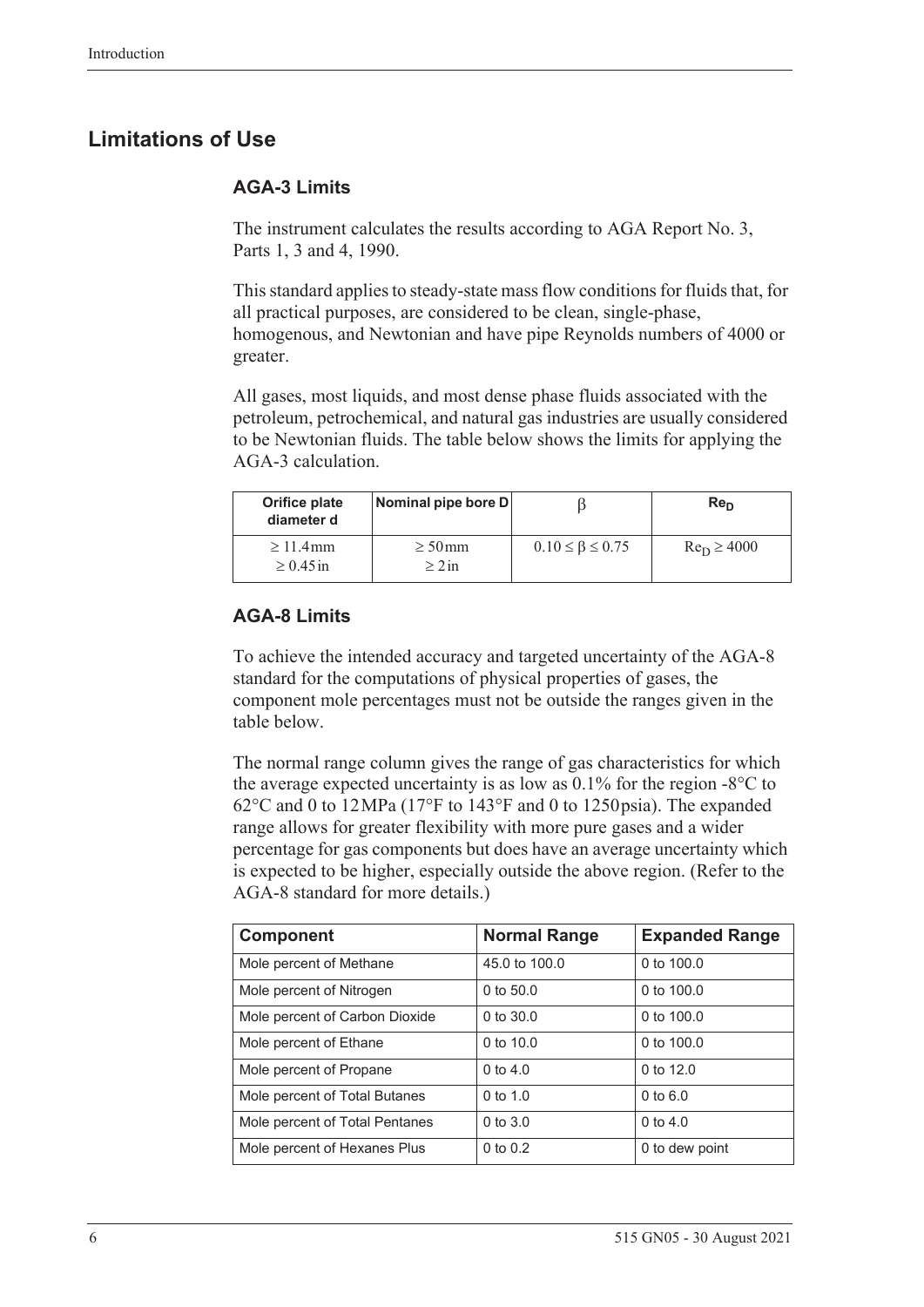| <b>Component</b>                  | <b>Normal Range</b> | <b>Expanded Range</b> |
|-----------------------------------|---------------------|-----------------------|
| Mole percent of Helium            | $0$ to $0.2$        | $0$ to $3.0$          |
| Mole percent of Hydrogen          | 0 to $10.0$         | 0 to 100.0            |
| Mole percent of Carbon Monoxide   | $0$ to $3.0$        | $0$ to $3.0$          |
| Mole percent of Argon             | #                   | $0$ to $1.0$          |
| Mole percent of Oxygen            | #                   | 0 to $21.0$           |
| Mole percent of Water             | 0 to $0.05$         | 0 to dew point        |
| Mole percent of Hydrogen Sulphide | 0 to $0.02$         | 0 to 100.0            |

# The normal range is considered to be zero for these compounds.

#### **Heating Values**

The instrument calculates the heating value of natural gas in accordance with ISO 6976:1995 and GPA Standard 2172-96 for dry gas. The wet gas calculations include the latent heat of vaporisation of the water component. This complies with the ISO recommendations and the appendixes to AGA 3 and AGA 8.

**Note:** The GPA standard does not recommend including the latent heat of vaporisation of the water component. However, even for a gas saturated with water vapour at  $20^{\circ}$ C, the value of this latent heat contributes only about 0.1% to the gross heating value and considerably less at lower combustion temperatures. Such a heating value is within the uncertainties of the properties reported in the GPA standard.

#### <span id="page-16-0"></span>**Approvals**

This instrument conforms to the EMC-Directive of the Council of European Communities 2014/30/EU, the LVD safety directive 2014/35/EU and the following standards:

- **•** *EN61326:2013* Electrical equipment for measurement, control and laboratory use – EMC requirements: Industrial Environment.
- **•** *EN61010:2010* Safety requirements for electrical equipment for measurement, control, and laboratory use.

In order to comply with these standards, the wiring instructions in **[Chapter](#page-20-5)  [3 - Installation & Maintenance](#page-20-5)** must be followed.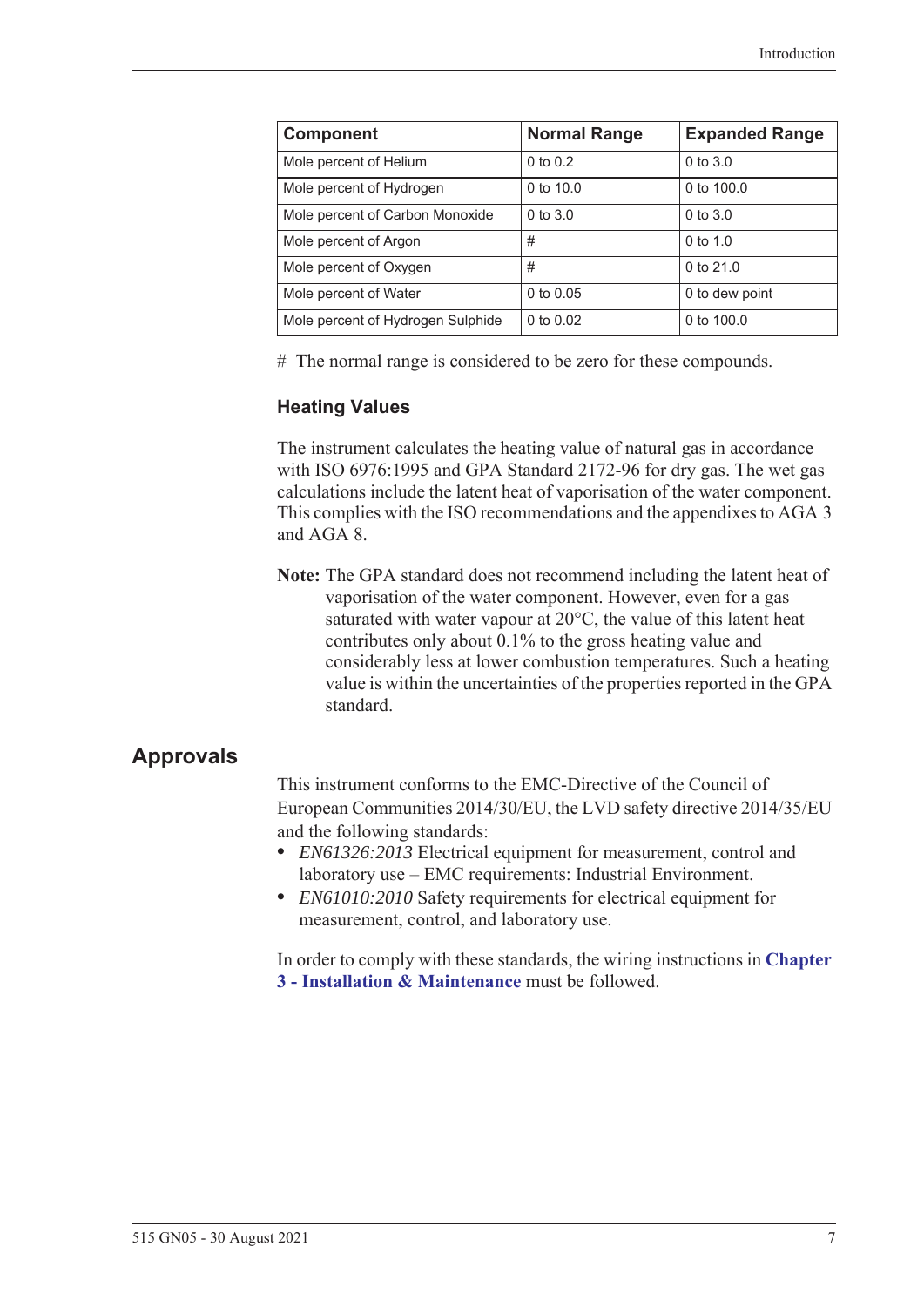#### **FCC Declaration**

This equipment has been tested and found to comply with the limits for a Class A digital device, pursuant to Part 15 of the FCC Rules. These limits are designed to provide reasonable protection against harmful interference when the equipment is operated in a commercial environment. This equipment generates, uses, and can radiate radio frequency energy and, if not installed and used in accordance with the instruction manual, might cause harmful interference to radio communications. Operation of this equipment in a residential area is likely to cause harmful interference, in which case the user will be required to correct the interference at his own expense.

Properly shielded and grounded cables and connectors must be used in order to meet FCC emission limits. Contrec Ltd is not responsible for any radio or television interference caused by using other than recommended cables and connectors or by unauthorized changes or modifications to this equipment. Unauthorized changes or modifications could void the user's authority to operate the equipment.

This device complies with Part 15 of the FCC Rules. Operation is subject to the following two conditions: (1) this device might not cause harmful interference, and (2) this device must accept any interference received, including interference that might cause undesired operation.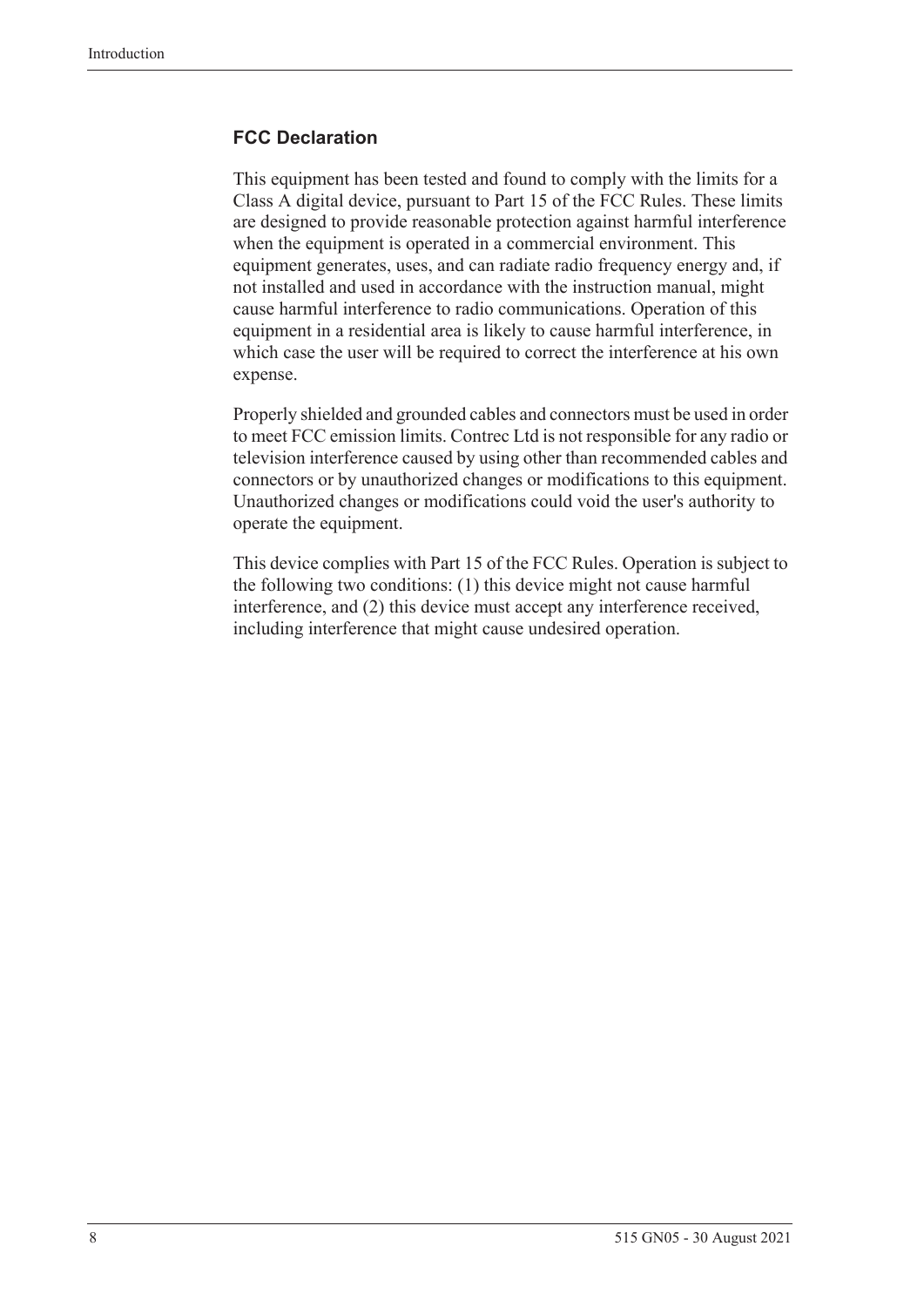# <span id="page-18-0"></span>**Chapter 2 Specifications**

# <span id="page-18-1"></span>**Specification Table**

| <b>Operating Environment</b>        |                                                                                                                              | <b>Gas Properties Calculations (AGA-8)</b> |                                                                                                                 |  |  |  |  |
|-------------------------------------|------------------------------------------------------------------------------------------------------------------------------|--------------------------------------------|-----------------------------------------------------------------------------------------------------------------|--|--|--|--|
| <b>Temperature</b>                  | +5°C to +40°C (standard - no coating)<br>-20°C to +60°C (with conformal coating)<br>-30°C to +60°C (ExD housing with heater) | <b>Update Rate</b>                         | 1 sec - gas composition unchanged<br>2 sec - when changed, 10 components<br>4 sec - when changed, 21 components |  |  |  |  |
| <b>Humidity</b>                     | 0 to 95% non condensing (conformal<br>coating)                                                                               |                                            |                                                                                                                 |  |  |  |  |
|                                     | 5% to 85% non condensing (no coating)                                                                                        | <b>Analog Input (General)</b>              |                                                                                                                 |  |  |  |  |
| <b>Power Supply</b>                 | 100-240 V AC (+/-10%) 50-60 Hz (+/-<br>10%) or 12-28 V DC                                                                    | <b>Overcurrent</b>                         | 100mA absolute maximum rating<br>(30mA for 4-20mA inputs)                                                       |  |  |  |  |
| <b>Consumption</b>                  | 10W (max) Overvoltage category II                                                                                            | <b>Update Time</b>                         | $< 1.0$ sec                                                                                                     |  |  |  |  |
| <b>Protection</b>                   | Sealed to IP65 (Nema 4X) when panel                                                                                          | Configuration                              | RTD, 4-20mA, 0-5V and 1-5V input                                                                                |  |  |  |  |
|                                     | mounted                                                                                                                      | <b>Non-linearity</b>                       | Up to 20 correction points (some inputs)                                                                        |  |  |  |  |
| <b>Dimensions</b><br>(panel option) | 147mm (5.8") width<br>74mm (2.9") height                                                                                     |                                            |                                                                                                                 |  |  |  |  |
|                                     | 170mm (6.6") depth (behind the panel)                                                                                        | <b>RTD Input</b>                           |                                                                                                                 |  |  |  |  |
|                                     |                                                                                                                              | <b>Sensor Type</b>                         | PT100 & PT500 to IEC 751                                                                                        |  |  |  |  |
| <b>Display</b>                      |                                                                                                                              | <b>Connection</b>                          | Four Wire                                                                                                       |  |  |  |  |
| <b>Type</b>                         | Backlit LCD with 7-digit numeric display<br>and 11-character alphanumeric display                                            | Range                                      | -200 $^{\circ}$ C to 350 $^{\circ}$ C<br>-200°C to 800°C (PT100 extended range)                                 |  |  |  |  |
| <b>Digits</b>                       | 15.5mm (0.6") high                                                                                                           | <b>Accuracy</b>                            | 0.1°C typical                                                                                                   |  |  |  |  |
| <b>Characters</b>                   | 6mm (0.24") high                                                                                                             |                                            | 0.2°C typical (PT100 extended range)                                                                            |  |  |  |  |
| <b>LCD Backup</b>                   | Last data visible for 15 min after power<br>down                                                                             | 4-20mA Input                               |                                                                                                                 |  |  |  |  |
| <b>Update Rate</b>                  | 0.3 second                                                                                                                   | Impedance<br><b>Accuracy</b>               | 100 Ohms (to common signal ground)<br>0.05% full scale $(20^{\circ}C)$                                          |  |  |  |  |
| <b>Non-volatile Memory</b>          |                                                                                                                              |                                            | 0.1% (full temperature range, typical)                                                                          |  |  |  |  |
| <b>Retention</b>                    | > 30 years                                                                                                                   | 0-5 or 1-5 Volts Input                     |                                                                                                                 |  |  |  |  |
| <b>Data Stored</b>                  | Setup, Totals and Logs                                                                                                       | Impedance                                  | 10MOhms (to common signal ground)                                                                               |  |  |  |  |
|                                     |                                                                                                                              | <b>Accuracy</b>                            | 0.05% full scale $(20^{\circ}C)$                                                                                |  |  |  |  |
| <b>Approvals</b>                    |                                                                                                                              |                                            | 0.1% (full temperature range, typical)                                                                          |  |  |  |  |
| Interference                        | $C \in \mathbb{C}$ compliance                                                                                                |                                            |                                                                                                                 |  |  |  |  |
| <b>Enclosure</b>                    | IECEx, ATEX and CSA approved                                                                                                 | <b>Logic Inputs</b>                        |                                                                                                                 |  |  |  |  |
|                                     | enclosures available for hazardous areas                                                                                     | <b>Signal Type</b>                         | CMOS, TTL, open collector, reed switch                                                                          |  |  |  |  |
|                                     |                                                                                                                              | Overvoltage                                | 30V maximum                                                                                                     |  |  |  |  |
|                                     | <b>Real Time Clock (Optional)</b>                                                                                            |                                            |                                                                                                                 |  |  |  |  |
| <b>Battery Type</b>                 | 3 volts Lithium button cell                                                                                                  | <b>Relay Output</b>                        |                                                                                                                 |  |  |  |  |
|                                     | - For Issue 7 option card, type CR2450N<br>manufactured by Renata only                                                       | No. of Outputs                             | 2 relays plus 2 optional relays                                                                                 |  |  |  |  |
|                                     | - For conformal coated 'C' version, type                                                                                     | Voltage                                    | 250 volts AC, 30 volts DC maximum                                                                               |  |  |  |  |
|                                     | BR2032 manufactured by Panasonic only                                                                                        |                                            | (solid state relays use AC only)                                                                                |  |  |  |  |
|                                     | - For non-conformal coated versions, type<br>BR2032 and CR2032 manufactured by<br>Panasonic or Sony                          | <b>Current</b>                             | 3A maximum - mechanical relays<br>1.5A maximum - solid state relays                                             |  |  |  |  |
| <b>Battery Life</b>                 | 5 years (typical)                                                                                                            |                                            |                                                                                                                 |  |  |  |  |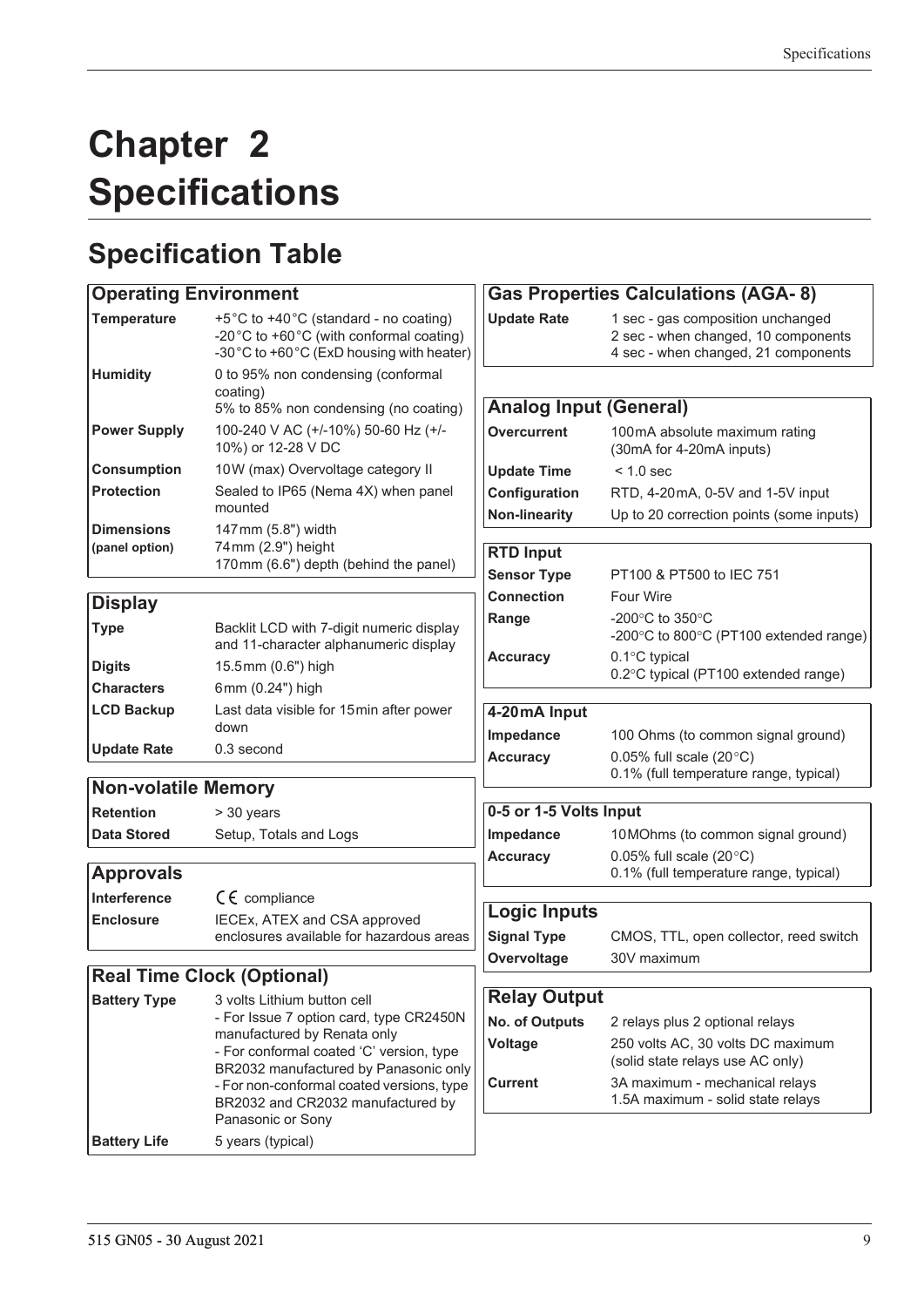#### **Communication Ports**

| <b>Ports</b>     | COM-1 RS-232 port<br>COM-2 RS-485 or Ethernet port (optional) |
|------------------|---------------------------------------------------------------|
| <b>Baud Rate</b> | 2400 to 19200 baud                                            |
| <b>Parity</b>    | Odd, even or none                                             |
| <b>Stop Bits</b> | 1 or 2                                                        |
| Data Bits        | 8                                                             |
| <b>Protocols</b> | ASCII, Modbus RTU, Modbus TCP/IP<br>(Ethernet Port), Printer  |

# **Transducer Supply**

| <b>Voltage</b>    | 8 to 24 volts DC, programmable  |
|-------------------|---------------------------------|
| Current           | 70mA @ 24V, 120mA @ 12V maximum |
| <b>Protection</b> | Power limited output            |

# **Isolated Output**

| <b>No. of Outputs</b> | 2 configurable outputs         |  |
|-----------------------|--------------------------------|--|
| Configuration         | Pulse/Digital or 4-20mA output |  |

### **Pulse/Digital Output Signal Type** Open collector **Switching** 200mA, 30 volts DC maximum **Saturation** 0.8 volts maximum **Pulse Width** Programmable: 10 , 20, 50, 100, 200 or 500ms **4-20 mA Output**

| <b>Supply</b>     | 9 to 30 volts DC external              |
|-------------------|----------------------------------------|
| <b>Resolution</b> | $0.05\%$ full scale                    |
| <b>Accuracy</b>   | $0.05\%$ full scale (20 $\degree$ C)   |
|                   | 0.1% (full temperature range, typical) |

*Important: Specifications are subject to change without notice.*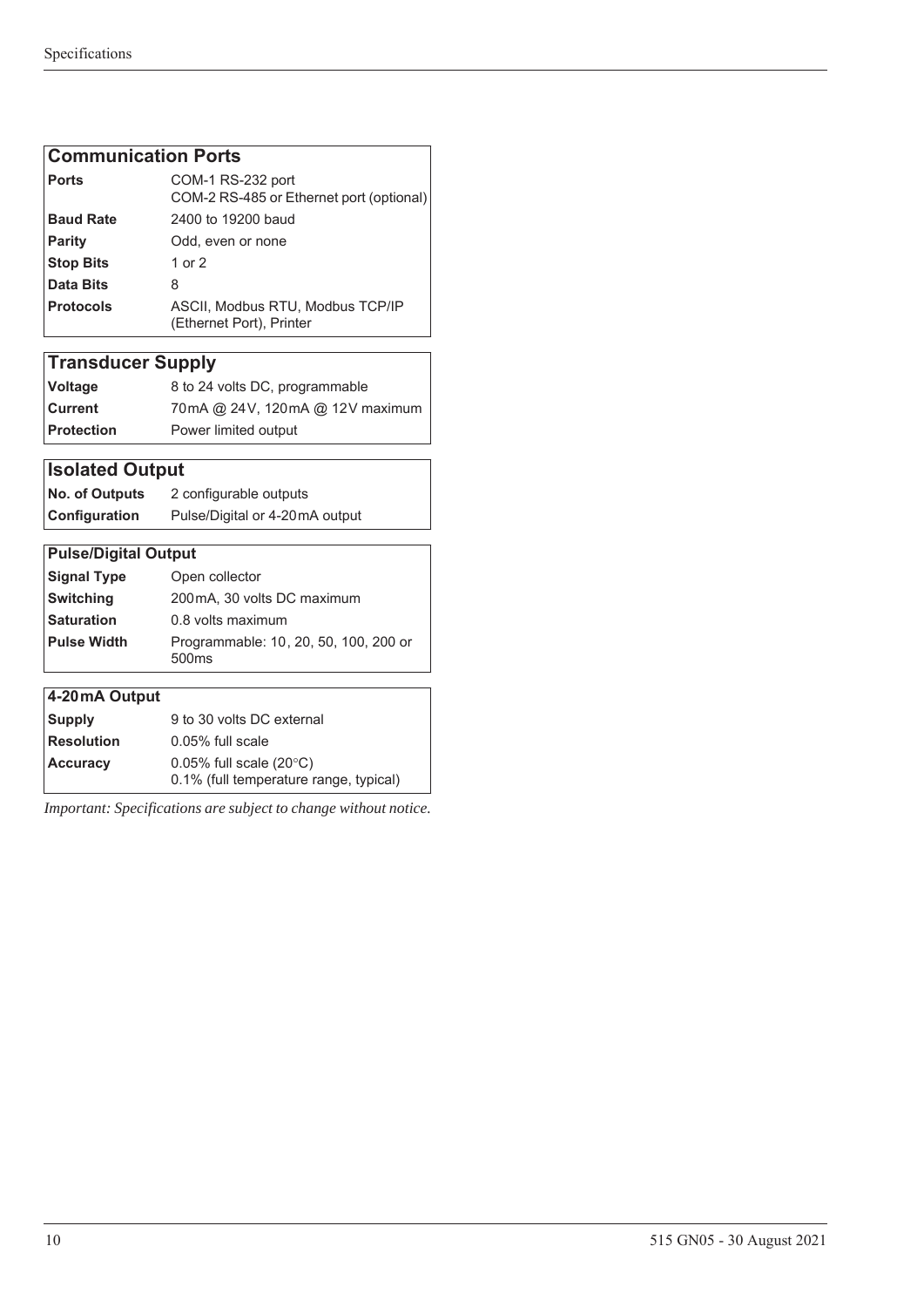# <span id="page-20-5"></span><span id="page-20-0"></span>**Chapter 3 Installation & Maintenance**

# <span id="page-20-1"></span>**Installation Instructions**



The safety of any system incorporating the equipment is the responsibility of the assembler of the system and should be installed such that there is no risk of impact damage.

This instrument is intended for fixed installation only, e.g. within a panel or cabinet, and is not intended for desktop use. It is not suitable for outdoor use unless fitted into an appropriate outdoor enclosure with a minimum type 3, IP54, rating. The instrument has a 'Pollution degree II' rating.

# <span id="page-20-2"></span>**Cleaning and Decontamination**

For general maintenance or to clean an instrument suitable for return to a service centre for repair or inspection, use only a damp cloth and mild detergent. Do not use abrasive cleaners or high pressure water jets. An instrument must be decontaminated before returning.

# <span id="page-20-3"></span>**Panel Mounting**

The instrument should be located in an area with a clean, dry atmosphere that is also relatively free of shock and vibration.

The standard mounting procedure is panel mounting in a cutout that is 139 mm wide by 67 mm high. Two side clips secure the unit into the panel.

[Figure 2](#page-20-4) shows the panel mounting requirements for the 500 Series Instrument.



<span id="page-20-4"></span>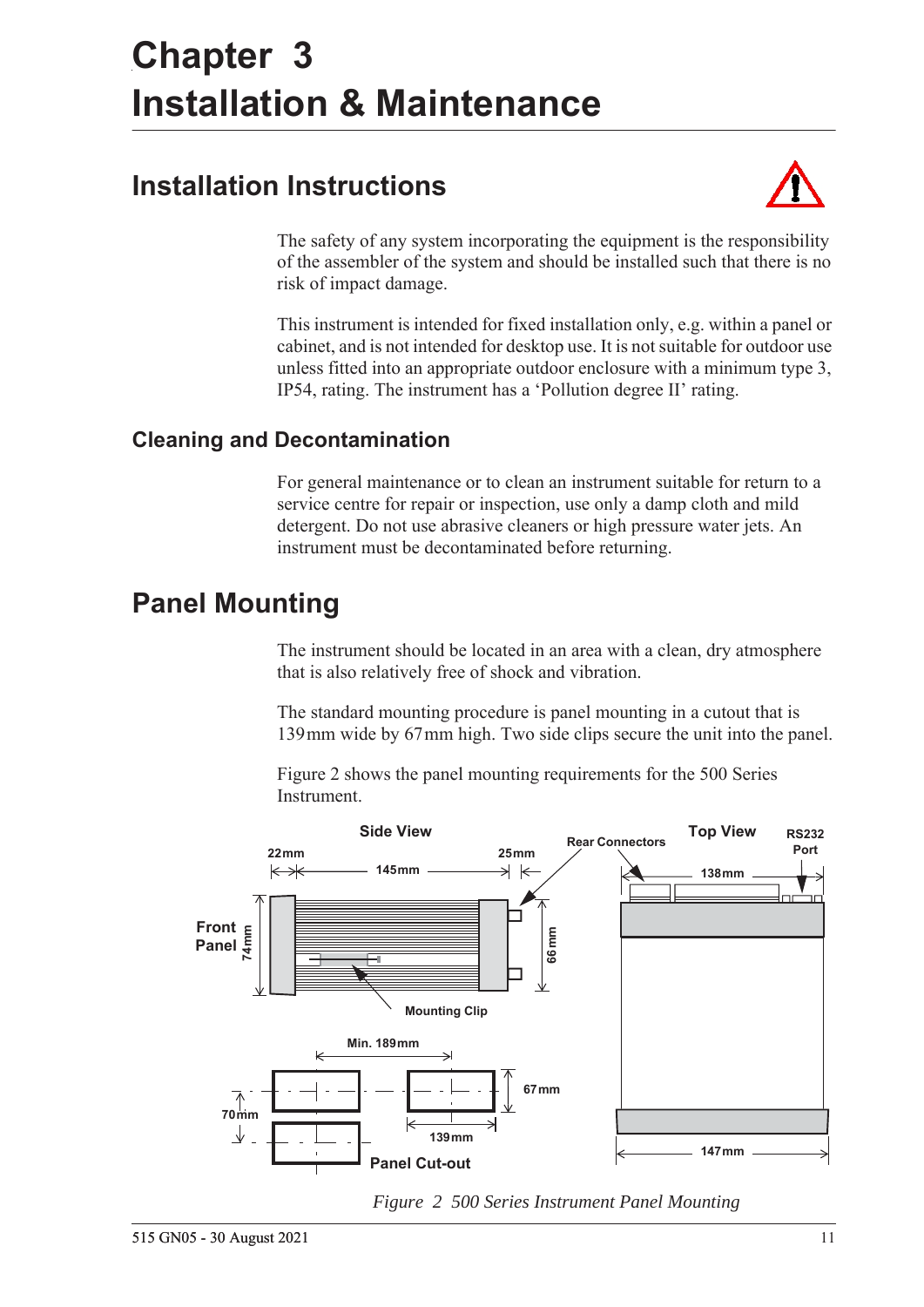# <span id="page-21-0"></span>**Electrical Connection**

# <span id="page-21-1"></span>**Rear Panel Connections**

N.B. Depending on the specification and age of the instrument, there are different versions of the upper output card. Ensure the instrument is wired as per the correct terminal designation printed on the rear of the instrument bezel and below.

[Figure 3](#page-21-2) shows the connections on the rear panel of the instrument where relays 1 to 4 (terminals 32-35) share a single Relay Common (terminal 31).



N.B. The 5 way relay terminal block is GREEN.

*Figure 3 Rear Panel Connections - Original*

<span id="page-21-2"></span>[Figure 4](#page-21-3) shows the connections on the rear panel of the instrument where relays 1 and 2 (terminals 32-33) share Relay Common 1-2 (terminal 31) and relays 3 and 4 (terminals 34-35) share Relay Common 3-4 (terminal 36.

N.B. The 6 way relay terminal block is ORANGE.



<span id="page-21-3"></span>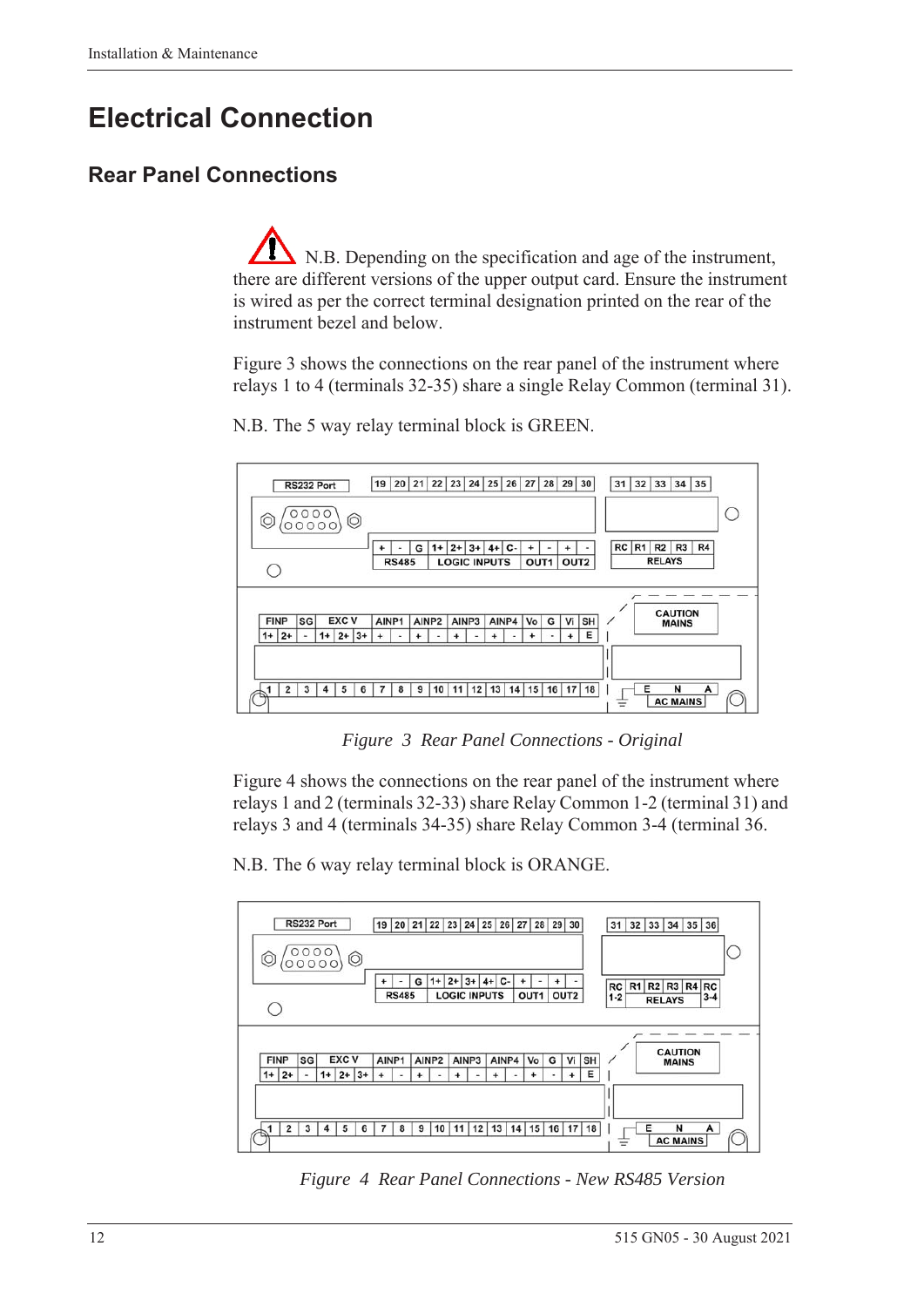[Figure 5](#page-22-1) shows the new option card with the optional Ethernet port in place of RS-485 port (terminals 19-21).



<span id="page-22-1"></span>*Figure 5 Rear Panel Connections - New Ethernet Version*

# <span id="page-22-0"></span>**Terminal Designations**

| <b>Terminal Label</b> |                    |                          | Designation               | <b>Comment</b>          | <b>Terminal Label</b> |                  |                | Designation                        | <b>Comment</b>                                     |
|-----------------------|--------------------|--------------------------|---------------------------|-------------------------|-----------------------|------------------|----------------|------------------------------------|----------------------------------------------------|
| 1                     | <b>FINP</b>        | $1+$                     | Frequency Input 1+        | Not used                | 19                    | <b>RS485</b>     | $\ddot{}$      | RS485 (+)                          | Optional RS485 port may                            |
| 2                     | <b>FINP</b>        | $2+$                     | Frequency Input 2+        | Not used                | 20                    | COM-2            |                | RS485(-)                           | be replaced by Ethernet                            |
| 3                     | SG                 | $\overline{\phantom{a}}$ | Signal ground             |                         | 21                    | port             | G              | RS485 ground                       | port.                                              |
| 4                     | EXC V              | $1+$                     | <b>Excitation Term 1+</b> | Not used                | 22                    |                  | $1+$           | Switch 1                           |                                                    |
| 5                     | EXC V              | $2+$                     | <b>Excitation Term 2+</b> | For AINP1 RTD Input     | 23                    |                  | $2+$           | Switch 2                           |                                                    |
| 6                     | <b>EXC V</b>       | $3+$                     | <b>Excitation Term 3+</b> | Not used                | 24                    | <b>LOGIC</b>     | $3+$           | Switch 3                           | <b>Remote Reset</b>                                |
| $\overline{7}$        | AINP1              | $\ddot{}$                | Analog Input ch $1 (+)$   |                         |                       | <b>INPUTS</b>    | $4+$           | Switch 4                           | CAL Switch - In field                              |
| 8                     |                    |                          | Analog Input ch 1 (-)     | Temperature Input       | 25                    |                  |                |                                    | access protection                                  |
| 9                     |                    | $\ddot{}$                | Analog Input ch $2 (+)$   | Pressure Input          | 26                    |                  | $C-$           | Signal ground                      |                                                    |
| 10                    | AINP <sub>2</sub>  |                          | Analog Input ch 2 (-)     |                         | $\overline{27}$       | OUT <sub>1</sub> | $+$            | Output ch $1 (+)$                  |                                                    |
| 11                    |                    | $\ddot{}$                | Analog Input ch $3 (+)$   | Main or Low Flow Input  | 28                    |                  |                | Output $ch 1$ (-)                  |                                                    |
| 12                    | AINP3              | $\overline{\phantom{a}}$ | Analog Input ch 3 (-)     |                         | 29                    | OUT <sub>2</sub> | $\ddot{}$      | Output ch $2 (+)$                  |                                                    |
| $\overline{13}$       |                    | $\ddot{}$                | Analog Input ch $4 (+)$   |                         | 30                    |                  |                | Output $ch 2$ (-)                  |                                                    |
| 14                    | AINP4              |                          | Analog Input ch 4 (-)     | High Flow Stacked Input | 31                    |                  | <b>RC</b>      | Relay Common 1-2                   | Term 31 - Common 1-4<br>on legacy option card      |
| 15                    | Vo                 | $\ddot{}$                | 8-24 volts DC output      | Overload protected      | 32                    |                  | R <sub>1</sub> | Relay 1                            |                                                    |
| 16                    | G                  | $\overline{\phantom{a}}$ | <b>DC</b> Ground          |                         | 33                    |                  | R2             | Relay 2                            |                                                    |
| 17                    | Vi                 | $\ddot{}$                | DC power input            | DC power in 12-28V      | $\overline{34}$       | <b>RELAYS</b>    | R3             | Relay 3                            |                                                    |
| 18                    | <b>SH</b>          | E                        | Shield terminal           |                         |                       | 35               | R4             | Relay 4                            |                                                    |
| Ε                     |                    | Ε                        | Mains ground              |                         |                       |                  |                |                                    |                                                    |
| N                     | AC<br><b>MAINS</b> | N                        | Mains neutral             | AC power in 100-        | 36                    |                  | RC             | Relay common 3-4                   | Term 36 only available on<br>new style option card |
| A                     |                    | Α                        | Mains active              | <b>240VAC</b>           |                       |                  |                | RS232 COM-1 port 9-pin serial port |                                                    |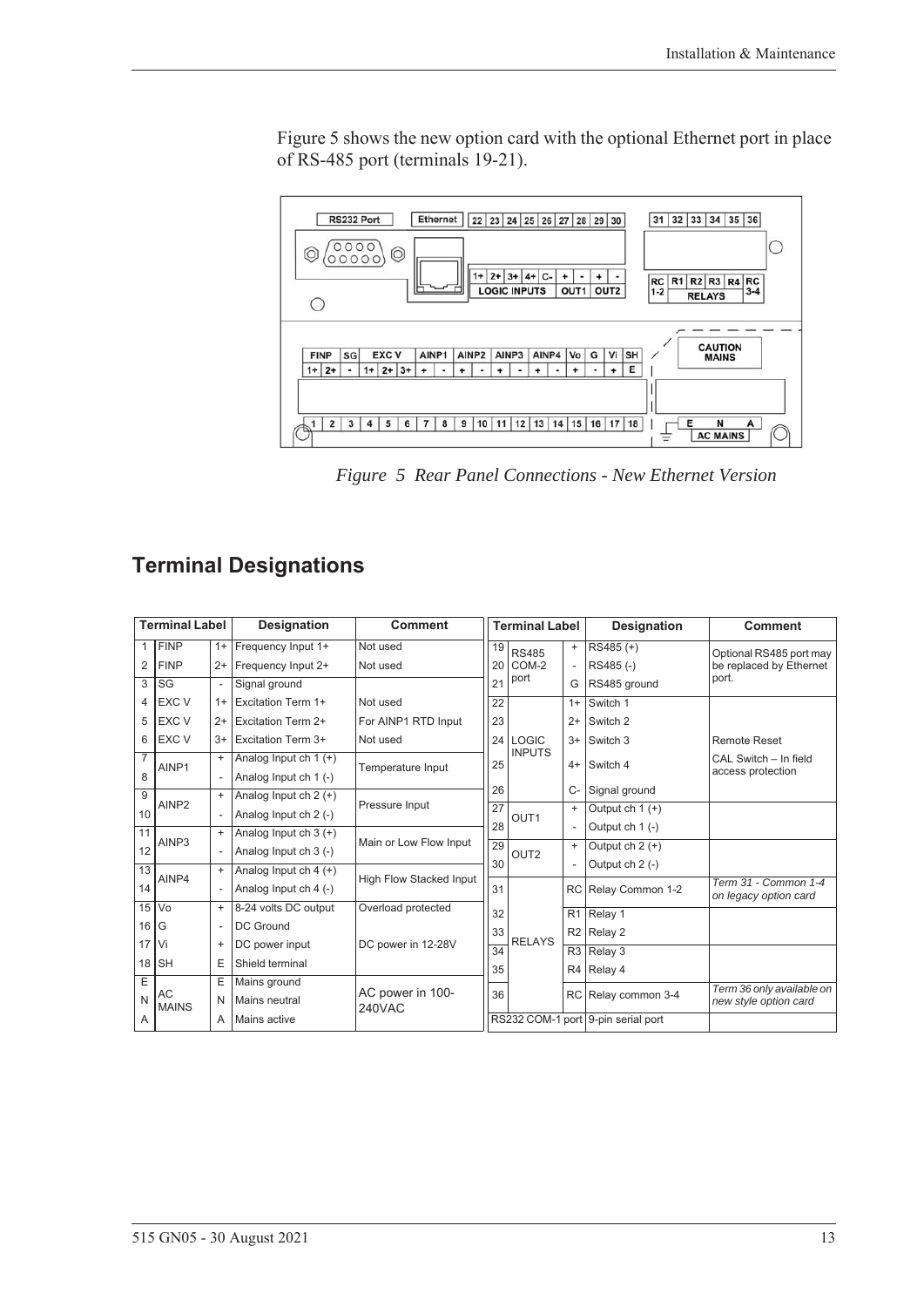# <span id="page-23-0"></span>**Terminal Wiring Insulation**

Terminals 1-30 are all rated at <35Vdc and wiring with basic insulation is adequate.

Use copper conductors only.

stated in sec 2.

# <span id="page-23-1"></span>**Relay Wiring**

Relay terminals are 31-35 or 31-36 depending on the version of option card fitted. When controlling circuits operate at mains voltages, or voltages >35Vdc, it is necessary to use UL/CSA approved cabling with supplementary insulation and a current capacity suitable for the connected circuit. Use copper conductors only. The maximum current must be <5A as

Where circuits >35Vdc are connected UL/CSA approved cabling with supplementary insulation. 0.75mm<sup>2</sup>, 6A current capacity is sufficient.

## <span id="page-23-2"></span>**Mains Power Wiring**

Only use UL/CSA approved cabling with supplementary insulation and copper conductors. A minimum cable cross section area of 0.75mm² (18 AWG) is required. However, this must be selected with respect to the installed over-current protection device and in accordance with the local relevant Electrical Code of Practice as dictated by the Authority Having Jurisdiction (AHJ).

The terminal designations (L/N/E) are clearly indicated just above the mains input connector on the rear panel of the instrument.





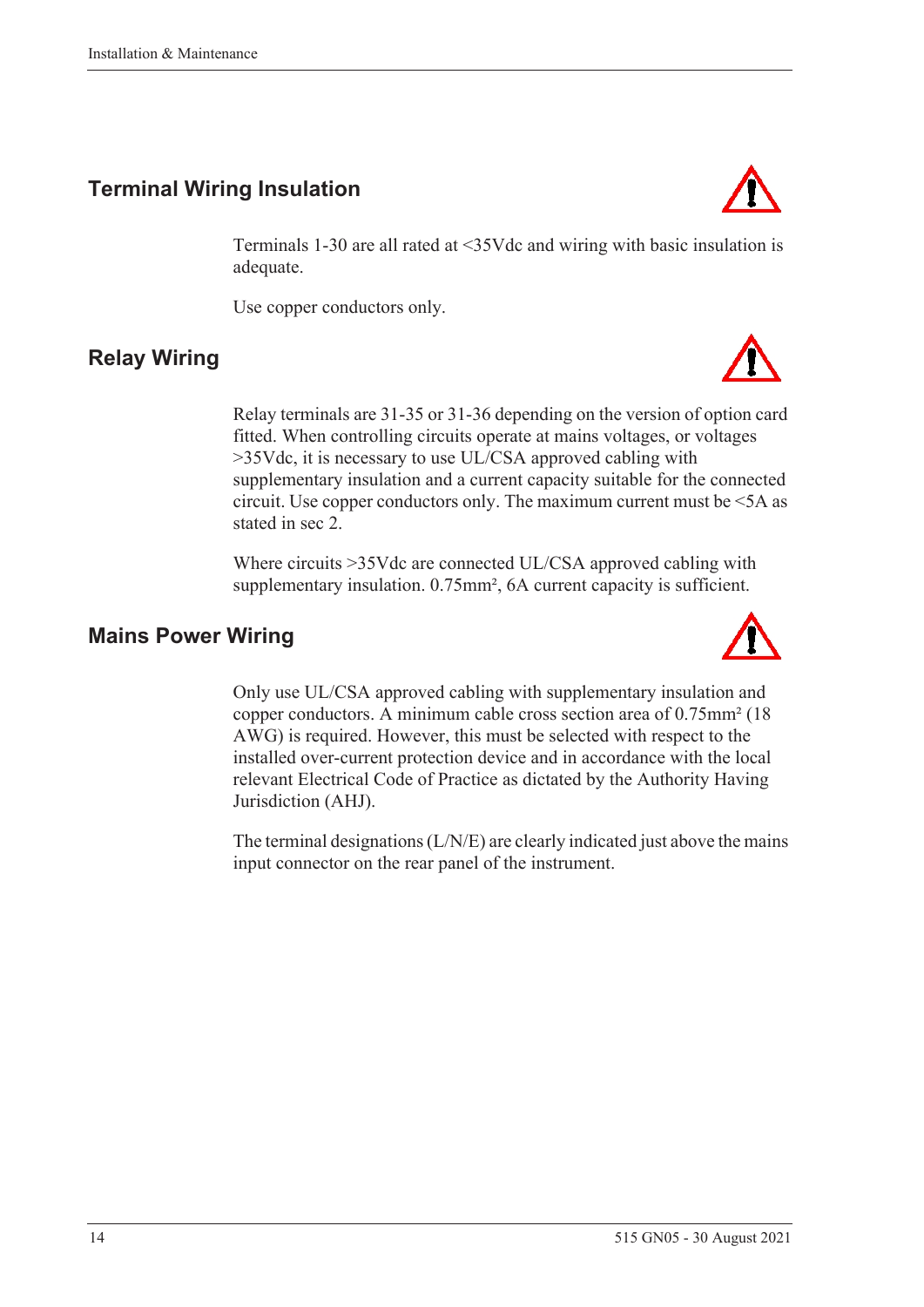# <span id="page-24-0"></span>**Inputs**

# <span id="page-24-1"></span>**Analog Input Connections**

All analog inputs can accept DC signals ranging from 0-5V, 1-5V and current signals from 4 to 20 mA.

Analog Input 1 (AINP1) can also accept an RTD input (PT100 or PT500) as well as the standard  $0-5V$ ,  $1-5V$  and  $4$  to  $20mA$  input.

#### **CAUTION**

Applying levels of input current above the absolute maximum rating (100mA or 30mA for 4-20mA inputs) may cause permanent damage to the input circuitry.

#### **0-5 and 1-5 Volt Inputs**

For externally powered voltage transmitters, connect each transmitter to a pair of input terminals as shown in [Figure 6.](#page-24-2) Refer to **[Terminal](#page-22-0)  [Designations](#page-22-0)** on page 13 for specific terminal numbers for this application.



*Figure 6 Externally Powered Voltage Transmitter*

<span id="page-24-2"></span>Connect internally powered voltage transmitters as shown in [Figure 7.](#page-24-3)



<span id="page-24-3"></span>*Figure 7 Internally Powered Voltage Transmitter*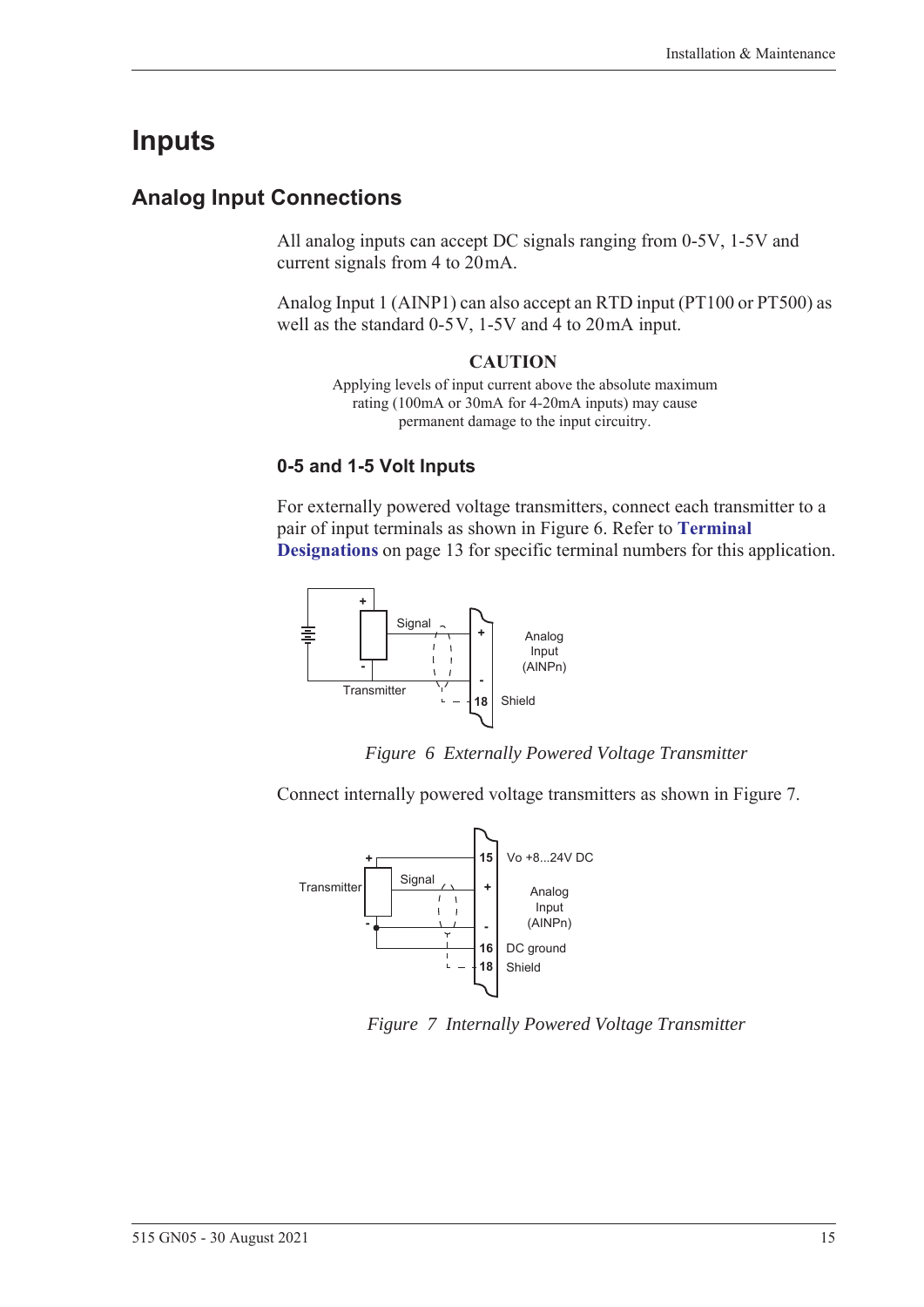#### **4-20 mA Inputs**

For an externally powered current loop, connect the transmitter to the input terminals as shown in [Figure 8](#page-25-0). Refer to **[Terminal Designations](#page-22-0)** on page 13 for specific terminal numbers for this application.



*Figure 8 Externally Powered Current Loop*

<span id="page-25-0"></span>The internal overload-protected power supply has sufficient power for three current loops at 24 V DC (more current loops can be supplied by using a reduced voltage setting). Connect internally powered current loops as shown in [Figure 9](#page-25-1).



<span id="page-25-1"></span>

#### **RTD Input**

The instrument uses 4-wire RTDs to provide optimum accuracy and stability. It is not necessary to have equal cable lengths for the 4-wire RTDs, but they should be no longer than 50 metres. It is also recommended to use shielded twisted pairs.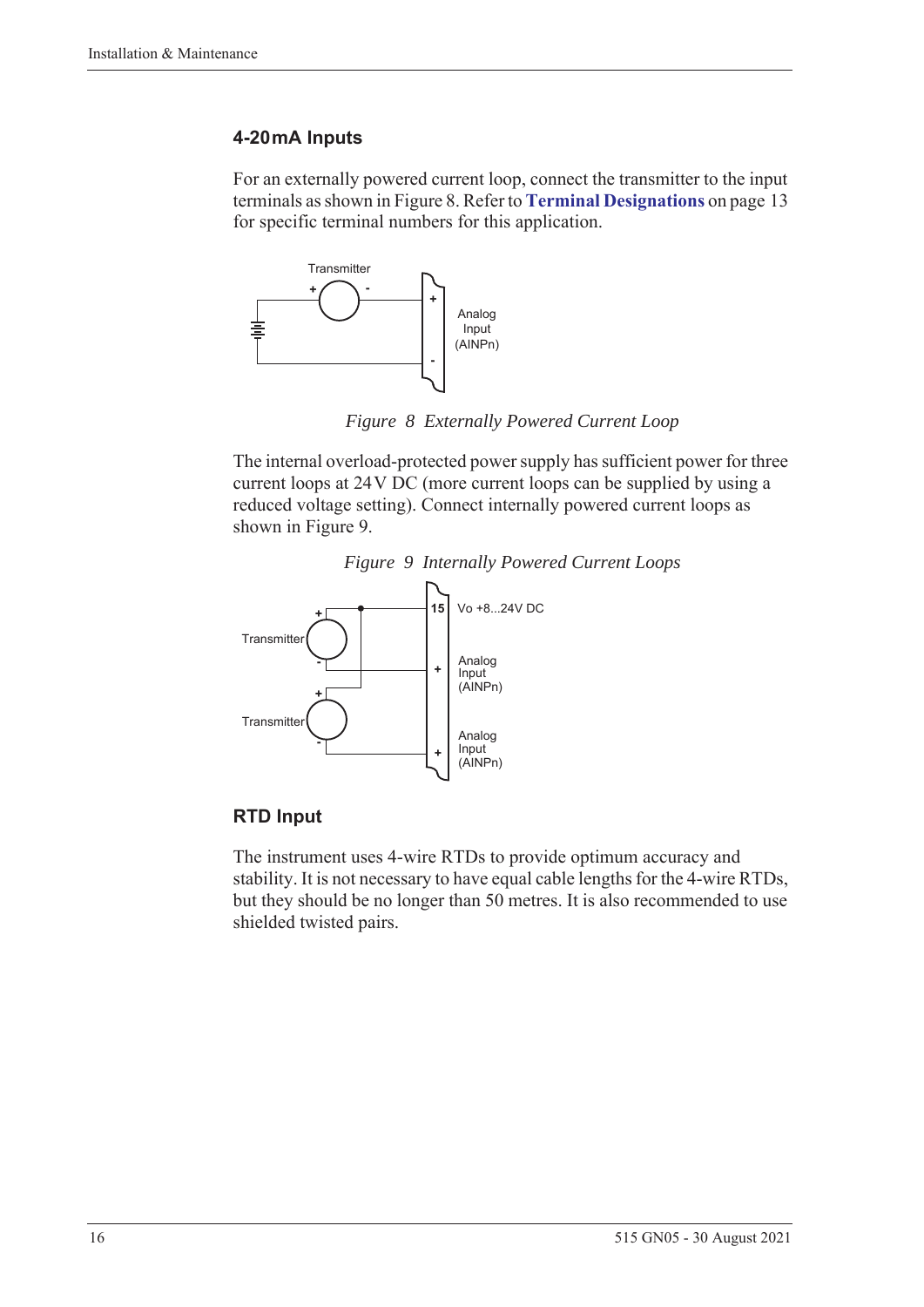

Connect RTD inputs as shown in [Figure 10.](#page-26-1)

*Figure 10 RTD Connection*

<span id="page-26-1"></span>Only Analog Input 1 (AINP1) is available for RTD connection.

Excitation terminal 2 (pin 5) must be used in conjunction with AINP1.

It is possible to use two-wire or three-wire RTDs. However, four wires must be taken to the RTD, with the signal and current wires joined as close to the RTD as possible.

**Note:** The RTD has no polarity and can be connected in either direction. However, the excitation and the positive analog input must be connected to one side of the RTD. Similarly, the Signal Ground and the negative analog input must be connected to the other side of the RTD.

#### <span id="page-26-0"></span>**Logic Input Connection**

These input(s) are designed to be connected to CMOS, TTL, open collector signals or a voltage free contact switch. A minimum activation time of 300ms is required to guarantee reading of an input.

It is possible to read the status of all the logic inputs via a Modbus register even if they are not used for a control purpose in the application.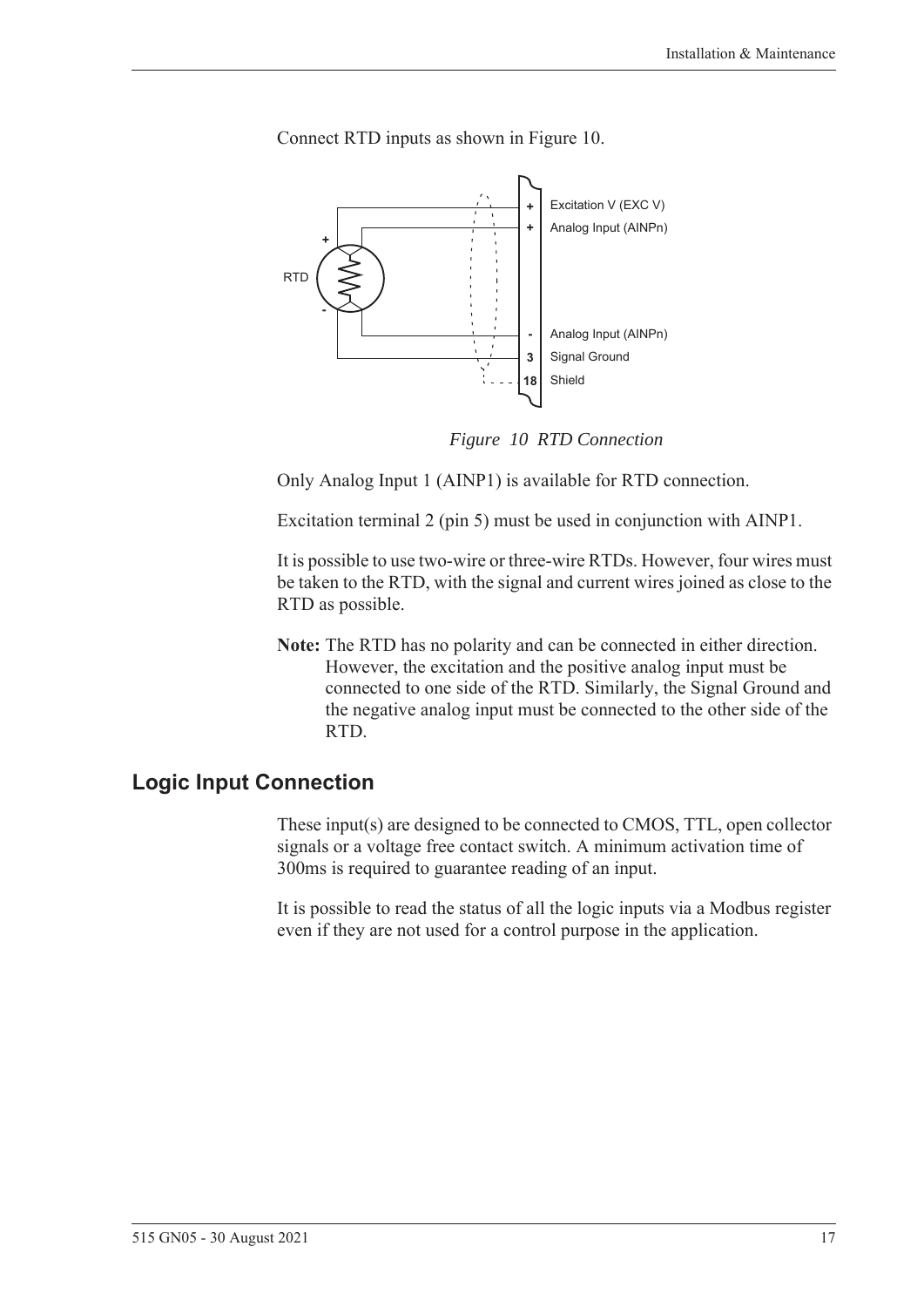A remote push-button key can be connected to the Logic Inputs as shown below in [Figure 11](#page-27-2).



<span id="page-27-2"></span>*Figure 11 Logic Inputs Connection Diagram*

# <span id="page-27-0"></span>**Outputs**

The advanced option for the instrument provides two opto-isolated output ports. Either or both can be used for 4-20 mA or pulse outputs.

#### **CAUTION**

Due to the dual-purpose nature of the outputs, take care not to set the output as an open collector pulse type signal when connected to a 4-20 mA loop circuit.

# <span id="page-27-1"></span>**4-20 mA Output Connection**

[Figure 12](#page-28-1) shows the connections for a 4-20 mA output. Output channel 1 uses terminals  $27 (+)$  and  $28 (-)$ , output channel 2 uses terminals  $29 (+)$  and 30 (-).

Maximum Load Resistance =  $(Supply-9) / 0.02$  ohms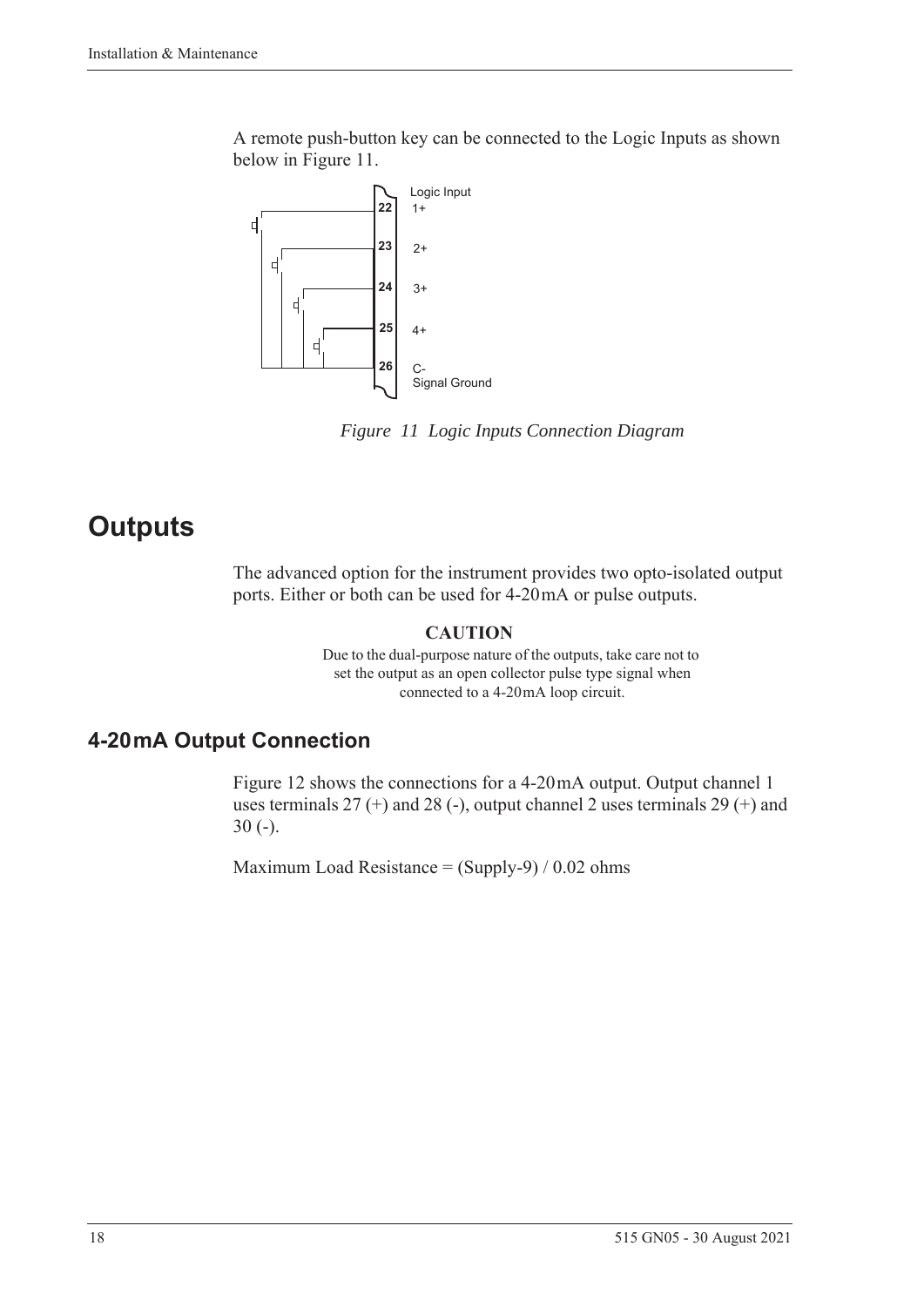

*Figure 12 Output 4-20 mA Connection Diagram*

# <span id="page-28-0"></span>**Pulse Output Connection**

<span id="page-28-1"></span>[Figure 13](#page-28-2) shows a connection example for a pulse output. Output channel 1 uses terminals 27 (+) and 28 (-). Output channel 2 uses terminals 29 (+) and 30 (-).



<span id="page-28-2"></span>*Figure 13 Output Pulse Connection Diagram*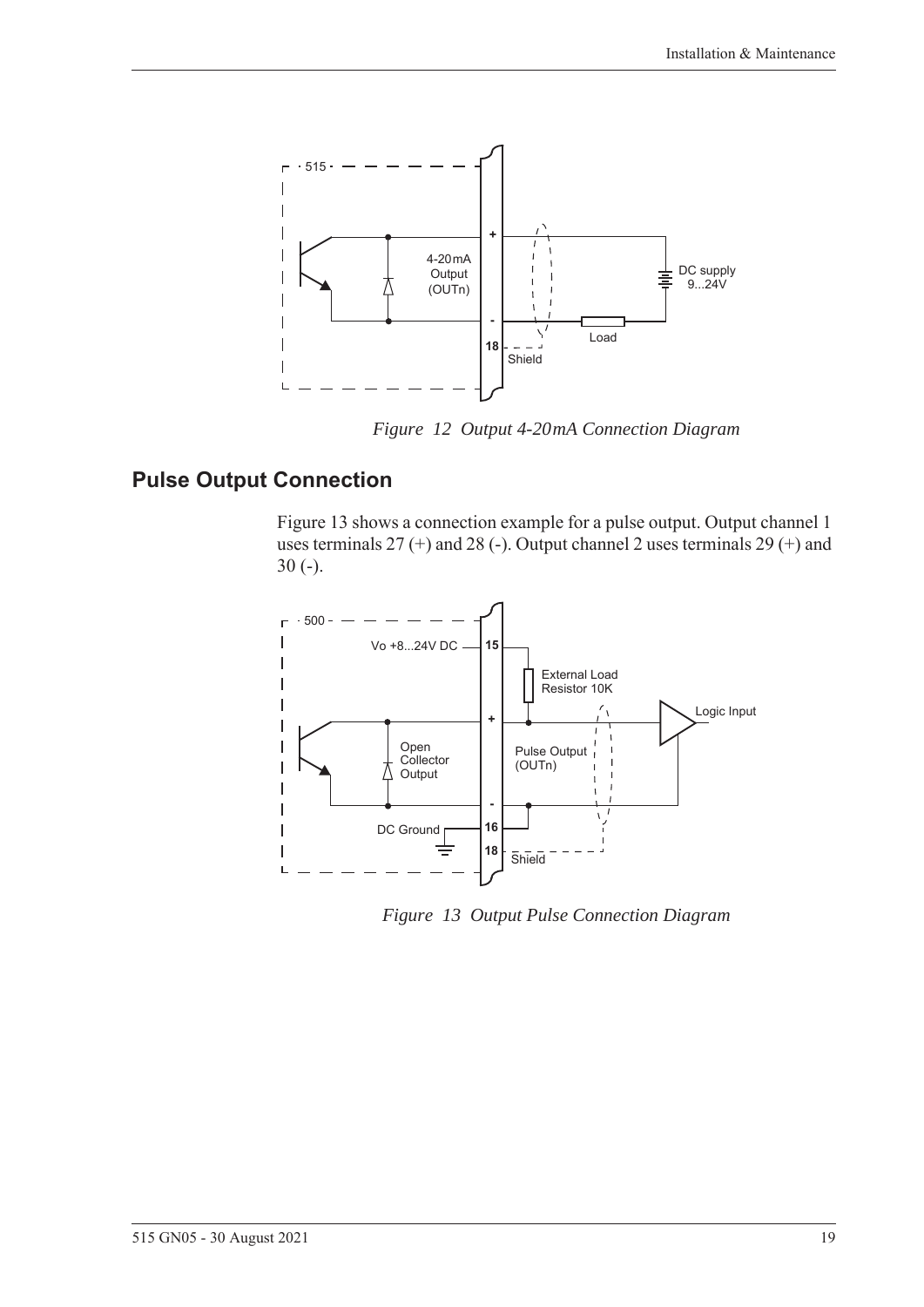# <span id="page-29-0"></span>**Control Relays (Alarms)**

The standard instrument has two alarm relays, which can be used to drive external devices such as external relays, LEDs, and audible alarms. The advanced option has four alarm relays.

The operation of each alarm relay can be set to various modes as described in **Alarms** [on page 50](#page-59-1). On the newer option card the separate common terminal for relays 1 and 2 and another common terminal for relays 3 and 4 allow for different signal or supply types to be connected to the control or alarm devices, as shown in [Figure 14.](#page-29-1)

There is also an equipment failure alarm option. This alarm can have normally closed (open) contacts which open (close) when the instrument displays any error message as listed in **[Error Messages](#page-70-2)** on page 61, or if there is a loss of power to the instrument.

The output characteristics of the relays are:

| Maximum Voltage | 30 volts DC or 250 volts AC |
|-----------------|-----------------------------|
| Maximum Current | 3A for EMR, 1.5A for SSR    |

**Note:** Solid state relays (SSR) use AC voltage only.



<span id="page-29-1"></span>*Figure 14 Relay Connection Diagram*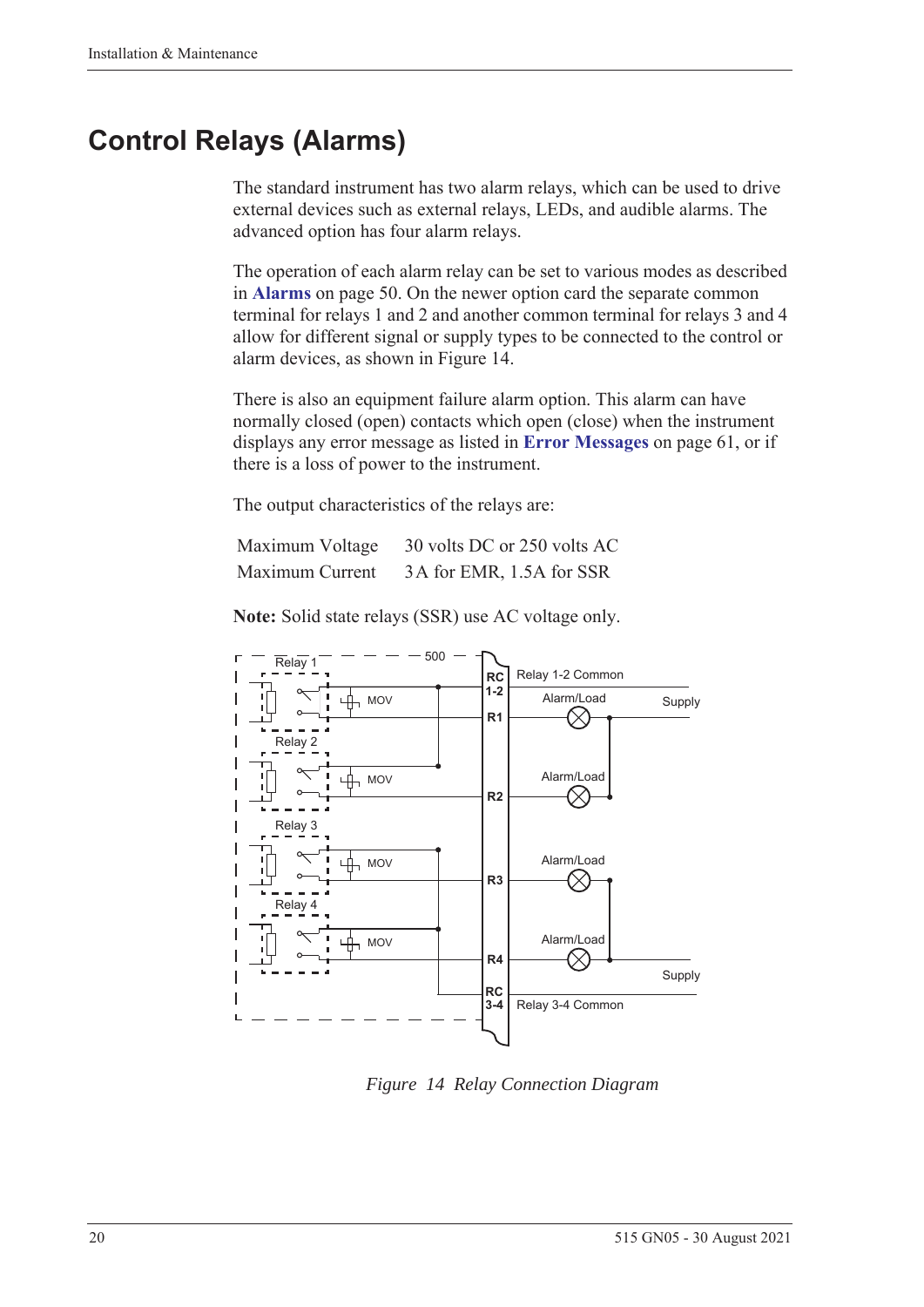## <span id="page-30-0"></span>**RC Network for Interference Suppression**

When driving inductive loads with the relay outputs, it is recommended to use RC suppression networks (often called "Snubbers"), fitted at the load end, for the following reasons:

- **•** To limit the amount of electrical noise caused by arcing across the contacts, which may, in extreme cases, cause the microprocessor to act erratically or cause other unwanted interference with connected signals.
- **•** To protect the relay contacts against premature wear through pitting or SSR (where specified) against premature failure.

RC suppression networks consist of a capacitor and series resistor and are commonly available in the electrical industry. The values of R and C are dependent entirely on the load. However, if the user is unsure of the type of snubber to use, values of  $0.25 \mu$ F and  $100 \Omega$  will usually suffice. Note that only UL and mains approved RC suppression networks should be used.

The basic principle of the operation is that the capacitor prevents a series of sparks arcing across the contact as the contact breaks. The series resistor limits the current through the contact when the contact first makes.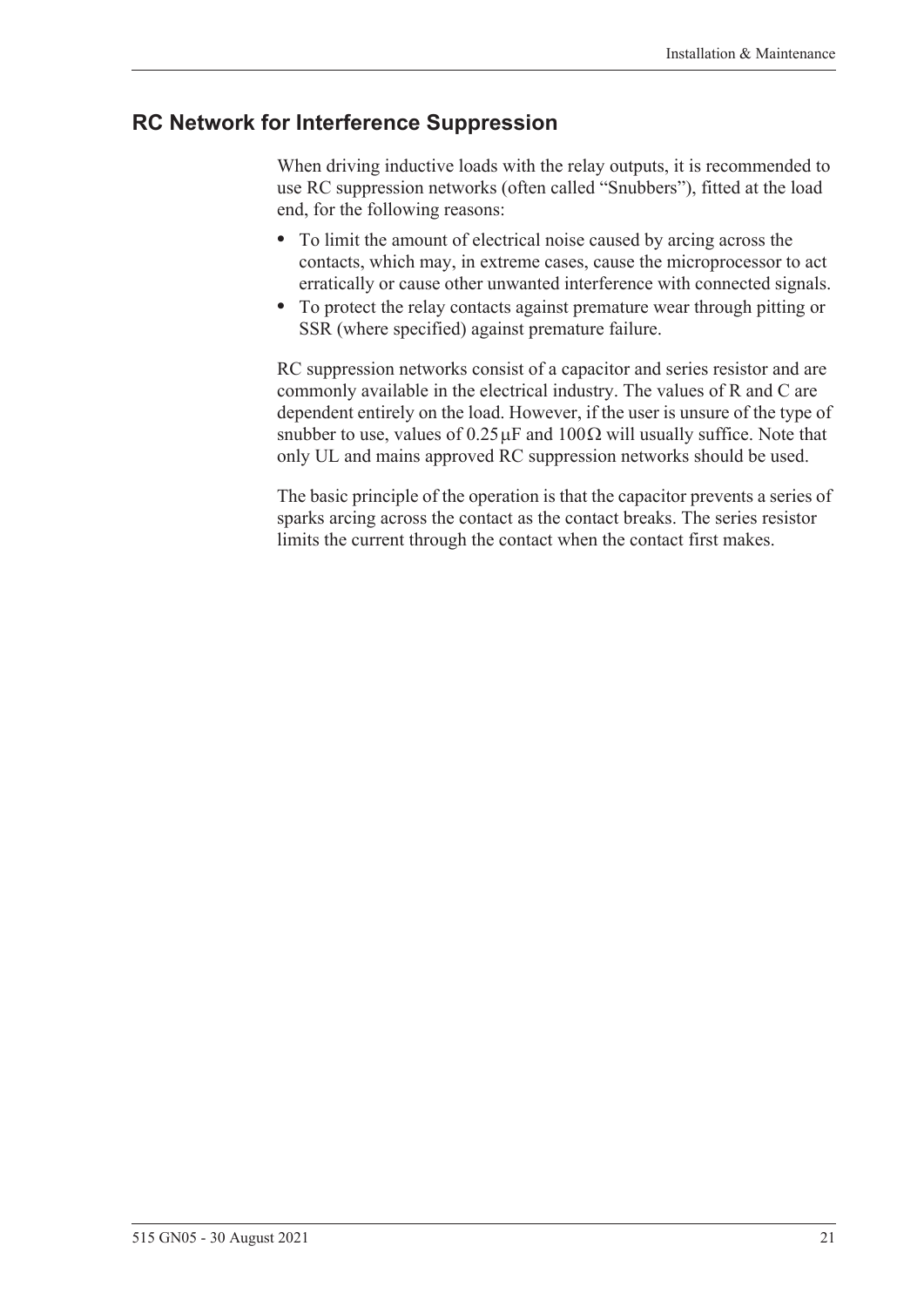# <span id="page-31-0"></span>**Communications**

The communication protocols are described in **Protocols** [on page 67.](#page-76-3)

## <span id="page-31-1"></span>**COM-1 RS-232 Port**

The COM-1 RS-232 port has a 9-pin DB female connector and has the following pinout:



**Note:** The instrument does not require a null-modem cable for connection to a personal computer. Refer to **[Hardware Interconnection](#page-74-4)** on [page 65](#page-74-4) for cable termination requirements.

# <span id="page-31-2"></span>**COM-2 RS-485 Port Option**

Up to 32 units can be connected to a common RS-485 bus. Each unit has a unique address that the host computer uses to identify each instrument. [Figure 15](#page-31-3) shows the connection of several instruments to a computer using the RS-485 port.



<span id="page-31-3"></span>*Figure 15 RS-485 Interface Connections*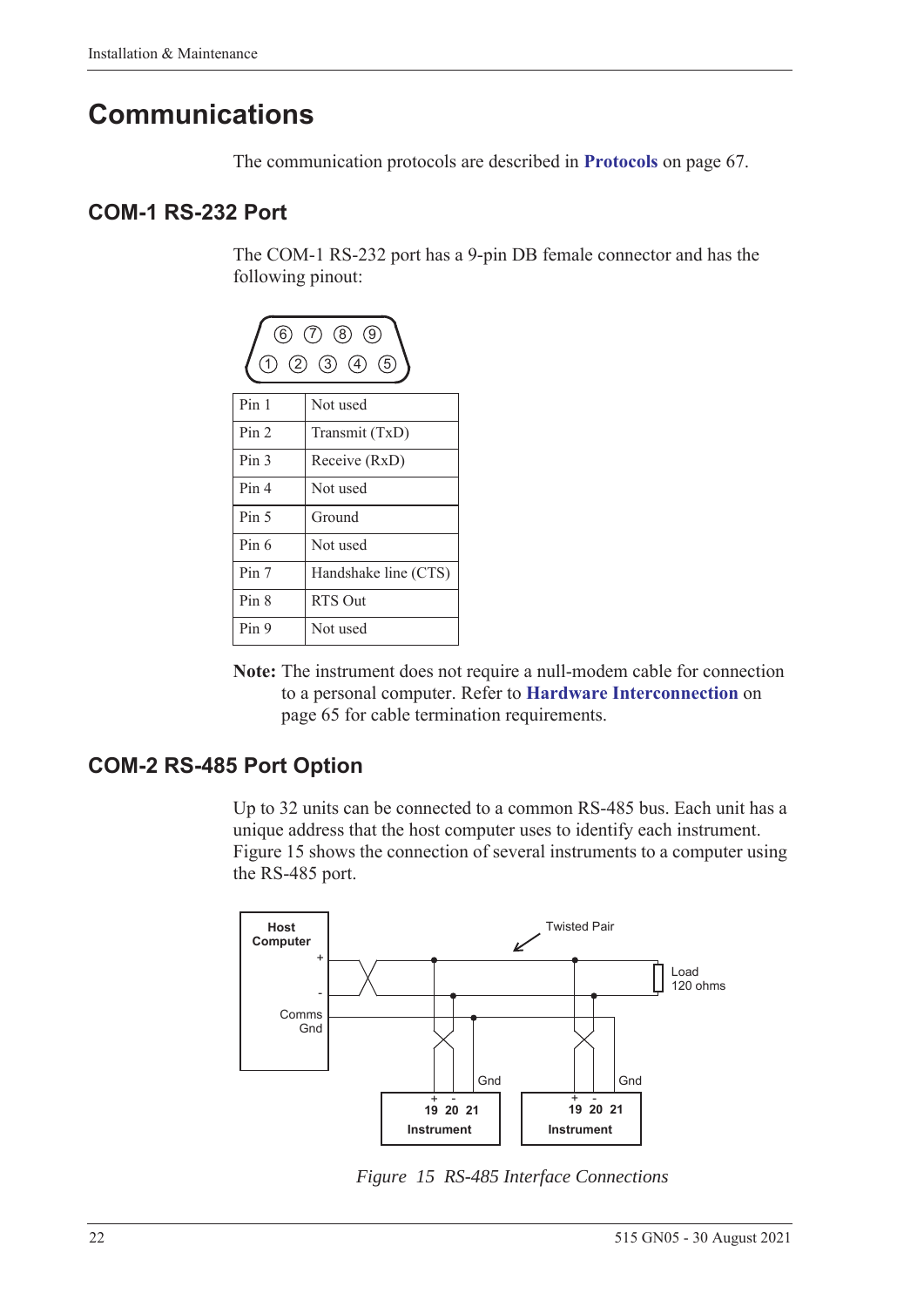## <span id="page-32-0"></span>**COM-2 Ethernet Port Option**

An Ethernet module is an available option, in place of the RS-485 port, if Modbus TCP/IP connection is required. In the programming communication settings, COM-2 should be set to RTU (Modbus), 19200 Baud rate, even parity and 1 stop bit.

# <span id="page-32-1"></span>**Mains Connection**

## <span id="page-32-2"></span>**Earthing and Shielding**

A case earthing point is provided via the mains inlet. Note that this earthing point is for the case only and there is electrical isolation between this point and all electronic circuits. For EMC purposes, or when the instrument is connected to mains, this point must be connected to a good earth.

It is a good practice to use shielded cable for all signal connections to the instrument. Care must be taken to separate signal cables from power cables to minimize interference.

Overall earth should be connected at the instrument end only. This connection should be as short as possible and connected to the earthing point on the rear terminal at pin 18.

## <span id="page-32-3"></span>**Disconnection Device**

When powered from a mains supply this unit requires the provision of a suitable mains isolation device, capable of interrupting both poles of the supply and meeting your local wiring regulations, to be suitably located and easily accessible near to the installed instrument. It must be marked as the disconnecting device for the equipment. It must be suitably rated with respect to the cross sectional area of the supply conductors.

# <span id="page-32-4"></span>**Maintenance Instructions**

Occasionally it may be necessary to open the unit in order to change the Real Time Clock battery. No other service operations are permitted. In order to perform these operations and maintain safety it is essential to follow the instructions below. If mounted in an ExD enclosure, before proceeding, refer to the ExD manual for further information. This work may need to be scheduled and carried out in accordance with the local electrical Code of Practice.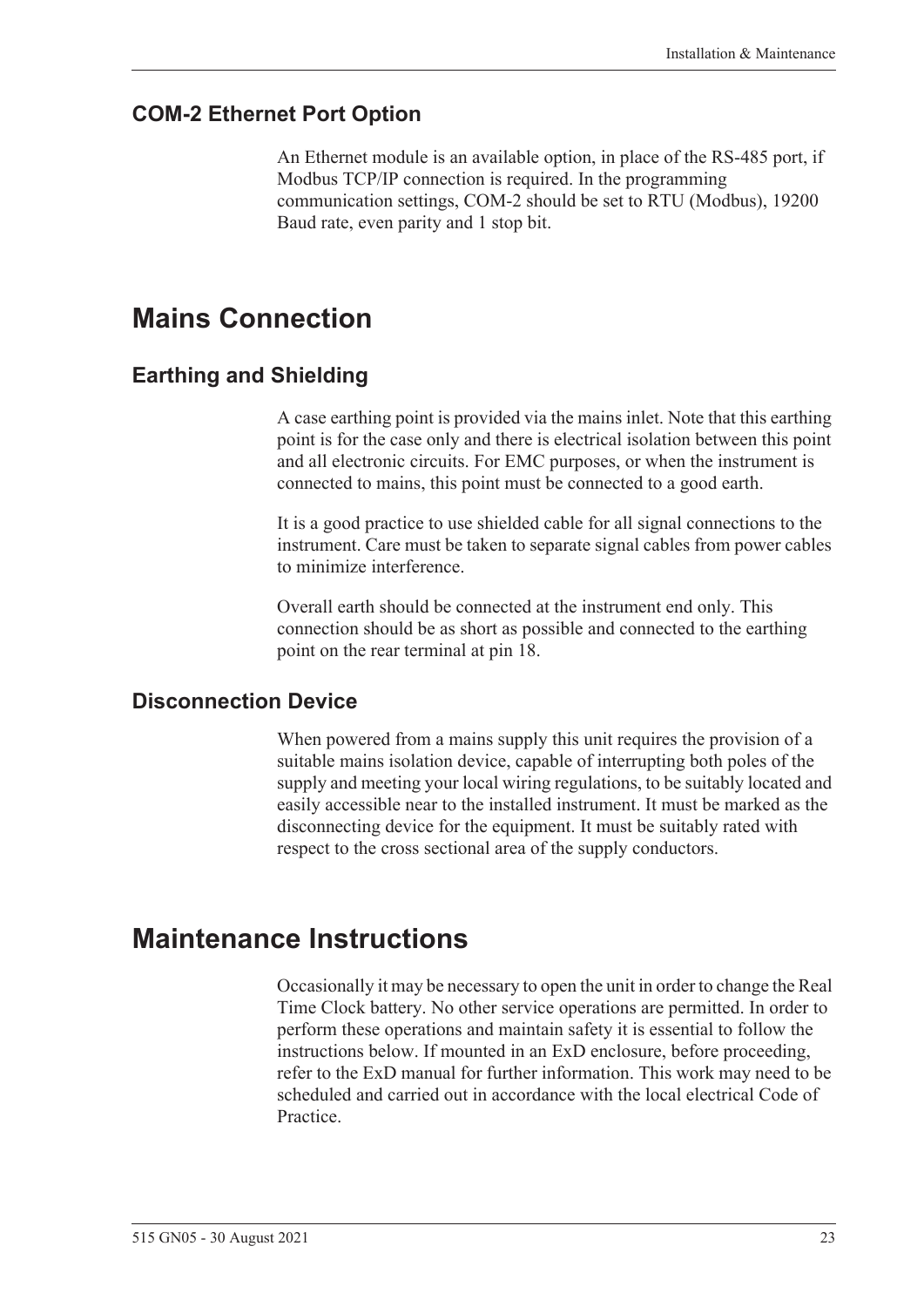# <span id="page-33-0"></span>**Battery Replacement**

#### **INSTRUMENT MUST BE POWERED DOWN**



1. Remove the top row of terminal blocks (19-36) Ethernet and RS232 cables if applicable.

2. Remove the two pan head machine screws on each side of the rear panel.

3. Withdraw the option card from the instrument.

4. Firmly press the battery holder tab to release the coin cell battery.

5. Identify the part number of the coin cell which is clearly marked on one side of the cell.

6. Firmly press the replacement coin cell into the holder

7. Reverse steps 1-3 for re assembly.

# <span id="page-33-1"></span>**Battery Type**

#### **Only the battery type and manufacturer stated below should be used.**



1. Instruments manufactured with issue 7 option card – CR2450N, Manufacturer RENATA ONLY\*

2. Conformal coated "C" version - Type BR2032, manufacturer Panasonic ONLY.

3. Non Conformally coated versions :- BR2032, CR2032, Sony or Panasonic ONLY.

\*Issue 7 option card can be identified with 6 way (31-36) ORANGE relay connector.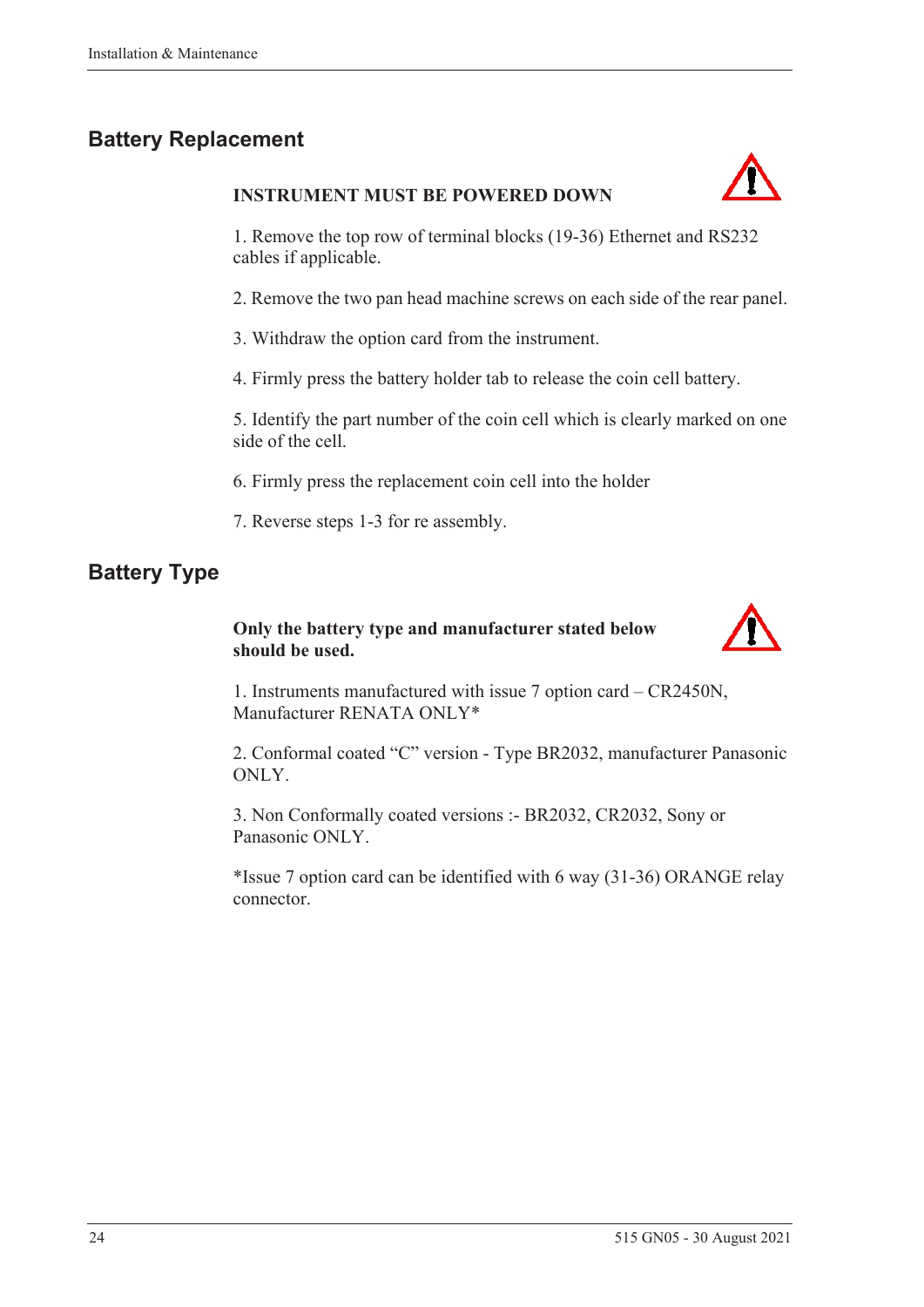# <span id="page-34-0"></span>**Chapter 4 Operation**

# <span id="page-34-1"></span>**Normal Operation**

In normal operation mode, you press the buttons on the front panel to display the values recorded and calculated by the instrument. There are four categories of information that the instrument can display:

- **•** Totals
- **•** Rates
- **•** Process variables
- **•** Instrument settings

For each total, there is an associated rate as follows:

| Total                       | Rate                                |
|-----------------------------|-------------------------------------|
| <i><u><b>Nolume</b></u></i> | <b>Volume Flowrate</b>              |
|                             | Corrected Volume Corrected Flowrate |
| Heat                        | <b>Heat Flowrate</b>                |
| Mass                        | <b>Mass Flowrate</b>                |

# <span id="page-34-2"></span>**Default Total**

In some applications, one set of variables is of more interest than others, and for this reason a default total and its associated rate can be assigned during instrument calibration. This default total can be used in two ways:

- **•** The default variables come first in the sequence of totals and rates that are displayed with the front panel keys.
- **•** If the display timeout option is enabled and no buttons are pressed for the selected period (usually 30 seconds) the display returns to the default total.

## <span id="page-34-3"></span>**Status LEDs**

The status LEDs illuminate to show the following conditions:

| Run   |
|-------|
| Set   |
| Alarm |
| Cal   |

- **Run** The host computer is downloading the application software.
- **Set** The instrument is in Calibrate Set mode.
- **Alarm** The instrument has an error, as indicated on the display panel.
	- **Cal** The instrument is in Calibrate View mode.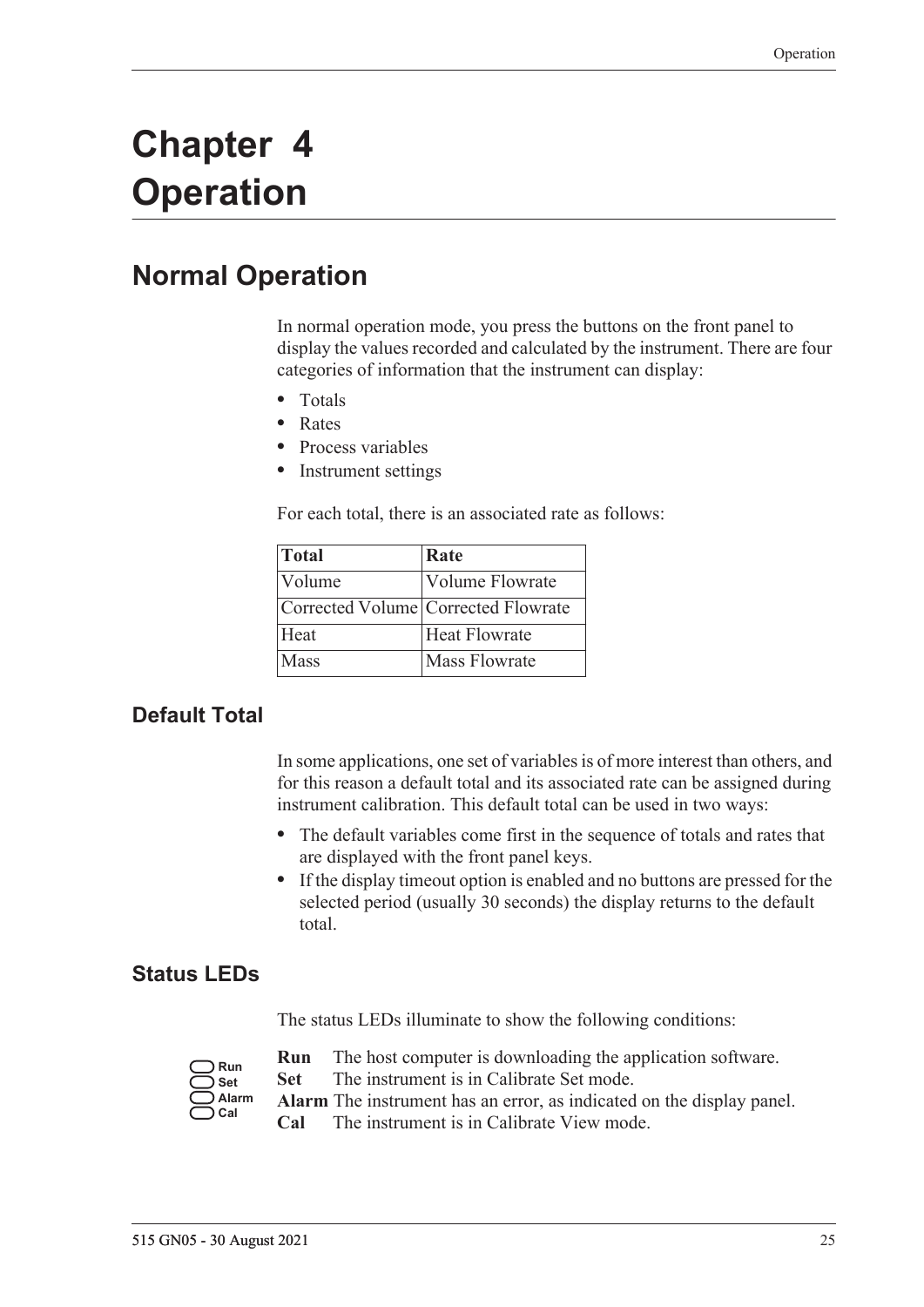## <span id="page-35-0"></span>**Front Panel Keys**

For most actions with the front panel keys, you can hold a key to scroll through the values or options, instead of repeatedly pressing the key.

**RATE** Press the **RATE** key to display the rate that is associated with the currently displayed total. If an item other than a rate or total is displayed, press the RATE key to display the "default rate". When a rate is displayed, press or hold the **RATE** key to display the other rate variables in turn.

**TOTAL** Press the TOTAL key to display the total that is associated with the currently displayed rate. If an item other than a rate or total is displayed, press the **TOTAL** key to display the "default total". When a total is displayed, press or hold the **TOTAL** key to display the other total variables in turn.

**RESET** Use the **RESET** key to clear all resettable totals or to initiate a printout if the printer option has been selected. The printout is activated with a single press while the Total Reset function has different operation modes that are selectable during instrument calibration as follows:

- NONE The user cannot reset the non-accumulated totals.
- INSTANT When the user presses the **RESET** key, the instrument resets all non-accumulated totals.
- DELAYED When the user holds the **RESET** key for two seconds, the instrument resets all non-accumulated totals.

The instrument makes three beeps when it resets the totals and two beeps when a printout is started.

**DISPLAY** Press the **DISPLAY** key to step or scroll through the main menu items.

**ACCUM** Hold the **ACCUM** key to display the accumulated value for the currently displayed total or to display the peak value for the currently displayed flowrate. See below for further details of peak flowrates.

## <span id="page-35-1"></span>**Remote Reset**

The Remote Reset on logic input 3 (LINP3) has the same function as the front **RESET** key, as described above.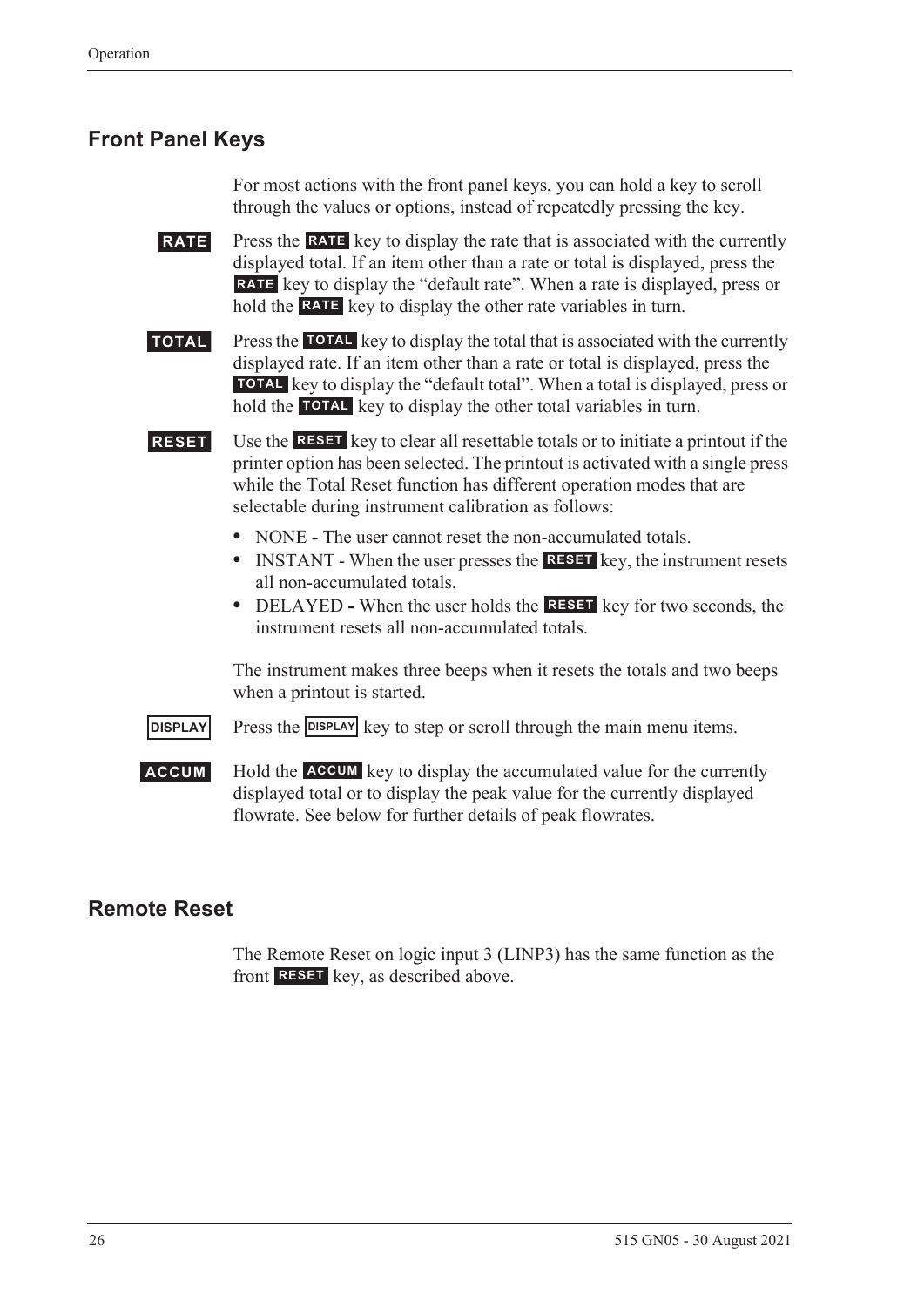# **Main Menu Items**

| The main menu in this instrument consists of the following items. The |
|-----------------------------------------------------------------------|
| DISPLAY key is used to step or scroll through the list.               |

| <b>DISPLAY</b>              | <b>Description</b>                                                     | <b>Options</b>                                                                                           |
|-----------------------------|------------------------------------------------------------------------|----------------------------------------------------------------------------------------------------------|
| VOLUME                      | Volume                                                                 | Hold the ACCUM key to display accumulated total                                                          |
| $V$ -FLOW                   | Volume flowrate                                                        | Hold the ACCUM key to display peak value                                                                 |
| $L - VDL$                   | Gas corrected volume                                                   | Hold the ACCUM key to display accumulated total                                                          |
| $L-FLOW$                    | Gas corrected flowrate                                                 | Hold the <b>ACCUM</b> key to display peak value                                                          |
| <b>HEAT</b>                 | Gas heat content<br>(energy)                                           | Hold the ACCUM key to display accumulated total                                                          |
| $H-FLDW$                    | Gas heat flowrate<br>(power)                                           | Hold the ACCUM key to display peak value                                                                 |
| MR55                        | Mass                                                                   | Hold the ACCUM key to display accumulated total                                                          |
| $M-FLDW$                    | Mass flowrate                                                          | Hold the ACCUM key to display peak value                                                                 |
| TEMP                        | Temperature                                                            |                                                                                                          |
| PRESS                       | <b>Upstream Pressure</b>                                               | Hold the SET) key to view the absolute value if<br>the type of pressure sensor is set to GAUGE.          |
| $\overline{\text{II}}$ F-PR | Differential pressure                                                  |                                                                                                          |
| $Re - NLM$                  | Reynolds number                                                        |                                                                                                          |
| $Z-FHLT$                    | <b>Compressibility Factor</b>                                          |                                                                                                          |
| REPORT PRINT                | Only shown in Detail<br>Menu if a printer<br>protocol is used          | Hold the SET) key to print log report as defined in<br>the TM/LOG section of calibration.                |
| LOGGED<br><b>IRTR</b>       | Only shown in Detail<br>Menu if real-time clock<br>option is installed | Hold the <b>SET</b> ) key to display data logs as<br>described in Data Logs on page 28.                  |
| MODEL<br>INFO               | Only shown in Detail<br>Menu                                           | Hold the SET key to display the Model<br>information as described in Model Information<br>on page 31.    |
| <b>CAL MENU</b>             | Only shown in Detail<br>Menu                                           | Hold the SET) key to enter Calibration View<br>mode as described in Calibration View Mode on<br>page 34. |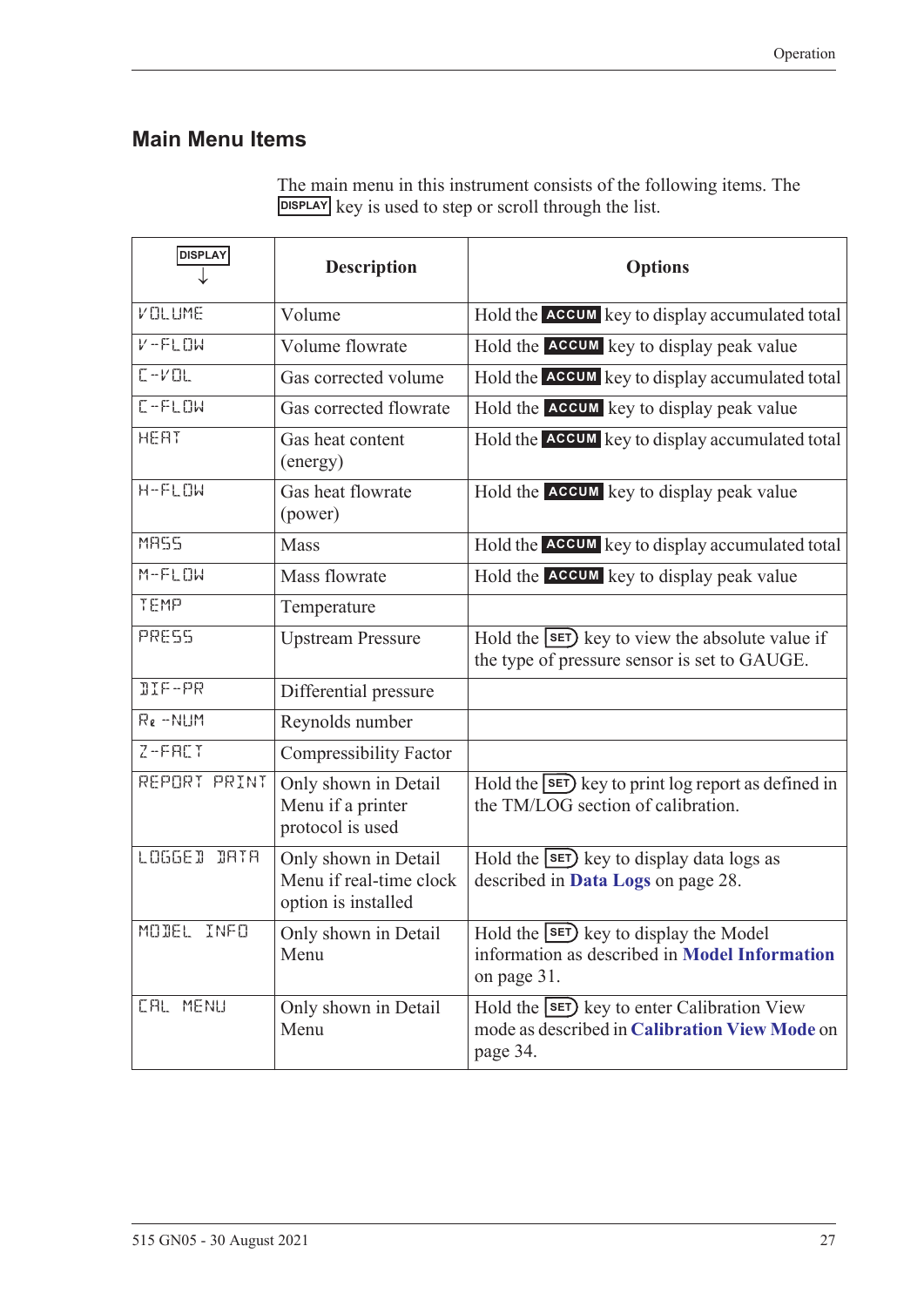### **Detail and Basic Menu**

The 515 instrument has the option to switch the main menu from the full Detail menu to a Basic menu. The Detail menu includes all of the main menu variables and the HOLD SET sub menu items as listed above. In the Basic menu only the application or operator essential main menu variables are shown. The main menu variables to be shown in the basic menu need to be selected in the 500 Series Program Manager (500-PM Software) prior to the application software being downloaded to the instrument. The 500-PM Software is Windows based configuration and resource tool for the 500 Series and is freely available from the www.contrec.co.uk website.

To switch between the Detail and Basic menu, while in the main menu, press and hold the **DISPLAY** and **SET**) keys together for 5 seconds. When switching to the Detail menu the display will briefly show: d 15 PL A Y DETAIL MENU. When switching to the Basic menu the display will briefly show: d 15PLAY BASIC MENU.

When the application software is first installed, the default is the Detail menu. From that point, the menu type is saved and restored on power cycle. The menu type will need to be Detail to access the CAL MENU

### **Peak Flowrates**

The peak value for the currently displayed flowrate can be viewed by holding the **ACCUM** key. The peak value is the average over a 15 minute period since the last reset of totals or powering on of the instrument. Dashes are shown for this value after a reset or power on until the first averaging period has passed.

#### <span id="page-37-0"></span>**Data Logs**

The instrument will log the main-menu variables if real-time clock option is installed. The logs are at fixed intervals of hours, days, weeks, months and years. The instrument can store a total of more than 1000 log entries.

If the number of log entries exceeds the programmed number for a particular time interval, the oldest log entry is overwritten by the newest one for that time interval.

Also note that the totals are saved as accumulated totals.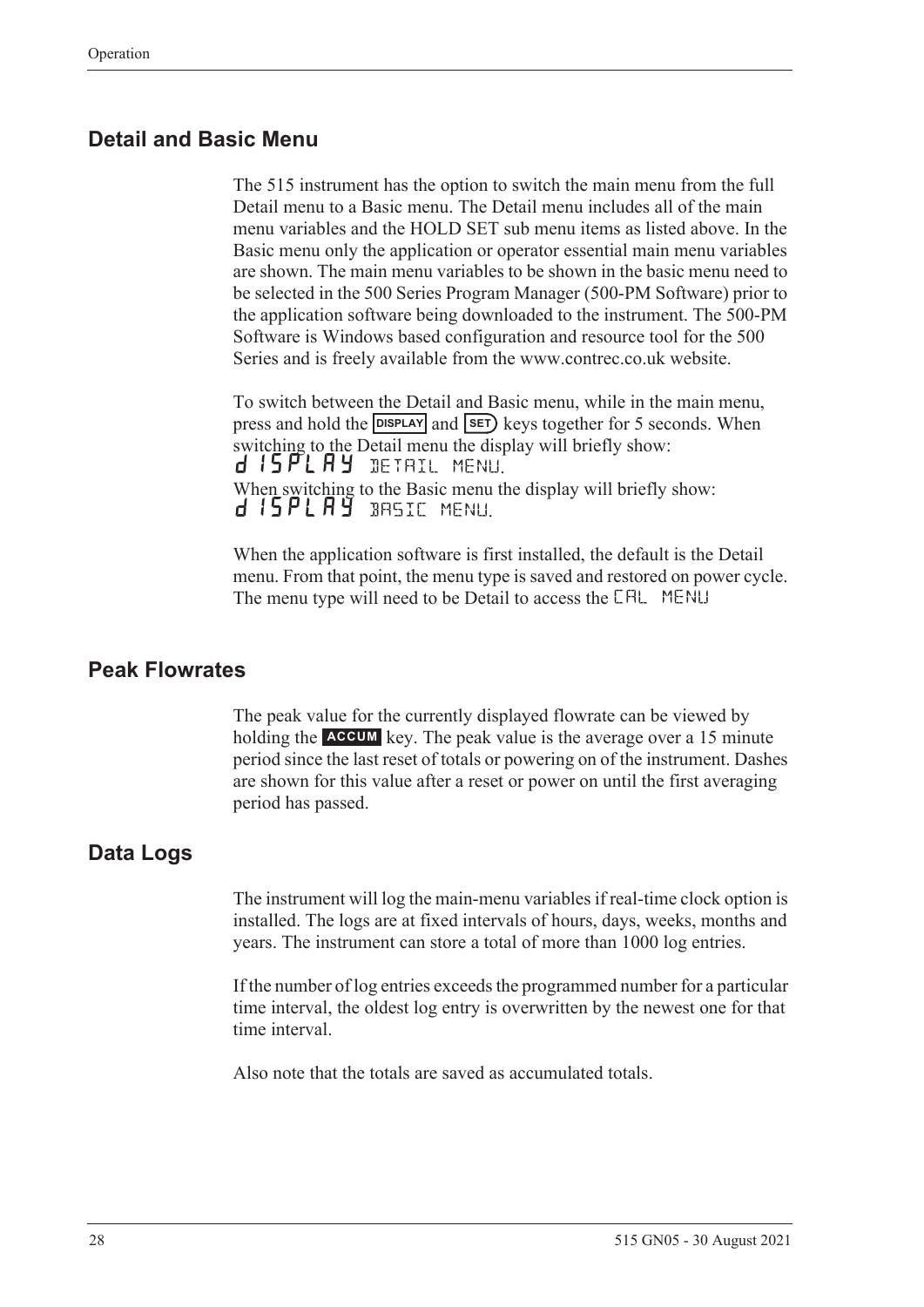The log entries are recorded at the following times:

HOUR 00 minutes each hour DAY 00 hours and 00 minutes each day WEEK 00 hours and 00 minutes each Monday MONTH 00 hours and 00 minutes on the first day of the month YEAR 00 hours and 00 minutes on the first day of the year.

#### **View Data Logs**

Use the following procedure to view the data that has been logged by the instrument:

- **1.** Press the **DISPLAY** key to scroll through the menu to the LOGGE D DATA prompt.
- **2.** Hold the  $\overline{\text{SET}}$  key.

The system displays the hourly log. The timebase and number of the log are shown, for example LH-001.

**3.** While holding the **DISPLAY** key use the **RESET** key to print the data for the displayed log if the printer option has been selected.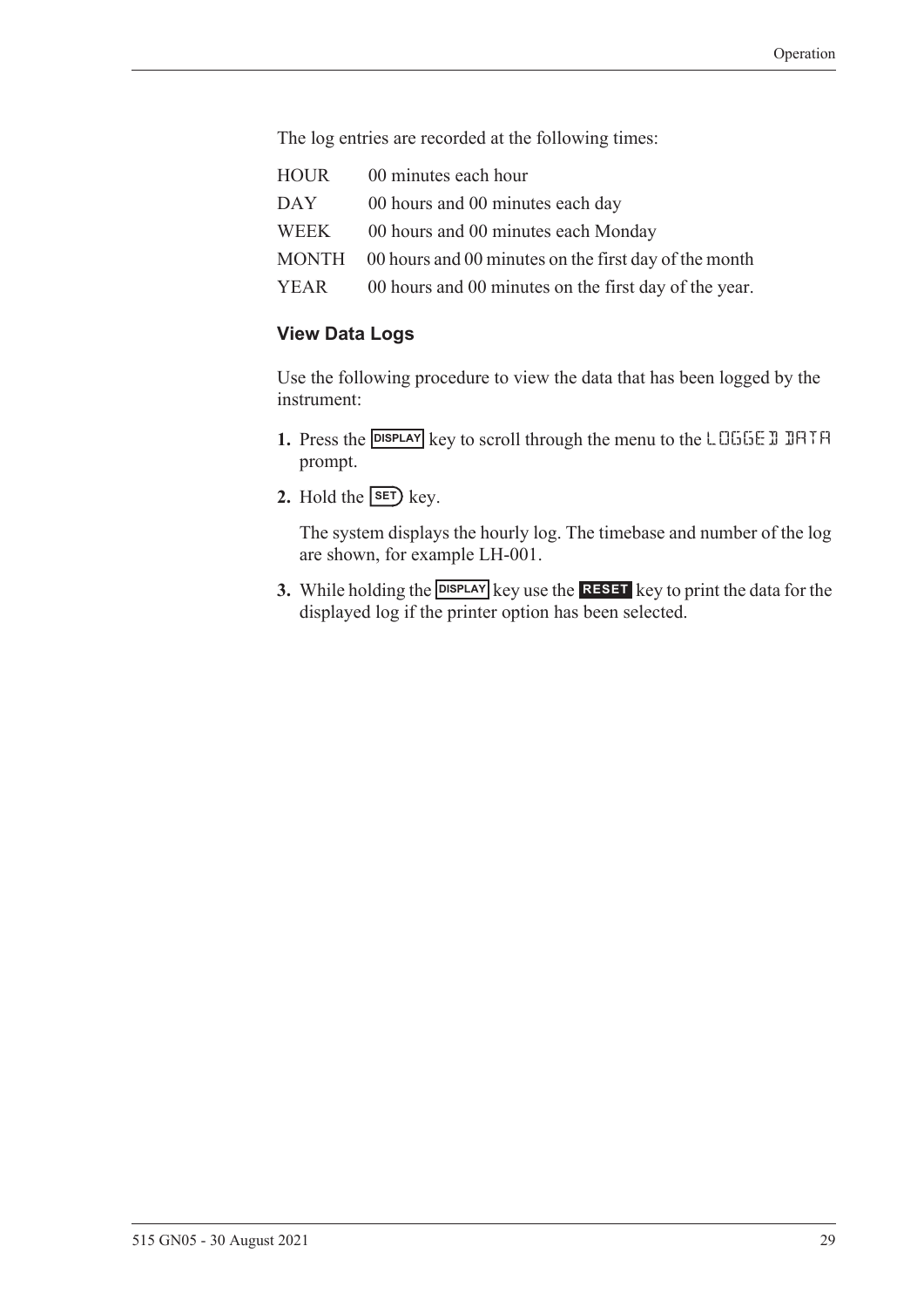The following example shows the hourly log number 006 at 15:00 (3:00 pm) on 16 January 2019. The day and month alternate with the year in the bottom right hand corner.



[Figure 16](#page-39-0) shows how to display the logged data.



<span id="page-39-0"></span>*Figure 16 Logged Data Display Methods*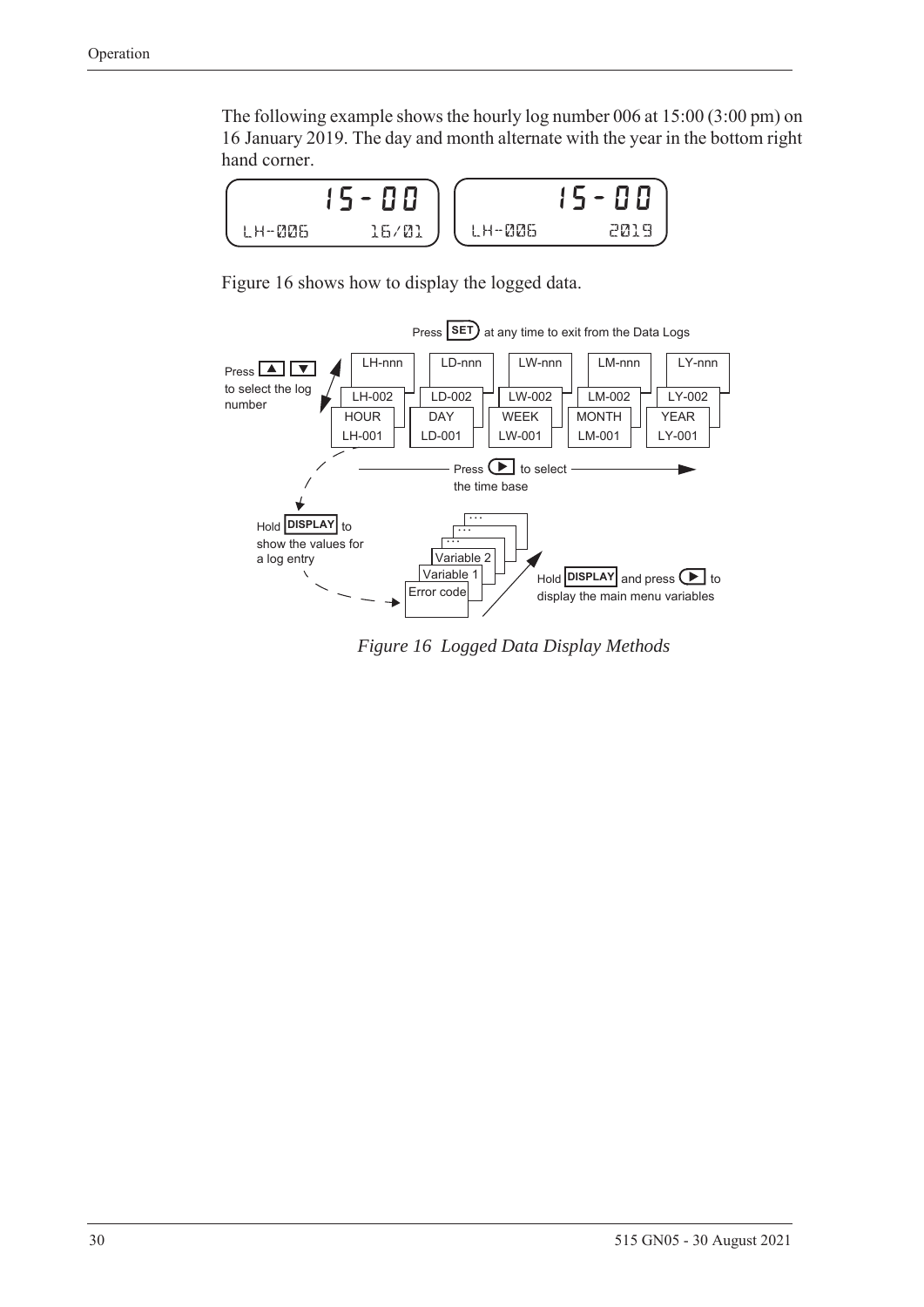# <span id="page-40-1"></span><span id="page-40-0"></span>**Model Information**

The model information items display the hardware, software and application versions of the instrument. This information is mainly for service personnel.

| <b>DISPLAY</b>                     | <b>Description</b>                                                                                                                                                                                                                                                                                                      |  |
|------------------------------------|-------------------------------------------------------------------------------------------------------------------------------------------------------------------------------------------------------------------------------------------------------------------------------------------------------------------------|--|
| $2 - 1 - 5 -$<br>SIS MODEL         | The hardware model code. Refer to Product Codes on<br>page 87 for more information.                                                                                                                                                                                                                                     |  |
| $  EPLH$<br>GNØS INPUT             | The Application number and the assignment of the inputs.<br>Refer to Application Information Code on page 88 for<br>more information.                                                                                                                                                                                   |  |
| 3.0.000<br>SØØ-PM VERS             | The version of 500-Series Program Manager from which<br>the application software was compiled.                                                                                                                                                                                                                          |  |
| 026357<br>CUSTOM VERS              | The Customer version code for this installation. Refer to<br><b>Custom Version Codes on page 88 for more information.</b>                                                                                                                                                                                               |  |
| 123456<br>RBE123 5/N               | The instrument serial number and unit tag. The serial<br>number is on the top line and unit tag is on the bottom left.<br>Both items are entered when the instrument application<br>software is initially loaded. If the unit tag is not used the<br>default tag, UNIT, will be used.                                   |  |
| $15 - 15$<br>EDITED 27/08<br>2019  | The time and date when the calibration of the instrument<br>was last edited. The format of the time and date is the same<br>as for the data logs. This example shows $16:15(4:15pm)$<br>on the 27th August 2019. This function is available only if<br>the instrument has the real time clock option.                   |  |
| [LA55-3<br>FLASH<br>$V - 219$      | The instrument Class and Flash (bootloader) version.                                                                                                                                                                                                                                                                    |  |
| 5<br>POWER EYELE                   | The number of power cycles that have occurred since the<br>application software was installed.                                                                                                                                                                                                                          |  |
| RESET<br>WIT                       | The number of 'watchdog timer' (WDT) resets that have<br>occurred since the application software was installed. The<br>WDT Reset count is only shown if a WDT Reset has<br>occurred.                                                                                                                                    |  |
| HOLd.PSE<br><b>CONFIG</b><br>PRINT | If the printer protocol is assigned to one of the<br>communication ports, the prompt to print the full program<br>configuration report will be shown. Hold Reset to start the<br>printing of the configuration report. The report will be in<br>a similar format to the report generated by the 500<br>Program Manager. |  |

Press **SET**) at any time to exit from the Model information.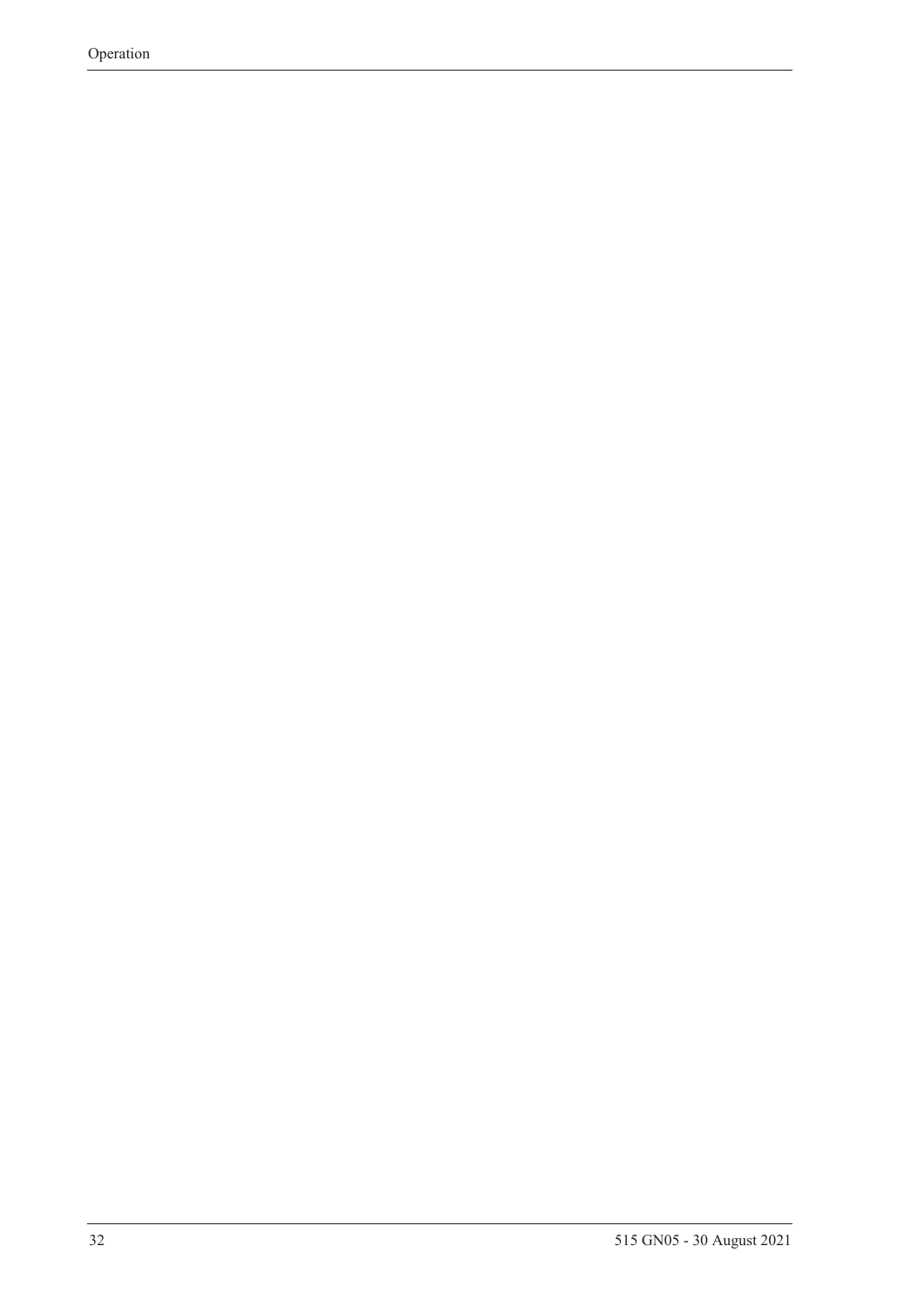# **Chapter 5 Instrument Calibration**

# **Introduction**

The 500 Series instrument calibration settings can be programmed via the front panel, according to program access levels explained below, or via the 500 Series Program Manager - a freely available Windows based configuration and resource tool.

After an instrument has been configured by either means to suit the application requirements, the settings can be recorded or application software backups or instrument clones created as explained further in **[Program Backup & Reports](#page-46-0)** on page 37.

You can view or change the settings of the instrument according to the access level for each parameter, as set by the 500 Series Program Manager. There are five levels of access to the parameters as follows:

- **• Not visible** you cannot display or edit the parameter.
- **• Display only** you can display the parameter, but you cannot change the setting.
- **• Programmable** you can change the setting of the parameter in Calibration Set mode.
- **• Password protected** you can change the setting of the parameter in Calibration Set mode only if you enter the correct password.
- **• CAL switch protected**  you can change the setting of the parameter in Calibration Set mode only if you enter by using the CAL switch on Logic Input 4 to accept the password.
- **Note:** When you enter Calibration Set mode, the instrument prompts to enter a password. Any value will allow to change the settings of the "programmable" parameters, but the correct password must be entered to change the password-protected parameters. Likewise, the CAL switch (Logic Input 4) must be used to accept the password to change the CAL switch protected parameters.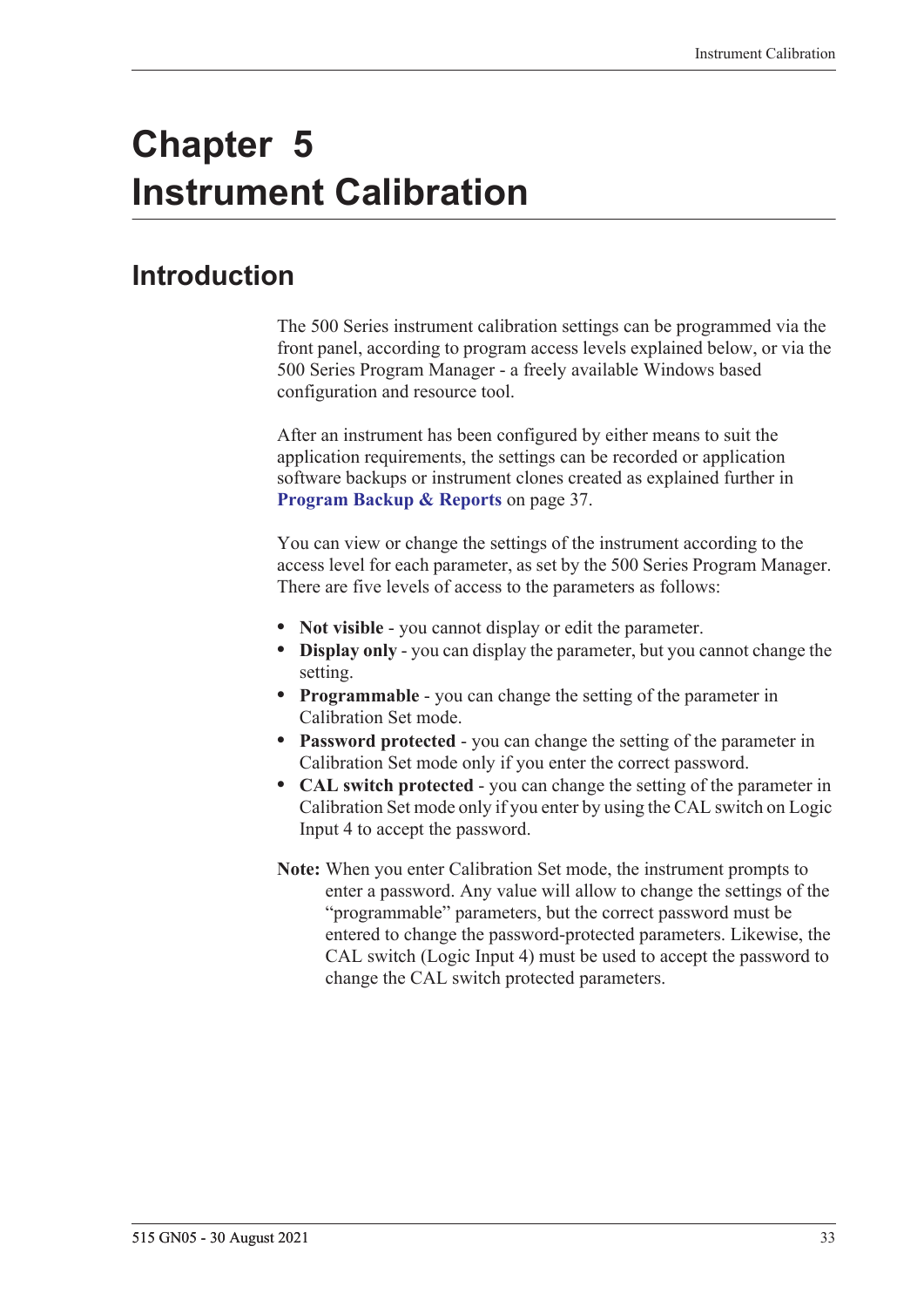# <span id="page-43-0"></span>**Calibration View Mode**

Use the following procedure to view the calibration settings of the instrument:

- 1. Press **DISPLAY** to scroll to the **CAL** MENLI prompt.
- **2.** Hold the  $\overline{\text{SET}}$  key.

| Run   |
|-------|
| Set   |
| Alarm |
| Cal   |

The instrument beeps once, illuminates the **Cal** indicator and shows CAL on the display panel.

- Press  $\left( \blacktriangleright \right)$  to scroll through the flashing menu headings.
- Press **SET**) to scroll through submenu items.
- Hold **DISPLAY** to return to the main calibration menu.
- **3.** To exit from the Calibration View mode, press  $\Box$  to scroll to the END option and press **SET**).

The instrument returns to Normal Operation mode.

# **Calibration Set Mode**

In Calibration Set mode, you can change the settings of the "programmable" parameters. You must enter the system password to change the setting of the "password-protected" parameters and you must use the CAL switch on Logic Input 4 to access the "Cal switch protected" parameters.

Use the following procedure to enter Calibration Set mode:

- **1.** Press **DISPLAY** to scroll to the **CAL** MENLI prompt.
- **2.** Hold the  $\overline{\text{SET}}$  key.



The instrument beeps once, illuminates the **Cal** indicator and shows CAL on the display panel.

- **3.** Press  $\left( \blacktriangleright \right)$  to select any flashing menu heading except END.
- **4.** Hold the **SET** key for two seconds, or if "Cal switch protected" items exist the CAL switch can be closed for two seconds.

The instrument prompts for a password to be entered if the password is non-zero, otherwise the password prompt is skipped.

- **5.** If the password prompt is shown, press  $\boxed{\blacktriangle}$  or  $\boxed{\blacktriangledown}$  to change the value of the current digit. To select the next digit, press  $\left( \blacktriangleright \right)$ .
- **6.** Press **SET** or use the CAL switch on Logic Input 4 (if "Cal switch protected" items exist) to accept the password and proceed.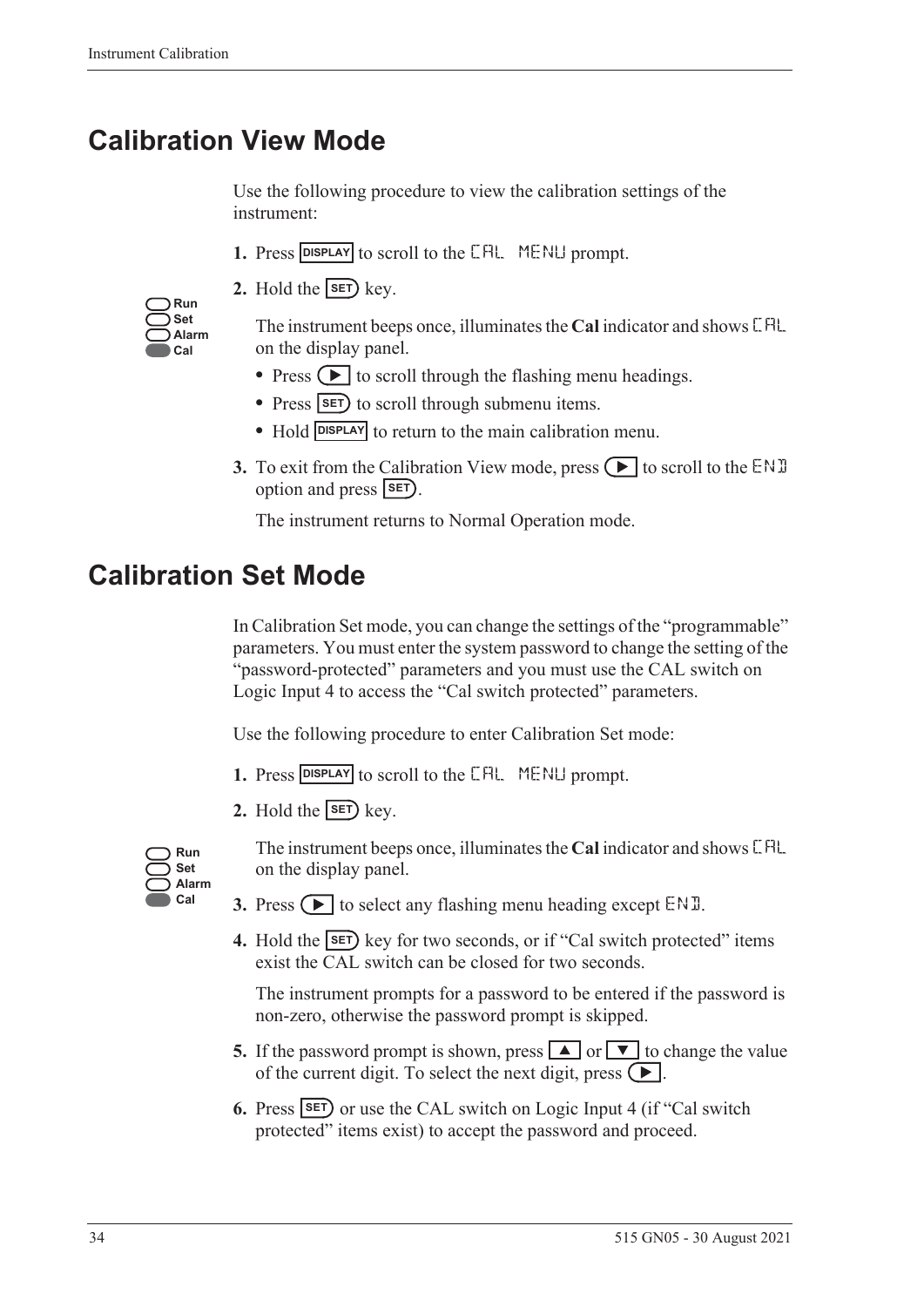- **7.** Proceed and observe the access confirmations.
	- **•** If the CAL switch is used and the password is correct, the instrument makes two beeps and displays message: - Ed IL - CS\_PW MODE

and enables you to change "programmable", "password protected" and "CAL switch protected" parameters.

**•** If the CAL switch is used but the password has been skipped or is incorrect, the instrument makes one beep and displays message: -EDIT- CAL\_SW MODE

and enables you to change "programmable" and "CAL switch protected" parameters.

• If the **SET**) key is pressed and the password is correct the instrument makes two beeps and displays the message:

 $-Ed$  it - PASSW MODE

and enables you to change the "programmable" and "passwordprotected" parameters.

• If the **SET**) key is pressed but the password has been skipped or is incorrect, the instrument makes one beep and displays the message: -EDIT- PROG MODE

and enables you to change only the "programmable" parameters.



The instrument illuminates both the **Cal** and **Set** indicators.

- **8.** Edit the instrument parameters as required. The programmable values are indicated by the flashing display.
	- To change a numerical value, press **A** to increase a value, or press  $\blacktriangledown$  to decrease a value. Press a key momentarily to change the value one number at a time. Hold a key to scroll through the numbers. To proceed to next digit, press  $( \blacktriangleright ).$
	- To change an option setting, press **A** or  $\bullet$  to scroll through the options.
- **9.** Press **SET** to accept the currently displayed value and proceed to the next parameter. You can press **DISPLAY** to briefly view the current edit mode:  $-Ed$   $E - \frac{2}{x}$  XXXXXX MODE, as described in step 6 above. Continue to hold the **DISPLAY** key to return to the main calibration menu.
- **10.**To exit from Calibrate Set mode, press  $\left( \blacktriangleright \right)$  to scroll through the main calibration menu to  $ENI$ , then press  $SET$ . Otherwise, to quick exit from any menu, you can press and hold **SET** for two seconds or, if "Cal switch protected" items exist, the CAL switch can be closed for two seconds.

**Run Set Alarm Cal**

The instrument makes two beeps and cancels the **Cal** and **Set** indicators.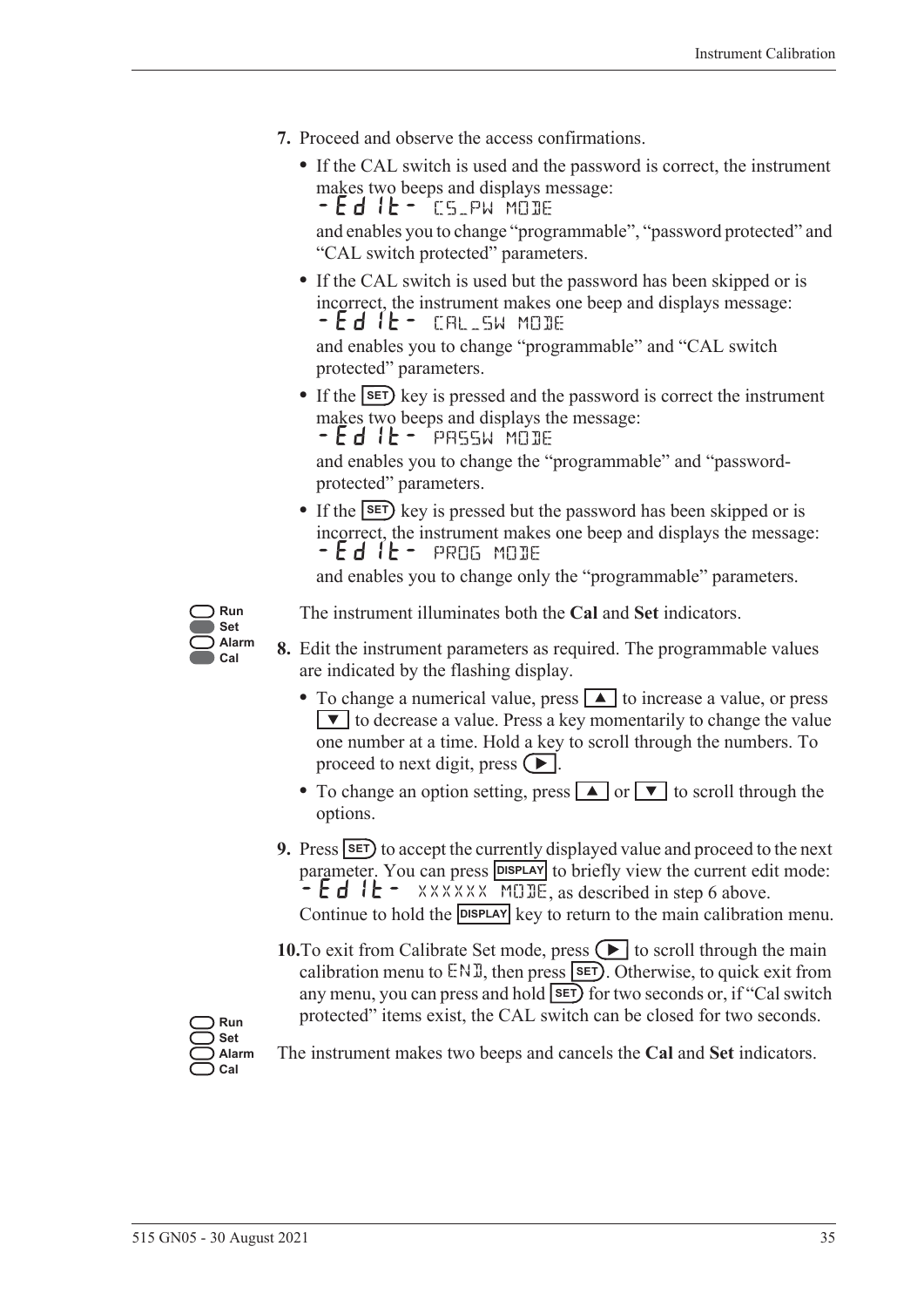# **Changing the Instrument Settings**

In Calibration Set mode, the display flashes the item that can be changed. For option settings, the display flashes the complete option. For a numeric parameter, the display flashes one digit at a time, you can change the value of the flashing digit as required, then move the flashing cursor to change another digit.

**Note:** When you change the setting of a parameter, the instrument records the result as soon as you move to another parameter, or exit from the Calibration Set mode.

### **Changing Option Settings**

When you display an option that can be changed, the entire option flashes on the display, such as the choices of ODD, EVEN or NONE for the communications parity bit checking. Press  $\boxed{\blacktriangle}$  or  $\boxed{\blacktriangledown}$  to change the option. You can "scroll" through the options in either direction to make a selection as shown below.



#### **Changing Numeric Settings**

The display flashes the digit that can be changed.

第第89.123

Press  $\left( \blacktriangleright \right)$  to select the digit that you wish to change.

Press  $\boxed{\blacktriangle}$  or  $\boxed{\blacktriangledown}$  to increase or decrease the value of the selected digit.

#### **Changing the Decimal Point**

To change the position of the decimal point, press  $\Box$  to move the flashing selection until the decimal point flashes. Press  $\boxed{\blacktriangle}$  or  $\boxed{\blacktriangledown}$  to move the decimal point to the right or left as required.

#### **Units of Measurement**

The calibration of some parameters is based on the units that are defined for the relevant variables. These units of measurement can been viewed in the UNITS menu in the Instrument Settings section below.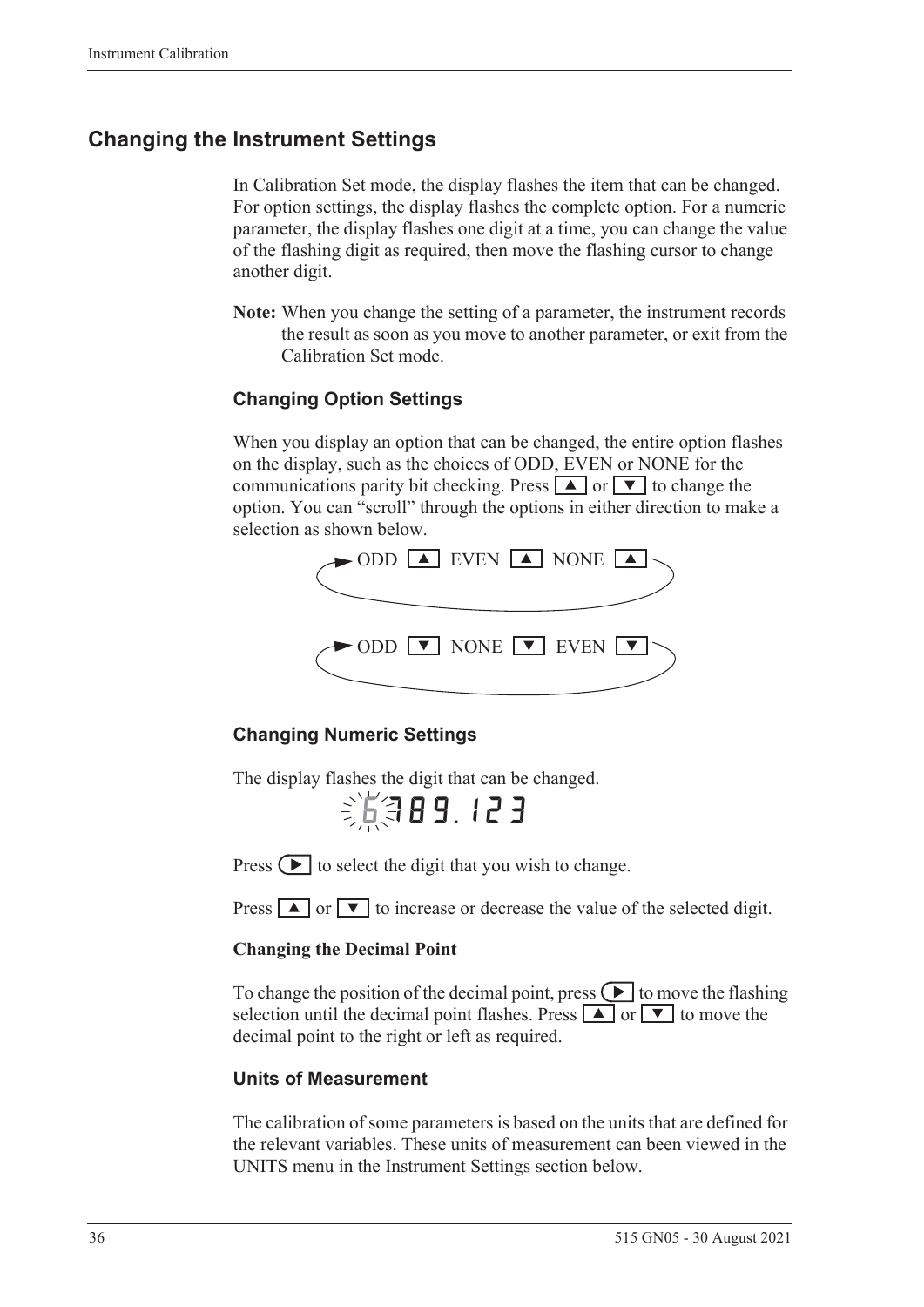# <span id="page-46-0"></span>**Program Backup & Reports**

### **Backup via 500 Series Program Manager**

As well as programming the 500 Series instruments via the front panel (according to program access levels), the 500 Series Program Manager (500- PM) can be used to create a custom version of the application software and program parameters preset prior to downloading the application software. Backups of customised applications can be saved as download-able APX or APL files and the full configuration reports printed or saved as PDF. The 500- PM is a Windows based programming tool and resource centre and is freely available from the Contrec www.contrec.co.uk website.

Instruments are often supplied from the factory with the default application software, but it is by using 500-PM software that program access levels are set, USER text and messages customised and print headers and footers entered.

### **Printing Configuration Report**

To assist in keeping an audit trail of the program settings and changes made via the front panel, the 515 instrument provides the ability to print the configuration to a local printer if one has been connected and assigned to one of the 515 communication ports.

The prompt to hold the Reset key to print the configuration report HOLd:P5E config print is found at the end of the Model Info menu, described in **[Model Information](#page-40-1)** [on page 31](#page-40-1). The report can be lengthy and adequate printer paper must be available (Note: This feature is available starting from version 3.0.377).

### **Upload and Clone of Application Software**

To assist in maintaining a backup for important applications and installations, the 500-Series Program Utility software (500-LT, version 3.0.377 or higher) can be used to upload the instruments application software with all of the current program settings.

The 500-LT (PM Lite) program is a Windows based computer program which can be downloaded for free from the Contrec www.contrec.co.uk website and is part of the package when the Contrec 500 Series Program Manager is installed. The 500-LT provides the option to 'Upload Application' or 'Upload Report Only'. To use either upload functionality, the 515 port being used must have printer (PRN) protocol assigned to it.

Once uploaded to the 500-LT, the report can be viewed or printed. The Upload Application is automatically saved as an APL file. The file can be used then or reopened later to download to another 515 instrument (of the same or higher class) to create a clone of the original instrument.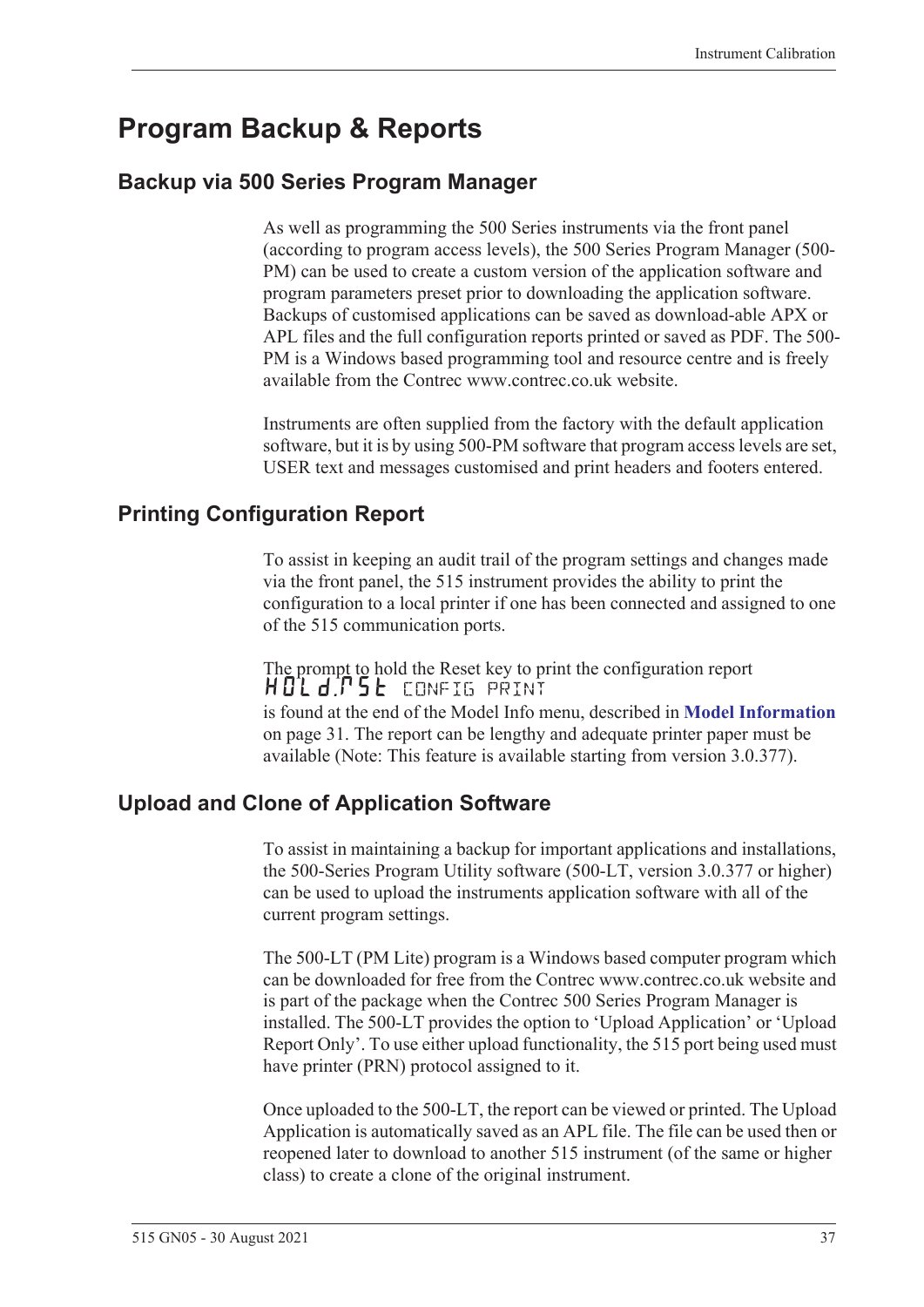# **Calibration Menu Tree**





<span id="page-47-0"></span>*Figure 17 Calibration Menu Tree Sheet 1*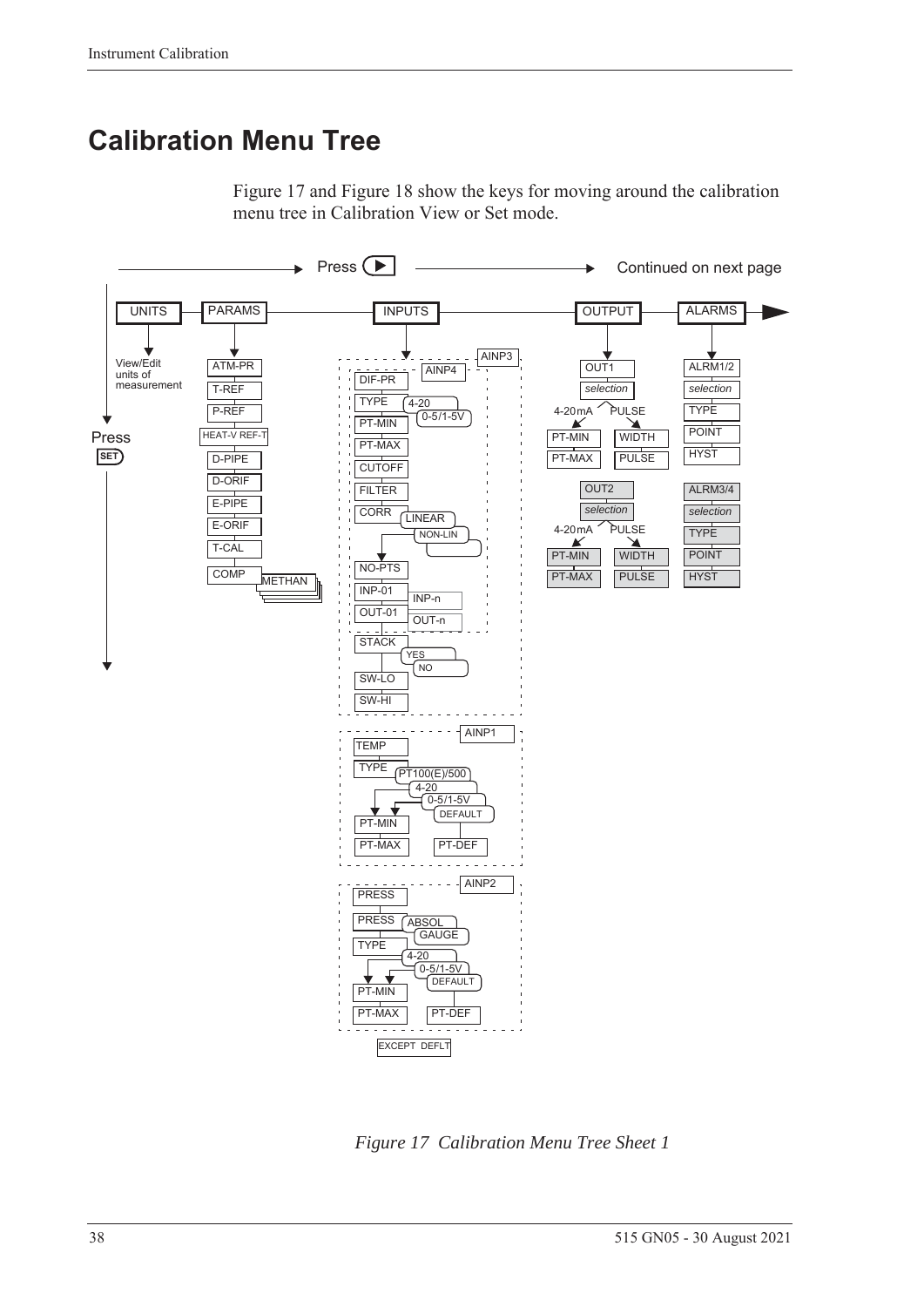![](_page_48_Figure_1.jpeg)

The shaded boxes indicate hardware options

Hold **DISPLAY** at any point to return to the main calibration menu.

Press  $\Box$  at any I/O assignment position to move to the next I/O assignment in the submenu (eg pressing  $\left( \blacktriangleright \right)$  on ALRM1 will move you to ALRM2 if it exists)

<span id="page-48-0"></span>*Figure 18 Calibration Menu Tree Sheet 2*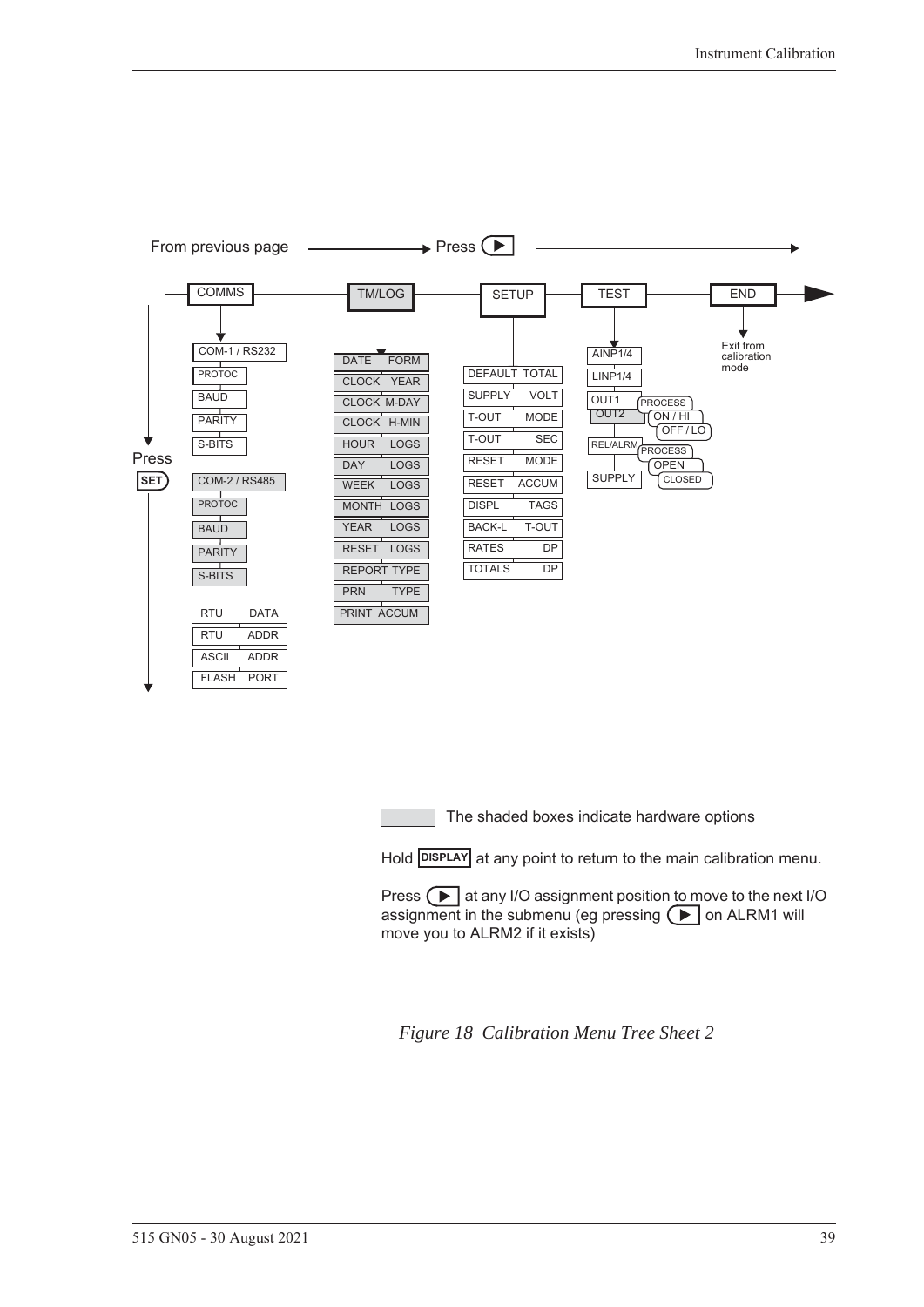# **Instrument Settings**

# **Units of Measurement**

The Units menu allows the units to be viewed and edited, if accessibility has previously been selected/enabled, without the reloading of new application software. Any change in units will result in a full reset to initially downloaded settings. Therefore, any required changes to units of measurement should be made before changing any other settings.

| <b>SET</b>             | $\blacktriangleright$ $\rightarrow$ UNITS params inputs outputs alarms comms tm/log setup test end                                                                                                                                                                              |  |
|------------------------|---------------------------------------------------------------------------------------------------------------------------------------------------------------------------------------------------------------------------------------------------------------------------------|--|
| ITEMn<br>unit          | The units for main menu or calibration items can be viewed by pressing<br>the $\left  \text{set} \right $ key.                                                                                                                                                                  |  |
|                        | The units of measurement are password protected or will be protected by<br>the CAL switch if any instrument setting has an access level of 'CAL<br>Switch Protected'. To edit the units the correct password must be entered<br>or CAL switch used on entry to EDIT mode.       |  |
|                        | Press $\boxed{\blacktriangle}$ or $\boxed{\blacktriangledown}$ to select the required units.                                                                                                                                                                                    |  |
| <b>ACCEPT</b><br>UNIT5 | The Accept Units prompt will only appear if one or more of the units<br>have been changed.                                                                                                                                                                                      |  |
|                        | <b>IMPORTANT:</b> Accepting the change of units will initiate a master<br>reset. All calibration parameters will revert to their default value (i.e.<br>those values included in the downloaded instrument software). All totals<br>and any logged information will be cleared. |  |
|                        | Press $\Box$ or $\nabla$ to select YES, then press the <b>SET</b> ) key. The instrument<br>makes three beeps to confirm the reset command.                                                                                                                                      |  |
|                        | The message -RESET- PLEASE WAIT will be displayed as the<br>instrument exits calibration mode and completes a full re-boot sequence.                                                                                                                                            |  |

### **Parameters**

| <b>SET</b> |      | $\left(\blacktriangleright\right)\rightarrow$ units PARAMS inputs outputs alarms comms tm/log setup test end                                                                                                                                                                 |
|------------|------|------------------------------------------------------------------------------------------------------------------------------------------------------------------------------------------------------------------------------------------------------------------------------|
| IATM-PR    |      | <i>unit</i> If the pressure sensor is configured as a Gauge type sensor, the instrument<br>adds the atmospheric pressure to the measured pressure to determine the<br>absolute pressure. Set the atmospheric pressure (absolute) according to<br>the height above sea level. |
| $T-RFF$    | unit | Enter the reference temperature for the calculation of corrected natural<br>gas volume flow.                                                                                                                                                                                 |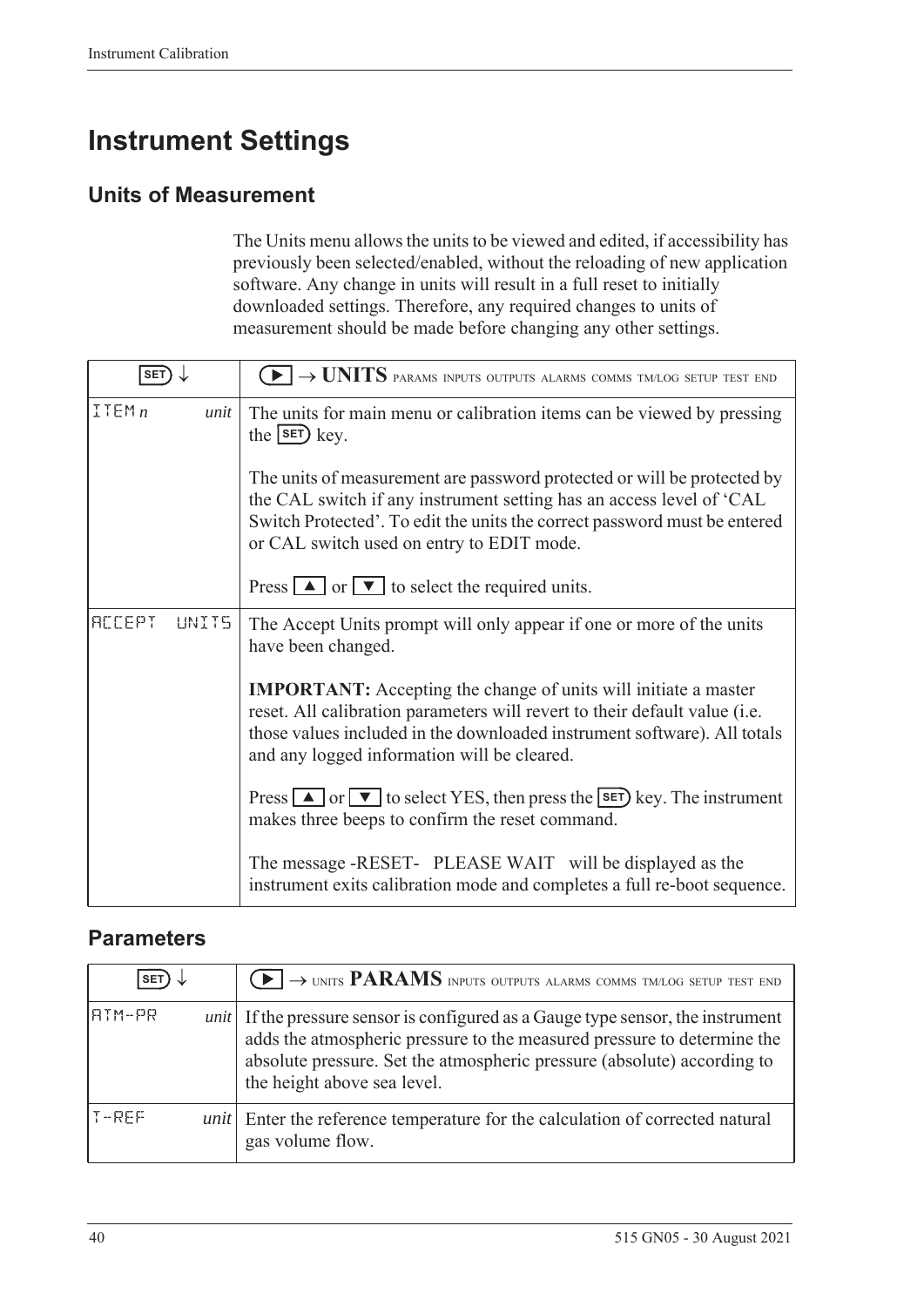| SET)                                | $\blacktriangleright$ $\rightarrow$ units PARAMS inputs outputs alarms comms tm/log setup test end                                                                                                                                                         |  |  |
|-------------------------------------|------------------------------------------------------------------------------------------------------------------------------------------------------------------------------------------------------------------------------------------------------------|--|--|
| P-REF<br>unit                       | Enter the reference pressure (absolute) for the calculation of the corrected<br>natural gas volume flow.                                                                                                                                                   |  |  |
| HERT-V<br>$REF-T$                   | Select the combustion reference temperature for the calculation of the<br>natural gas heating value.                                                                                                                                                       |  |  |
|                                     | Press $\blacksquare$ or $\blacksquare$ to select 0°C, 15°C, 20°C, 25°C, 60°F or 77°F.                                                                                                                                                                      |  |  |
| D-PIPE<br>unit                      | Enter the internal diameter of the pipe at the calibration temperature.                                                                                                                                                                                    |  |  |
| D-ORIF<br>unit                      | Enter the diameter of the orifice at the calibration temperature.                                                                                                                                                                                          |  |  |
|                                     | If the <i>diameter ratio</i> ( $\beta$ ) is given instead of the <i>orifice diameter</i> ( <i>d</i> ), it can<br>be calculated from the pipe diameter $(D)$ as:<br>$d = D \times \beta$                                                                    |  |  |
| E-PIPE<br>unit                      | Enter the thermal expansion coefficient of the pipe material. If correction<br>for thermal expansion is not required, set the coefficient to 0.0. Some<br>sample values are shown in Properties of Commonly Used Materials<br>on page 92.                  |  |  |
| $E$ -ORIF<br>unit                   | Enter the thermal expansion coefficient of the orifice device material. If<br>correction for thermal expansion is not required, set the coefficient to 0.0.<br>Some sample values are shown in Properties of Commonly Used<br><b>Materials</b> on page 92. |  |  |
| $T - L H$<br>unit                   | Enter the calibration temperature at which the pipe and orifice diameters<br>have been determined. If thermal expansion correction is not required,<br>such as when E-PIPE and E-ORIF are set to zero, the system ignores this<br>setting.                 |  |  |
| <b>Modbus Accessible Parameters</b> |                                                                                                                                                                                                                                                            |  |  |
|                                     | The following PARAMS menu items are also accessible via Modbus communications. For<br>Modbus register listing, refer to Instrument Configuration Parameters on page 78.                                                                                    |  |  |
|                                     | Note: The instrument uses the compressibility factors for natural gas<br>according to AGA-8. Refer to the American Gas Association (AGA)<br><i>Report No. 8</i> for the applicability to ranges of gas composition,<br>temperature and pressure.           |  |  |
|                                     | Enter the following values as $00.000\%$ to 99.999%.                                                                                                                                                                                                       |  |  |
| MOLEX<br><b>METHAN</b>              | Enter the mole percent of Methane.                                                                                                                                                                                                                         |  |  |
| NITROG<br><b>MOLEX</b>              | Enter the mole percent of Nitrogen.                                                                                                                                                                                                                        |  |  |
| $L - IIIIX$<br><b>MOLE%</b>         | Enter the mole percent of Carbon Dioxide.                                                                                                                                                                                                                  |  |  |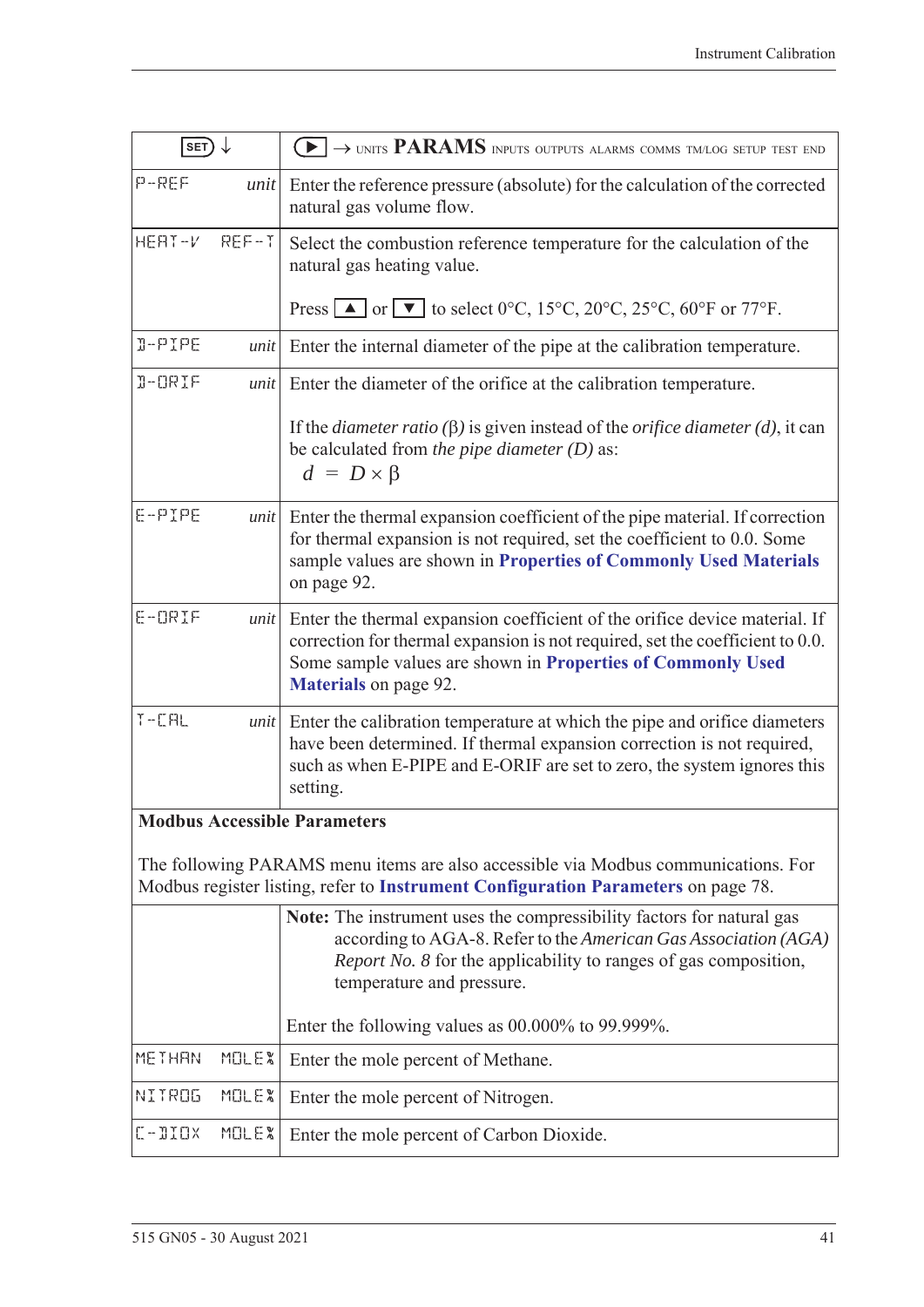| SET)           |              | $\blacktriangleright$ $\rightarrow$ units PARAMS inputs outputs alarms comms tm/log setup test end |
|----------------|--------------|----------------------------------------------------------------------------------------------------|
| ETHANE         | <b>MOLEX</b> | Enter the mole percent of Ethane.                                                                  |
| PROPAN         | <b>MOLEX</b> | Enter the mole percent of Propane.                                                                 |
| WRTER          | MOLEX        | Enter the mole percent of Water.                                                                   |
| $H - SLLP$     | MOLEX        | Enter the mole percent of Hydrogen Sulphide.                                                       |
| <b>HY JROG</b> | <b>MOLEX</b> | Enter the mole percent of Hydrogen.                                                                |
| $L-MING$       | <b>MOLEX</b> | Enter the mole percent of Carbon Monoxide.                                                         |
| OXYGEN         | <b>MOLEX</b> | Enter the mole percent of Oxygen.                                                                  |
| I-BUIN         | <b>MOLEX</b> | Enter the mole percent of i-Butane.                                                                |
| N-BUIN         | MOLEX        | Enter the mole percent of n-Butane.                                                                |
| I-PENT         | <b>MOLEX</b> | Enter the mole percent of i-Pentane.                                                               |
| PENTAN         | <b>MOLEX</b> | Enter the mole percent of n-Pentane.                                                               |
| <b>HEXANE</b>  | <b>MOLEX</b> | Enter the mole percent of n-Hexane.                                                                |
| <b>HEPTAN</b>  | <b>MOLEX</b> | Enter the mole percent of n-Heptane.                                                               |
| OCTANE         | <b>MOLEX</b> | Enter the mole percent of n-Octane.                                                                |
| <b>NONANE</b>  | <b>MOLEX</b> | Enter the mole percent of n-Nonane.                                                                |
| <b>JECHNE</b>  | <b>MOLEX</b> | Enter the mole percent of n-Decane.                                                                |
| HELIUM         | <b>MOLEX</b> | Enter the mole percent of Helium.                                                                  |
| <b>ARGON</b>   | <b>MOLEX</b> | Enter the mole percent of Argon.                                                                   |

# **Inputs**

| <b>SET</b>                                                                                 |                              | $\text{L}\rightarrow$ UNITS PARAMS INPUTS OUTPUTS ALARMS COMMS TM/LOG SETUP TEST END                                                                           |  |
|--------------------------------------------------------------------------------------------|------------------------------|----------------------------------------------------------------------------------------------------------------------------------------------------------------|--|
| <b>Analog Input 3 and optional Analog Input 4 for stacked differential pressure meters</b> |                              |                                                                                                                                                                |  |
| <b>INPUE</b><br>DIF-PR                                                                     | RINP3<br><b>AINP4</b>        | For this application, Analog Input 3 is assigned to differential pressure<br>main input (if not stacked) or low range input if stacked with Analog<br>Input 4. |  |
| TYPE                                                                                       | <b>AINP3</b><br><b>AINP4</b> | Select the type of analog input source.<br>Press $\boxed{\blacktriangle}$ or $\boxed{\blacktriangledown}$ to select 0-5V, 1-5V or 4-20mA.                      |  |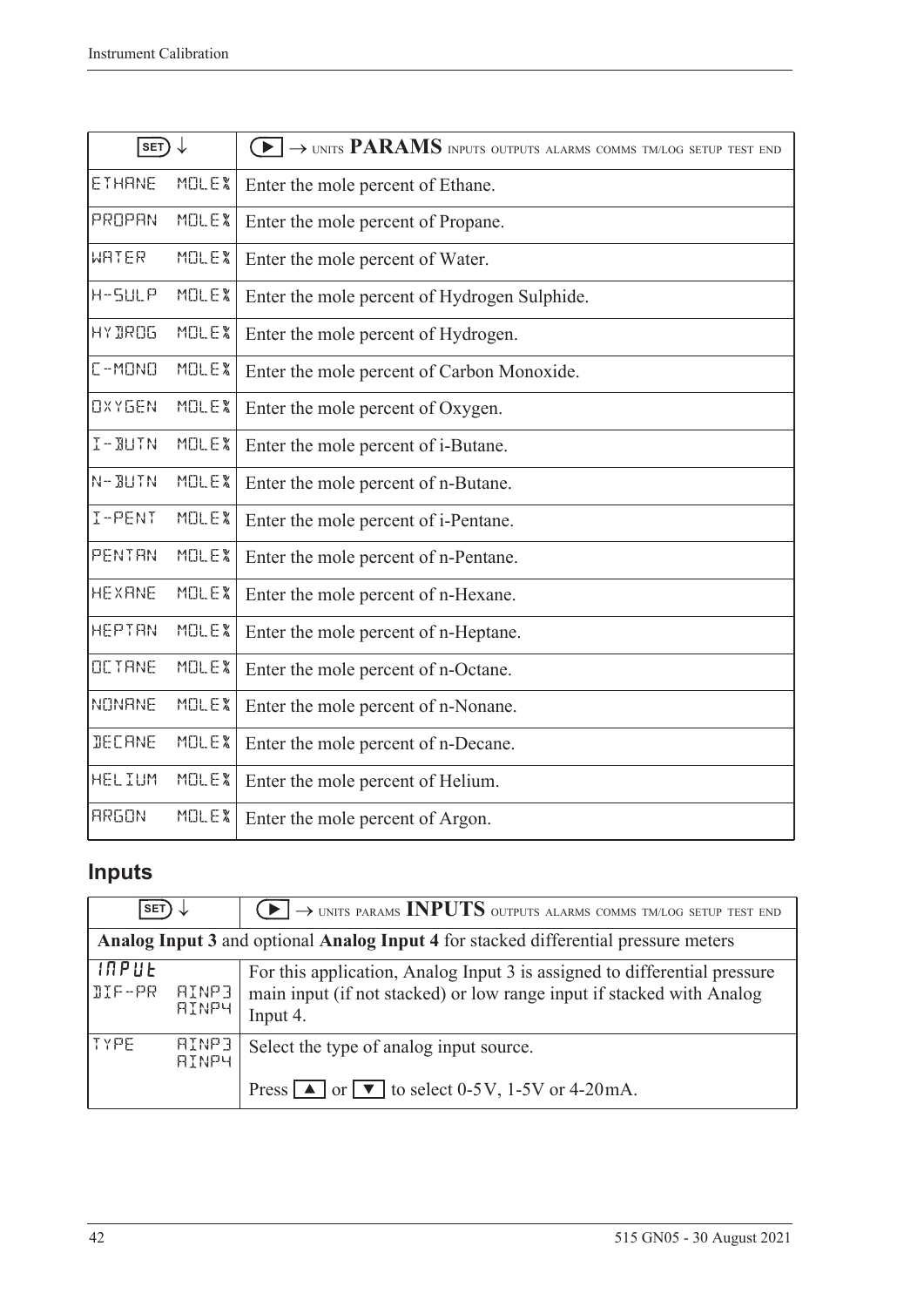| $ \textsf{set}\rangle$ |                              | $\textcolor{blue}{\blacktriangleright} \rightarrow$ units params INPUTS outputs alarms comms tm/log setup test end                                                                                                                         |  |
|------------------------|------------------------------|--------------------------------------------------------------------------------------------------------------------------------------------------------------------------------------------------------------------------------------------|--|
| PT-MIN<br>PT-MAX       | <b>AINP3</b><br><b>AINP4</b> | Enter the value of the measured parameter (in the assigned engineering<br>units) that corresponds to the minimum input signal level. The minimum<br>point is commonly set at a base flowrate of 0.0.                                       |  |
|                        |                              | Enter the value of the measured parameter (in the assigned engineering<br>units) that corresponds to the maximum input signal level. The maximum<br>point is the same as the base value (set at the minimum point) plus the<br>span value. |  |
|                        |                              | For example, if the source signal is 4mA at a minimum differential<br>pressure of 0kPa, enter 0 as the minimum point. If the source signal is<br>20mA at a maximum differential pressure of 200kPa, enter 200 as the<br>maximum point.     |  |
| CUTOFF                 | <b>AINP3</b><br><b>AINP4</b> | The Cut-off is the lowest value that the instrument reads from the input<br>sensor. The cut-off setting is the percentage of the span of the input<br>values.                                                                              |  |
|                        |                              | All inputs at or below the cut-off value are considered negligible to the<br>instrument and are ignored. In this case, the instrument uses the minimum<br>value (set at PT-MIN).                                                           |  |
| FILTER                 | <b>AINP3</b><br><b>AINP4</b> | Input fluctuations caused by pulsating flow tend to create distortion in the<br>input readings of the rate. The instrument has a digital filter that averages<br>out these fluctuations.                                                   |  |
|                        |                              | As a guide to the degree of filtering to use, the following table shows the<br>response time (in seconds) to reach 90% and 99% of a step change in<br>input.                                                                               |  |
|                        |                              | The value A is the filter constant that the user can set.                                                                                                                                                                                  |  |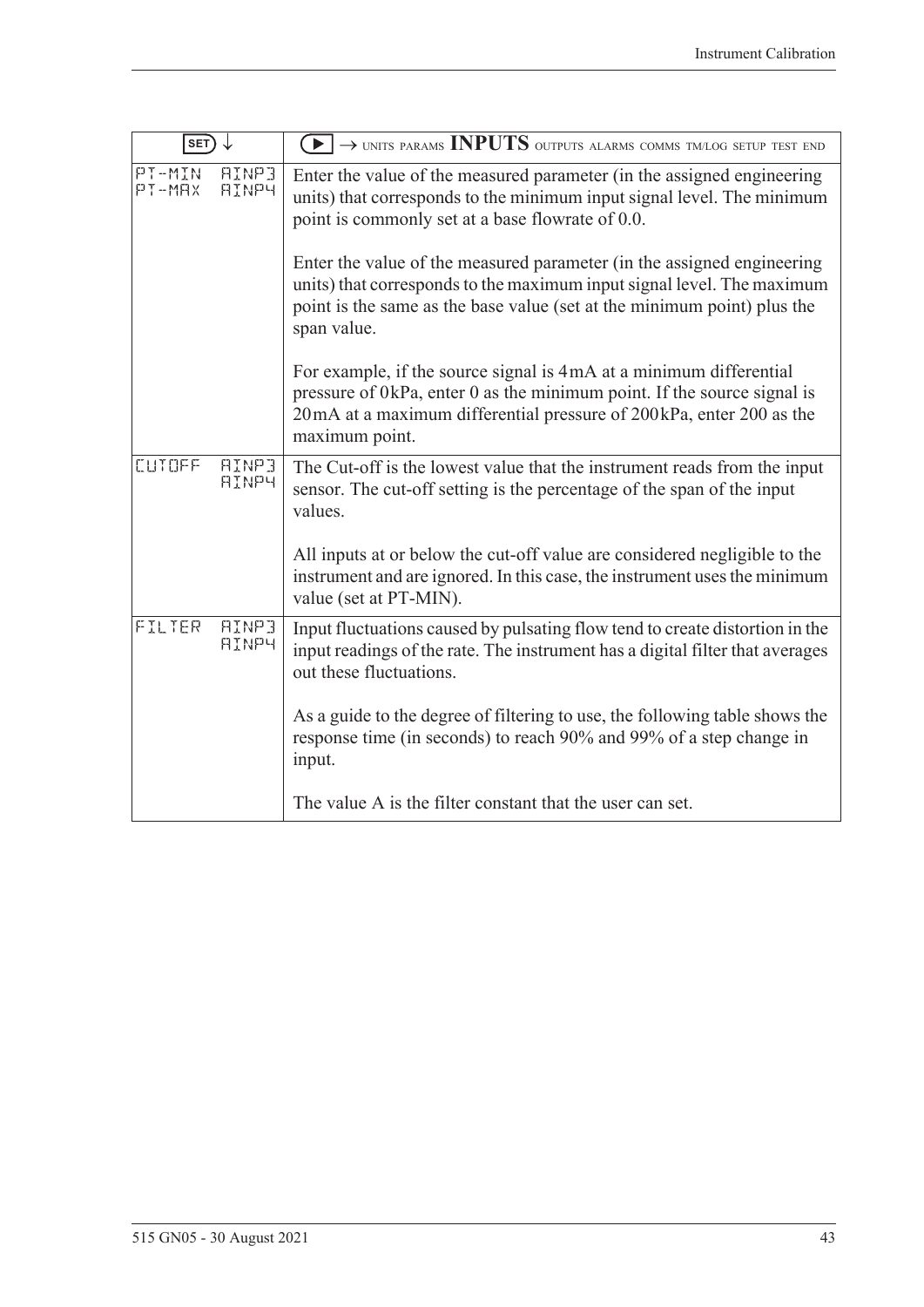| SET)                                        |                                                                                                            | $\left\lceil\blacktriangleright\right\rceil\to$ units params INPUTS outputs alarms comms tmlog setup test end |                                       |
|---------------------------------------------|------------------------------------------------------------------------------------------------------------|---------------------------------------------------------------------------------------------------------------|---------------------------------------|
|                                             | <b>Filter setting A</b>                                                                                    | Seconds to reach 90%<br>of full swing                                                                         | Seconds to reach 99%<br>of full swing |
|                                             | $\overline{0}$                                                                                             | $\overline{0}$                                                                                                | $\overline{0}$                        |
|                                             | $\overline{2}$                                                                                             | $\overline{2}$                                                                                                | $\overline{4}$                        |
|                                             | 4                                                                                                          | $\overline{4}$                                                                                                | 8                                     |
|                                             | 6                                                                                                          | 5                                                                                                             | 10                                    |
|                                             | 10                                                                                                         | 8                                                                                                             | 15                                    |
|                                             | 15                                                                                                         | 12                                                                                                            | 23                                    |
|                                             | 20                                                                                                         | 14                                                                                                            | 27                                    |
|                                             | 25                                                                                                         | 18                                                                                                            | 34                                    |
|                                             | 35                                                                                                         | 25                                                                                                            | 48                                    |
|                                             | 45                                                                                                         | 32                                                                                                            | 62                                    |
|                                             | 60                                                                                                         | 42                                                                                                            | 82                                    |
|                                             | 75                                                                                                         | 52                                                                                                            | 102                                   |
|                                             | 90                                                                                                         | 62                                                                                                            | 122                                   |
|                                             | 99                                                                                                         | 68                                                                                                            | 134                                   |
|                                             | there is no filtering.                                                                                     | The input filter range is from 0 to 99. A setting of $0$ (zero) means that                                    |                                       |
| <b>CORR</b><br><b>AINP3</b><br><b>AINP4</b> |                                                                                                            | Analog input non-linearity can be corrected as follows:                                                       |                                       |
|                                             | <b>LINEAR</b>                                                                                              | NON-LINEAR to use the following linearity correction parameters                                               |                                       |
|                                             |                                                                                                            | Use $\Box$ or $\nabla$ to select LINEAR or NON-LINEAR.                                                        |                                       |
| NO-PIS<br><b>AINP3</b><br><b>AINP4</b>      | This parameter is available for viewing and editing only when the<br>correction type is set to Non-linear. |                                                                                                               |                                       |
|                                             |                                                                                                            | Enter the number of non-linearity correction points.                                                          |                                       |
|                                             | of correction points.                                                                                      | Press $\Box$ or $\nabla$ to select a number between 1 and 20 for the number                                   |                                       |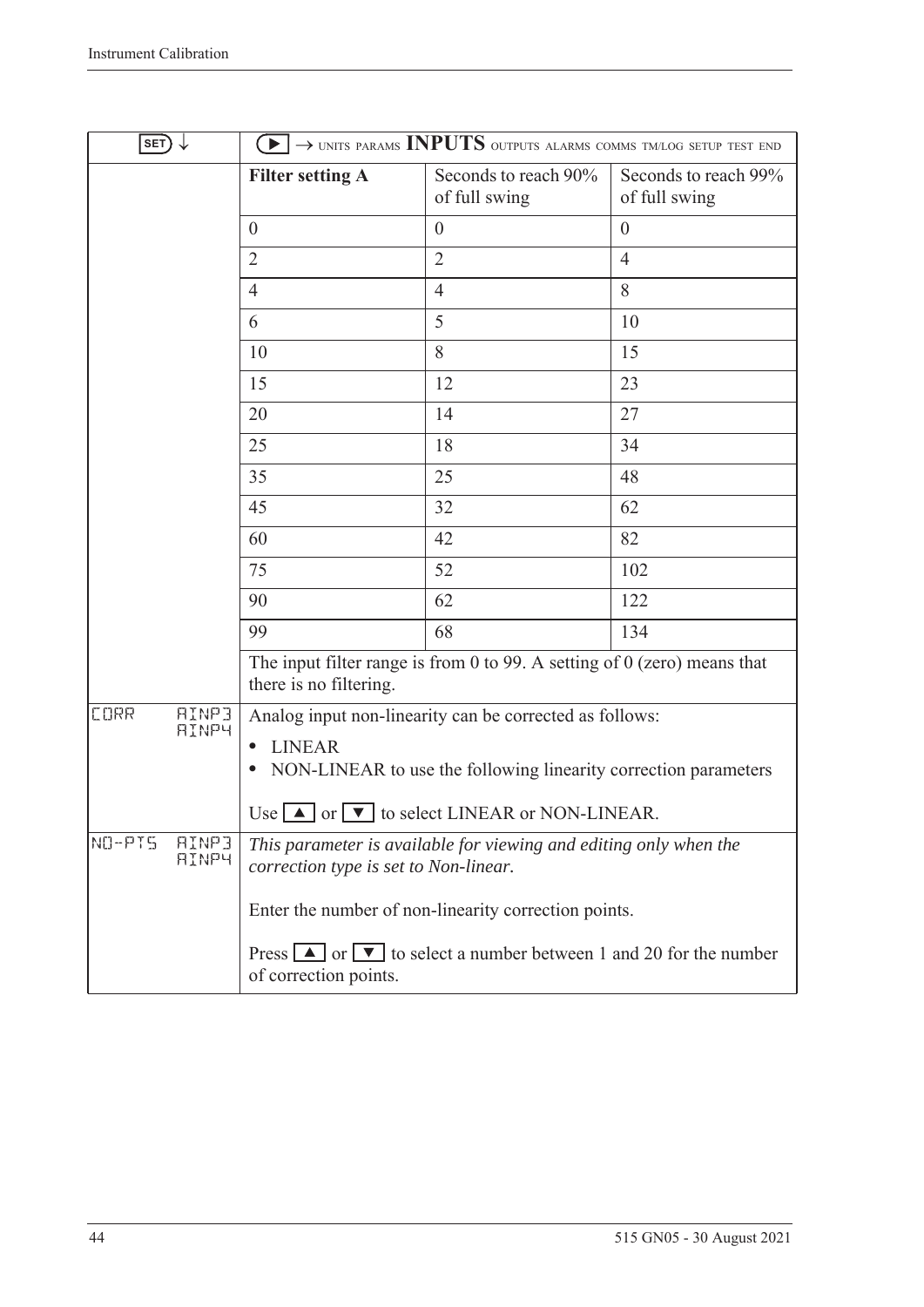| SET)                                                          | $\rightarrow$ units params INPUTS outputs alarms comms tm/log setup test end                                                                                                                                                                                                                                                                             |  |  |
|---------------------------------------------------------------|----------------------------------------------------------------------------------------------------------------------------------------------------------------------------------------------------------------------------------------------------------------------------------------------------------------------------------------------------------|--|--|
| $INP - Q1$<br><b>AINP3</b><br><b>AINP4</b><br>to<br>$INP - n$ | This parameter is available for viewing and editing only when the<br>correction type is set to Non-linear.                                                                                                                                                                                                                                               |  |  |
|                                                               | Enter the normalised input value for the correction point.                                                                                                                                                                                                                                                                                               |  |  |
|                                                               | The instrument uses linear interpolation between the correction points.<br>An input and an output value are entered for each correction point. The<br>values are normalised between the minimum point $(0.0)$ and the<br>maximum point $(1.0)$ . Only the points between 0 and 1 are required to be<br>entered and should be entered in ascending order. |  |  |
|                                                               | The following diagram shows a 5 point linearised representation of the<br>input for a hypothetical flowmeter. The heavy black line represents the<br>actual input from the flowmeter. The light black line is the approximation<br>that the instrument uses.                                                                                             |  |  |
|                                                               | Normalised<br>Output<br>1.0<br>Value                                                                                                                                                                                                                                                                                                                     |  |  |
|                                                               | <b>OUT-05</b><br>OUT-04<br><b>OUT-03</b><br><b>OUT-02</b>                                                                                                                                                                                                                                                                                                |  |  |
|                                                               | <b>OUT-01</b><br>Normalised                                                                                                                                                                                                                                                                                                                              |  |  |
|                                                               | Input<br><b>INP-01</b><br><b>INP-03</b><br>0.0<br><b>INP-02</b><br><b>INP-04</b><br><b>INP-05</b><br>1.0<br>Value                                                                                                                                                                                                                                        |  |  |
|                                                               | You can hold the <b>DISPLAY</b> key to skip the non-linear points and go to the<br>next item.                                                                                                                                                                                                                                                            |  |  |
| $OUT-01$<br><b>AINP3</b><br><b>AINP4</b><br>to<br>[[]]        | This parameter is available for viewing and editing only when the<br>correction type is set to Non-linear.                                                                                                                                                                                                                                               |  |  |
|                                                               | Enter the normalised output value for the correction point.                                                                                                                                                                                                                                                                                              |  |  |
| <b>STACK</b><br><b>AINP3</b>                                  | Select YES to stack AINP3 as the low range input with AINP4 as the high<br>range input.                                                                                                                                                                                                                                                                  |  |  |
|                                                               | Select NO to use AINP3 as the only flow input.                                                                                                                                                                                                                                                                                                           |  |  |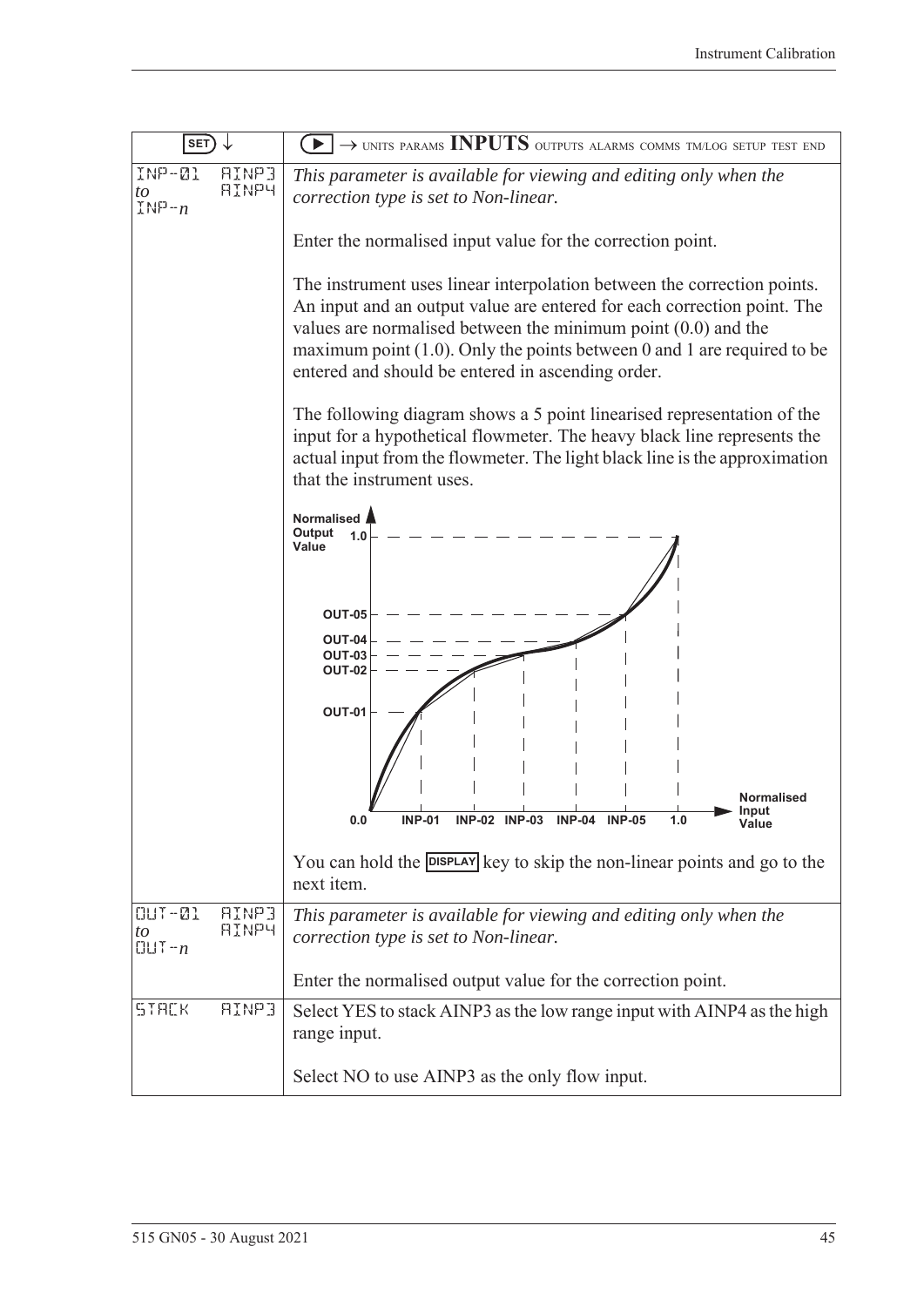| SET)                                 | $\blacktriangleright$ $\rightarrow$ units params INPUTS outputs alarms comms tm/log setup test end                                                                                                                                                                                   |
|--------------------------------------|--------------------------------------------------------------------------------------------------------------------------------------------------------------------------------------------------------------------------------------------------------------------------------------|
| $5W-L0$<br>RINP3<br>5W-HI            | These parameters are available for viewing and editing only when the<br>Stack option is set to Yes.                                                                                                                                                                                  |
|                                      | Stacked DP switching is based on the low-range input (AINP3). When<br>the input is less than the SW-LO value, the instrument switches to the<br>low-range input (AINP3). When the input is greater than the SW-HI<br>value, the instrument switches to the high-range input (AINP4). |
|                                      | The switch settings are percentages of the span of the unadjusted input to<br>AINP3. For example, with a 4-20mA input, a setting of 90% is 18.4mA<br>and 95% is 19.2 mA.                                                                                                             |
|                                      | $\frac{(20-4)\times 90}{100} + 4 = 18.4$ $\frac{(20-4)\times 95}{100} + 4 = 19.2$                                                                                                                                                                                                    |
|                                      | Enter SW-LO and SW-HI values as 0 to 99%. SW-HI should be set<br>sufficiently higher than SW-LO to avoid rapid toggling between the two<br>inputs.                                                                                                                                   |
| <b>Analog Input 1</b>                |                                                                                                                                                                                                                                                                                      |
| <b>INPUL</b><br>TEMP<br><b>AINP1</b> | For this application, Analog Input Channel 1 is assigned to Temperature.                                                                                                                                                                                                             |
| <b>AINP1</b><br>TYPE                 | Select the type of analog input source.                                                                                                                                                                                                                                              |
|                                      | Press $\Box$ or $\nabla$ to select 0-5V, 1-5V, 4-20mA, PT100, PT100-E,<br>PT500 or DEFAULT.                                                                                                                                                                                          |
|                                      | Note: PT100-E allows for extended temperature range (-200 to 800 °C).                                                                                                                                                                                                                |
| PT-DEF<br><b>AINP1</b>               | The Default Point is a fixed value that the instrument uses when the Input<br>Type is set to DEFAULT or Default Value On Exception has been<br>chosen. You can use the Default value instead of a sensor signal for<br>testing purposes, or if the sensor is faulty.                 |
|                                      | You can set the Default value during instrument commissioning so that it<br>is available immediately if you select the Default input type at a later<br>date.                                                                                                                        |
|                                      | Enter the value in the engineering units of assigned variable.                                                                                                                                                                                                                       |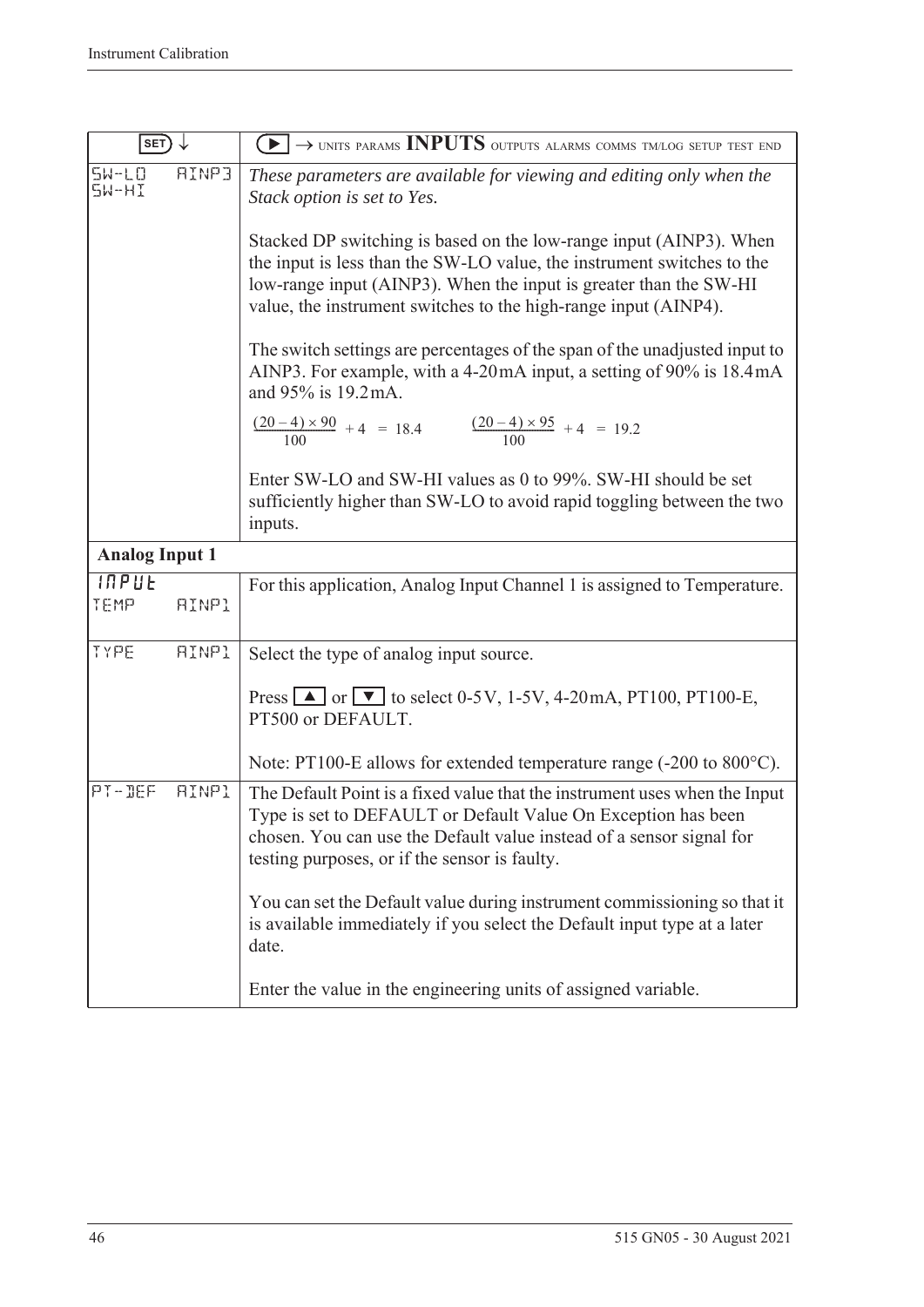| SET)                                  | $\blacktriangleright$ $\rightarrow$ units params INPUTS outputs alarms comms tm/log setup test end                                                                                                                                                                   |
|---------------------------------------|----------------------------------------------------------------------------------------------------------------------------------------------------------------------------------------------------------------------------------------------------------------------|
| PT-MIN<br><b>AINP1</b><br>$PT-MAX$    | The Minimum Point and Maximum Point parameters are only for 0-5V,<br>$1-5V$ and 4-20mA inputs.                                                                                                                                                                       |
|                                       | Enter the value of the measured parameter that corresponds to the<br>minimum input signal level. The minimum point is commonly referred to<br>as the base value.                                                                                                     |
|                                       | Enter the value of the measured parameter that corresponds to the<br>maximum input signal level. The maximum point is the same as the base<br>value (set at the minimum point) plus the span value.                                                                  |
|                                       | For example, if the source signal is $4mA$ for a temperature of $10^{\circ}$ C, enter<br>10 for the minimum point. If the source signal is 20 mA for a temperature<br>of 2000°C, enter 2000 as the maximum point.                                                    |
| <b>Analog Input 2</b>                 |                                                                                                                                                                                                                                                                      |
| <b>INPUE</b><br>PRESS<br><b>AINP2</b> | For this application, Analog Input Channel 2 is assigned to Pressure.                                                                                                                                                                                                |
| PRESS<br><b>AINP2</b>                 | Select the type of analog pressure sensor. For a gauge type sensor, the<br>instrument adds the atmospheric pressure as defined in the Parameters<br>menu.                                                                                                            |
|                                       | The pressure will be displayed as absolute or gauge, whichever is<br>selected and indicated with an 'A' or 'G' at the end of the pressure units.<br>However the pressure value when logged or read via serial<br>communications will always be absolute.             |
|                                       | Press $\boxed{\blacktriangle}$ or $\boxed{\blacktriangledown}$ to select ABSOL or GAUGE.                                                                                                                                                                             |
| TYPE<br><b>AINP2</b>                  | Select the type of analog input source.                                                                                                                                                                                                                              |
|                                       | Press $\blacksquare$ or $\blacksquare$ to select 0-5V, 1-5V, 4-20mA or DEFAULT.                                                                                                                                                                                      |
| PT-DEF<br><b>AINP2</b>                | The Default Point is a fixed value that the instrument uses when the Input<br>Type is set to DEFAULT or Default Value On Exception has been<br>chosen. You can use the Default value instead of a sensor signal for<br>testing purposes, or if the sensor is faulty. |
|                                       | You can set the Default value during instrument commissioning so that it<br>is available immediately if you select the Default input type at a later<br>date.                                                                                                        |
|                                       | Enter the value in the engineering units of assigned variable.                                                                                                                                                                                                       |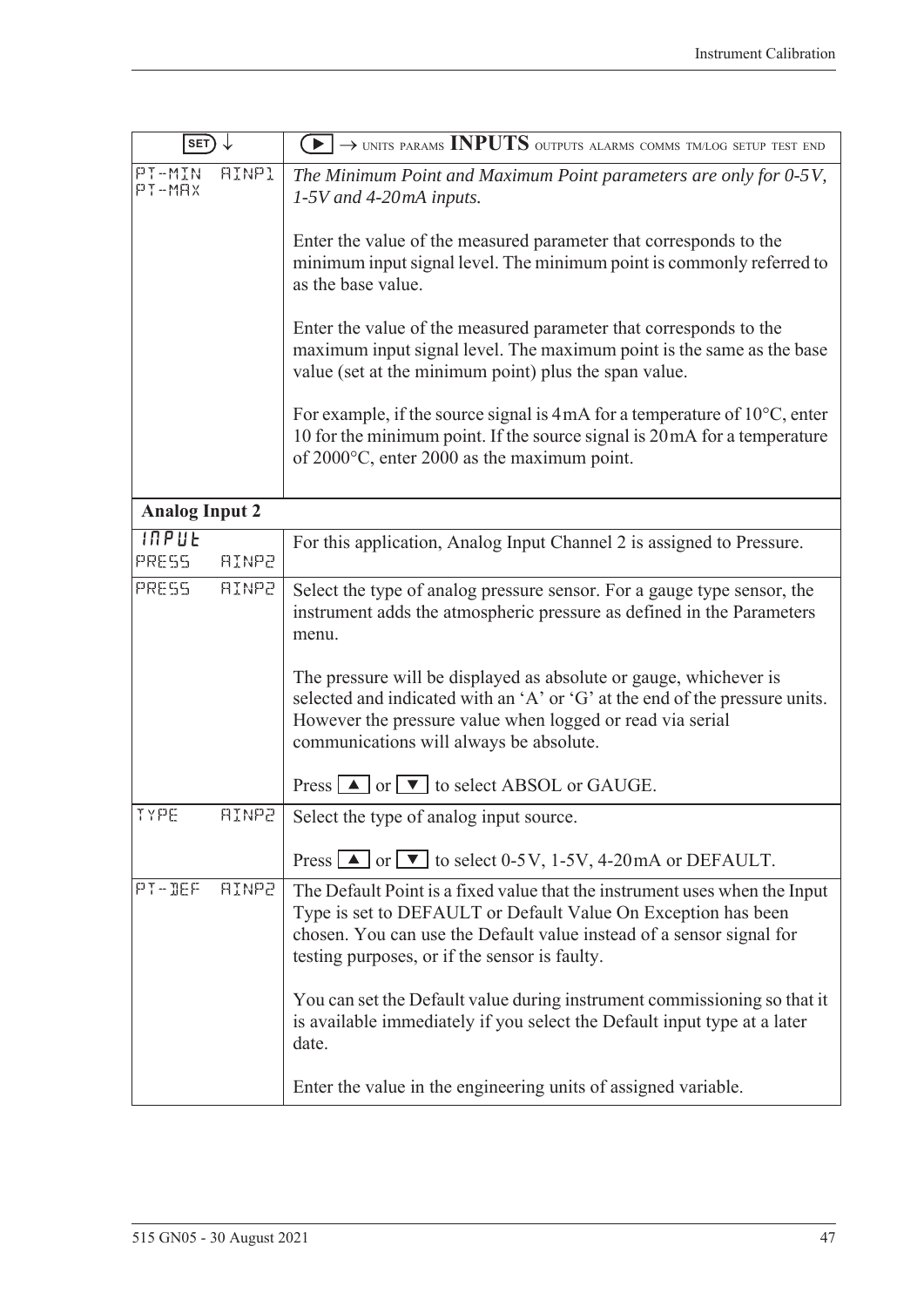| <b>SET</b>                       | $\blacktriangleright$ $\rightarrow$ units params INPUTS outputs alarms comms tm/log setup test end                                                                                                                                                                                                                                              |
|----------------------------------|-------------------------------------------------------------------------------------------------------------------------------------------------------------------------------------------------------------------------------------------------------------------------------------------------------------------------------------------------|
| PT-MIN<br><b>AINP2</b><br>PT-MAX | The Minimum Point and Maximum Point parameters are only for 0-5V,<br>$1-5V$ and 4-20mA inputs.                                                                                                                                                                                                                                                  |
|                                  | Enter the value of the measured parameter that corresponds to the<br>minimum input signal level. The minimum point is commonly referred to<br>as the base value.                                                                                                                                                                                |
|                                  | Enter the value of the measured parameter that corresponds to the<br>maximum input signal level. The maximum point is the same as the base<br>value (set at the minimum point) plus the span value.                                                                                                                                             |
|                                  | For example, if the source signal is 4mA for a pressure of 1.00<br>megaPascals, enter 1.00 as the minimum point. If the source signal is<br>20 mA for a pressure of 5.00 megaPascals, enter 5.00 as the maximum<br>point.                                                                                                                       |
| EXCEPT<br><b>DEFLT</b>           | If Default Value On Exception is enabled, the instrument will use the<br>default value for the analog input that raised the exception. This will<br>allow calculations to continue, however the exception message will<br>continue to be displayed until the error is rectified or the input type is set<br>to DEFAULT in calibration set mode. |
|                                  | Press $\Box$ or $\nabla$ to select ENABLE or DISABLE.                                                                                                                                                                                                                                                                                           |

# **Outputs**

| <b>SET</b>                                    | $\rightarrow$ units params inputs OUTPUTS alarms comms tm/log setup test end                                                                                                                                |
|-----------------------------------------------|-------------------------------------------------------------------------------------------------------------------------------------------------------------------------------------------------------------|
| <b>PULSE</b><br>$[[] \cup [n]$<br>or<br> 4-근M | You can assign any of the "main menu" variables to an output. The nature<br>of the output depends on the assigned variable. Totals are output as pulses<br>and rates are output as 4-20 mA passive signals. |
|                                               | Press $\Box$ or $\nabla$ to select the variable that is required as an output. The<br>top of the display shows the type of output signal that is assigned to the<br>variable.                               |
|                                               | <b>CAUTION</b><br>Due to the dual-purpose nature of the outputs, take care not to<br>set the output as an open collector pulse type signal when<br>connected to a 4-20mA loop circuit.                      |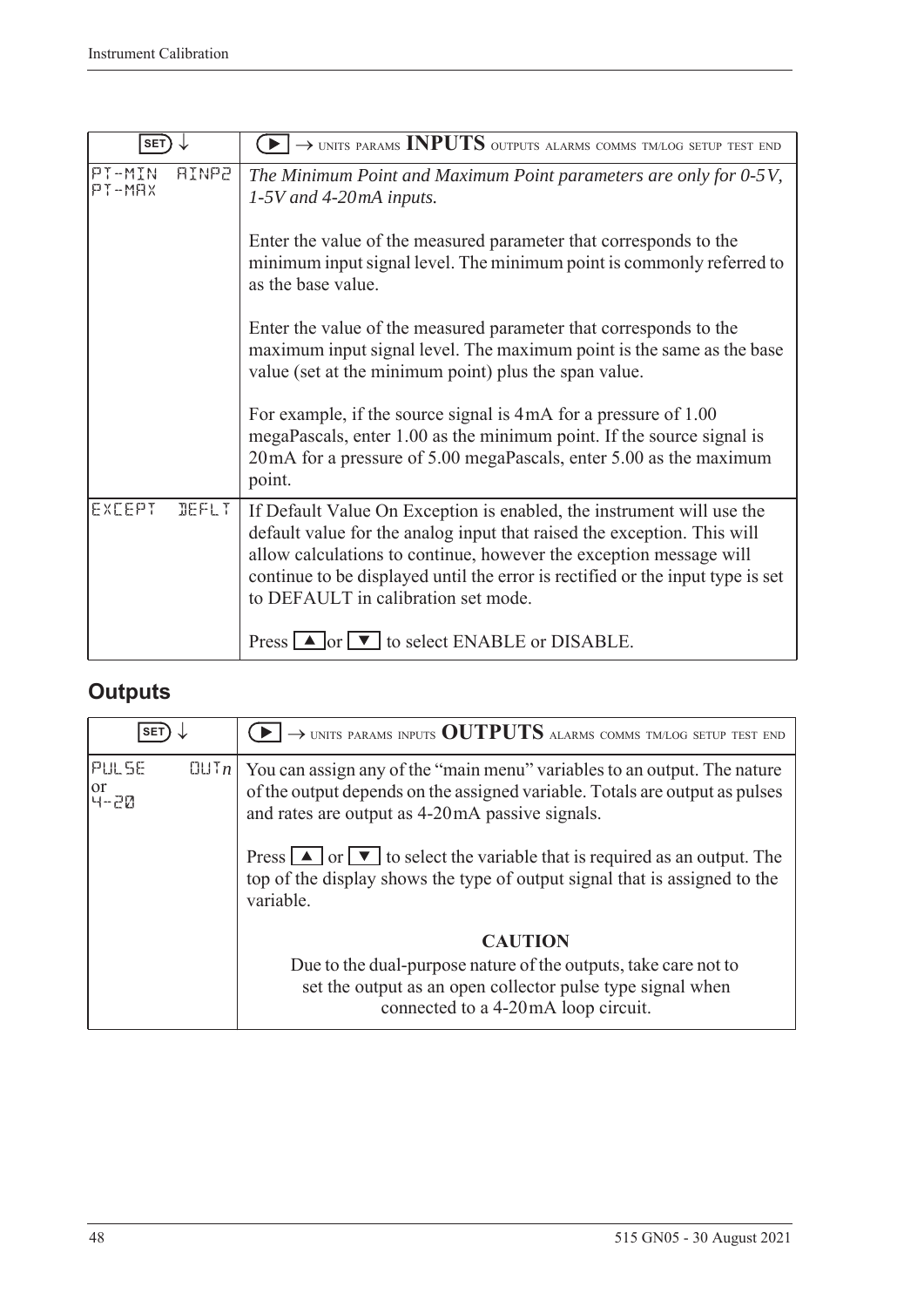| SET)             |              | $\blacktriangleright$ $\rightarrow$ units params inputs <b>OUTPUTS</b> alarms comms tm/log setup test end                                                                                                                                                                                                                                                                                     |
|------------------|--------------|-----------------------------------------------------------------------------------------------------------------------------------------------------------------------------------------------------------------------------------------------------------------------------------------------------------------------------------------------------------------------------------------------|
| WIJTH            | QUTn         | The Output Pulse Width is available for viewing and editing only when<br>the assigned variable is a total (pulse output) type.                                                                                                                                                                                                                                                                |
|                  |              | Pulse output is usually used to drive remote counters. Set the pulse width<br>(in milliseconds) as required by the remote counter.                                                                                                                                                                                                                                                            |
|                  |              | Press $\boxed{\triangle}$ or $\boxed{\triangledown}$ to set to: 10, 20, 50, 100, 200 or 500 ms.                                                                                                                                                                                                                                                                                               |
| PULSE            | QUTn         | The Output Pulse Factor is available for viewing and editing only when<br>the assigned variable is a total (pulse output) type.                                                                                                                                                                                                                                                               |
|                  |              | The Output Pulse Factor is the scaling factor for the retransmission of the<br>measured total quantity.                                                                                                                                                                                                                                                                                       |
|                  |              | For example, if "volume" is chosen as an output variable and engineering<br>unit is cubic metres, then a pulse factor of 1.000 generates one pulse for<br>$1 m3$ . Similarly, a pulse factor of 3.000 generates one pulse for $3 m3$ .                                                                                                                                                        |
|                  |              | For more information, see Output Pulse Factor on page 50.                                                                                                                                                                                                                                                                                                                                     |
|                  |              | The output pulse factor cannot be $0$ (zero).                                                                                                                                                                                                                                                                                                                                                 |
| PT-MIN<br>PT-MRX | QUTn<br>QUTn | The Output Minimum Point and Maximum Point are available for<br>viewing and editing only when the assigned variable is a rate (4-20mA<br>output) type.                                                                                                                                                                                                                                        |
|                  |              | The output minimum value corresponds to the 4mA point and the output<br>maximum value corresponds to the 20mA point.                                                                                                                                                                                                                                                                          |
|                  |              | Setting the output range differently from the input range enables the<br>instrument to amplify the input signal. You can drive a chart recorder that<br>"zooms in" on a specified range of values instead of displaying the full<br>operating range of the transducer.                                                                                                                        |
|                  |              | For example, if "volume flow" is chosen as an output variable and<br>engineering unit is cubic metres per minute, then setting the minimum<br>point to 30 and the maximum point to 100 would reflect the volumetric<br>flow rate range of 30 to $100 \text{m}^3/\text{min}$ . At rates above the maximum and<br>below the minimum points, the output remains at 20mA and 4mA<br>respectively. |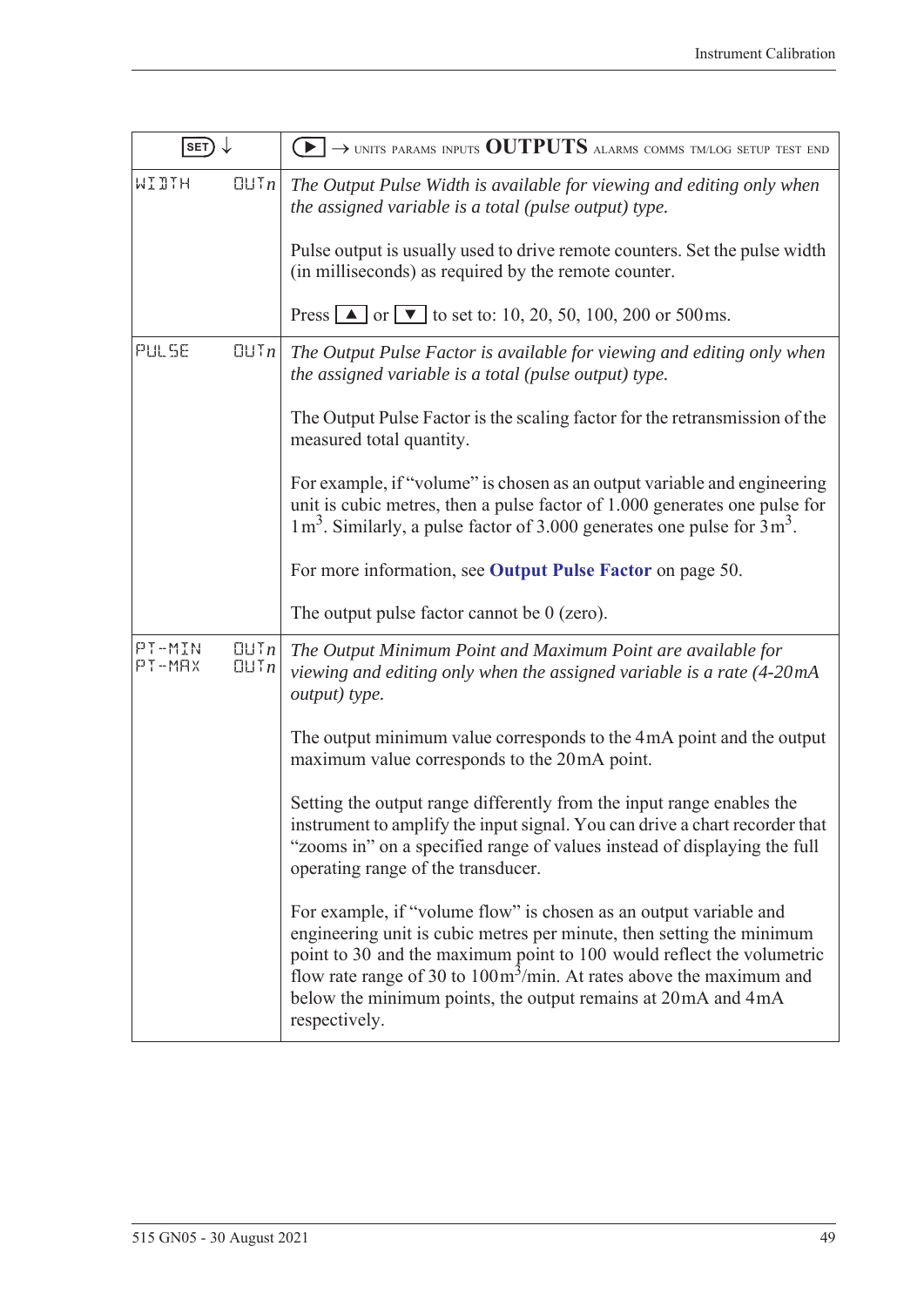#### <span id="page-59-0"></span>**Output Pulse Factor**

Increasing the output pulse width reduces the maximum frequency at which a total variable can be retransmitted. Pulses will be missed if the output cannot "keep up" with the rate of total counts. You can use the output pulse factor to ensure that this maximum is not reached.

The maximum pulse output frequency is determined by:

 $\frac{1000}{(2 \times \text{pulse width in ms})} \text{Hz}$ 

The minimum pulse factor required is determined by:

max rate of total max pulse output frequency ------------------------------------------------------------------

For example: To calculate the required pulse factor to avoid losing counts in retransmission if a total counts at a maximum rate of 75 units/sec (Hz) and the required pulse width of a remote counter is at least 50 ms:

The maximum pulse output frequency is:  $\frac{1000}{2 \times 50}$  = 10Hz The minimum pulse factor for that frequency is:  $\frac{75}{10}$  $\frac{73}{10}$  = 7.5

#### **Alarms**

The alarm relay(s) can be assigned to rate variables such as flowrate, or set as an equipment failure alarm.

The alarm switches "on" whenever an alarm condition exists. The alarm switches "off" when the alarm condition no longer exists. However, you may need to configure external alarm devices that require acknowledgement for cancelling an alarm.

#### **Equipment Failure Alarm**

Any alarm relay can be assigned as an equipment failure alarm. This alarm setting can have normally closed (open) contacts that open (close) when the instrument displays any error message as listed in **[Error Messages](#page-70-0)** on page [61](#page-70-0).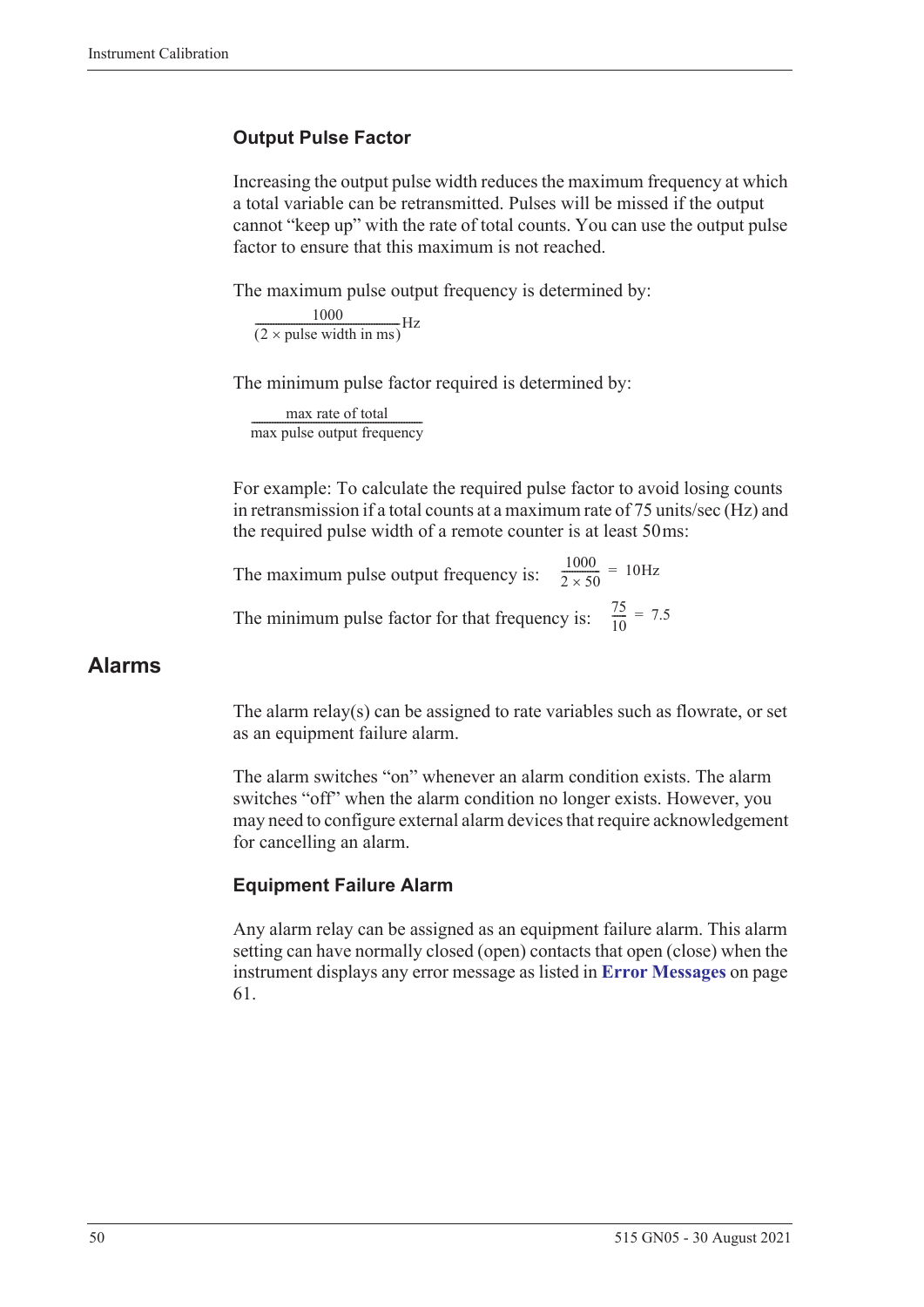| SET)  |       | $\rightarrow$ units params inputs outputs $ALARMS$ comms tm/log setup test end                                                                       |
|-------|-------|------------------------------------------------------------------------------------------------------------------------------------------------------|
| RELAY | HLRMn | Select a rate variable to assign to the alarm relay.                                                                                                 |
|       |       | Note: If the alarm type is set to "equipment alarm", this relay assignment<br>setting is ignored.                                                    |
|       |       | Press $\boxed{\blacktriangle}$ or $\boxed{\blacktriangledown}$ to select the variable that is required as an alarm.                                  |
| TYPE  | HLRMn | The options available for alarm types are as follows:                                                                                                |
|       |       | HI-NO — High Alarm, Normally Open contacts<br>$\bullet$                                                                                              |
|       |       | HI-NC — High Alarm, Normally Closed contacts                                                                                                         |
|       |       | LO-NO — Low Alarm, Normally Open contacts<br>$\bullet$                                                                                               |
|       |       | LO-NC — Low Alarm, Normally Closed contacts                                                                                                          |
|       |       | BD-NO — Band Alarm, Normally Open contacts<br>BD-NC — Band Alarm, Normally Closed contacts<br>٠                                                      |
|       |       | AL-NO — Equipment Alarm, Normally Open contacts                                                                                                      |
|       |       | AL-NC — Equipment Alarm, Normally Closed contacts                                                                                                    |
|       |       | Press $\Box$ or $\nabla$ to select the type of alarm required.                                                                                       |
| POINT | HLRMn | The Alarm Setpoint is available for viewing and editing for any alarm<br>type except 'equipment alarms'.                                             |
|       |       | The Alarm Setpoint is the value (in engineering units of assigned<br>variable) at which the alarm condition occurs and therefore the alarm is<br>on. |
|       |       | Each alarm is completely independent, e.g. a High alarm does NOT need<br>to have a higher setpoint than the a Low alarm.                             |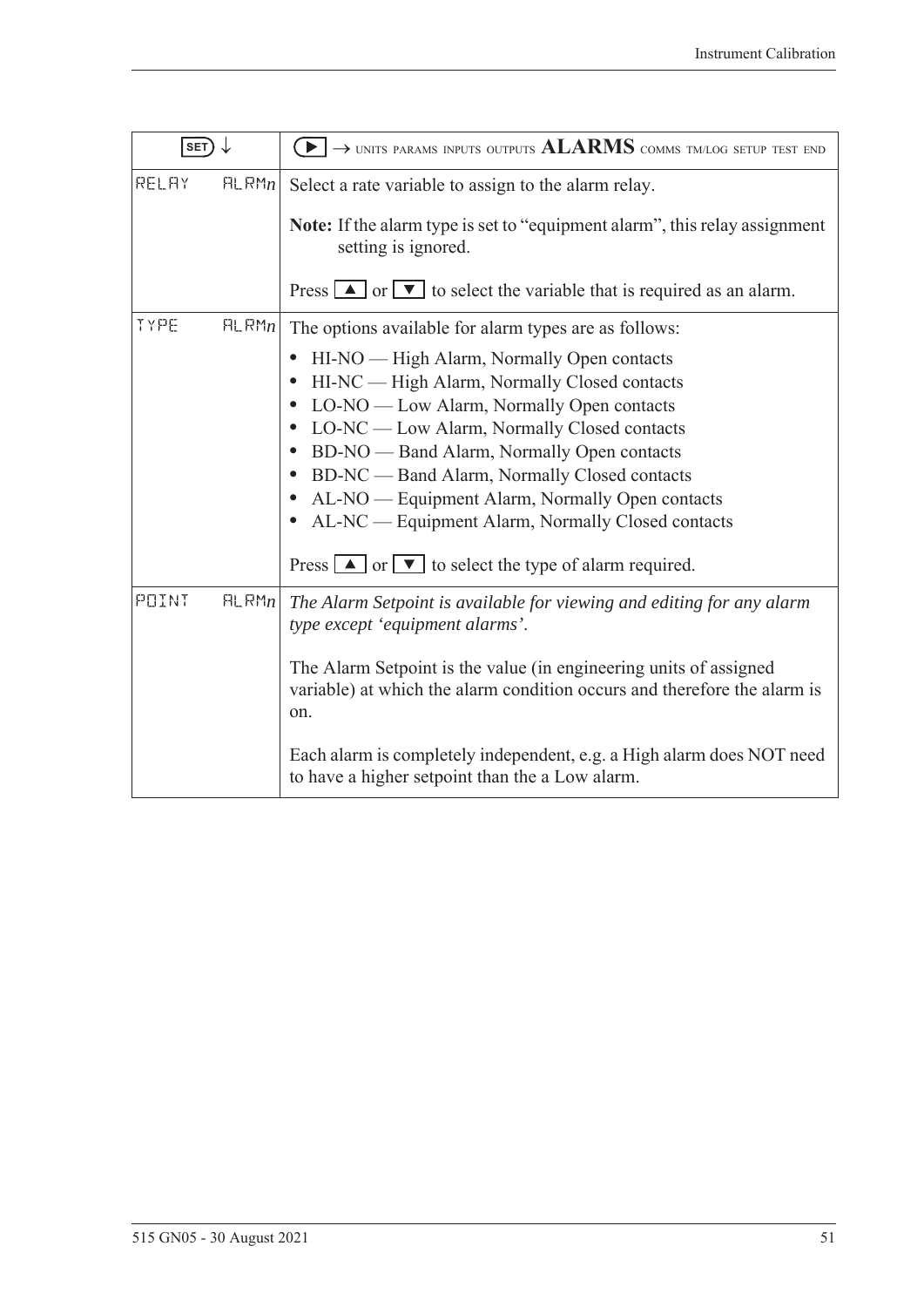| SET                  | $\rightarrow$ units params inputs outputs $ALARMS$ comms tm/log setup test end                                                                                                                                                                                                                                                                                                           |
|----------------------|------------------------------------------------------------------------------------------------------------------------------------------------------------------------------------------------------------------------------------------------------------------------------------------------------------------------------------------------------------------------------------------|
| <b>HY5T</b><br>FLRMn | The Alarm Hysteresis is available for viewing and editing for any alarm<br>type except 'equipment alarms'.                                                                                                                                                                                                                                                                               |
|                      | Alarm hysteresis loops occur when the alarm toggles continuously on and<br>off when the process variable is close to the setpoint.                                                                                                                                                                                                                                                       |
|                      | For a high alarm, the alarm activates when the value of the variable rises<br>above the alarm setpoint and deactivates when the value falls below the<br>alarm setpoint minus the amount of the hysteresis setting (if any).                                                                                                                                                             |
|                      | For a low alarm, the alarm activates when the value of the variable falls<br>below the alarm setpoint and deactivates when the value rises above the<br>alarm setpoint plus the amount of the hysteresis setting (if any).                                                                                                                                                               |
|                      | For a band alarm, the alarm activates whenever the value of the variable<br>is outside the setpoint plus or minus the amount of the hysteresis.                                                                                                                                                                                                                                          |
|                      | For example, with a high alarm setpoint of 200, and a hysteresis setting<br>of zero, a value oscillating between 197 and 202 will cause the alarm to<br>toggle on at 200 and toggle off below 200. However, if the hysteresis is<br>set to 5, the value of the variable must fall below 195 to cancel the alarm.<br>The alarm will reactivate only when the value again rises above 200. |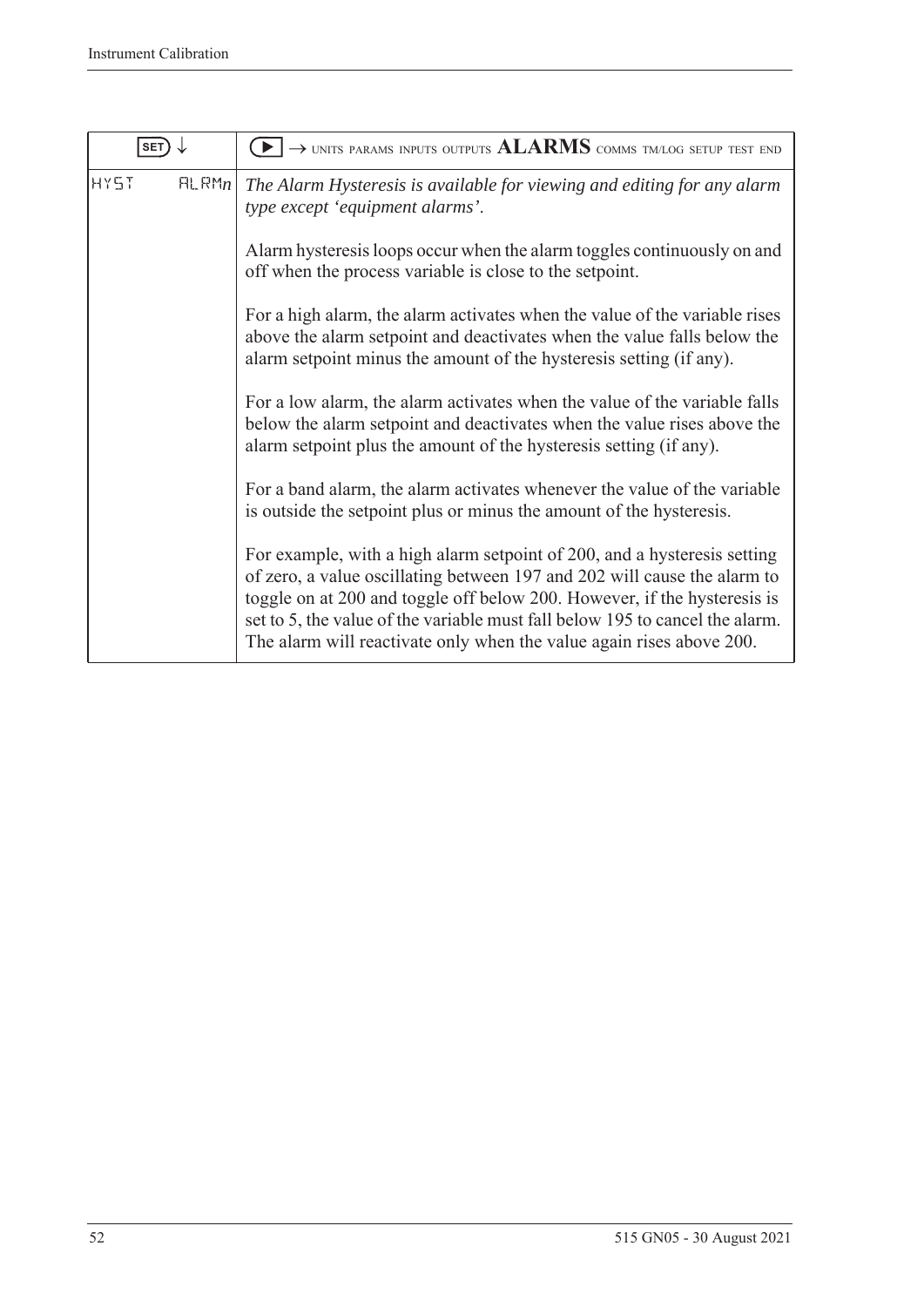### **Communications**

The instrument has the following communication ports:

- **• COM-1 RS-232 Port** A 9-pin female connector on the rear panel of the instrument.
- **• COM-2 RS-485 or Ethernet Port** (optional) Terminals or socket on the rear panel. Ethernet connection requires COM-2 setting to be: RTU (Modbus), 19200 Baud rate, even parity and 1 stop bit.
- **• COM-3 Port** A special communications port that is only applicable to some applications.

| $\ket{\texttt{SET}} \downarrow$ |           | $\textcolor{blue}{\blacktriangleright} \rightarrow$ units params inputs outputs alarms $\textcolor{blue}{\mathbf{COMMS}}$ tmlog setup test end                                                                                                    |
|---------------------------------|-----------|---------------------------------------------------------------------------------------------------------------------------------------------------------------------------------------------------------------------------------------------------|
| PROTOC                          | $CDM - n$ | The Communications Protocols can be assigned to the communication<br>ports as follows (a protocol cannot be assigned to more than one port at<br>a time):                                                                                         |
|                                 |           | <b>ASCII</b><br>- Simple ASCII<br>- Modbus RTU<br><b>RTU</b>                                                                                                                                                                                      |
|                                 |           | - Printer Protocol<br><b>PRN</b>                                                                                                                                                                                                                  |
|                                 |           | <b>NONE</b><br>- If a port is not being used, set the protocol to NONE.                                                                                                                                                                           |
|                                 |           | Printer Protocol (PRN) is only available if the option with Real Time<br>Clock is installed.                                                                                                                                                      |
|                                 |           | For the selected port, press $\boxed{\blacktriangle}$ or $\boxed{\blacktriangledown}$ to select the desired protocol.                                                                                                                             |
| <b>BRUD</b>                     | $CDM - n$ | The Baud setting is the speed of the communication port in data bits per<br>second.                                                                                                                                                               |
|                                 |           | The baud rate of the instrument must match the baud rate of the<br>communication device that the instrument is connected to.                                                                                                                      |
|                                 |           | Use $\blacksquare$ or $\blacksquare$ to select 2400, 4800, 9600 or 19200 baud.                                                                                                                                                                    |
| PARITY                          | $CDM - n$ | The Parity bit helps to detect data corruption that might occur during<br>transmission.                                                                                                                                                           |
|                                 |           | The parity bit setting of the instrument must match the parity bit setting<br>of the communication device that the instrument is connected to.                                                                                                    |
|                                 |           | Press $\Box$ or $\nabla$ to select EVEN, ODD, or NONE.                                                                                                                                                                                            |
| $5 - B1T5$                      | $CDM - n$ | The Stop bit indicates the end of a transmission. Stop bits can be 1 or 2<br>bit periods in length. The stop bit setting of the instrument must match<br>the stop bit setting of the communication device that the instrument is<br>connected to. |
|                                 |           | Press $\boxed{\blacktriangle}$ or $\boxed{\blacktriangledown}$ to select 1 or 2 stop bits.                                                                                                                                                        |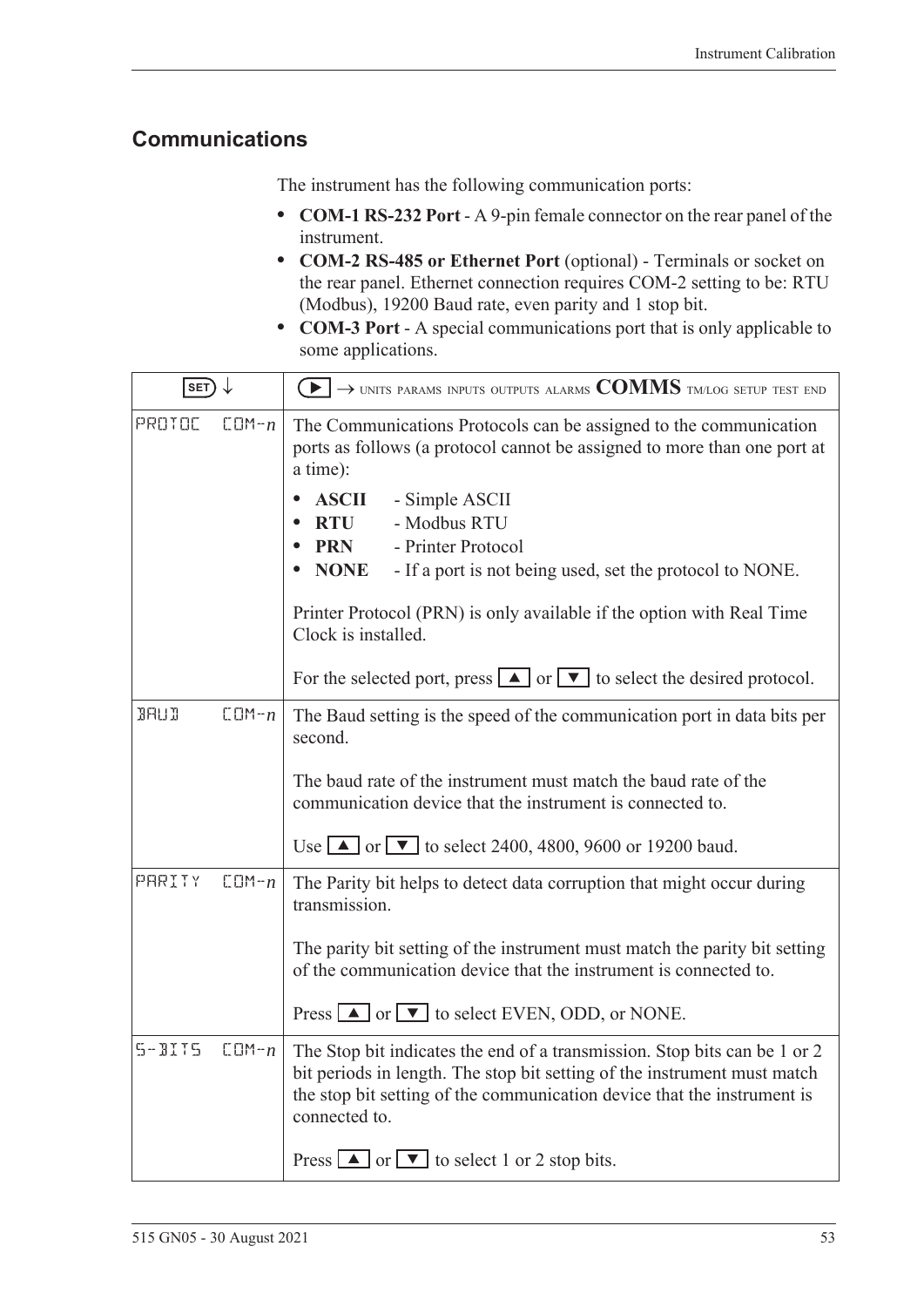| SET)         |             | $\rightarrow$ units params inputs outputs alarms $\text{COMMS}$ tm/log setup test end                                                                                                                |
|--------------|-------------|------------------------------------------------------------------------------------------------------------------------------------------------------------------------------------------------------|
| RTU          | <b>IRTR</b> | The Modbus RTU data format for the 2-register (4-byte) values can be<br>set as either floating point or long integer values.                                                                         |
|              |             | Use $\Box$ or $\nabla$ to select FLOAT or INTEGER.                                                                                                                                                   |
| RTU          | AIIR        | The Modbus RTU protocol address must be in the range of 1 to 247.<br>When multiple instruments (slaves) are connected to one communication<br>device (master), each assigned address must be unique. |
|              |             | <b>Note:</b> The master device uses the RTU address $0$ (zero) for broadcasting<br>to all connected slave units.                                                                                     |
| <b>RSCII</b> | <b>ATTR</b> | The ASCII protocol address identifies each communicating device.                                                                                                                                     |
|              |             | The address must be in the range of 1 to 255. When multiple instruments<br>(slaves) are connected to one computer (master), each assigned address<br>must be unique.                                 |
| FLASH        | PORT        | The Flash Driver Port assignment defines the communication port for<br>downloading software into the instrument.                                                                                     |
|              |             | The default setting of this assignment is the RS-232 port. The Ethernet<br>port, if fitted, can not be used as the Flash port.                                                                       |
|              |             | Press $\Box$ or $\nabla$ to select RS-232 (COM-1), RS-485 (COM-2) or<br>NONE.                                                                                                                        |

# **Time Settings and Data Logging**

#### **Instrument Clock**

**Note:** The real-time clock is part of the advanced option package.

The instrument has a real-time clock for recording logged events. The clock displays the time and the date. The date format can be set to European format (day/month/year) or American format (month/day/year). The time clock uses the 24-hour format.

The clock will continue to operate for up to 5 years (typically) on the internal battery if there is no power connected to the instrument. Therefore, after an interruption to the power supply, the instrument recommences normal operation although there will be no data recorded during the period without a power supply.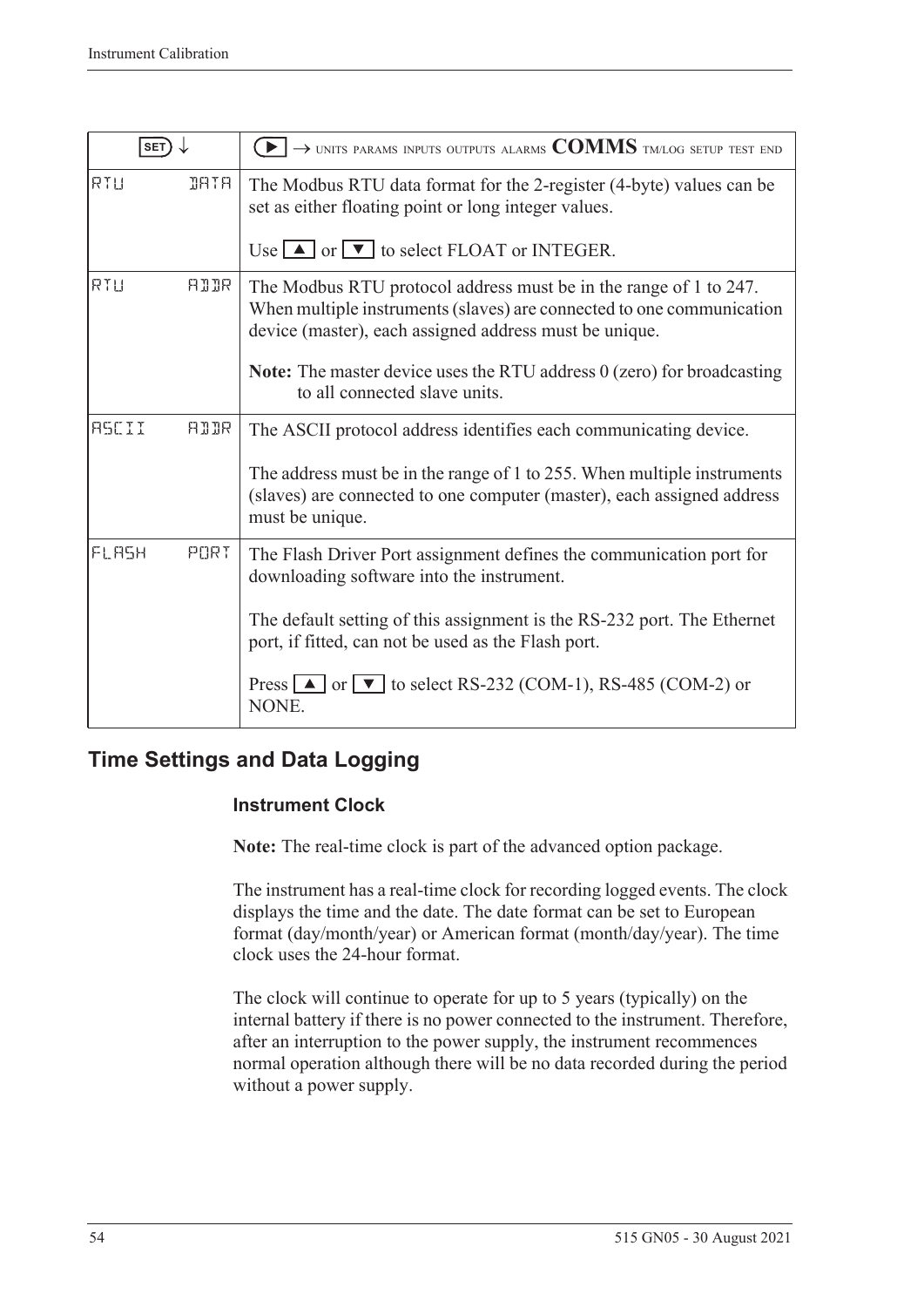**Note:** If there is an interruption to the power supply and the battery has failed, the instrument displays an error message when the power supply is restored. In this case, you should set the current time and date so that the instrument continues to log data at the correct times.

#### **Data Logging**

The instrument will log the main-menu variables if real-time clock option is installed. The logs are at fixed intervals of hours, days, weeks, months and years. The instrument can store a total of 1530 log entries which are distributed over the log intervals as follows:

- **•** 800 hourly logs
- 400 daily logs
- **•** 200 weekly logs
- 100 monthly logs
- **•** 30 yearly logs

If the number of log entries exceeds the programmed number for a particular time interval, the oldest log entry is overwritten by the newest one for that time interval.

Also note that the totals are saved as accumulated totals.

The log parameters (below) also determine the number of records to be included in a report printout if the printing option is used.

| <b>SET</b>   |           | $\rightarrow$ units params inputs outputs alarms comms $\mathrm{TM/LOG}$ setup test end                                                                                                 |
|--------------|-----------|-----------------------------------------------------------------------------------------------------------------------------------------------------------------------------------------|
| <b>JRTE</b>  | FORM      | Clock Date Format                                                                                                                                                                       |
|              |           | The European date format is: dd/mm/yyyy or (Day-Month).                                                                                                                                 |
|              |           | The American date format is: mm/dd/yyyy or (Month-Day).                                                                                                                                 |
|              |           | Press $\boxed{\blacktriangle}$ or $\boxed{\blacktriangledown}$ to select DAY-M or M-DAY                                                                                                 |
| <b>CLOCK</b> | YEAR      | The Clock Year defines the current year for the real-time clock.                                                                                                                        |
| <b>CLOCK</b> | $M - JHY$ | The Clock M-DAY setting defines the current month and date for the<br>real-time clock. This parameter is programmed in Month-Day format for<br>both European and American date formats. |
| <b>CLOCK</b> | H-MIN     | The Clock H-MIN setting is the current time in hours and minutes for the<br>real-time clock.                                                                                            |
| HOUR         | LOGS.     | Set the number of Hourly Logs to appear on the printed log report.                                                                                                                      |
|              |           | The hourly log entry occurs at 00 minutes each hour.                                                                                                                                    |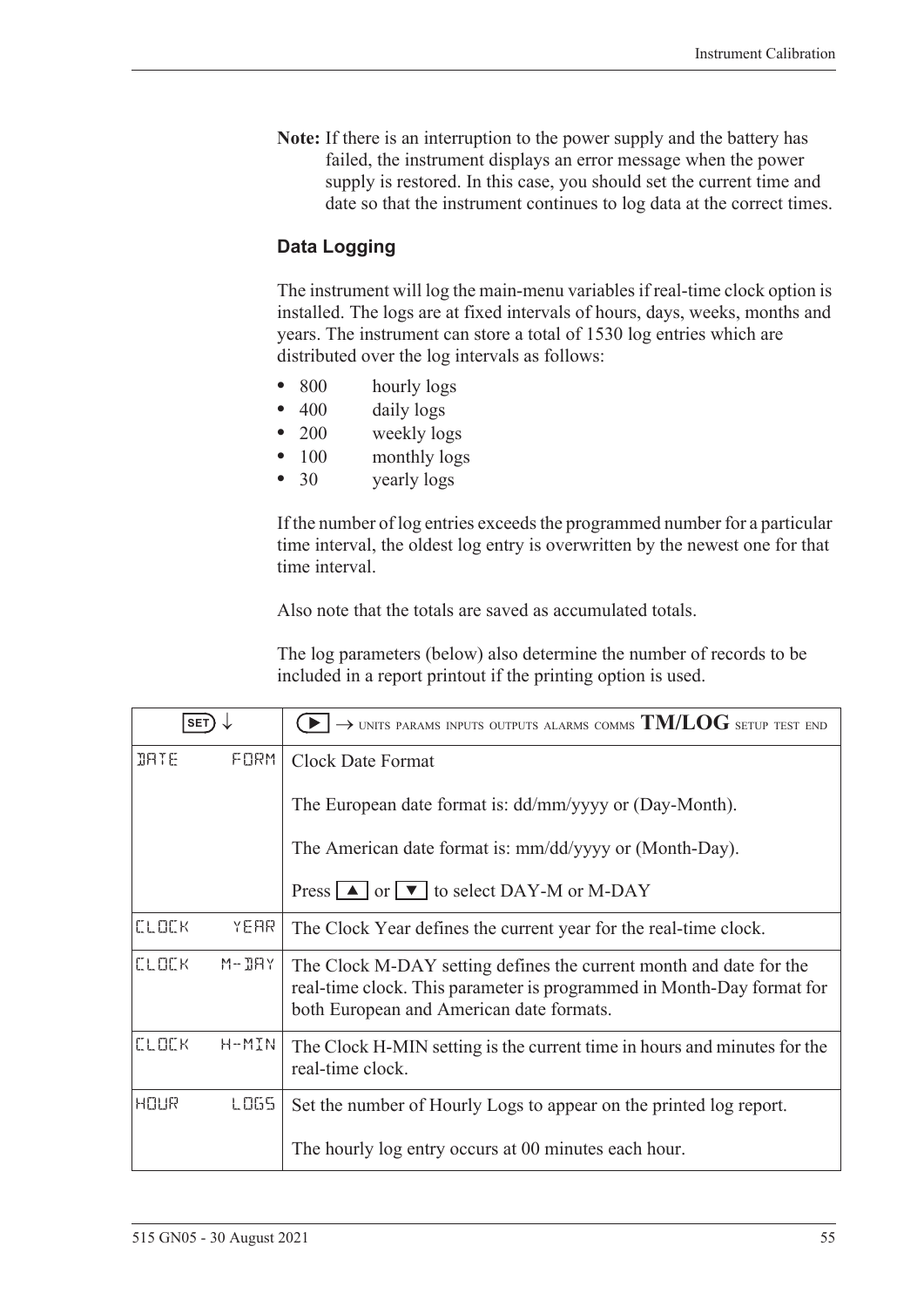| SET)         |             | $\rightarrow$ units params inputs outputs alarms comms $TM/LOG$ setup test end<br>$\blacktriangleright$                                                                                                                                                                                                                 |
|--------------|-------------|-------------------------------------------------------------------------------------------------------------------------------------------------------------------------------------------------------------------------------------------------------------------------------------------------------------------------|
| <b>JAY</b>   | <b>LOGS</b> | Set the number of Daily Logs to appear on the printed log report.                                                                                                                                                                                                                                                       |
|              |             | The daily log entry occurs at 00 hours and 00 minutes each day.                                                                                                                                                                                                                                                         |
| <b>WEEK</b>  | <b>LOGS</b> | Set the number of Weekly Logs to appear on the printed log report.                                                                                                                                                                                                                                                      |
|              |             | The weekly log entry occurs at 00 hours and 00 minutes each Monday.                                                                                                                                                                                                                                                     |
| <b>MONTH</b> | <b>LOGS</b> | Set the number of Monthly Logs to appear on the printed log report.                                                                                                                                                                                                                                                     |
|              |             | The monthly log entry occurs at 00 hours and 00 minutes on the first day<br>of the month.                                                                                                                                                                                                                               |
| YEAR         | <b>LOGS</b> | Set the number of Yearly Logs to appear on the printed log report.                                                                                                                                                                                                                                                      |
|              |             | The yearly log entry occurs at 00 hours and 00 minutes on the first day of<br>the year.                                                                                                                                                                                                                                 |
| RESET        | <b>LOGS</b> | Reset the logged data. You may need to reset (clear) the logged data if<br>you change the time/log settings.                                                                                                                                                                                                            |
|              |             | Press $\Box$ or $\nabla$ to select YES, then press the <b>SET</b> ) key. The instrument<br>makes three beeps to confirm the reset command.                                                                                                                                                                              |
| REPORT       | TYPE        | The Printer Protocol Report Type determines the nature of the printout<br>from the REPORT PRINT - HOLD.SET prompt in the main menu. The<br>following report types available in this instrument are:                                                                                                                     |
|              |             | <b>REP-01</b><br><b>Hourly Logs Report</b><br>Daily Logs Report<br><b>REP-02</b><br><b>REP-03</b><br><b>Weekly Logs Report</b><br><b>REP-04</b><br>Monthly Logs Report<br><b>REP-05</b><br><b>Yearly Logs Report</b><br><b>REP-06</b><br>Previous Day's 24 Hour Report (0Hr – 23Hr, minimum<br>48 hourly logs required) |
|              |             | Press $\boxed{\blacktriangle}$ or $\boxed{\blacktriangledown}$ to select Report Type.                                                                                                                                                                                                                                   |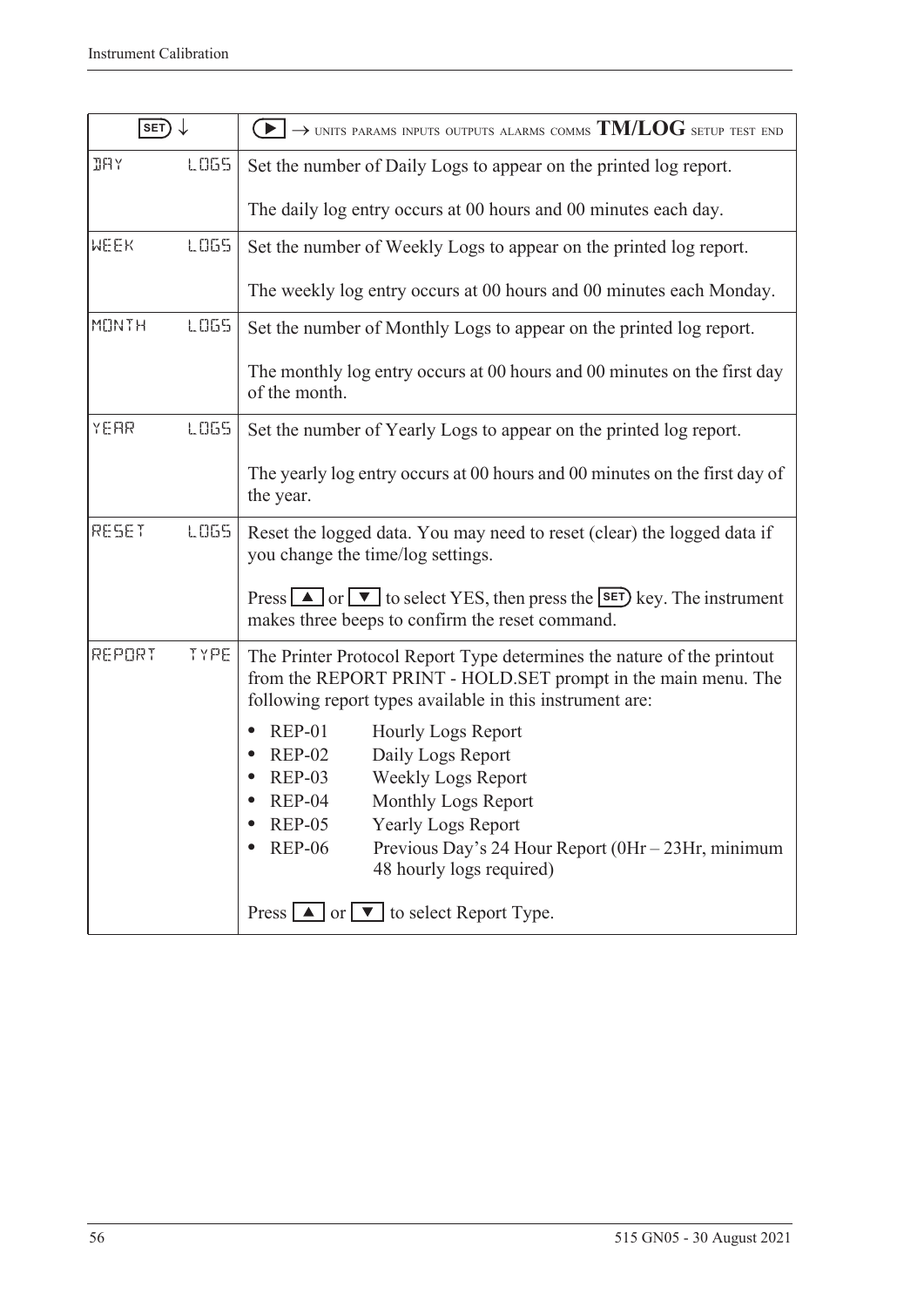| <b>SET</b> |                   | $\rightarrow$ units params inputs outputs alarms comms $\mathrm{TM/LOG}$ setup test end                                                                            |
|------------|-------------------|--------------------------------------------------------------------------------------------------------------------------------------------------------------------|
| PRN        | TYPE <sup>1</sup> | The Printer Protocol Printer Type allows the nature of the printer being<br>used to be specified. The following printer types available in this<br>instrument are: |
|            |                   | <b>PRN-01</b><br>Generic computer printer                                                                                                                          |
|            |                   | <b>PRN-02</b><br>Generic roll printer (prints first line first)                                                                                                    |
|            |                   | Slip printer TM295<br><b>PRN-03</b><br>$\bullet$                                                                                                                   |
|            |                   | <b>PRN-04</b><br>Label (roll) printer - Citizen CMP30L<br>٠                                                                                                        |
|            |                   | Press $\boxed{\blacktriangle}$ or $\boxed{\blacktriangledown}$ to select Printer Type.                                                                             |
| PRINT      | <b>REEUM</b>      | Select whether the accumulated totals are printed in addition to the non-<br>accumulated totals for printer protocol.                                              |

# <span id="page-66-0"></span>**General Setup Parameters**

| <b>SET</b>    |      | $\rightarrow$ units params inputs outputs alarms comms tm/log SETUP test end                                                                                 |
|---------------|------|--------------------------------------------------------------------------------------------------------------------------------------------------------------|
| DEFAULT TOTAL |      | The instrument displays the default Total when the user presses the<br>TOTAL key.                                                                            |
|               |      | If the display time out is enabled, the instrument displays the default Total<br>when there is no user action for the period of the display time out period. |
|               |      | Press $\boxed{\blacktriangle}$ or $\boxed{\blacktriangledown}$ to select the default total display.                                                          |
| <b>SUPPLY</b> | VOLT | The instrument provides a power-limited supply for external transducers.                                                                                     |
|               |      | Press $\boxed{\blacktriangle}$ or $\boxed{\blacktriangledown}$ to set the transducer supply voltage between 8 and 24<br>volts DC as required.                |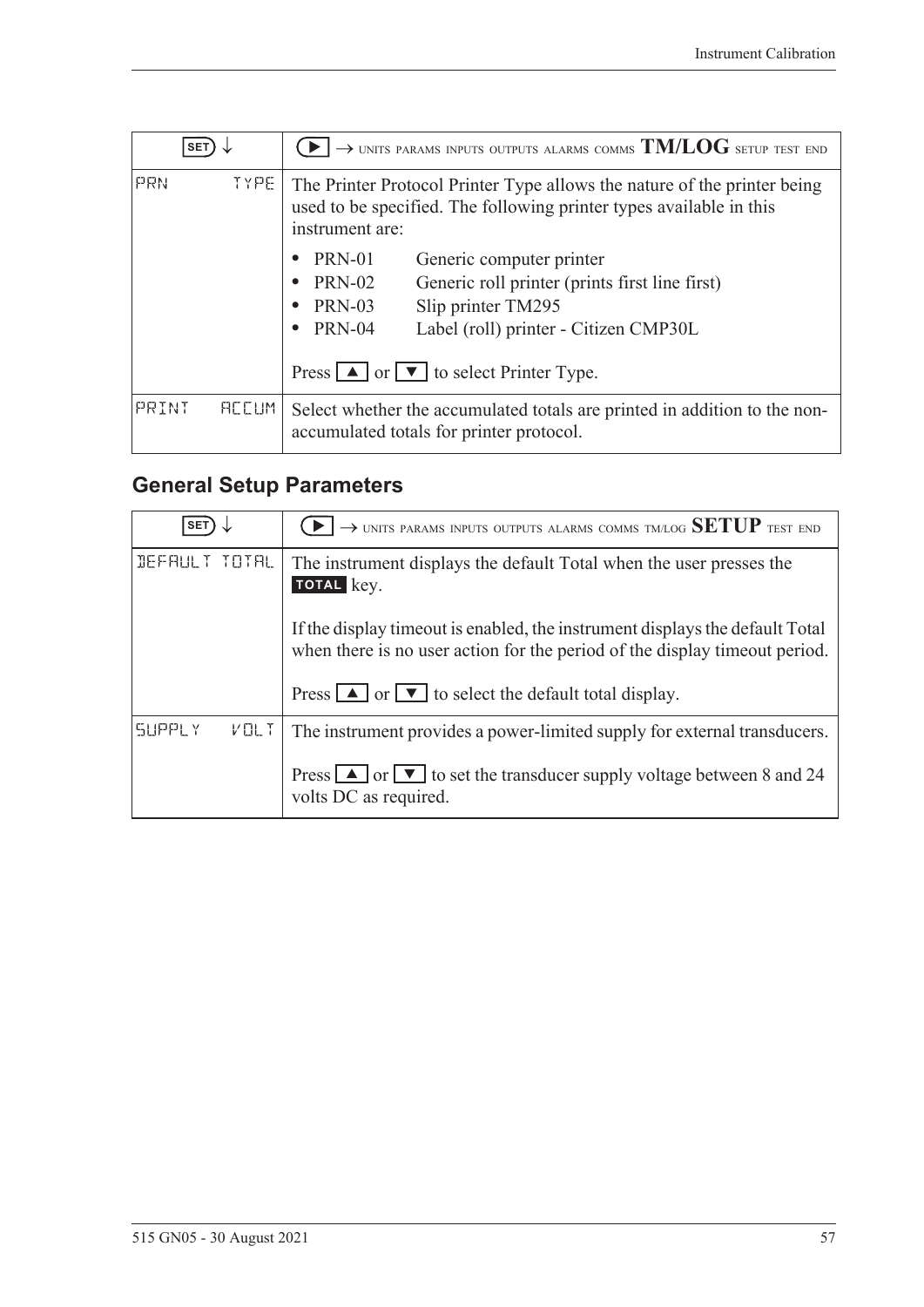| SET)                    | $\rightarrow$ units params inputs outputs alarms comms tm/log SETUP test end                                                                                                                                                                                                                                                                              |
|-------------------------|-----------------------------------------------------------------------------------------------------------------------------------------------------------------------------------------------------------------------------------------------------------------------------------------------------------------------------------------------------------|
| $T - 11T$<br>MODE       | If the Display Timeout mode is enabled, and there is no user activity for<br>the defined timeout period, the display panel returns to the default<br>display.                                                                                                                                                                                             |
|                         | This function is useful for the following reasons:                                                                                                                                                                                                                                                                                                        |
|                         | to return the display to a preferred variable after the user has finished<br>$\bullet$<br>reading other information,                                                                                                                                                                                                                                      |
|                         | to cancel the calibration mode and return to the default display if the<br>$\bullet$<br>user does not exit from the calibration mode for any reason.                                                                                                                                                                                                      |
|                         | Press $\boxed{\blacktriangle}$ or $\boxed{\blacktriangledown}$ to select the display timeout function as follows:                                                                                                                                                                                                                                         |
|                         | <b>DISABLE</b> - Timeout is completely disabled.<br>$\bullet$<br><b>EN DISP</b> - Timeout is enabled during Normal mode and Calibration<br>$\bullet$<br>View mode.                                                                                                                                                                                        |
|                         | EN EDIT - Timeout is enabled during Calibration Set mode.<br>$\bullet$<br><b>EN ALL</b> - Timeout is enabled for all modes.<br>$\bullet$                                                                                                                                                                                                                  |
| $T - 11T$<br><b>SEC</b> | The Display Timeout period defines the delay for the Display Timeout<br>mode if it is enabled.                                                                                                                                                                                                                                                            |
|                         | The display timeout period can be from 5 to 99 seconds.                                                                                                                                                                                                                                                                                                   |
| RESET<br>MODE           | The Totals Reset mode can be configured to reset the non-accumulated<br>totals to zero.                                                                                                                                                                                                                                                                   |
|                         | Press $\boxed{\blacktriangle}$ or $\boxed{\blacktriangledown}$ to select the reset mode as follows:                                                                                                                                                                                                                                                       |
|                         | NONE - The user cannot reset the non-accumulated totals.<br>$\bullet$<br><b>INSTANT</b> - When the user presses the <b>RESET</b> key, the instrument<br>$\bullet$<br>resets all non-accumulated totals.<br><b>DELAYED</b> - When the user presses the <b>RESET</b> key and holds it for<br>two seconds, the instrument resets all non-accumulated totals. |
| <b>REEUM</b>            |                                                                                                                                                                                                                                                                                                                                                           |
| RESET                   | The Reset Accumulated Totals function clears all of the accumulated<br>totals and the non-accumulated totals.                                                                                                                                                                                                                                             |
|                         | Press $\Box$ or $\nabla$ to select YES, then press the <b>SET</b> ) key. The instrument<br>makes three beeps to confirm the reset command.                                                                                                                                                                                                                |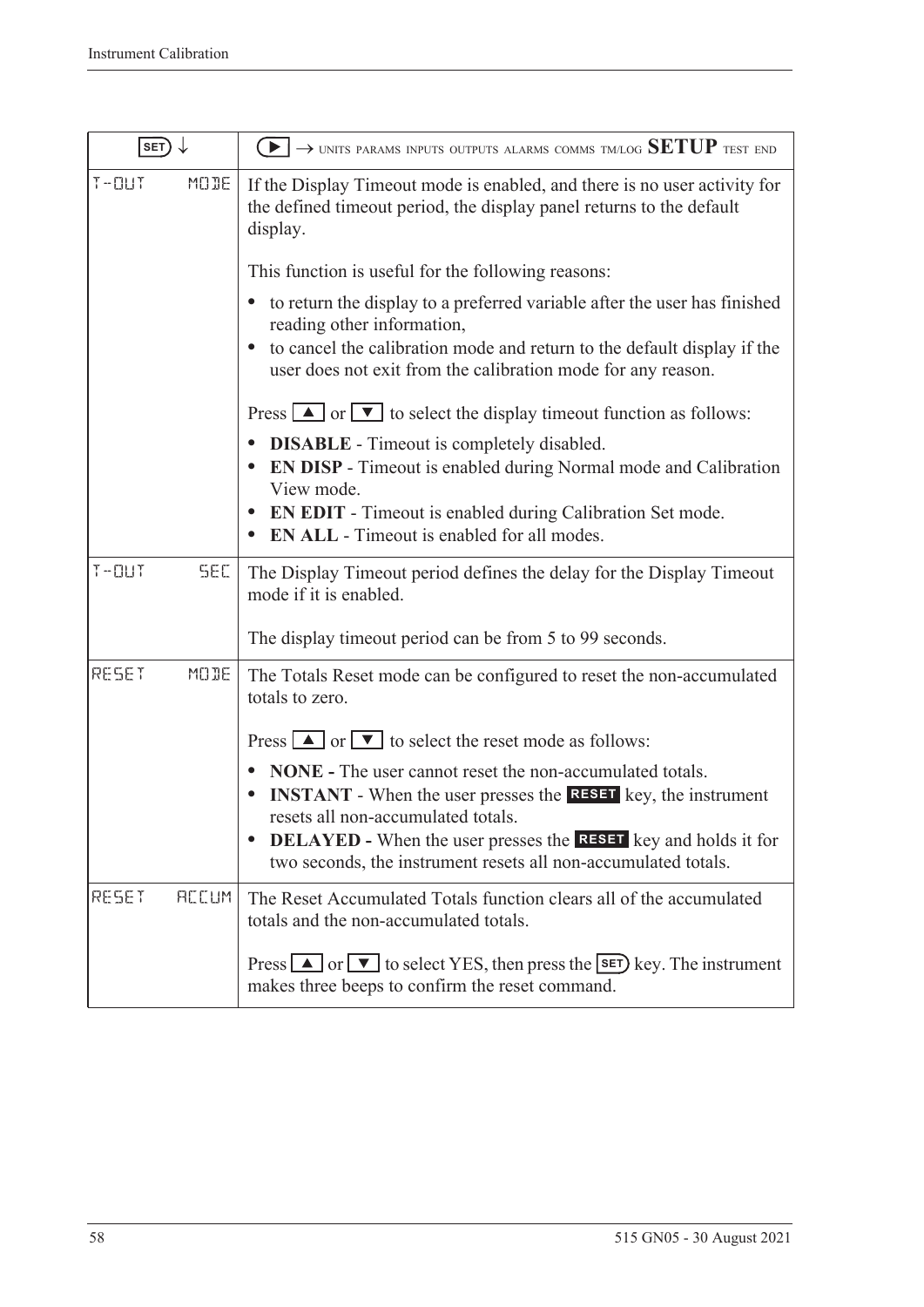| <b>SET</b>   |             | $\rightarrow$ units params inputs outputs alarms comms tm/log SETUP test end                                                                                                                                                                                                                                                                               |
|--------------|-------------|------------------------------------------------------------------------------------------------------------------------------------------------------------------------------------------------------------------------------------------------------------------------------------------------------------------------------------------------------------|
| DISPL        | <b>TRGS</b> | The Display Tags option determines whether the instrument displays the<br>default display tags or the user-defined tags. The display tag setting also<br>defines whether the instrument displays the default error and warning<br>messages, or the user-defined messages.<br><b>Note:</b> The user-defined tags can be entered into the instrument only by |
|              |             | the manufacturer or the distributor.                                                                                                                                                                                                                                                                                                                       |
|              |             | Press $\Box$ or $\nabla$ to select the Display Tags option as follows:                                                                                                                                                                                                                                                                                     |
|              |             | <b>DEFAULT</b> - the instrument displays the default (English) tags<br><b>USER</b> - the instrument displays the user-defined tags.                                                                                                                                                                                                                        |
| BACK-L T-OUT |             | If the backlight timeout is enabled, and there is no user activity (any keys<br>pressed) for a period of 10 seconds, the display backlight switches off to<br>save power. The backlight switches on when a key is pressed. Select the<br>backlight timeout mode as required.                                                                               |
|              |             | Press $\Box$ or $\Box$ to select ENABLE or DISABLE.                                                                                                                                                                                                                                                                                                        |
| RATES        | ηp          | This parameter sets the maximum number of decimal places for<br>displaying or printing main menu rates.                                                                                                                                                                                                                                                    |
| TOTALS       | ηp          | This parameter sets the maximum number of decimal places for<br>displaying or printing main menu totals.                                                                                                                                                                                                                                                   |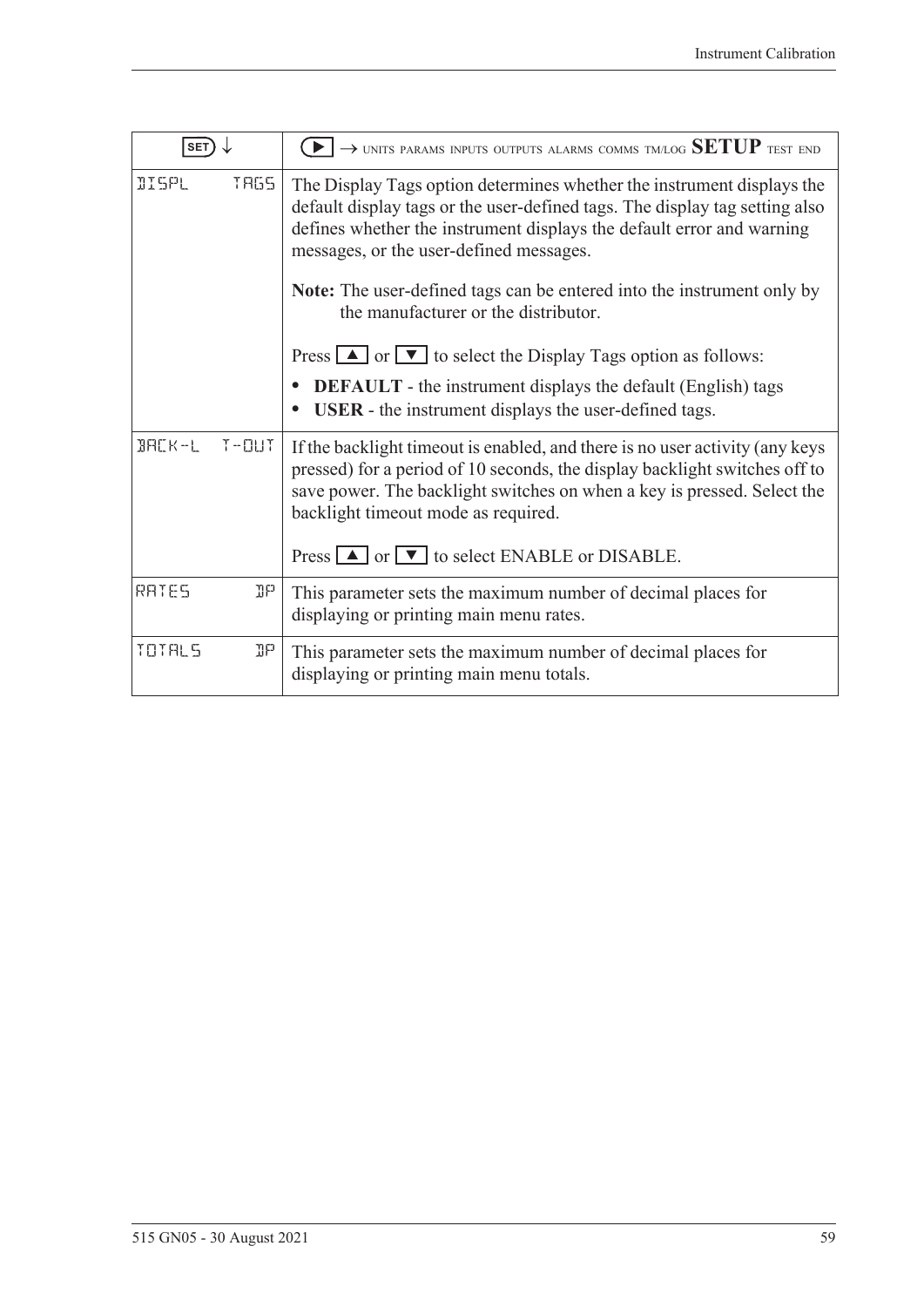# **Test Menu**

The Test menu enables you to view the inputs and outputs to and from the instrument.

In Calibration Set mode, (by entering the system password) you can control the outputs and the alarms as described in the table below.

| $\overline{\text{SET}}$  |              | $\blacktriangleright$ $\blacktriangleright$ UNITS PARAMS INPUTS OUTPUTS ALARMS COMMS TM/LOG SETUP $\text{TEST}$ end                                                                                                                                              |
|--------------------------|--------------|------------------------------------------------------------------------------------------------------------------------------------------------------------------------------------------------------------------------------------------------------------------|
| $\text{HIMP}_n$          | units        | The units are displayed according to the calibration setup for the analog<br>input. If unused or set to Default the input is 4-20mA and displayed in<br>mA.                                                                                                      |
| $L$ INP $n$              | <b>STRTE</b> | You can view the state of the logic inputs. If the input is an open contact<br>or inactive it will display HI. If the input is a closed contact or active it<br>will display LO.                                                                                 |
| UUTn                     | <b>STRTE</b> | You can control the state of the outputs. Press the $\Box$ or $\nabla$ keys to set<br>the output state as follows:                                                                                                                                               |
|                          |              | <b>PROCESS</b> - the output depends on the current values of the inputs<br>and the calculations that the instrument performs.                                                                                                                                    |
|                          |              | For a pulse output, such as a total, the output produces a pulse train as<br>follows:                                                                                                                                                                            |
|                          |              | <b>ON</b> - a pulse train with a pulse width as set in the Outputs menu.<br>OFF - no output.                                                                                                                                                                     |
|                          |              | For a 4-20mA output, such as a rate, the output is as follows:                                                                                                                                                                                                   |
|                          |              | $HI$ - the output is set to $20mA$ .                                                                                                                                                                                                                             |
|                          |              | $LO$ - the output is set to 4mA.                                                                                                                                                                                                                                 |
| HLRMn<br>or<br>$REL - n$ | <b>STRTE</b> | You can control the state of the relays (alarms). Press the $\boxed{\blacktriangle}$ or $\boxed{\blacktriangledown}$<br>keys to set the selected relay as follows:                                                                                               |
|                          |              | <b>PROCESS</b> - the relay operates according to the current values of the<br>inputs and the relay settings as programmed.<br><b>OPEN</b> - the relay output contacts are set to "open".<br>$\bullet$<br>CLOSED - the relay output contacts are set to "closed". |
| <b>SUPPLY</b>            | V            | You can display the actual DC output supply voltage, which may help<br>with troubleshooting.                                                                                                                                                                     |
|                          |              | If the actual supply voltage is lower than the preset value (refer to<br>General Setup Parameters on page 57) it may indicate that the output is<br>overloaded.                                                                                                  |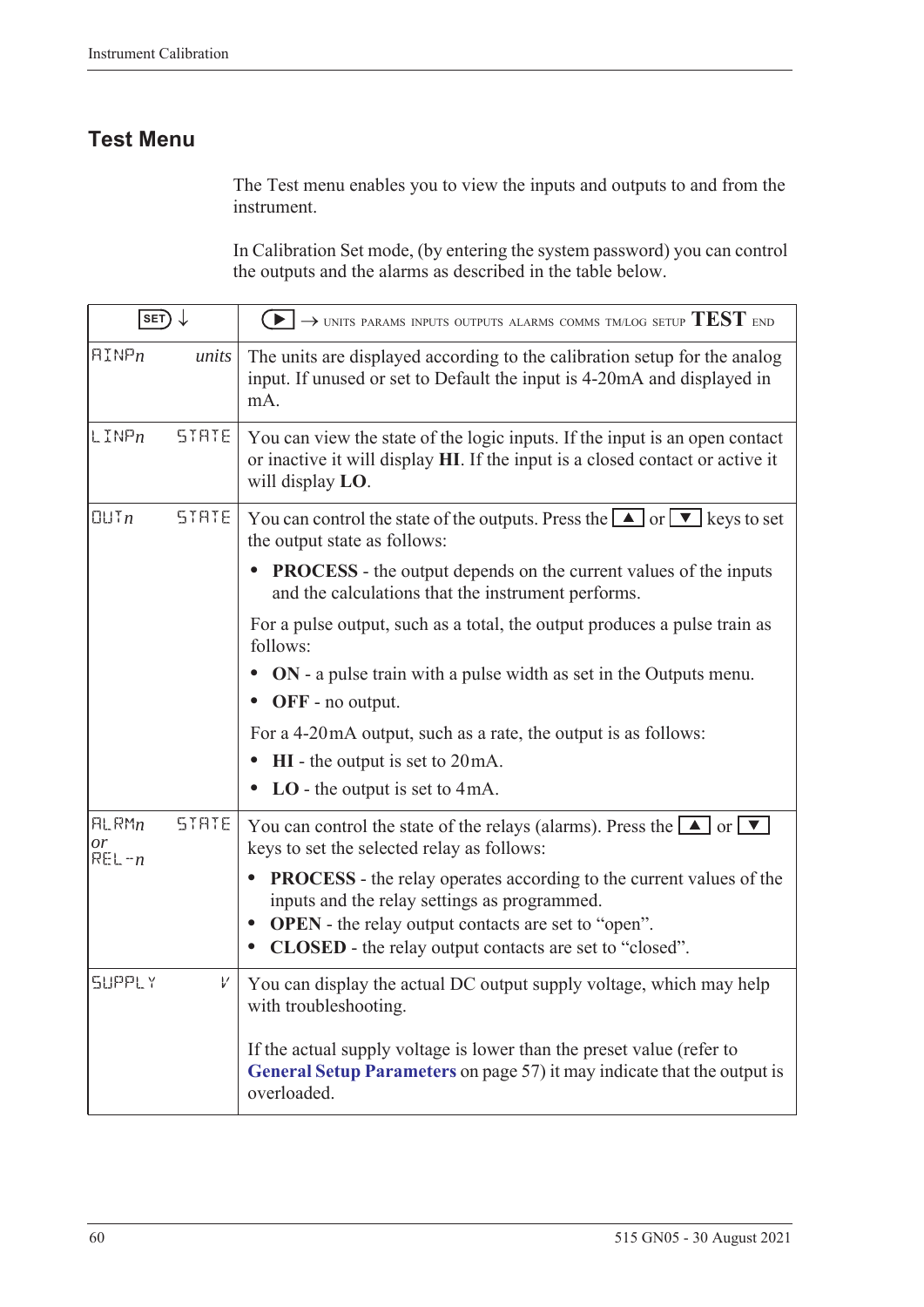# **System Messages**

The instrument displays messages for defined events and fault conditions.

The manufacturer or distributor can enter user-defined text for the messages. This user-defined text is displayed, instead of the default (English) messages, when the Display Tags option in the Setup menu is set to USER.

### <span id="page-70-0"></span>**Error Messages**

#### **Failure of Analog Input Sensor**

If there is a failure of an analog input sensor for a process parameter such as temperature or pressure etc, the instrument sets the value of that parameter to 0 and displays the relevant error message. The input sensor and connections need to be inspected and may require replacement.

The instrument also sets the results of calculations that depend on the failed input(s) to 0. For example, if the temperature sensor fails, the instrument displays a temperature reading of 0 and the calculated energy flow as 0.

### **Default Value on Exception**

If Default Value On Exception has been enabled in the INPUTS section of calibration, the default value will automatically be used so that all calculations can continue. The error message will still continue to scroll across the display until the fault is corrected at which point the calculations will revert to using the live input.

#### **Override Error Condition**

While a fault is being rectified on an analog input for a process parameter, an operator with calibration access can set the Analog Input Signal Type to DEFAULT and the Analog Input Default Point to a typical process value. If there are no other faults, the instrument continues to operate by using the default value.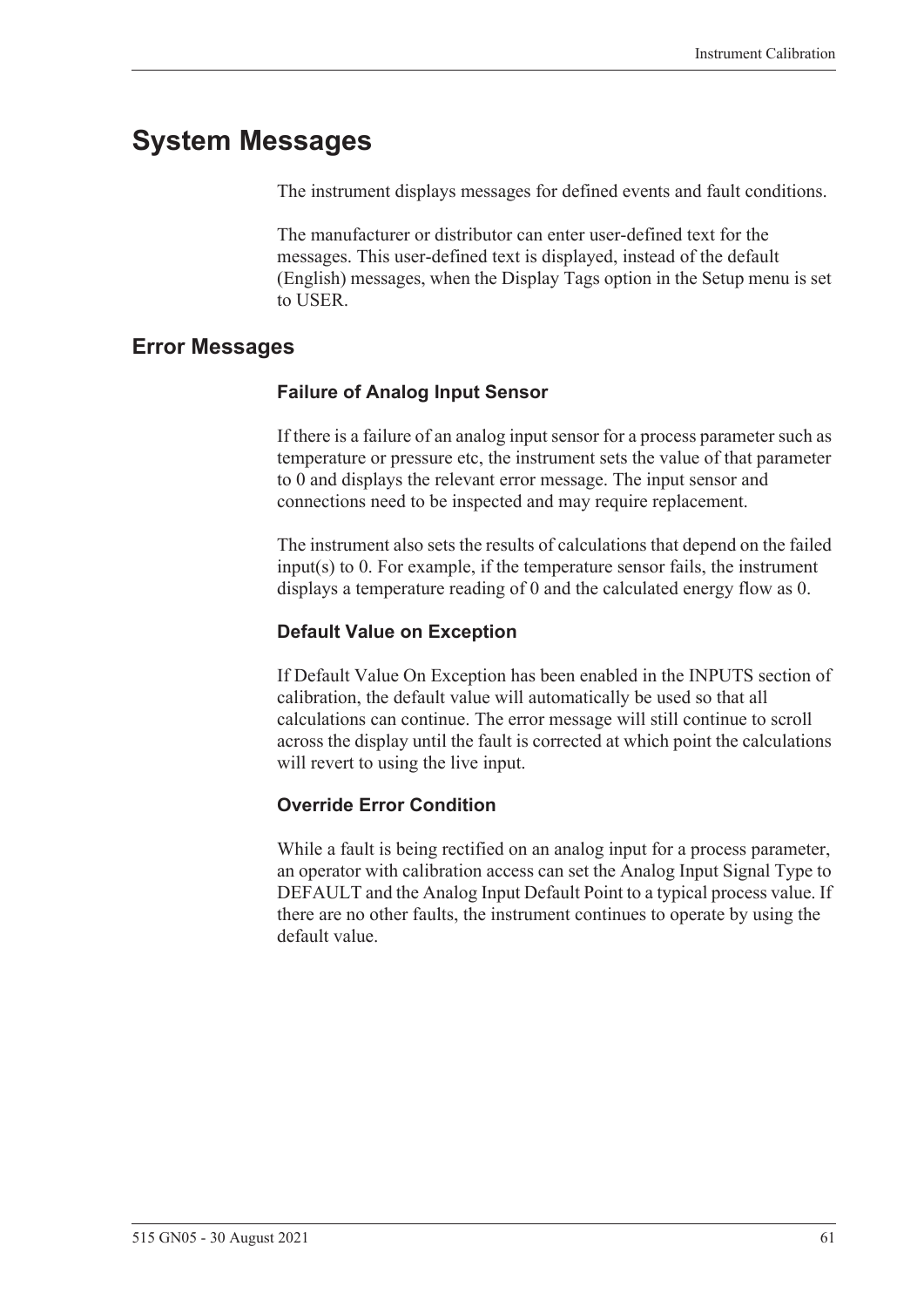| <b>Error</b><br><b>Messages</b>      | <b>Status</b><br>Code | <b>Description</b>                                                                                                                                                                                                                                                                                                                                                                                               |
|--------------------------------------|-----------------------|------------------------------------------------------------------------------------------------------------------------------------------------------------------------------------------------------------------------------------------------------------------------------------------------------------------------------------------------------------------------------------------------------------------|
| CPU Card<br>Failure                  | 20                    | There are failed components on the CPU card and technical support<br>is required.                                                                                                                                                                                                                                                                                                                                |
| Power Supply<br>is Low               | 21                    | The input and/or output power supply voltage is too low, ensure<br>that:<br>(a) input power supply voltage is within the specified range<br>(b) output power supply is not overloaded.                                                                                                                                                                                                                           |
| New/Failed<br>Battery - Set<br>Time  | 22                    | The real-time clock has lost the correct time because the battery has<br>failed, or there is a new battery. Set the current time and date (in the<br>TM/LOG menu) to clear the error message and to continue data<br>logging at the correct times.<br>Note: The instrument can continue operating with a failed battery,<br>but the correct time will be lost if there are interruptions to<br>the power supply. |
| Temperature<br><b>Sensor Failure</b> | 01                    | The temperature sensor (analog input 1) has failed. To deactivate<br>the error, the Analog Input Signal Type can be set to DEFAULT to<br>use a programmed default value instead of the sensor signal.                                                                                                                                                                                                            |
| Pressure<br><b>Sensor Failure</b>    | 02                    | The pressure sensor (analog input 2) has failed. To deactivate the<br>error, the Analog Input Signal Type can be set to DEFAULT to use<br>a programmed default value instead of the sensor signal.                                                                                                                                                                                                               |
| Lo Range<br>Flow Input<br>Failure    | 03                    | The low range flow transmitter (analog input 3) has failed.                                                                                                                                                                                                                                                                                                                                                      |
| Hi Range Flow<br>Input Failure       | 04                    | The high range flow transmitter (analog input 4) has failed.                                                                                                                                                                                                                                                                                                                                                     |
| Diameter Ratio<br>is out of Range    | 05                    | The diameter ratio (beta) is out of the allowed range. The pipe<br>and/or orifice diameters (specified in the Parameters menu) should<br>be within the recommended limits of the DP flowmeter being used.                                                                                                                                                                                                        |
| Invalid<br>Reference<br>Parameter    | 06                    | The reference parameter is outside of the allowed range. Reference<br>temperature and pressure (specified in the Parameters menu) should<br>be within the AGA-8 limits.                                                                                                                                                                                                                                          |
| Temp/Pressure<br>is Out of<br>Range  | 10                    | The temperature and/or pressure inputs are outside of the allowed<br>calculation range.                                                                                                                                                                                                                                                                                                                          |

The system displays error messages as described in the following table: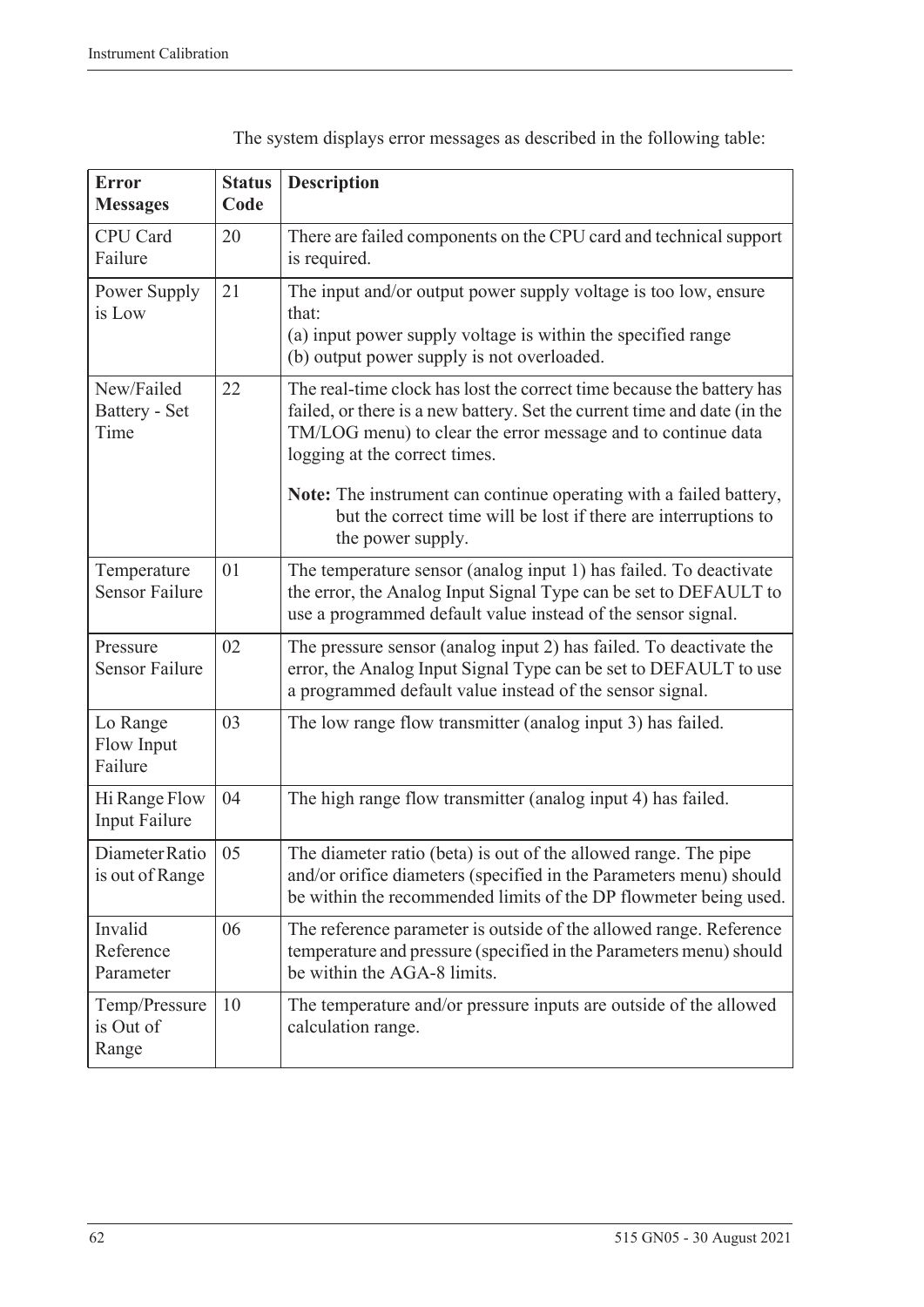# <span id="page-72-0"></span>**Warning Messages**

| <b>Warning Messages</b>           | <b>Description</b>                                                                                                                                                         |
|-----------------------------------|----------------------------------------------------------------------------------------------------------------------------------------------------------------------------|
| Value Has Been Set to<br>Default  | You have entered an invalid value for a parameter. Therefore, the<br>instrument has set the default value.                                                                 |
| Over Total Limit -<br>Maximum Set | You have exceeded the maximum number of logging entries for the<br>combined time bases. The instrument has set the current log setting to<br>the remaining maximum number. |
| Already Assigned to<br>Other Port | You have tried to assign a particular protocol type to more than one<br>serial communication port. The instrument has set the protocol to<br>NONE.                         |

The system displays warning messages as described in the following table: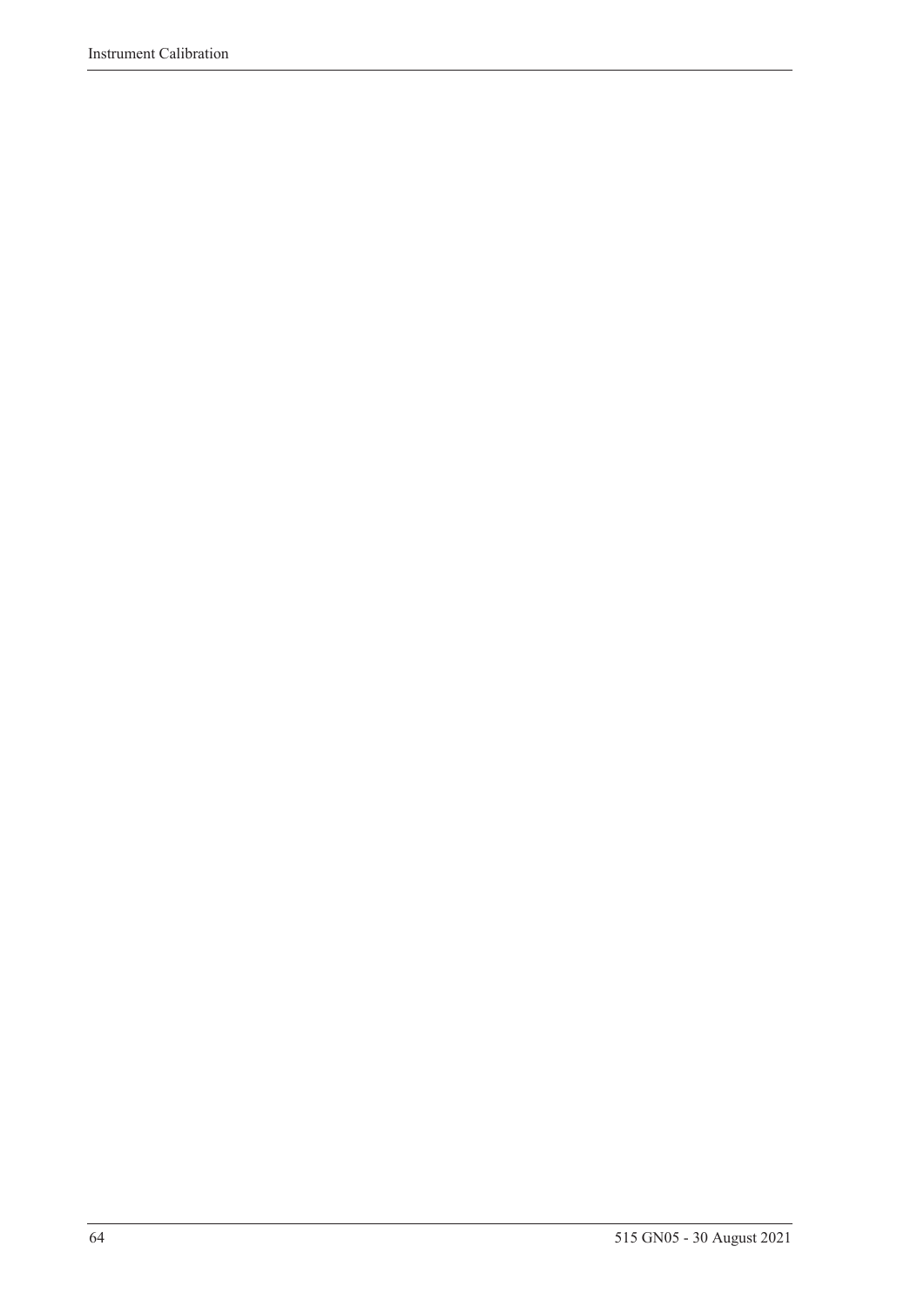# **Chapter 6 Communications**

# **Overview**

<span id="page-74-2"></span>This chapter describes the communications between the instrument and another communicating device such as a computer or a printer. You should have relevant information about the devices to which the instrument will be connected. Some connection examples are included in this manual, however, the operation and connection of other devices is outside the scope of this manual.

# **Hardware Interconnection**

<span id="page-74-3"></span>The instrument has two communication ports:

- **•** COM-1 RS-232 port on the rear panel (DB9 female connector)
- **•** COM-2 RS-485 port on the rear panel (optional) or Ethernet (optional)

The appropriate interface and protocols are selected during calibration.

#### <span id="page-74-1"></span>**COM-1 RS-232 Port**

The COM-1 RS-232 port provides communication between the instrument and one other device such as a host computer or a printer.

**Note:** A printer must have a serial port to be able to be directly connected to the flow computer. It is not possible to communicate directly with a printer via a parallel port.

Computers use either a DB9 or a DB25 connector, and the connections to each type are shown in [Figure 19.](#page-74-0)



<span id="page-74-0"></span>*Figure 19 RS-232 Cable Connections to a Computer*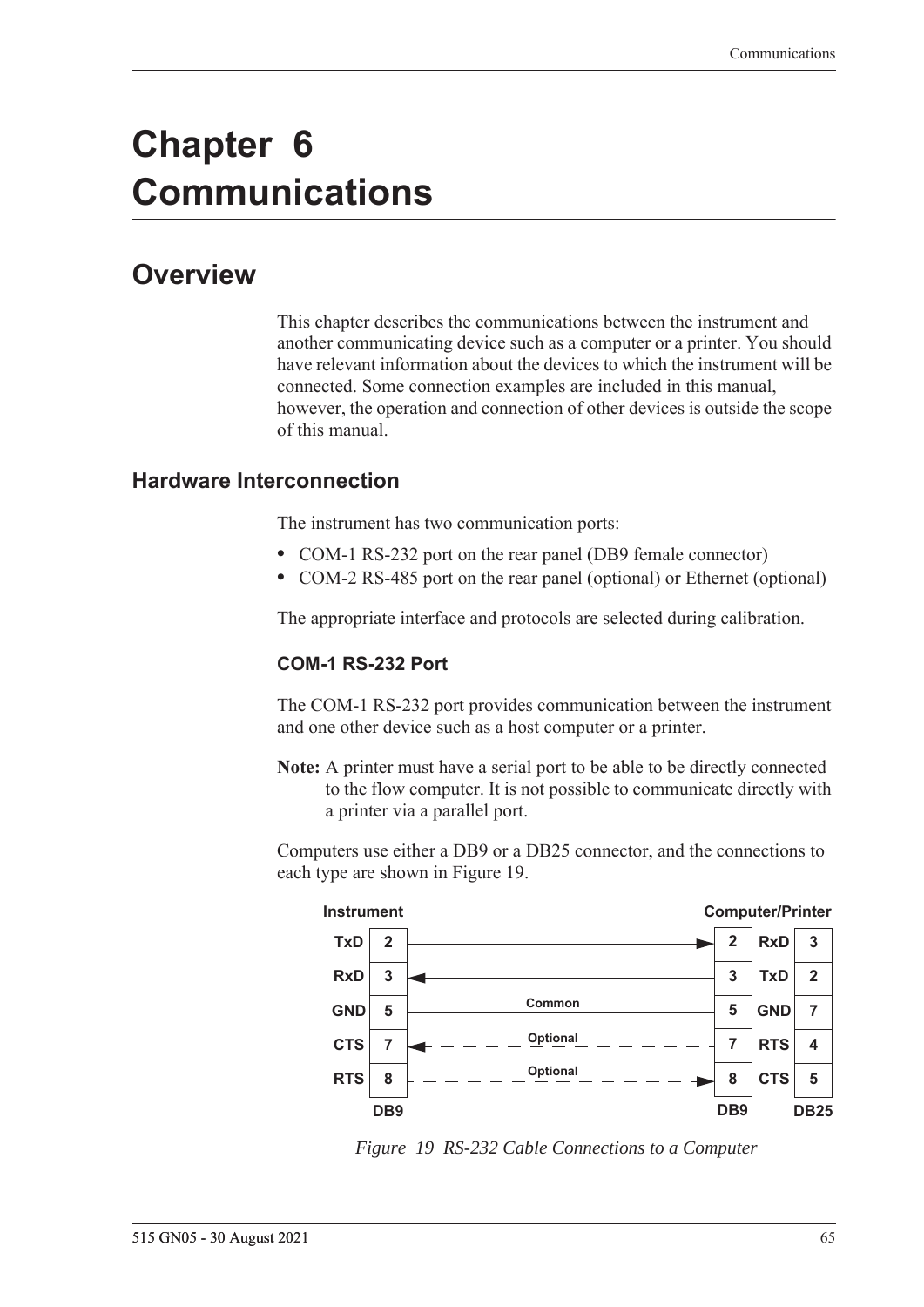**Note:** The instrument requires a cable with straight-through connections. Do not use a null modem cable for RS-232 connection to a computer.

#### <span id="page-75-1"></span>**COM-2 RS-485 Port Option**

The COM-2 RS-485 port enables communication with multiple devices. Each device has a unique address so that the "master" device can communicate with specific "slave" devices.

On RS-485 links, an external terminating resistor must be connected at the furthest end of the cable. When multiple instruments are connected, they should be "daisy chained" in a multidrop configuration as shown in Figure [20](#page-75-0). Up to 32 units can be connected to the interface at a maximum distance of 1200 metres.



<span id="page-75-2"></span>*Figure 20 RS-485 Connections*

#### <span id="page-75-0"></span>**COM-2 Ethernet Port Option**

An Ethernet module is an available option, in place of the RS-485 port, if Modbus TCP/IP connection is required. In the programming communication settings, COM-2 should be set to RTU (Modbus), 19200 Baud rate, even parity and 1 stop bit.

For further advice and example of Ethernet port usage and setup, refer to **[Ethernet Port & Setup](#page-99-0)** on page 90 in the Appendix.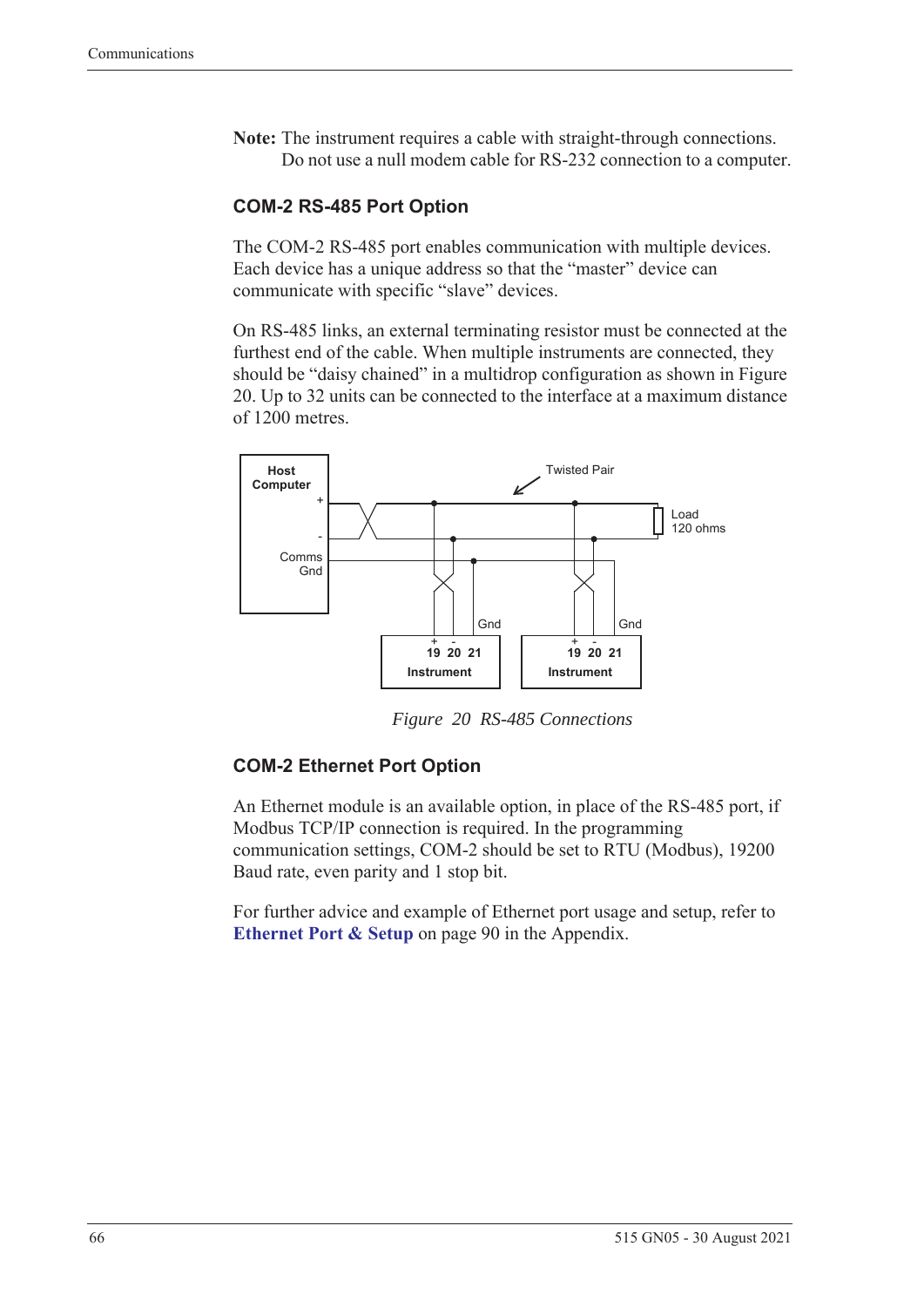# **Protocols**

<span id="page-76-1"></span>The communications protocols can be assigned to the communication ports on the instrument as follows:

- **• ASCII** Simple ASCII
- **• RTU** Modbus RTU
- **• PRN** Printer Protocol
- **• NONE** If a port is not being used, set the protocol to NONE.
- **Note:** The Printer Protocol is only available if the option with Real Time Clock is installed. Also a protocol cannot be assigned to more than one port at a time as described in **[Communications](#page-62-0)** on page 53.
- **• ASCII** In this ASCII protocol each command and response is a string of ASCII characters. This proprietary protocol is developed by Contrec to allow for simple information interchange. The main advantages of this mode are that it allows extended time intervals to occur between characters without causing a timeout error and that messages can be sent and monitored easily with a simple ASCII terminal.
- **• Modbus RTU** Modbus RTU is an industry-standard protocol which allows the instrument to be easily connected to computers running supervisory software systems. The main advantage of this mode is that its greater character density allows better data throughput than ASCII mode, however each message must be transmitted in a continuous stream.
- <span id="page-76-0"></span>**• Printer** - In the Printer protocol there is a selection of printer types. Please refer to the **[Printer Protocol](#page-89-0)** on page 80 for full details.

# **Simple ASCII Protocol**

This simple ASCII protocol requires that all requests are initiated with a colon (:) and terminated with a carriage return  $\binom{C_R}{R}$ . The message termination can include a linefeed before the carriage-return  $(\mathsf{L}_\mathsf{F}^\mathsf{C}_{\mathsf{R}})$ , but it is the carriage-return that acts as the message termination.

<span id="page-76-2"></span>All responses by the instrument are terminated with a linefeed and a carriage-return  $(L_F^C_R)$ .

# **Requests Format**

The format of a request to the instrument is as follows:

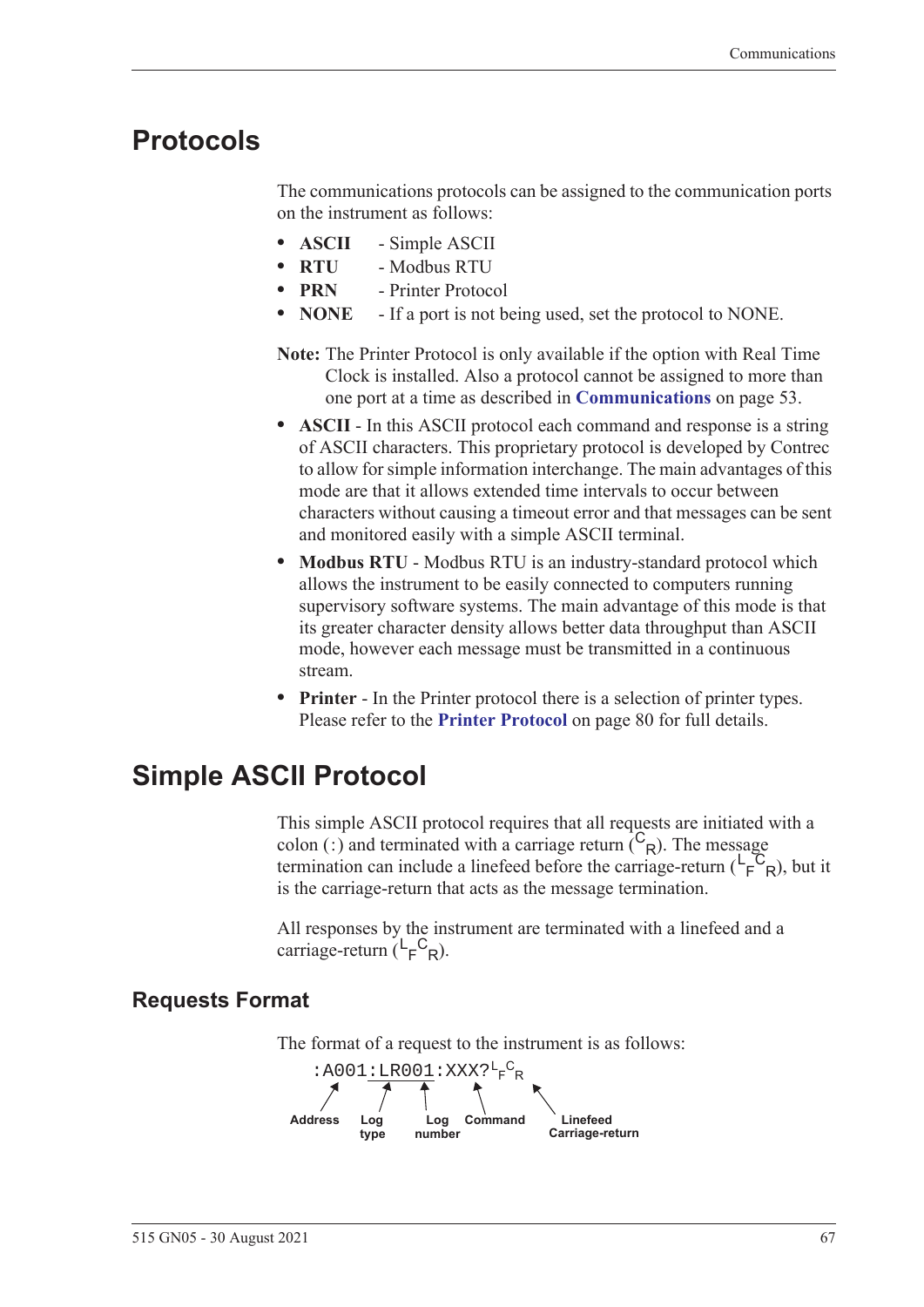Each request must include the address and command portions. The underlined section is an optional part of the request string.

#### <span id="page-77-0"></span>**Address**

In multipoint communications, each instrument must have a unique address and it is essential in the request for identifying a particular instrument. However, it may be set to 000, for special broadcast commands.

For single-instrument communications, the address can also be set to 000 in the request.

Refer to **[Communications](#page-62-0)** on page 53 for setting the instrument address.

**Note:** The instrument always responds with its address in the header regardless of the type of request.

#### **Log Type and Number**

The log type and number enables a communicating device to retrieve data from the instrument. The data can be from timebased and/or event-based logs. Data can also be from the current process variables with the either accumulated or non-accumulated (resettable) totals.

All logged records of the process variables contain the accumulated totals.

The log request is optional. If the log request is not included, or the log number is set to 000, the instrument returns the current process variables. If the log request is included, the log number defines the specific log entry by counting backwards. The most recent log entry for a timebase is 001.

The "last edit" log records the process variables at the time of the last exit from the calibration edit mode. There is only one "last edit" log, therefore, if a number is included in the request, the instrument ignores the number and returns the data at the time of the last edit. Likewise, there is only one set of current process variables with "non-accumulated totals", therefore it also ignores any log number included in the request.

The types of logs applicable to this instrument are as follows:

| Log Type                                         |
|--------------------------------------------------|
| LH - hourly log                                  |
| LD - daily log                                   |
| LW - weekly log                                  |
| LM - monthly log                                 |
| $LY$ - yearly log                                |
| LE - last edit log                               |
| LN - current totals displayed as Non-accumulated |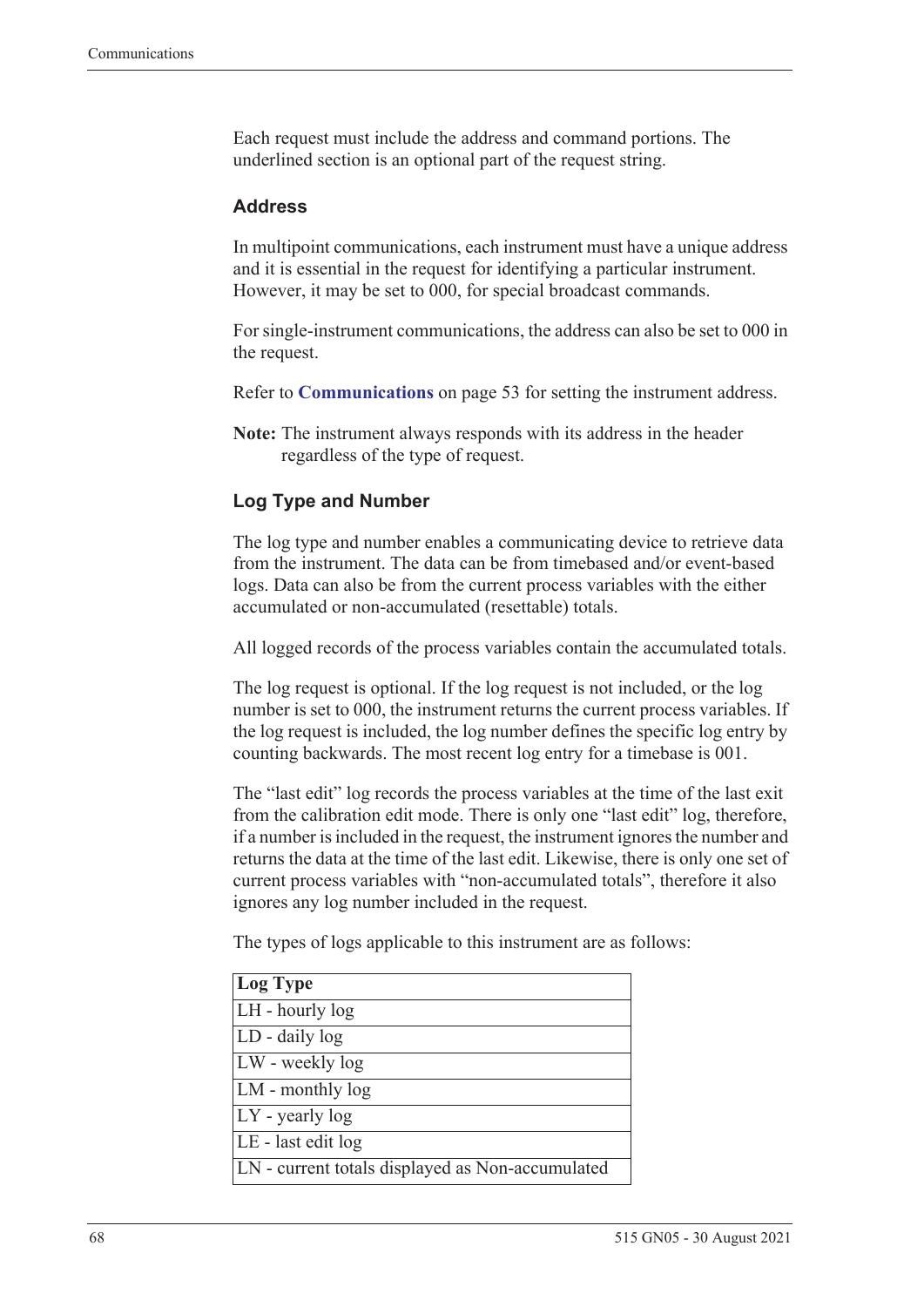The number of the log entry is the same as shown on the front panel of the instrument. For example, a request for LH003 would return the data for the log entry two hours prior to the most recent hourly log entry. If the current time is between 9:00 am and 10:00 am, the most recent hourly log LH001 was recorded at 9:00. Therefore, LH002 is for 8:00 and LH003 is for 7:00. After 10:00 am in this example, LH003 becomes the 8:00 log.

#### **Instrument Responses**

<span id="page-78-1"></span>The instrument response time to any enquiry is not more than 300 ms. The responses from the instrument are in the following format:

```
HEADER<sup>L</sup>F<sup>C</sup>R
DATA<sup>L</sup>F<sup>C</sup>R
DATA<sup>L</sup>F<sup>C</sup>R
.
.
.
DATA<sup>L</sup>F<sup>C</sup>R
L_F^CR
```
The components of the response message are as follows:

#### **Header**

The format of the response header from the instrument is as follows:



<span id="page-78-0"></span>The instrument **Exception Status** codes that the instrument returns for the ASCII protocol are the same as those described for the Modbus RTU protocol in **[Instrument Exception Status](#page-86-0)** on page 77.

#### **Data**

The format of the data variables from the instrument is as follows:

|                       |  |  |  |  | 89123.456 |  |                                                                                                                                                               |  | MW h |  |  |  |  | E N E R G Y |  |  |
|-----------------------|--|--|--|--|-----------|--|---------------------------------------------------------------------------------------------------------------------------------------------------------------|--|------|--|--|--|--|-------------|--|--|
|                       |  |  |  |  |           |  |                                                                                                                                                               |  |      |  |  |  |  |             |  |  |
| Value (aligned right) |  |  |  |  |           |  | $\begin{bmatrix} \frac{8}{9} \\ \frac{8}{9} \end{bmatrix}$ Unit (aligned left) $\begin{bmatrix} \frac{8}{9} \\ \frac{8}{9} \end{bmatrix}$ Item (aligned left) |  |      |  |  |  |  |             |  |  |

**Note:** The decimal point in the Value is always at character position 8. Therefore whole numbers are aligned right at the decimal point, with trailing zeroes.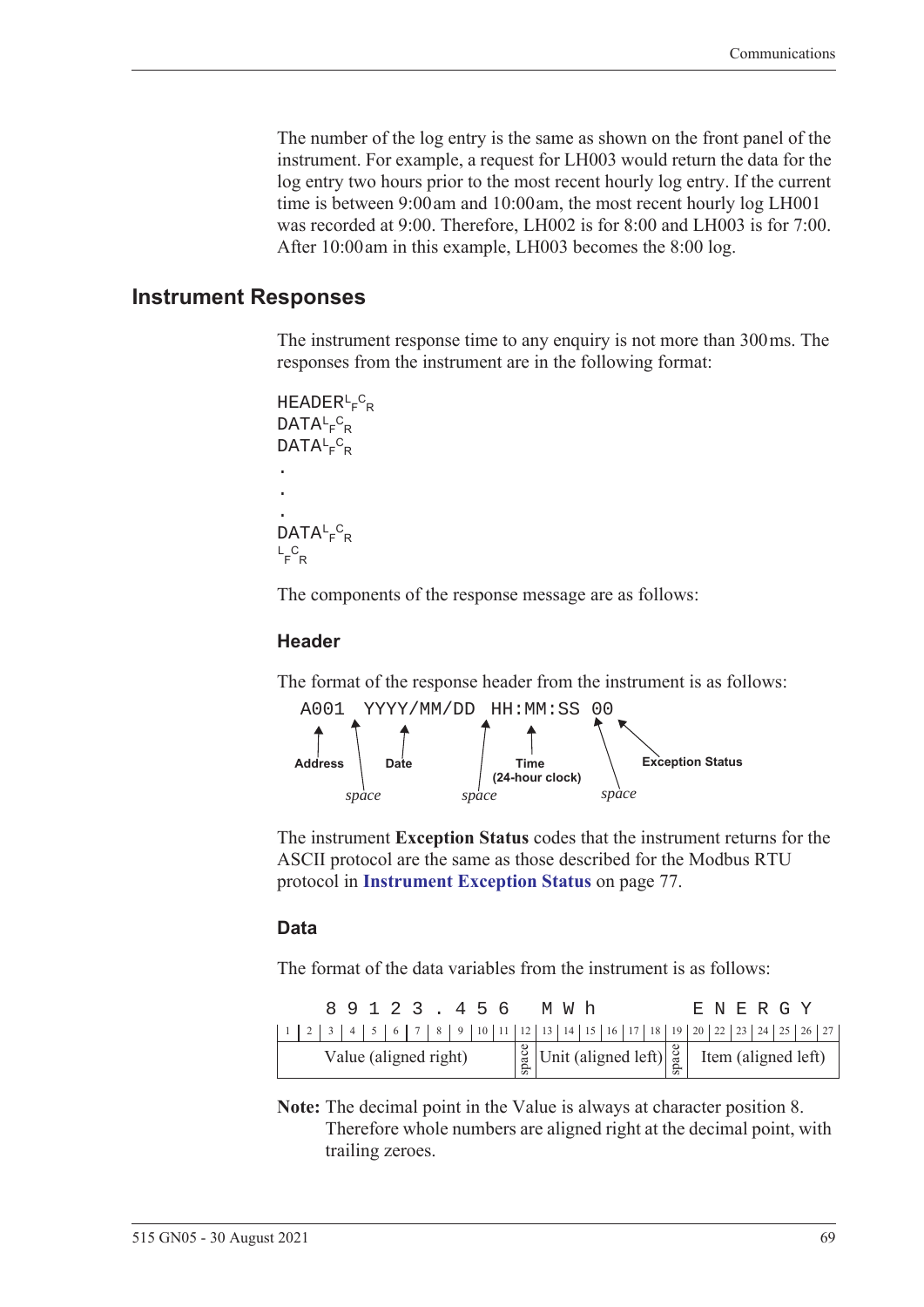#### **Variables Request**

The variables request asks the instrument to return the value of one or more requested variables. All totals are transmitted as accumulated totals.

|                  | Command Description                                                                                                                             |
|------------------|-------------------------------------------------------------------------------------------------------------------------------------------------|
| :RVA?            | Return all variables                                                                                                                            |
| :RVD?            | Return the default Total and Rate                                                                                                               |
| $:RV0?$<br>:RV9? | Return the specific variable. The numbers relate to the<br>position in the variables menu. For example, V0 is Energy,<br>V1 is Power and so on. |

#### **Variables Request and Response Example**

The following request is for the only instrument that is connected to the communication port to return the values of all main menu variables.

:  $A 0 0 1 : R V A ? \frac{c}{r} c_R$ 

The following is an example of a hypothetical instrument response. Refer to [on page 4](#page-13-0) for the list of variables that would be returned for this application.

|             |  |  |  |  |          |  |                  |  |       | $A\ 0\ 0\ 1\quad 2\ 0\ 0\ 2\ / \ 0\ 3\ / \ 1\ 4\quad 1\ 8:2\ 5:0\ 0\quad 0\ 0\ _{F}\ ^{c}{}_{R}$ |  |      |  |               |                                              |                                   |  |
|-------------|--|--|--|--|----------|--|------------------|--|-------|--------------------------------------------------------------------------------------------------|--|------|--|---------------|----------------------------------------------|-----------------------------------|--|
|             |  |  |  |  |          |  | 6.116 MWh        |  |       |                                                                                                  |  |      |  |               | ENERGY 'F <sup>c</sup> r                     |                                   |  |
|             |  |  |  |  |          |  | 16.573 MW        |  |       |                                                                                                  |  |      |  |               | POWER                                        | $L_{F}$ $C_{R}$                   |  |
|             |  |  |  |  |          |  | 1320.530 m 3     |  |       |                                                                                                  |  |      |  |               | VOLUME <sup>L<sub>E</sub>C<sub>R</sub></sup> |                                   |  |
|             |  |  |  |  |          |  |                  |  |       | 58.300 m 3/M                                                                                     |  |      |  |               | $V - F L O W \leftarrow c_R$                 |                                   |  |
|             |  |  |  |  | 7627.117 |  | КG               |  |       |                                                                                                  |  |      |  | MASS          |                                              | $L_F$ $C_R$                       |  |
|             |  |  |  |  | 344.460  |  |                  |  |       | K G / M                                                                                          |  |      |  |               | M – F L O W                                  | $L$ <sub>F</sub> $C$ <sub>R</sub> |  |
|             |  |  |  |  | 230.000  |  |                  |  | DEG C |                                                                                                  |  | TEMP |  |               |                                              | $L_F$ $C_R$                       |  |
|             |  |  |  |  | 1.260    |  | МРА              |  |       |                                                                                                  |  |      |  | PRESS         |                                              | $L_{F}$ $C_{R}$                   |  |
|             |  |  |  |  |          |  | $0.174$ m $3/KG$ |  |       |                                                                                                  |  |      |  | $S P - V O L$ |                                              | $L_{F}$ $C_{R}$                   |  |
|             |  |  |  |  |          |  |                  |  |       | 2886.760 KJ/KG SP-ENT FR                                                                         |  |      |  |               |                                              |                                   |  |
| $L_F$ $C_R$ |  |  |  |  |          |  |                  |  |       |                                                                                                  |  |      |  |               |                                              |                                   |  |

The following message to an instrument, requests the current values for the default rate and total:

: A 0 0 1 : R V D ?  $L_F$   $C_R$ 

The instrument response would be similar to the following:

A001 2002/03/14 18:25:00  $F$   $\circ$ <sub>R</sub>  $126.455 m3$ <sup>F</sup> <sup>C</sup> R  $20.437$  m  $3/M$  $F$   $\circ$ <sub>R</sub> L <sup>F</sup> <sup>C</sup> R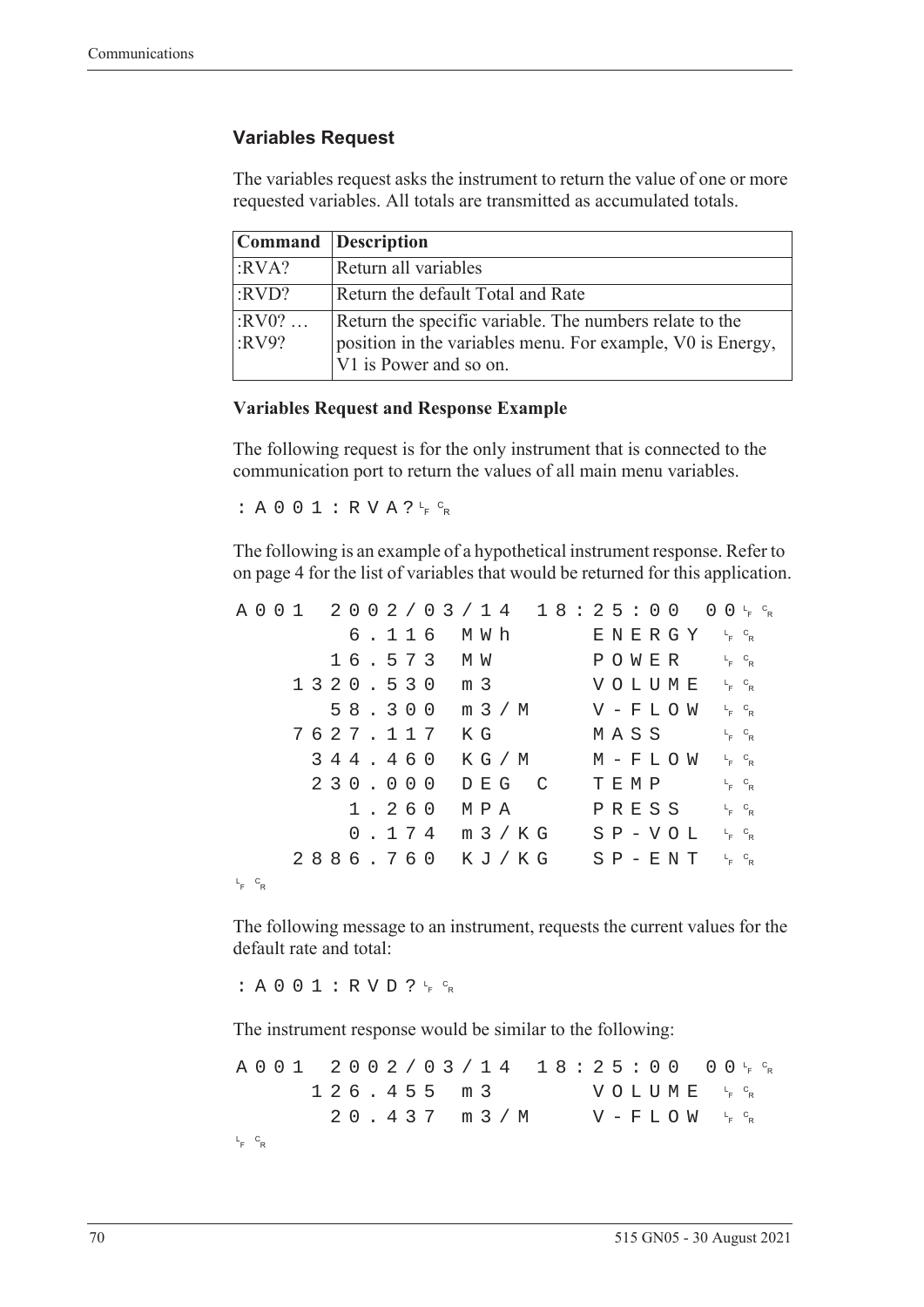#### **Log Request**

The log request asks the instrument how many logs it stores in the particular timebase. These are the values described in **[Time Settings and Data](#page-63-0)  Logging** [on page 54](#page-63-0).

|       | Command Description                                      |
|-------|----------------------------------------------------------|
| :RLH? | Return the number of hourly logs                         |
| :RLD? | Return the number of daily logs                          |
| :RLW? | Return the number of weekly logs                         |
| :RLM? | Return the number of monthly logs                        |
| :RLY? | Return the number of yearly logs                         |
| :RLR? | Return the number of log records (non-timebased logging) |

#### **Log Response Example**

The following message asks the instrument with address 001 to return the number of logs that the instrument stores:

 $: A 0 0 1 : R L R ? \nmid R$ 

The instrument response would be similar to the following:

A001 2002/03/14 18:25:00  $F$   $\circ$ R  $24r$ <sub>F</sub>  $c_R$ L <sup>F</sup> <sup>C</sup> R

#### **Clear Data Request**

The clear data request asks the instrument to clear the data in the selected registers.

| Command Description |                                                 |
|---------------------|-------------------------------------------------|
| :RCN?               | Clear the non-accumulated (resettable) totals   |
| :RCA?               | Clear the accumulated totals                    |
| :RCL?               | Clear the logs except for the "last edited" log |

#### **Clear Data Request Example**

The following message asks the instrument with address 001 to clear the logged data that the instrument stores:

: A 0 0 1 : R C L ?  $L_F$   $c_R$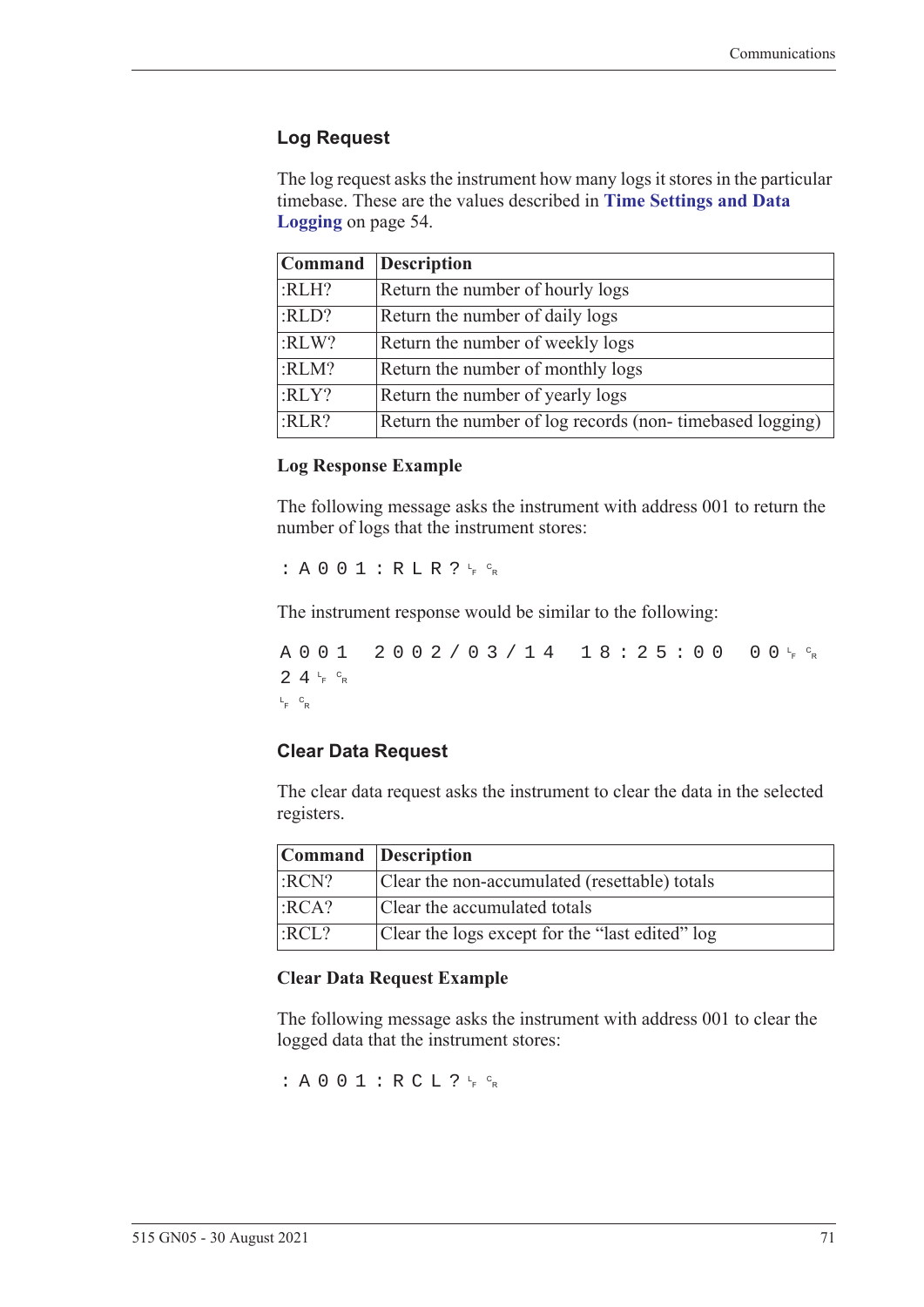The instrument response would be similar to the following:

A001 2002/03/14 18:25:00  $F$   $\circ$ <sub>R</sub> L <sup>F</sup> <sup>C</sup> R

#### **Instrument Information Request**

The Instrument Information request asks the instrument to return the general information about the model and version codes. The instrument exception status is returned as a part of the header as it is with the header for all command responses.

|      | Command Description                                                                                                      |
|------|--------------------------------------------------------------------------------------------------------------------------|
| RIG? | Return the general information about the instrument such as                                                              |
|      | Model number, Application number, Version and Serial                                                                     |
|      | numbers etc. These items are returned as a block in the same<br>format as shown on the display in the "Model Info" menu. |

#### **Instrument Information Response Example**

The following message asks the instrument with address 001 to return the general information about the instrument:

: A 0 0 1 : R I G ?  $L_F$   $C_R$ 

The following is an example of a hypothetical instrument response:

A001 2002/03/14 18:25:00 <sup>F</sup> <sup>C</sup> R  $515$   $MODEL$   $-11-F-F_{R}^{c}$  $S$  C O  $1$  I N P U T F - T P - - <sup>L</sup><sub>F</sub> <sup>C</sup>R  $S$  C O  $1$  V E R S O  $1$  O  $1$  J  $1$  , O  $0$   $1$   $1$   $1$   $6$   $8$ CUSTOM VERS 000001<sup>t</sup>F<sup>c</sup>r  $\texttt{UNIT}$  S/N 123456<sup>L</sup>F <sup>C</sup>R L <sup>F</sup> <sup>C</sup> R 1 2 3 4 5 6 7 8 9 10 11 12 13 14 15 16 17 18 19 20 21 22 23 24 25 26 27 28 29

## **Corrupted or Invalid Requests**

If the instrument receives a corrupted or incomplete request, there is no response. The instrument discards any partial request and waits for the next enquiry.

If the instrument receives a request message in the correct format, but for a non-existent option, it returns only the message header. For example, if the instrument received the following request variables message :A001:RVT? it will return only the header because there is no T option for the 'Variables Request' message.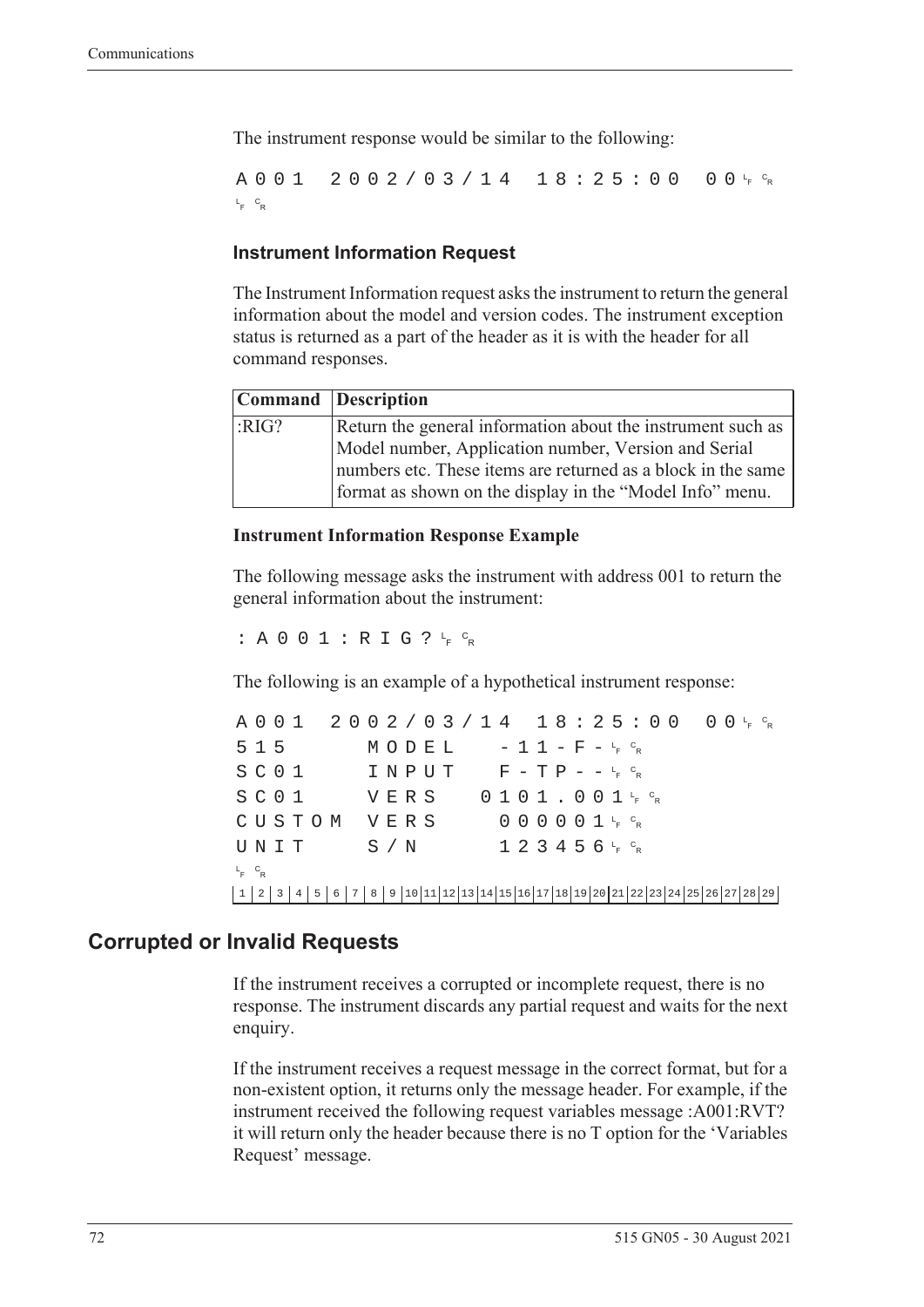# **Modbus RTU Protocol**

<span id="page-82-0"></span>Modbus RTU (remote terminal unit) is an industry standard protocol that allows the instrument to be easily interfaced to other communication devices.

The instrument implements the Modbus protocol as detailed in the *Modicon Modbus Protocol Reference Guide* PI-MBUS-300 Rev J (June 1996).

#### **Message Format**

In RTU mode, messages start with a silent interval of at least 3.5 character times. The first field transmitted is the device address. Following the last transmitted character, a similar interval of at least 3.5 character times marks the end of the message. A new message can begin after this interval. The entire message frame must be transmitted as a continuous stream. A typical message frame is shown below:

| <b>Address</b> | <b>Function</b> | Data    | <b>CRC</b> Check |  |  |  |  |  |
|----------------|-----------------|---------|------------------|--|--|--|--|--|
| $ 1$ byte      | 1 byte          | n bytes | 2 bytes          |  |  |  |  |  |

Except for broadcast messages, when a master device sends a query to a slave device, it expects a normal response. One of four possible events can occur from the master's query:

- **•** If the slave device receives the query without a communication error, and can handle the query normally, it returns a normal response.
- **•** If the slave does not receive the query due to a communication error, no response is returned. The master program has to process a timeout condition for the query.
- **•** If the slave receives the query, but detects a communications error (parity or CRC), no response is returned. The master program has to process a timeout condition for the query.
- **•** If the slave receives the query without a communication error, but cannot handle it (for example, if the request is to read a nonexistent register), the slave will return an exception response informing the master of the nature of the error.

#### **Instrument Address**

The address of the instrument is programmable in the range from 1 to 247. Some addresses are reserved according to PI-MBUS-300 and have a special meaning:

- 0 = Broadcast, no response required from slave devices
- **•** 248 to 255 Reserved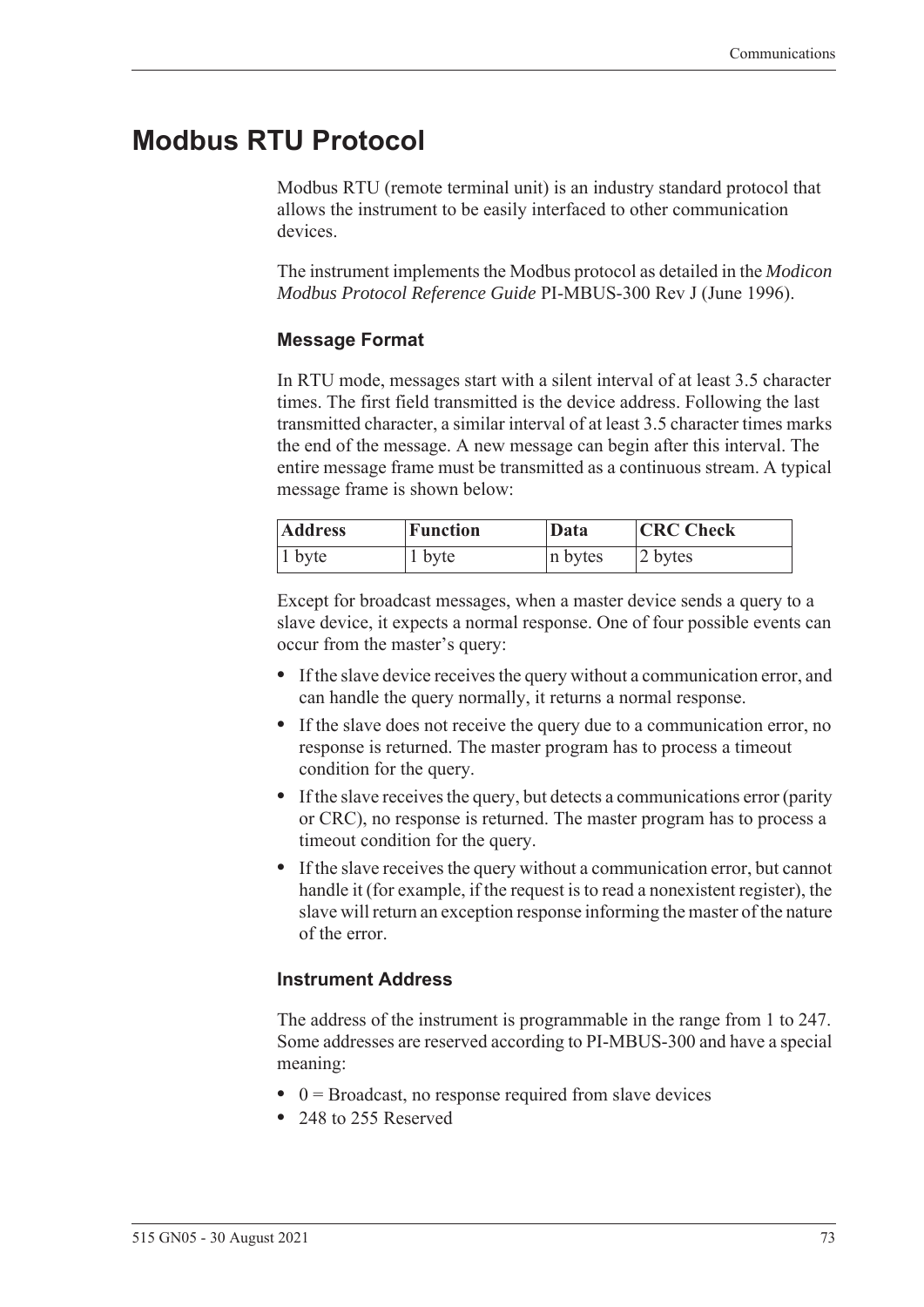# **Function Codes**

| Code            | <b>Name</b>           | <b>Description</b>                                                    |
|-----------------|-----------------------|-----------------------------------------------------------------------|
| 03              | Read data register(s) | Obtain the content of one or more 2-byte<br>data registers.           |
| 06              | Preset data register  | Preset one 2-byte data register.                                      |
| $\overline{07}$ | Read status register  | Obtain the content of 1-byte status register.                         |
| 16              |                       | $ $ Preset data register(s) Preset one or more 2-byte data registers. |

The instrument accepts the following function codes:

#### **Exception Response**

The instrument forms an exception response by adding 80H to the function code and using an exception code as the 1-byte data field in the returned frame. Implemented exception codes are as follows:

| Code | <b>Name</b>             | <b>Description</b>                                                                                                                                   |
|------|-------------------------|------------------------------------------------------------------------------------------------------------------------------------------------------|
| 01   | <b>Illegal</b> function | The function code is not a legal action for<br>the slave.                                                                                            |
| 02   | Illegal data address    | The data address is not a legal address for<br>the slave.                                                                                            |
| 03   | Illegal data value      | The data value is not a legal value for the<br>slave.                                                                                                |
| 05   | Acknowledge             | The slave has accepted the request and is<br>processing it, but a long duration of time<br>will be required to do so.                                |
| 06   | Slave device busy       | The slave is engaged in processing a long<br>duration program command. The master<br>should re-transmit the message later when<br>the slave is free. |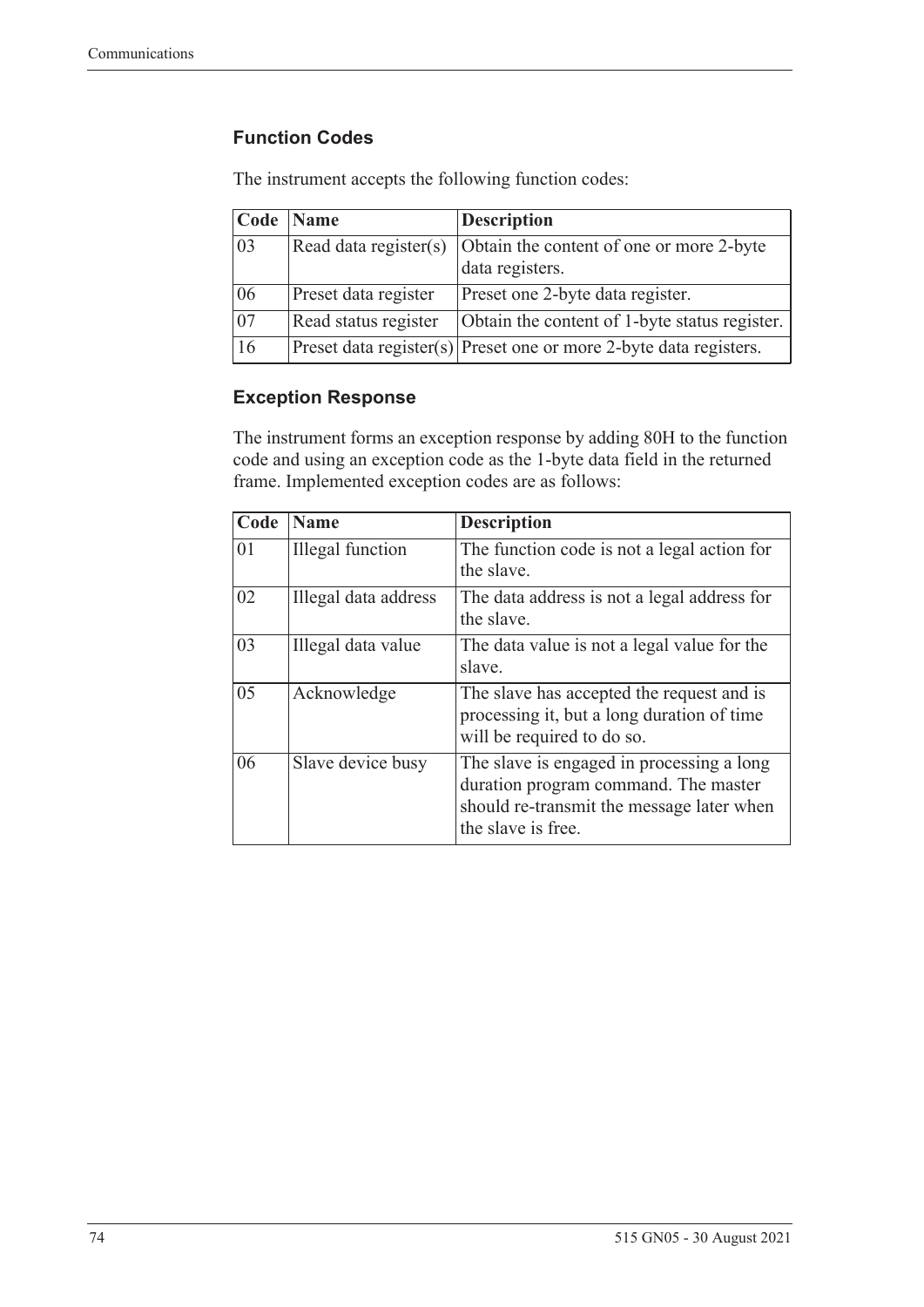# **List of Data Registers**

The following tables describe the addresses and meaning of the data registers in the instrument. The registers are grouped in blocks that relate to a particular function of the instrument. The data values are expressed in the engineering units that were selected for the variables when the instrument settings were configured.

**Note:** Conventional numbering of registers often starts from 1, therefore be aware that "register 1" in this case has "address 0" and so on.

The data registers represent different data types as specified in the tables:

- I Integer, 2 bytes (Holding Register)
- L Long Integer, 4 bytes (2 registers)
- P Programmable Format, 4 bytes (2 registers)

The "Programmable Format" data type for 4-byte (2 registers) data values can be set as either Floating Point or Long Integer via the "Data Type" program item as described in **[Communications](#page-62-0)** on page 53.

The Floating Point variable is represented in IEEE-754 Floating Point 4-byte format and requires two 2-byte data registers:

| <b>IEEE-754</b> | <b>Modicon Registers</b>                       |
|-----------------|------------------------------------------------|
| 1st byte        | low byte (register $X$ )                       |
| 2nd byte        | $\left  \text{high byte (register X)} \right $ |
| 3rd byte        | low byte (register $X+1$ )                     |
| 4th byte        | high byte (register $X+1$ )                    |

This means that two data registers must be read or written to obtain, or preset, one data value.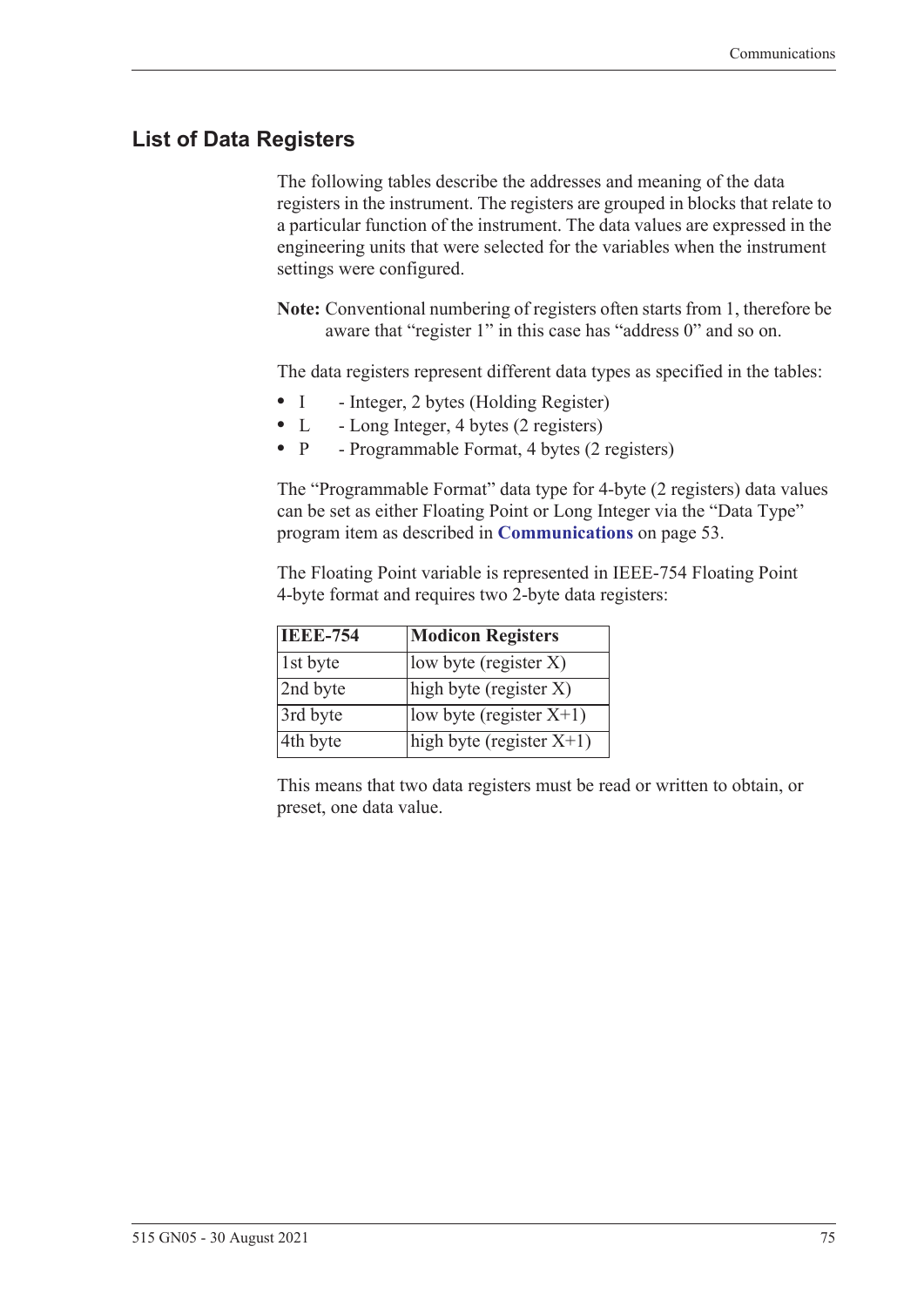# **Current and Logged Process Data**

This block of registers is available for the retrieval of current or logged process data with its matching time and date information.

Use the log type and log number to retrieve the logged information from the appropriate register. If a particular log number does not exist, or the instrument does not have the optional real-time clock, the time and date stamp and associated variables are set to zero.

| <b>Register</b> | <b>Name</b>                   | <b>Comments</b>                                                                                                                                                                                       | <b>Read Only or</b><br><b>Read/Write</b> | <b>Type</b>             |
|-----------------|-------------------------------|-------------------------------------------------------------------------------------------------------------------------------------------------------------------------------------------------------|------------------------------------------|-------------------------|
| $\overline{1}$  | Volume                        |                                                                                                                                                                                                       | R                                        | P                       |
| $\overline{3}$  | <b>Volume Flowrate</b>        |                                                                                                                                                                                                       | R.                                       | P                       |
| 5               | <b>Corrected Volume</b>       |                                                                                                                                                                                                       | R                                        | $\overline{\mathsf{P}}$ |
| 7               | <b>Corrected Flowrate</b>     |                                                                                                                                                                                                       | R.                                       | P                       |
| $\overline{9}$  | Heat                          |                                                                                                                                                                                                       | R                                        | P                       |
| $\overline{11}$ | <b>Heat Flowrate</b>          | <b>Process Variables</b>                                                                                                                                                                              | R                                        | $\overline{\mathsf{P}}$ |
| $\overline{13}$ | Mass                          |                                                                                                                                                                                                       | $\overline{\mathsf{R}}$                  | $\overline{P}$          |
| $\overline{15}$ | <b>Mass Flowrate</b>          | By default totals are the Accumulated values. If<br>current Non-accumulated (resettable) totals are                                                                                                   | $\overline{\mathsf{R}}$                  | $\overline{P}$          |
| $\overline{17}$ | Temperature                   | required, set register 37 to 06. All logged totals                                                                                                                                                    | $\overline{\mathsf{R}}$                  | P                       |
| 19              | Pressure (absolute)           | are the Accumulated values.                                                                                                                                                                           | R.                                       | $\overline{P}$          |
| $\overline{21}$ | Differential Pressure         |                                                                                                                                                                                                       | $\overline{\mathsf{R}}$                  | P                       |
| $\overline{23}$ | <b>Reynolds Number</b>        |                                                                                                                                                                                                       | R                                        | P                       |
| $\overline{25}$ | <b>Compressibility Factor</b> |                                                                                                                                                                                                       | R                                        | P                       |
| 27              |                               |                                                                                                                                                                                                       | R                                        | P                       |
| 29              |                               |                                                                                                                                                                                                       | R.                                       | $\overline{P}$          |
| 31              | Year                          |                                                                                                                                                                                                       | R/W                                      | T                       |
| $\overline{32}$ | <b>Month</b>                  | Current Date/Time or                                                                                                                                                                                  | $\overline{R/W}$                         | L                       |
| $\overline{33}$ | Date                          | Logged Date/Time Stamp                                                                                                                                                                                | $\overline{R/W}$                         | T                       |
| $\overline{34}$ | Hour                          | (see register 38 Log Number).                                                                                                                                                                         | $\overline{R/W}$                         | I                       |
| $\overline{35}$ | Minute                        | Only current Date/Time can be edited                                                                                                                                                                  | $\overline{R/W}$                         | T                       |
| $\overline{36}$ | Second                        |                                                                                                                                                                                                       | $\overline{\mathsf{R}}$                  | $\mathsf{I}$            |
| $\overline{37}$ | Log Type                      | 00 - hourly or log records<br>01 - daily<br>02 - weekly<br>03 - monthly<br>04 - yearly<br>05 - last edit of calibration<br>06 - current totals are non-accumulated values,<br>register 38 is ignored. | R/W                                      | L                       |
| $\overline{38}$ | Log Number                    | If set to 0, current variables and Date/Time are<br>retrieved                                                                                                                                         | R/W                                      | I                       |
| 39              | <b>Clear Data</b>             | 01 - clear logs<br>02 - clear accumulated totals<br>03 - clear non-accumulated totals                                                                                                                 | $\overline{W}$                           | T                       |
| 40              | Reserved                      |                                                                                                                                                                                                       |                                          |                         |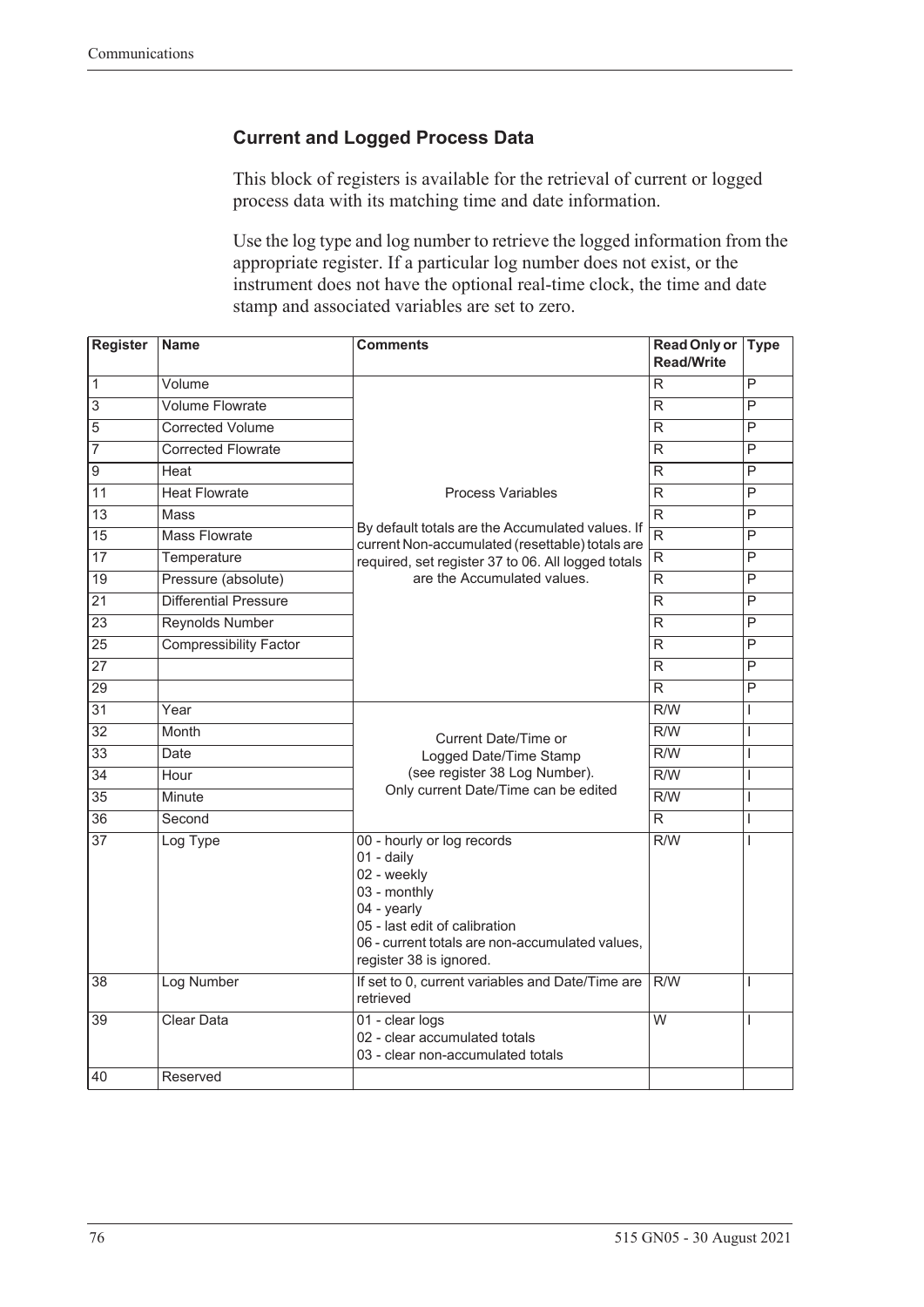# <span id="page-86-1"></span><span id="page-86-0"></span>**Instrument Exception Status**

This register is available to verify the status of the instrument.

| <b>Register</b> | <b>Name</b><br><b>Comments</b> |                                        |   | <b>Read Only or</b><br><b>Read/Write</b> | <b>Type</b> |
|-----------------|--------------------------------|----------------------------------------|---|------------------------------------------|-------------|
| 41              | Exception                      | $00 = no error$                        | R |                                          |             |
|                 | Status                         | $01$ = analog input 1 failure          |   |                                          |             |
|                 |                                | 02 = analog input 2 failure            |   |                                          |             |
|                 |                                | 03 = analog input 3 failure            |   |                                          |             |
|                 |                                | $04$ = analog input 4 failure          |   |                                          |             |
|                 |                                | 05 = invalid calibration parameter     |   |                                          |             |
|                 |                                | 06 = invalid reference parameter       |   |                                          |             |
|                 |                                | $07$ = invalid property                |   |                                          |             |
|                 |                                | 08 to 09 reserved                      |   |                                          |             |
|                 |                                | $10$ = process parameters out of range |   |                                          |             |
|                 |                                | $11 =$ input is over limit             |   |                                          |             |
|                 |                                | $12$ = flow error detected             |   |                                          |             |
|                 |                                | $20 =$ system failure                  |   |                                          |             |
|                 |                                | $21$ = power supply is low             |   |                                          |             |
|                 |                                | $22$ = new or failed clock battery     |   |                                          |             |
|                 |                                | 23 to 29 reserved                      |   |                                          |             |
|                 |                                | $30 =$ alarm 1 active                  |   |                                          |             |
|                 |                                | $31$ = alarm 2 active                  |   |                                          |             |
|                 |                                | $32$ = alarm 3 active                  |   |                                          |             |
|                 |                                | $33$ = alarm 4 active                  |   |                                          |             |

### **Instrument Control and I/O**

This block of registers is available in some applications to give access to monitor and/or control some of the instrument.

| <b>Register</b> | <b>Name</b>        | <b>Comments</b>                                                                                                                                                                                | <b>Read Only or</b><br><b>Read/Write</b> | <b>Type</b> |
|-----------------|--------------------|------------------------------------------------------------------------------------------------------------------------------------------------------------------------------------------------|------------------------------------------|-------------|
| 42              | Reserved           |                                                                                                                                                                                                |                                          |             |
| 43              | Logic Inputs       | 0 to 15 Binary representation of logic inputs                                                                                                                                                  | R                                        |             |
|                 |                    | $B0 = 0/1$ (LSB)<br>input 1 activated/deactivated<br>$B1 = 0/1$<br>input 2 activated/deactivated<br>$B2 = 0/1$<br>input 3 activated/deactivated<br>$B3 = 0/1$<br>input 4 activated/deactivated |                                          |             |
| 44              |                    | Operation Mode   Representation of operation mode<br>$0 =$ Idle/Local<br>Idle state                                                                                                            | R                                        |             |
| 45              | <b>Relay State</b> | 0 to 15 Binary representation of relay state.<br>$0 =$ open; $1 =$ closed.<br>$B0 =$ relay 1 (LSB)<br>$B1 =$ relay 2<br>$B2 =$ relay 3<br>$B3 =$ relay 4                                       | R                                        |             |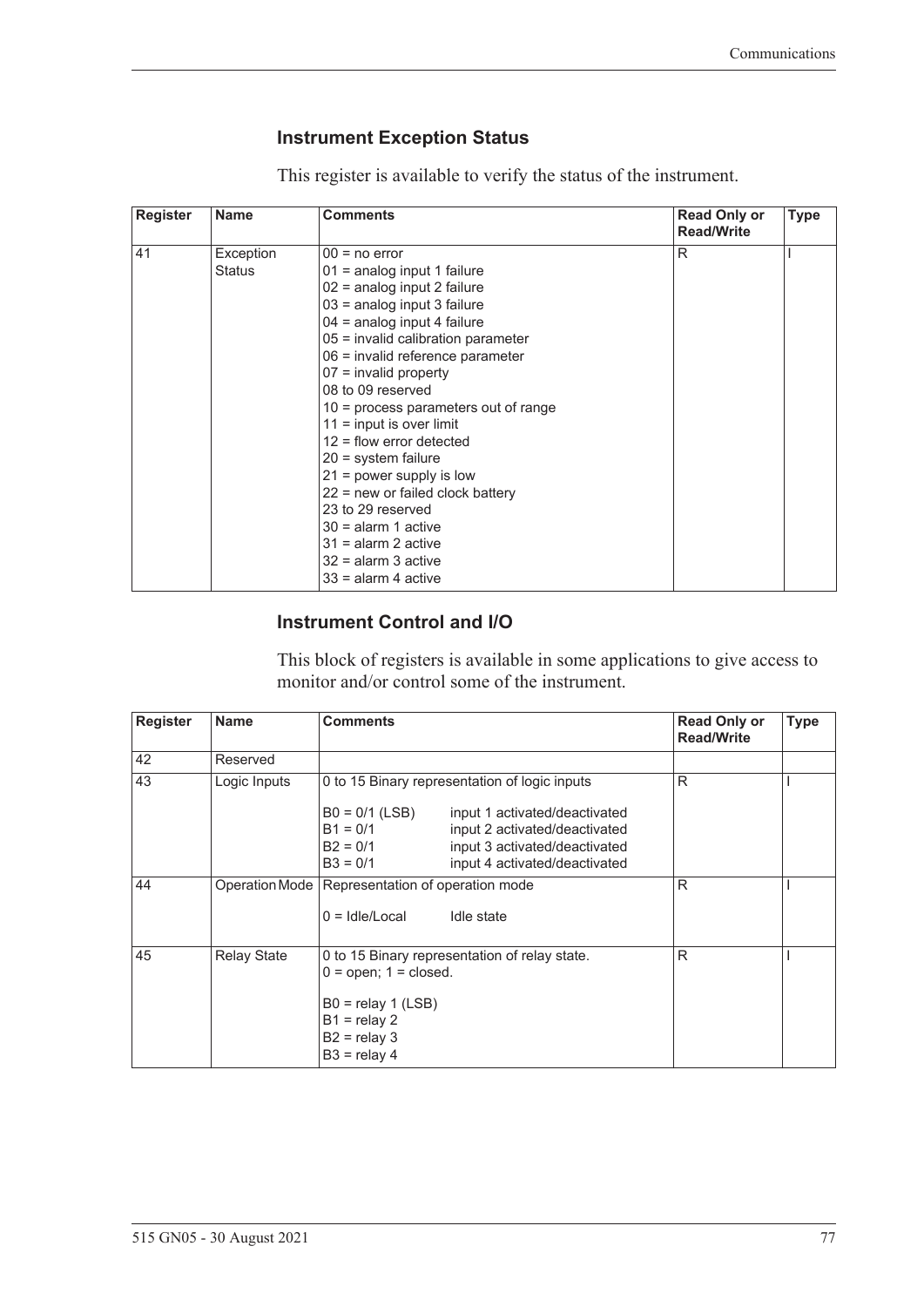| <b>Register</b> | <b>Name</b>              | <b>Comments</b>                                                                                                                                                                                                                           | <b>Read Only or</b><br><b>Read/Write</b> | <b>Type</b> |
|-----------------|--------------------------|-------------------------------------------------------------------------------------------------------------------------------------------------------------------------------------------------------------------------------------------|------------------------------------------|-------------|
| 46              | Relay Control            | 0 to 15 Binary representation of relay control.<br>$0 =$ open; $1 =$ close.<br>$B0 =$ relay 1 (LSB)<br>$B1 =$ relay 2<br>$B2 =$ relay 3<br>$B3 =$ relay 4                                                                                 | R/W                                      |             |
| 47              | Relay Control<br>Source  | 0 to 15 Binary representation of relay control source.<br>$0 =$ Local (controlled by instrument operation) $1 = RTU$<br>(controlled by Modbus register 46).<br>$B0 =$ relay 1 (LSB)<br>$B1 =$ relay 2<br>$B2 =$ relay 3<br>$B3 =$ relay 4 | R/W                                      |             |
| 48              | Reserved                 |                                                                                                                                                                                                                                           | R                                        | L           |
| 51 to 99        | Instrument<br>Parameters | See next table for details.                                                                                                                                                                                                               | R/W                                      | P           |
| 101             | Analog Inp.1             | Raw analog input data.                                                                                                                                                                                                                    | R                                        | P           |
| 103             | Analog Inp.2             | 4-20mA inputs are read in Amperes.<br>0-5V or 1-5V inputs are read in Volts                                                                                                                                                               | R                                        | P           |
| 105             | Analog Inp.3             | RTD inputs are read in degrees Kelvin.                                                                                                                                                                                                    | R                                        | P           |
| 107             | Analog Inp.4             | Unused inputs are configured as 4-20mA.                                                                                                                                                                                                   | R                                        | P           |

## **Instrument Configuration Parameters**

This block of registers is available in applications to give access to some important instrument parameters (i.e. fluid properties etc).

The usage of these parameters can be dependent on other instrument settings. For full description, please refer to the "Modbus Accessible Parameters" in **[Parameters](#page-49-0)** on page 40.

| <b>Register</b> | <b>Name</b>              | <b>Comments</b> | <b>Read Only or</b><br><b>Read/Write</b> | <b>Type</b> |
|-----------------|--------------------------|-----------------|------------------------------------------|-------------|
| 51              | Methane Mole %           |                 | R/W                                      | P           |
| $\overline{53}$ | Nitrogen Mole %          |                 | R/W                                      | P           |
| 55              | Carbon Dioxide Mole %    |                 | R/W                                      | P           |
| 57              | Ethane Mole %            |                 | R/W                                      | P           |
| $\overline{59}$ | Propane Mole %           |                 | R/W                                      | P           |
| 61              | Water Mole %             |                 | R/W                                      | P           |
| 63              | Hydrogen Sulphide Mole % |                 | R/W                                      | P           |
| 65              | Hydrogen Mole %          |                 | R/W                                      | P           |
| 67              | Carbon Monoxide Mole %   |                 | R/W                                      | P           |
| 69              | Oxygen Mole %            |                 | R/W                                      | P           |
| 71              | i-Butane Mole %          |                 | R/W                                      | P           |
| 73              | n-Butane Mole %          |                 | R/W                                      | P           |
| 75              | i-Pentane Mole %         |                 | R/W                                      | P           |
| 77              | n-Pentane Mole %         |                 | R/W                                      | P           |
| 79              | n-Hexane Mole %          |                 | R/W                                      | P           |
| 81              | n-Heptane Mole %         |                 | R/W                                      | P           |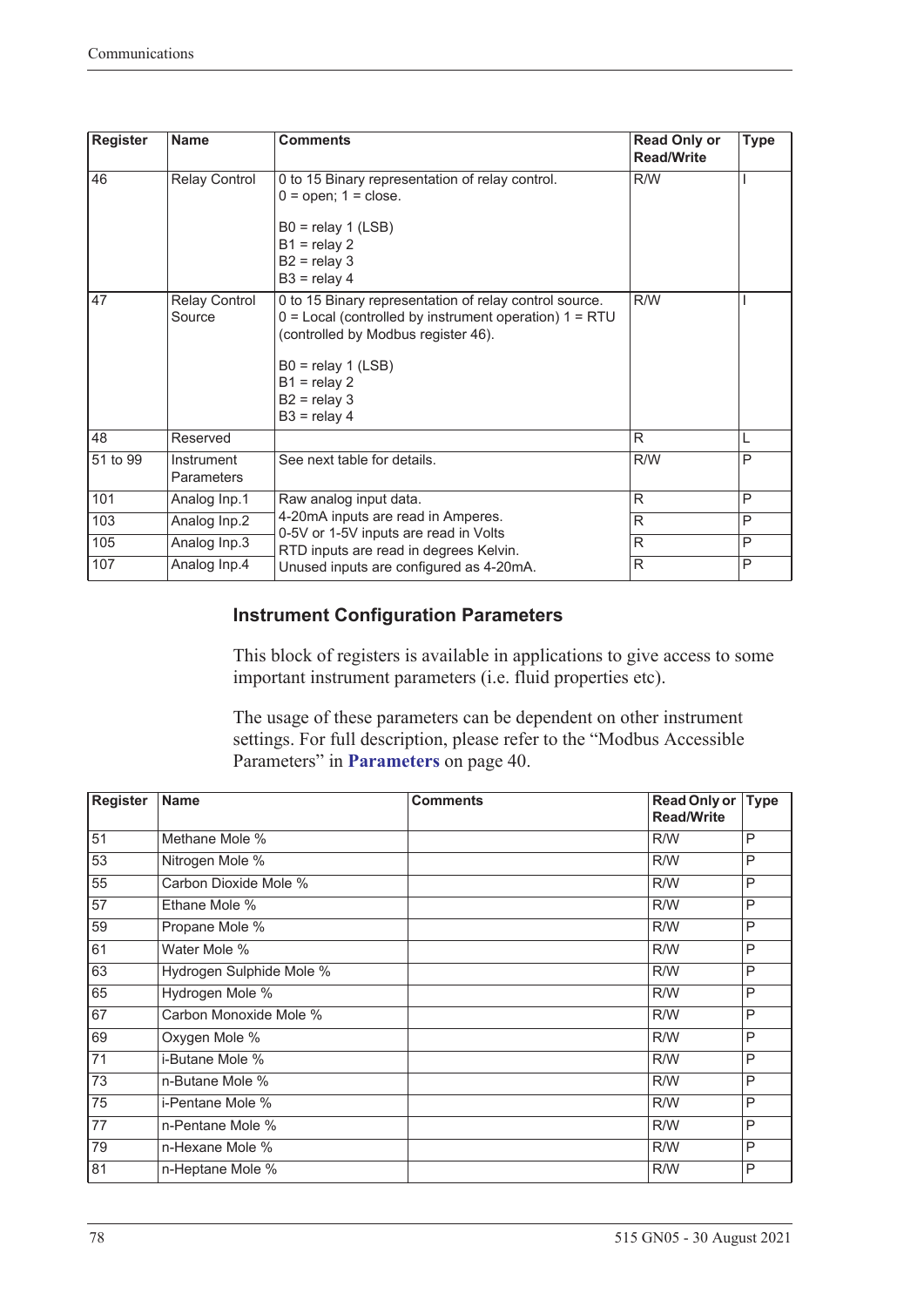| <b>Register</b> | <b>Name</b>     | <b>Comments</b> | Read Only or Type<br><b>Read/Write</b> |   |
|-----------------|-----------------|-----------------|----------------------------------------|---|
| 83              | n-Octane Mole % |                 | R/W                                    | P |
| 85              | n-Nonane Mole % |                 | R/W                                    | P |
| $\overline{8}$  | n-Decane Mole % |                 | R/W                                    | P |
| 89              | Helium Mole %   |                 | R/W                                    | P |
| 91              | Argon Mole %    |                 | R/W                                    | P |
| 93to 99         | Reserved        |                 | R/W                                    | P |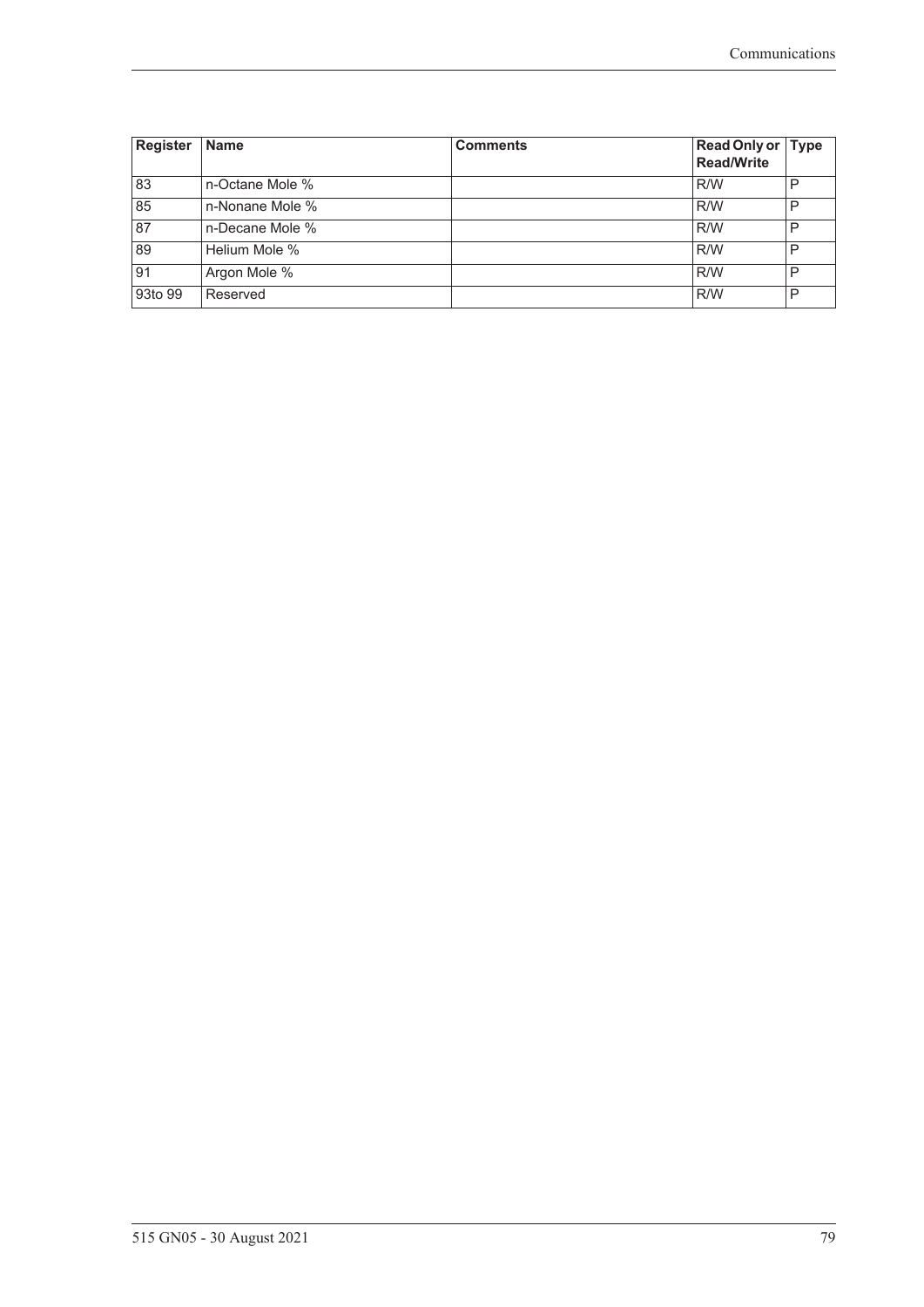# <span id="page-89-0"></span>**Printer Protocol**

<span id="page-89-2"></span>A printer protocol is available in the 500 Series. It provides the ability to print out live data, individual logged data and to do some report-style printing of logged data. The method of printing these and the format of the printouts is described below.

**Note:** Printer output is only available if the Real Time Clock option is fitted.

The selection of Printer Protocol can be made for the Communications Protocol options for the COM-1 RS232 or COM-2 RS485 port. A list of log report types and printer types available at the end of the TM-LOG calibration menu.

## <span id="page-89-3"></span>**Report Types**

The list of report types is as follows:

- REP-01 Hourly Logs Report
- **•** REP-02 Daily Logs Report
- **•** REP-03 Weekly Logs Report
- **•** REP-04 Monthly Logs Report
- **•** REP-05 Yearly Logs Report
- REP-06 Previous Day Hourly Logs (0Hr 23Hr, minimum 48 hourly logs required)

The number of logs printed in each report is determined by the values programmed in the TM-LOG menu.

#### <span id="page-89-4"></span>**Printer Types**

The list of available printers is as follows:

- PRN-01 Generic computer printer
- PRN-02 Generic roll printer (printing first line first)
- PRN-03 Slip Printer TM295
- **•** PRN-04 Label (roll) printer Citizen CMP30L

#### <span id="page-89-1"></span>**Customizing a Printout**

A customized printout can be provided which can have up to 6 header lines and 6 footer lines. It is also possible to include or exclude each main menu item on the printout. If any customizing of the printout is required discuss this with the distributor.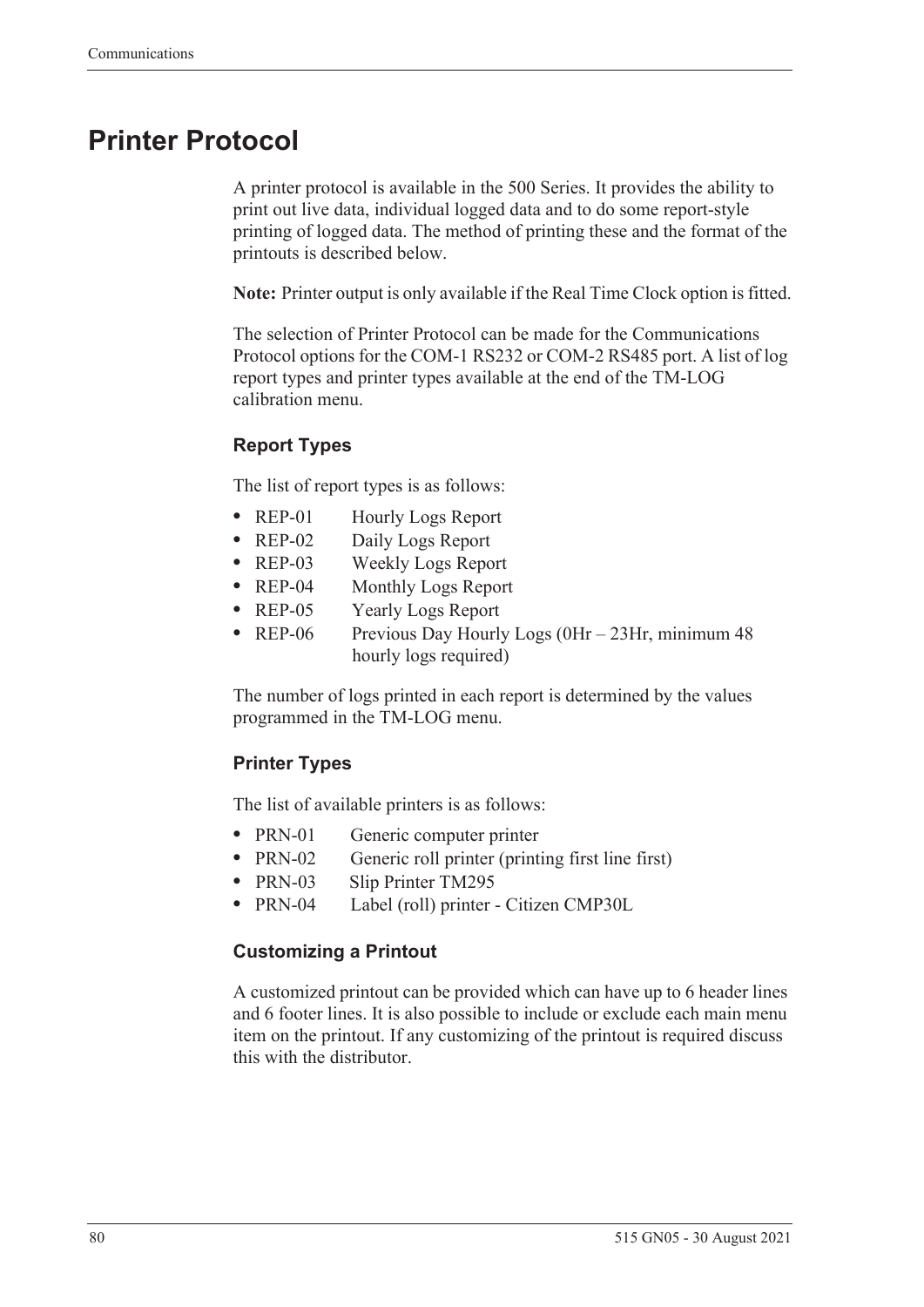# <span id="page-90-1"></span>**Types of Printouts**

#### <span id="page-90-0"></span>**Live Data**

The RESET key, when in main menu, is shared as the PRINT key if the printer protocol has been selected. A printout will be initiated whenever this key is pressed. If printing is not required, do not select printer protocol.

The format of this printout will be:

*Custom Header Lines*

*Current Docket No.* 

*Instrument Serial No. & Tag*

| unit | value | $\langle$ Resettable total first $\rangle$        |
|------|-------|---------------------------------------------------|
|      |       | $\leq$ Accumulated total second $>$               |
| unit | value |                                                   |
| unit | value |                                                   |
|      |       |                                                   |
|      |       | Current Date & Time & Status<br>unit value $(ac)$ |

*Custom Footer Lines ------------------------------------------- <separation line>*

(Note that blank header and footer lines are not printed).

#### **Docket Number**

The docket number that appears on the live data printout indicates the print number. This number is cleared when the Accumulated totals are reset. If the Reset Mode is set for Delayed, where a print can be generated without resetting the non-accumulated totals, an additional number in brackets will be shown that indicates the number of prints since the last reset. i.e.

*DOCKET No. 000256 (000036)*

#### **Instrument Serial Number and Unit Tag**

The instrument serial number and unit tag is the same as the information shown in the Model Info menu. For more details refer to **[Model](#page-40-0)  [Information](#page-40-0)** on page 31.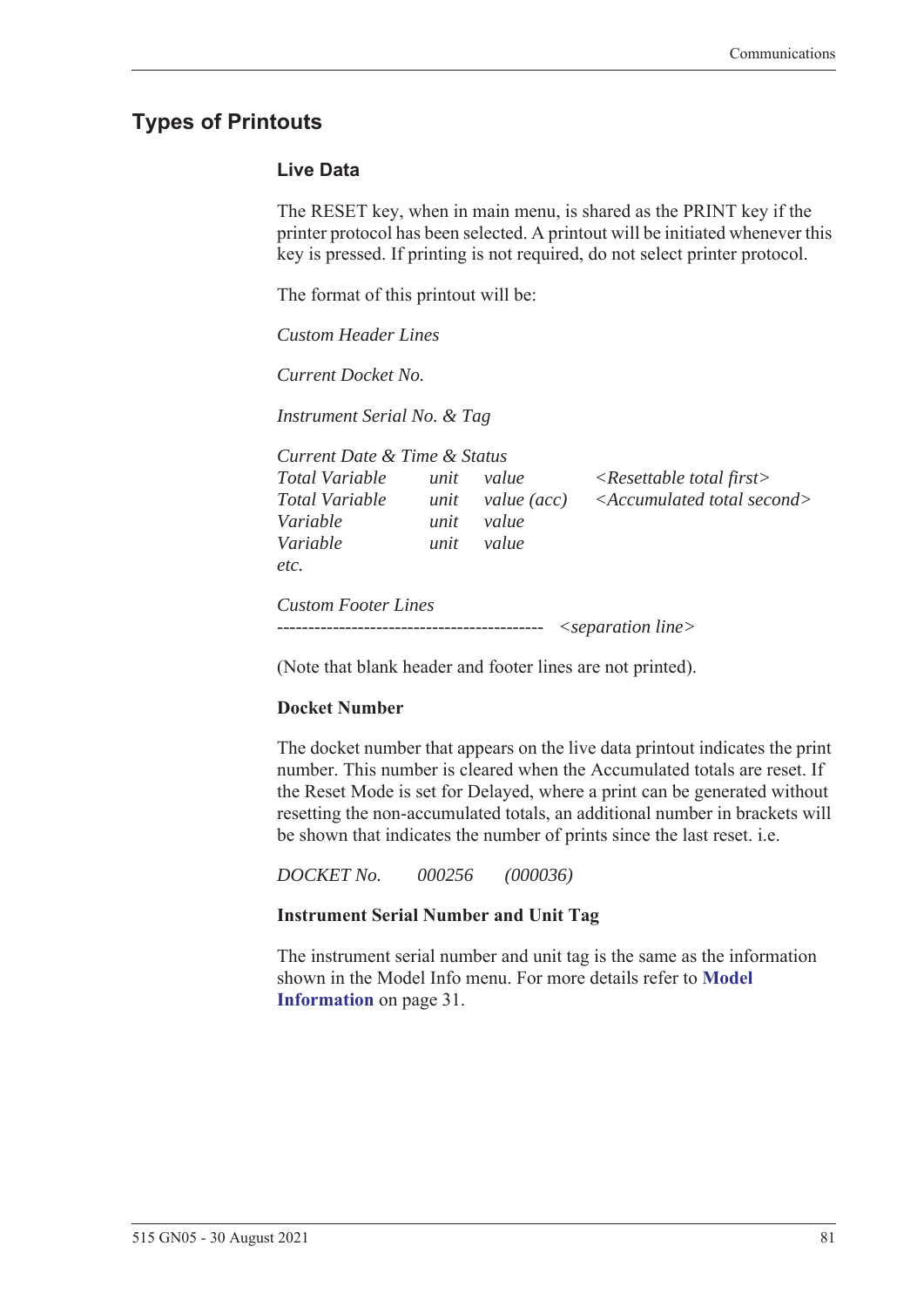#### <span id="page-91-0"></span>**Individual Log Data**

When in the Log Menu and while holding the DISPLAY key to view the data of the log of interest the RESET key can be pressed to initiate a printout of that log entry. The printout will have the time and date stamp corresponding to when the log was taken. After the print has been initiated there will be the opportunity to scroll to view another log entry and print again.

Since in each log entry all totals are stored as the Accumulated value, the printout will not have any resettable totals. The format of the printout with this exception is the same as the LIVE DATA printout:

*Custom Header Lines*

*Instrument Serial No. & Tag*

| Log Date & Time & Status   |      |       |                                     |
|----------------------------|------|-------|-------------------------------------|
| Variable                   | unit | value | $\leq$ example: total as Accum only |
| Variable                   | unit | value |                                     |
| etc.                       |      |       |                                     |
| <b>Custom Footer Lines</b> |      |       |                                     |

*-------------------------------------------- <separation line>*

## <span id="page-91-1"></span>**Log Report Printing**

As there is the likelihood that the reports can be of a considerable length it is strongly recommended that only the 80 Column printer with Z fold (tractor feed) paper be used. This is just as much for the memory storage of printer as it is for the reliable paper supply.

There is a HOLD.SET REPORT PRINT prompt under the main menu with the ability to print the pre-selected type of report. Pressing and holding the SET key for two seconds will initiate the printout. Any of the Log Reports will have the following format:

*Custom Header Lines*

*Title of Report*  $\langle$  *internally set, indicates report type Current Date & Time Instrument Serial No. & Tag -------------------------------------------- <separation line> Log No. Date & Time & Status Variable unit value <example: total as Accum only> Variable unit value etc.*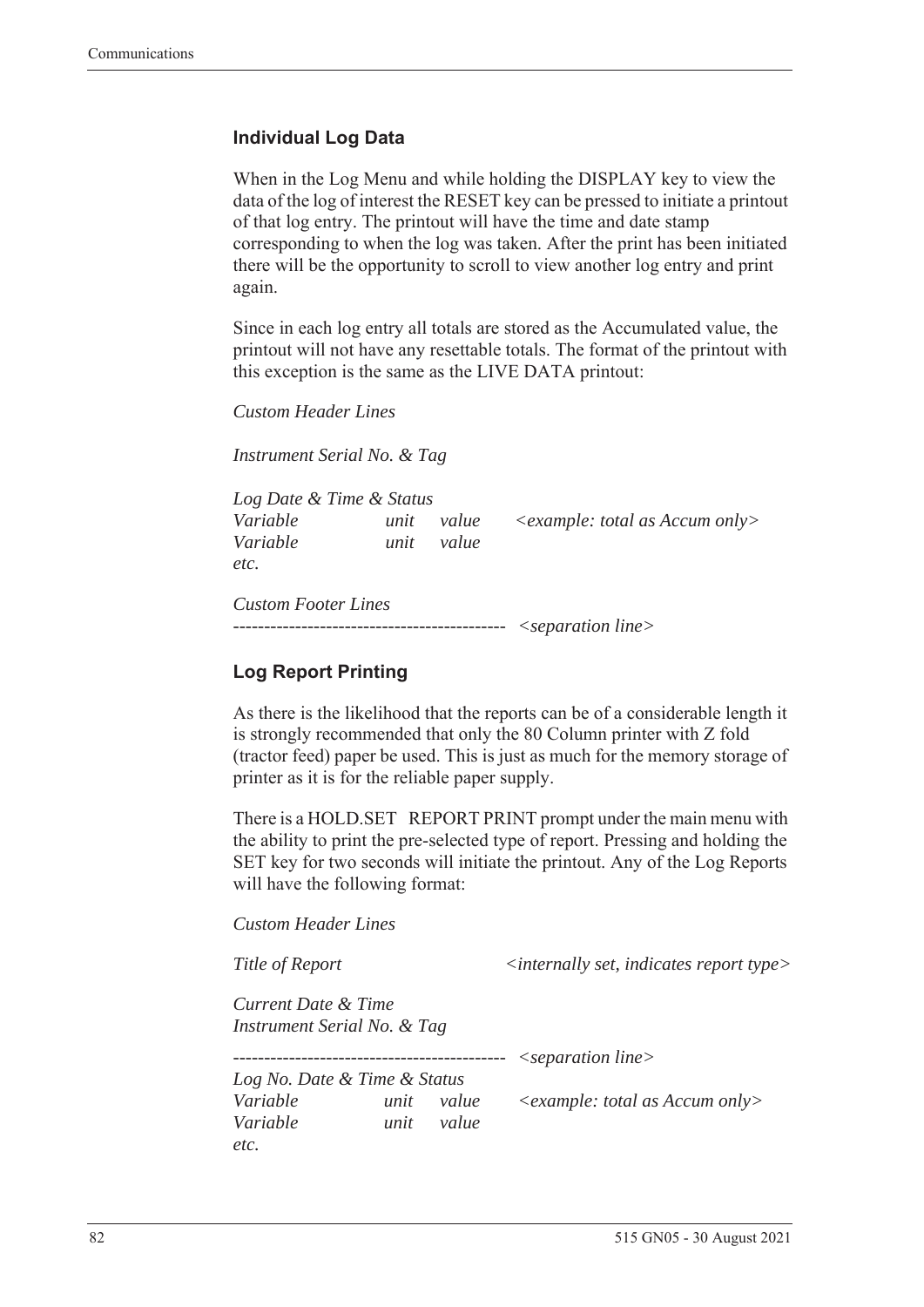|                              |      |       | $\leq$ separation line $>$              |
|------------------------------|------|-------|-----------------------------------------|
| Log No. Date & Time & Status |      |       |                                         |
| Variable                     | unit | value | $\leq$ example: total as Accum only $>$ |
| Variable                     | unit | value |                                         |
| etc.                         |      |       |                                         |
|                              |      |       | $\leq$ separation line $>$              |
| Log No. Date & Time & Status |      |       |                                         |
| Variable                     | unit | value | $\leq$ example: total as Accum only>    |
| Variable                     | unit | value |                                         |
| etc.                         |      |       |                                         |
| <b>Custom Footer Lines</b>   |      |       |                                         |

*-------------------------------------------- <separation line>*

Reports will print in the historical order, and for those logs that have no data (e.g. unit was powered off at the time) the print will show "Data not available", i.e.

| Log No. Date & Time & Status        |      |            |                                      |
|-------------------------------------|------|------------|--------------------------------------|
| Variable                            | unit | value      | $\leq$ example: total as Accum only> |
| Variable                            | unit | value      |                                      |
| etc.                                |      |            |                                      |
|                                     |      |            | $\leq$ separation line $>$           |
| Log No. Data Not Available          |      |            |                                      |
| ----------------------------------- |      | ---------- | $\leq$ separation line $>$           |
| Log No. Date & Time & Status        |      |            |                                      |
| Variable                            | unit | value      | $\leq$ example: total as Accum only> |
| Variable                            | unit | value      |                                      |
| etc.                                |      |            |                                      |

If the unit is programmed for 0 logs for a particular time base then the report for that time base will only consist of the header and ID information and a "Data Not Available" message. Likewise for the 0Hr to 23Hr report to print the complete report there must be a minimum of 48 hourly logs programmed otherwise "Data Not Available" will be printed for the missing logs.

*Custom Header Lines*

*Title of Report*

*Current Date & Time Instrument Serial No. & Tag*

*Data Not Available*

*Custom Footer Lines -------------------------------------------- <separation line>*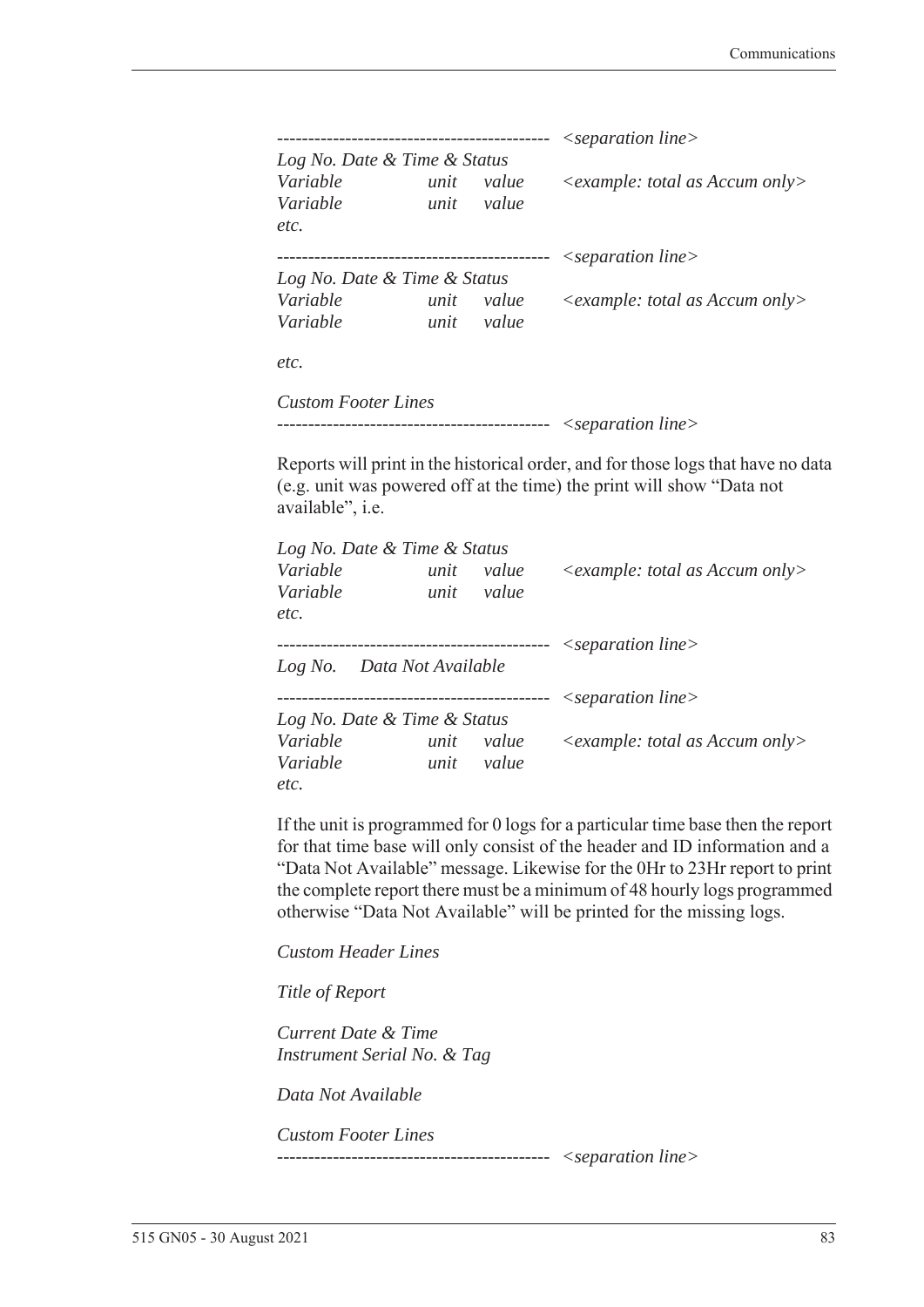# <span id="page-93-0"></span>**Printer Data Control**

Some printers have limited data buffers and are therefore unable to collect all the print data being transmitted. The 500 Series has the capability of software handshaking. The Xon/Xoff characters can be used by any of the printer types to control the flow of data to ensure that data is not lost.

Some printers will also transmit an Xoff character in response to other events such as printer being off-line, print head not engaged or power being removed. The specific behaviour of the printer being used should be noted.

#### <span id="page-93-1"></span>**Error Messages**

There are two printer error messages that can be displayed.

#### **PAPER OUT**

This message is related to the Printer Type PRN-03 TM295 Slip printer. It is standard procedure with this printer to check for paper status before printing. If a print is attempted but there is no paper the PAPER OUT message will be scrolled. The instrument will continue to poll the printer for paper and if paper is detected before a communications timeout expires the print will commence.

#### **COMMS TIMEOUT**

This message is relevant for all printer types and will be activated for the following conditions.

1. If the flow of data is stopped due to software or hardware handshaking and is not allowed to resume before the communications timeout.

2. If Printer Type is PRN-03 Slip printer and a paper status is requested but no response is received within the timeout period.

3. Paper Out has been detected for Printer Type PRN-03 but no paper is inserted within the timeout period.

When a communications timeout error has been activated the message COMMS TIMEOUT will be scrolled once, the request to print will be cleared and the instrument will return to its normal mode.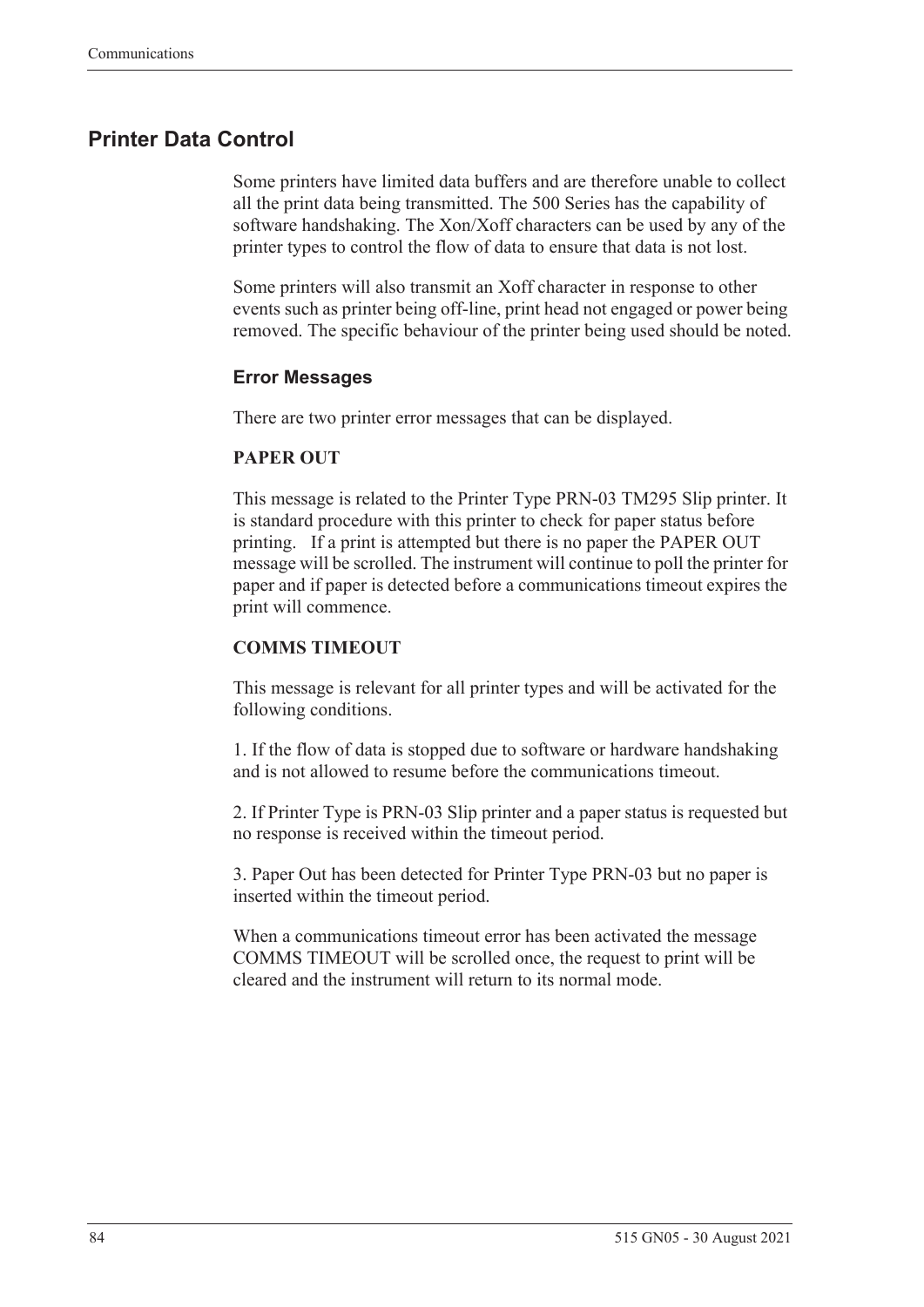# <span id="page-94-1"></span>**Appendix A Glossary**

<span id="page-94-0"></span>

| 500-PM<br><b>Software</b>                 | The 500 Series Program Manager (500-PM software) is a Windows based<br>program that is freely available from the download section of the Contrec<br>website. The program is a comprehensive configuration tool and resource<br>centre that can be used to tailor an instrument to suit specific application<br>needs including program settings, units of measurement, custom tags/text,<br>access levels and more. Custom versions can be saved and configuration<br>reports generated as a PDF. |  |  |  |
|-------------------------------------------|---------------------------------------------------------------------------------------------------------------------------------------------------------------------------------------------------------------------------------------------------------------------------------------------------------------------------------------------------------------------------------------------------------------------------------------------------------------------------------------------------|--|--|--|
| $AGA-8$                                   | American Gas Association AGA-8 is the equation to predict the<br>compressibility of natural gas mixtures with higher inert contents (up to<br>50% $N_2$ and /or CO <sub>2</sub> ) and higher pressure and temperature than the NX-19<br>equation is used for.                                                                                                                                                                                                                                     |  |  |  |
| <b>ASCII</b>                              | American Standard Code for Information Interchange. For the ASCII<br>protocol, the instrument receives and transmits messages in ASCII, with all<br>command strings to the instrument terminated by a carriage return. Replies<br>from the instrument are terminated with a line-feed and a carriage-return.                                                                                                                                                                                      |  |  |  |
| <b>Absolute</b>                           | Absolute Pressure = Atmospheric Pressure + Gauge Pressure.                                                                                                                                                                                                                                                                                                                                                                                                                                        |  |  |  |
| <b>Pressure</b>                           | It is the combined local atmospheric pressure and the gauge pressure. All<br>calculations are based on absolute values for pressure. Some sensors can<br>directly measure the absolute pressure value while others measure gauge<br>pressure. Pressure can be displayed as absolute or gauge and is indicated<br>with an 'A' or 'G' appended to the pressure units of measure.                                                                                                                    |  |  |  |
| Atmospheric<br>& Gauge<br><b>Pressure</b> | Some sensors only measure gauge pressure, in this case the atmospheric<br>pressure must be programmed to determine the absolute value. The<br>atmospheric value is affected by the altitude of the installation. The<br>atmospheric pressure default is 101.325 kPa (14.696 psia) which is the<br>standard value at sea level.                                                                                                                                                                    |  |  |  |
| <b>Modbus RTU</b>                         | The Modbus protocol is a message structure for communications between<br>controllers and devices regardless of the type of network. In RTU (remote<br>terminal unit) mode, each 8-bit byte in a message contains two 4-bit<br>hexadecimal characters. This mode has greater character density than<br>ASCII and allows better data throughput than ASCII for the same baud rate.                                                                                                                  |  |  |  |
| <b>Normal</b>                             | Normal conditions are defined as:                                                                                                                                                                                                                                                                                                                                                                                                                                                                 |  |  |  |
| <b>Conditions</b>                         | $0^{\circ}$ C (273.15K) and 101.325 kPa<br>32°F (491.67°R) and 14.696 psia.                                                                                                                                                                                                                                                                                                                                                                                                                       |  |  |  |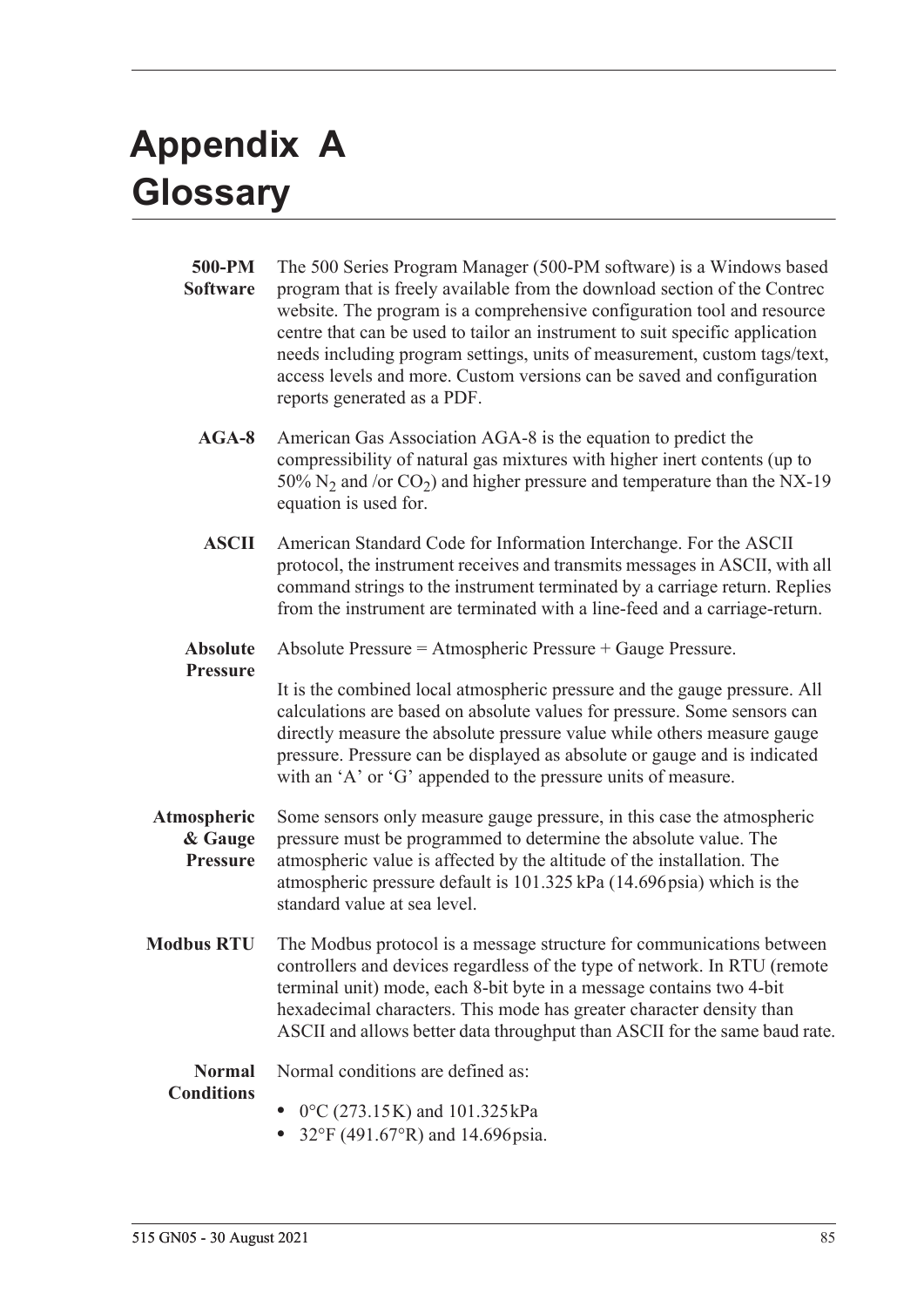|                                        | A flow rate at normal conditions is indicated with an 'N' in the front of the<br>corrected volume units of measure. Compare with Standard conditions.                                          |  |  |  |
|----------------------------------------|------------------------------------------------------------------------------------------------------------------------------------------------------------------------------------------------|--|--|--|
| <b>Normalised</b><br>Input             | A normalised input ranges from 0 to 1.000. For $4-20$ mA input, the signal is<br>set to 0 at 4mA and the signal is set to 1.000 at 20mA.                                                       |  |  |  |
| <b>NX-19</b>                           | A set of equations for calculating compressibility of natural gas as a<br>function of temperature, pressure and gas composition.                                                               |  |  |  |
| <b>Passive Output</b><br><b>Signal</b> | Requires an external power supply.                                                                                                                                                             |  |  |  |
| <b>RTD</b>                             | Resistance Temperature Device                                                                                                                                                                  |  |  |  |
| <b>Standard</b>                        | Standard conditions are defined as:                                                                                                                                                            |  |  |  |
| <b>Conditions</b>                      | • $15^{\circ}$ C (288.15K) and 101.325 kPa, or<br>• 59°F (518.67°R) and 14.696 psia.                                                                                                           |  |  |  |
|                                        | A flow rate at standard conditions is indicated with an 'S' in the front of the<br>corrected volume units of measure. Compare with Normal conditions.                                          |  |  |  |
| Watchdog<br>Timer (WTD)                | The WDT is used to monitor the activity of the micro processor and will<br>force a reboot if the micro processor stops, while power is applied, due to<br>any internal or external influences. |  |  |  |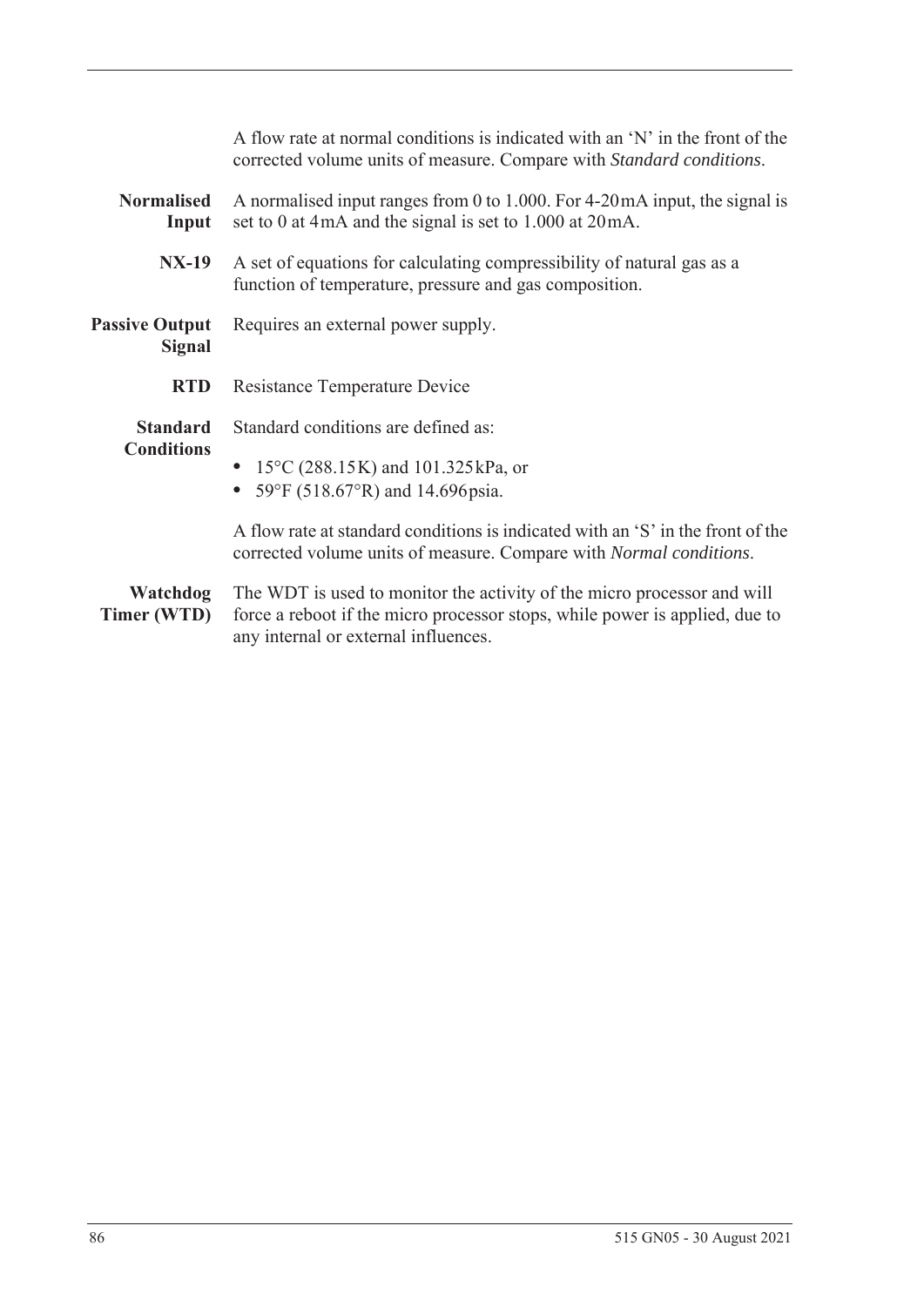# <span id="page-96-1"></span>**Appendix B Model Numbers**

# <span id="page-96-0"></span>**Product Codes**

| <b>Model</b>                                                                                                                                                                          | <b>Supplementary Code</b> |                |   |  |                                                                                                                        | <b>Description</b>            |                                                                                                                             |                                                                                                                                        |
|---------------------------------------------------------------------------------------------------------------------------------------------------------------------------------------|---------------------------|----------------|---|--|------------------------------------------------------------------------------------------------------------------------|-------------------------------|-----------------------------------------------------------------------------------------------------------------------------|----------------------------------------------------------------------------------------------------------------------------------------|
| 515                                                                                                                                                                                   |                           |                |   |  |                                                                                                                        |                               | - GN05                                                                                                                      |                                                                                                                                        |
|                                                                                                                                                                                       | $\mathbf{1}$              |                |   |  |                                                                                                                        |                               | Panel mount enclosure                                                                                                       |                                                                                                                                        |
|                                                                                                                                                                                       | $\overline{2}$            |                |   |  |                                                                                                                        |                               |                                                                                                                             | Field mount enclosure (NEMA 4X / IP66)                                                                                                 |
| <b>Enclosure</b>                                                                                                                                                                      | 3/5                       |                |   |  |                                                                                                                        |                               |                                                                                                                             | Explosion proof Ex d (IECEx/ATEX), metric glands<br>(5 specifies heater)                                                               |
|                                                                                                                                                                                       | 4/6                       |                |   |  |                                                                                                                        |                               |                                                                                                                             | Explosion proof Ex d (CSA), NPT glands<br>(6 specifies heater)                                                                         |
|                                                                                                                                                                                       |                           | 0              |   |  |                                                                                                                        |                               | 4 logic inputs, 1 isolated output, 2 relays (only relay type 1 is<br>available), RS232 (DB9) communication port             |                                                                                                                                        |
| <b>Output Options</b>                                                                                                                                                                 |                           | $\mathbf{1}$   |   |  |                                                                                                                        |                               | 4 logic inputs, 2 isolated outputs, 4 relays, real-time clock data<br>logging, RS232 (DB9) and RS485 communication ports    |                                                                                                                                        |
|                                                                                                                                                                                       |                           | 2/3            |   |  |                                                                                                                        |                               | 4 logic inputs, 2 isolated outputs, 4 relays, real-time clock data<br>logging, RS232 (DB9) and Ethernet communication ports |                                                                                                                                        |
| <b>Relay Type</b>                                                                                                                                                                     |                           |                | 1 |  |                                                                                                                        |                               |                                                                                                                             | Electromechanical relays only                                                                                                          |
|                                                                                                                                                                                       |                           | $\overline{2}$ |   |  |                                                                                                                        |                               | 2 electromechanical and 2 solid state relays                                                                                |                                                                                                                                        |
|                                                                                                                                                                                       |                           | $\overline{3}$ |   |  |                                                                                                                        |                               |                                                                                                                             | Solid state relays only                                                                                                                |
| U<br><b>Power Supply</b>                                                                                                                                                              |                           |                |   |  | Inputs for 12-28VDC and 100-240 VAC, 50-60Hz<br>(Previous Models: $A = 110/120$ VAC, $E = 220/240$ VAC)                |                               |                                                                                                                             |                                                                                                                                        |
|                                                                                                                                                                                       |                           |                | D |  |                                                                                                                        | Input for 12-28VDC power only |                                                                                                                             |                                                                                                                                        |
| S<br><b>Display Panel Options</b>                                                                                                                                                     |                           |                |   |  |                                                                                                                        |                               | Standard option (now with backlight & LCD backup)<br>(original Full option: F, with Infra-Red comms, no longer available)   |                                                                                                                                        |
| C<br><b>PCB Protection</b>                                                                                                                                                            |                           |                |   |  |                                                                                                                        |                               |                                                                                                                             | Conformal coating - required for maximum environmental<br>operating range. Recommended to avoid damage from<br>moisture and corrosion. |
| N                                                                                                                                                                                     |                           |                |   |  | None - suitable for IEC standard 654-1 Climatic Conditions up<br>to Class B2 (Heated and/or cooled enclosed locations) |                               |                                                                                                                             |                                                                                                                                        |
| <b>GN05</b><br><b>Application Pack Number</b>                                                                                                                                         |                           |                |   |  |                                                                                                                        |                               |                                                                                                                             | Defines the application software to be loaded into the<br>instrument                                                                   |
| For example: Model No. 515.111USC<br>Displayed on the 500 Series as:<br>Note: The first character represents the CPU installed<br>(factory use only). The remaining 6 characters only |                           |                |   |  |                                                                                                                        |                               |                                                                                                                             | $2 - 1 - 5 -$                                                                                                                          |
| represent hardware that affects the operation.                                                                                                                                        |                           |                |   |  |                                                                                                                        |                               |                                                                                                                             | MODEL<br>515                                                                                                                           |

**Note:** Example full product part number is 515.111USC-GN05 (This is the number used for placing orders).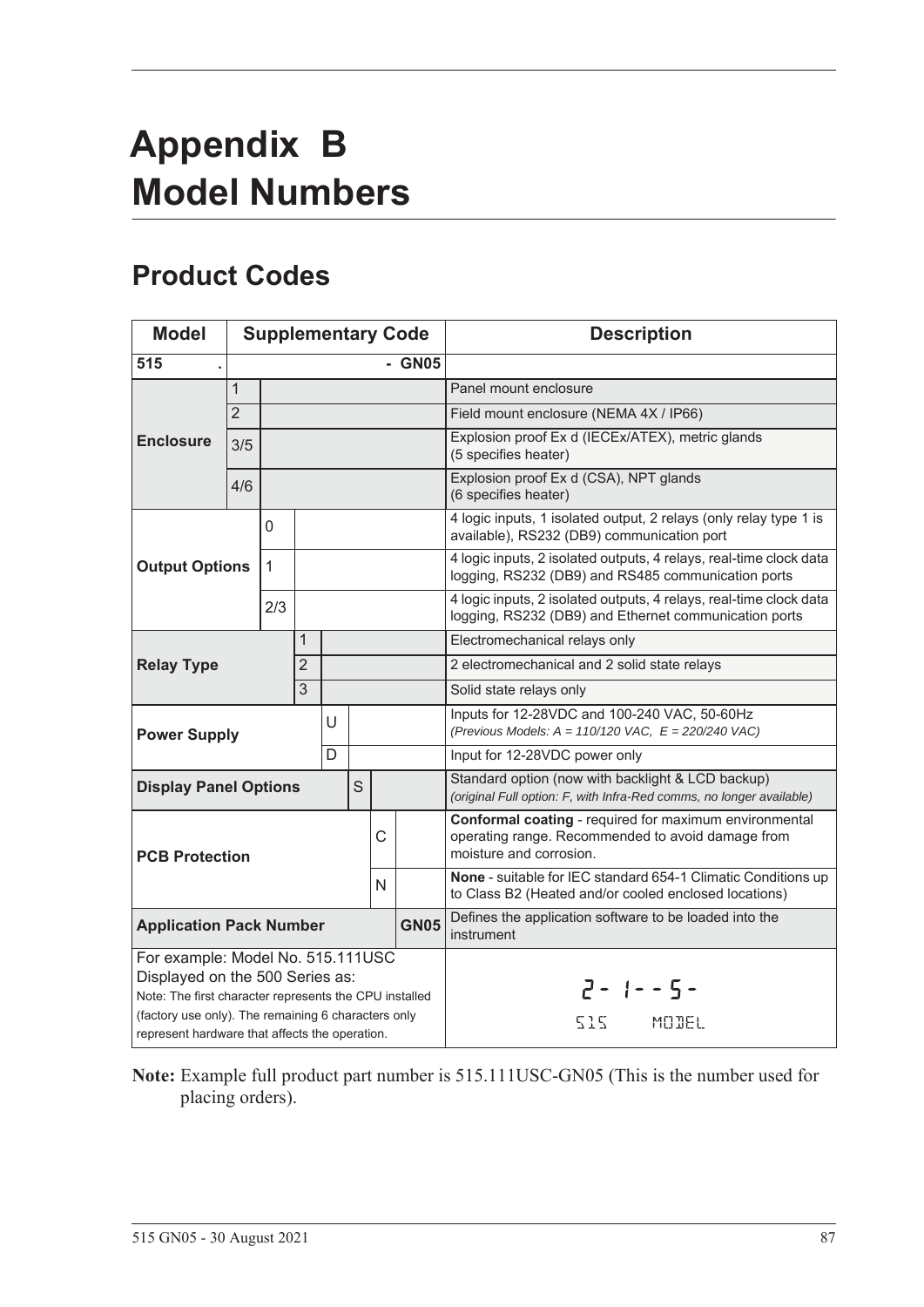# <span id="page-97-1"></span>**Custom Version Codes**

|                                                          |                | Code           |        | <b>Description</b>                                                                             |  |
|----------------------------------------------------------|----------------|----------------|--------|------------------------------------------------------------------------------------------------|--|
|                                                          | 00             |                |        | <b>Factory Default Application</b>                                                             |  |
|                                                          | 01             |                |        | Contrec Systems Pty. Ltd. Melbourne Australia                                                  |  |
|                                                          | 02             |                |        | Contrec Limited. West Yorkshire UK                                                             |  |
| <b>Origin Code</b>                                       | 03             |                |        |                                                                                                |  |
| <b>Identifies</b><br><b>Distributor</b>                  | 04             |                |        | Contrec - USA, LLC. Pelham AL 35124 USA                                                        |  |
|                                                          | 05             |                |        | Flowquip Ltd. Halifax UK                                                                       |  |
|                                                          | 06             |                |        |                                                                                                |  |
|                                                          | etc.           |                |        |                                                                                                |  |
|                                                          |                | $\Omega$       |        | English (Default)                                                                              |  |
|                                                          |                | $\mathbf{1}$   |        | German                                                                                         |  |
|                                                          |                | $\overline{2}$ |        | <b>Dutch</b>                                                                                   |  |
| <b>User Language</b>                                     | 3              |                | French |                                                                                                |  |
|                                                          | $\overline{4}$ |                |        | Spanish                                                                                        |  |
|                                                          |                | 5              |        |                                                                                                |  |
|                                                          |                | etc.           |        |                                                                                                |  |
| 000<br><b>Distributor's Code</b><br>$\cdots$<br>999      |                |                |        | Distributor's own choice. Possibly a code that identifies the<br>customer and the application. |  |
|                                                          |                |                |        |                                                                                                |  |
|                                                          |                |                |        |                                                                                                |  |
| For example: 02 3 157<br>Displayed on the 500 Series as: |                |                |        | 023157                                                                                         |  |
|                                                          |                |                |        | CUSTOM VERS                                                                                    |  |

# **Application Information Code**

The Application Information code is an aid for users and service personnel to determine the type of inputs that are used in a particular application. The Application Information code is displayed on the instrument as shown below.

<span id="page-97-0"></span>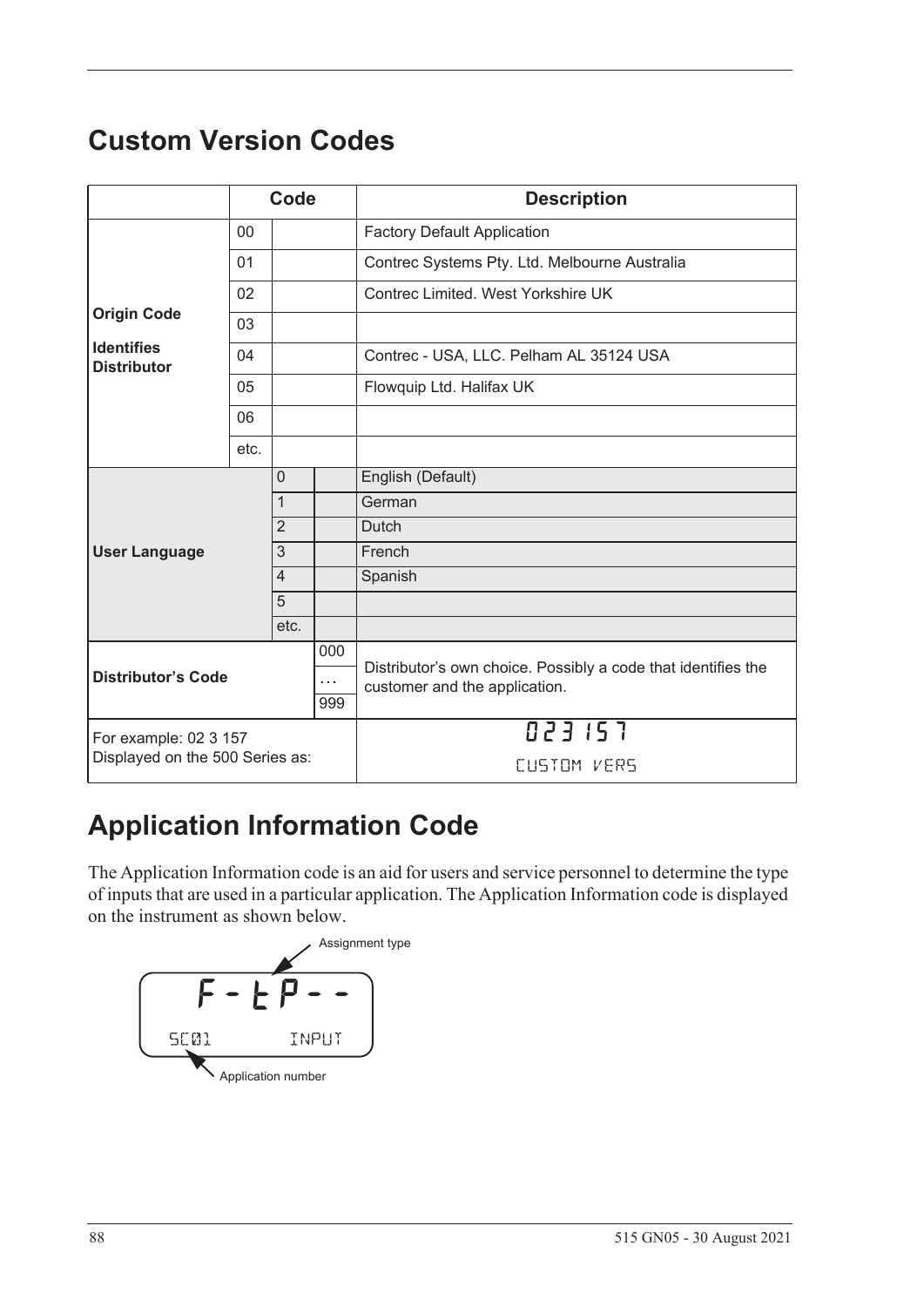The Application number identifies the application as in the following examples:

- **•** SC01 steam flow computer for frequency flow meter
- **•** GN02 natural gas flow computer for analog flow meter

The Input Assignment type indicates the physical input that is assigned to each input on the instrument. The code is made up from six characters as follows:

| FINP1   FINP2   AINP1   AINP2   AINP3   AINP4 |  |  |  |
|-----------------------------------------------|--|--|--|
|                                               |  |  |  |

The codes are as follows:

- - not used in this application
- **A** indicates a generic analog input such as for density or level etc.
- **•** C indicates a user code input
- d indicates a density input
- **•** F indicates a generic flow input such as for volume or mass etc.
- H indicates a high flow input for stacked inputs
- **•** L indicates a low flow input for stacked inputs
- **•** P indicates a pressure input
- **q** indicates a quadrature input
- *k* indicates a temperature input.

For example,  $F - tP - -$  is an instrument with FINP1 (frequency input 1) assigned to a flow input, AINP1 assigned to a temperature input and AINP2 assigned as a pressure input. The other inputs are not used.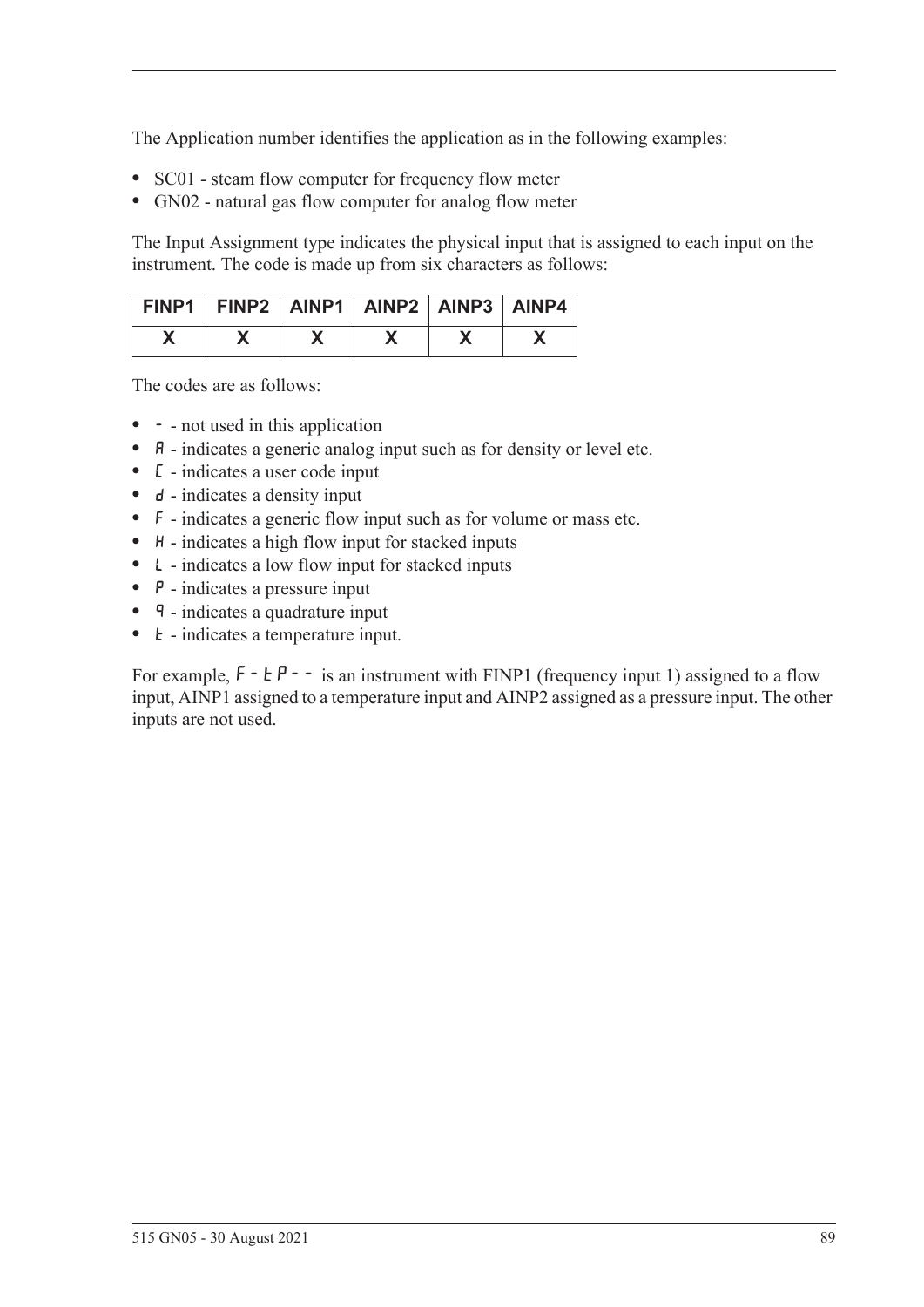# <span id="page-99-0"></span>**Appendix C Ethernet Port & Setup**

# **Ethernet Port**

The optional Ethernet port simplifies the communication network and avoids the need for an external 3rd party Serial to Ethernet converter. It allows communications via an existing Ethernet network. In some installations you will need to speak with your network (IT) administrator in order to correctly set up your network. Applications, such as DataMod (available via Contrec), can communicate over the Ethernet network to perform remote monitoring and Data Logging operations.

Within the instrument's calibration menus the Ethernet port uses the settings for the RS-485 port that need to match a supplied Ethernet unit as follows:

- **•** Protocol: RTU
- **•** Baud Rate: 19200
- **•** Data Bits: 8
- **•** Parity: Even
- **•** Stop Bits: 1

Data mapping follows the same convention applied to Modbus registers.

# **Connecting 515 Ethernet to Networks/Routers**

Ethernet 515s are set as default to DHCP (Dynamic Host Configuration Protocol), which should allow your network/router to automatically find and assign an IP address to the instrument (providing there are addresses available). If your network cannot locate the instrument you may need to run the 'Digi Discovery' tool (Contrec guide available on request) or enter the Ethernet module's MAC address within your router settings. If required, the instrument can also be set to a static IP address, however it is strongly advised that only IT competent persons access and edit site network and 515 Ethernet settings. All Ethernet instruments are supplied with the Ethernet module MAC address printed on the outside of the enclosure and also printed directly onto the Ethernet Module itself (the Option card would need to be removed to view the physical Digi Ethernet module).

Contrec Limited will not be held responsible for any changes made to customer router and network settings. Further guides on how to access the module settings and discovering IP address' can be supplied upon request.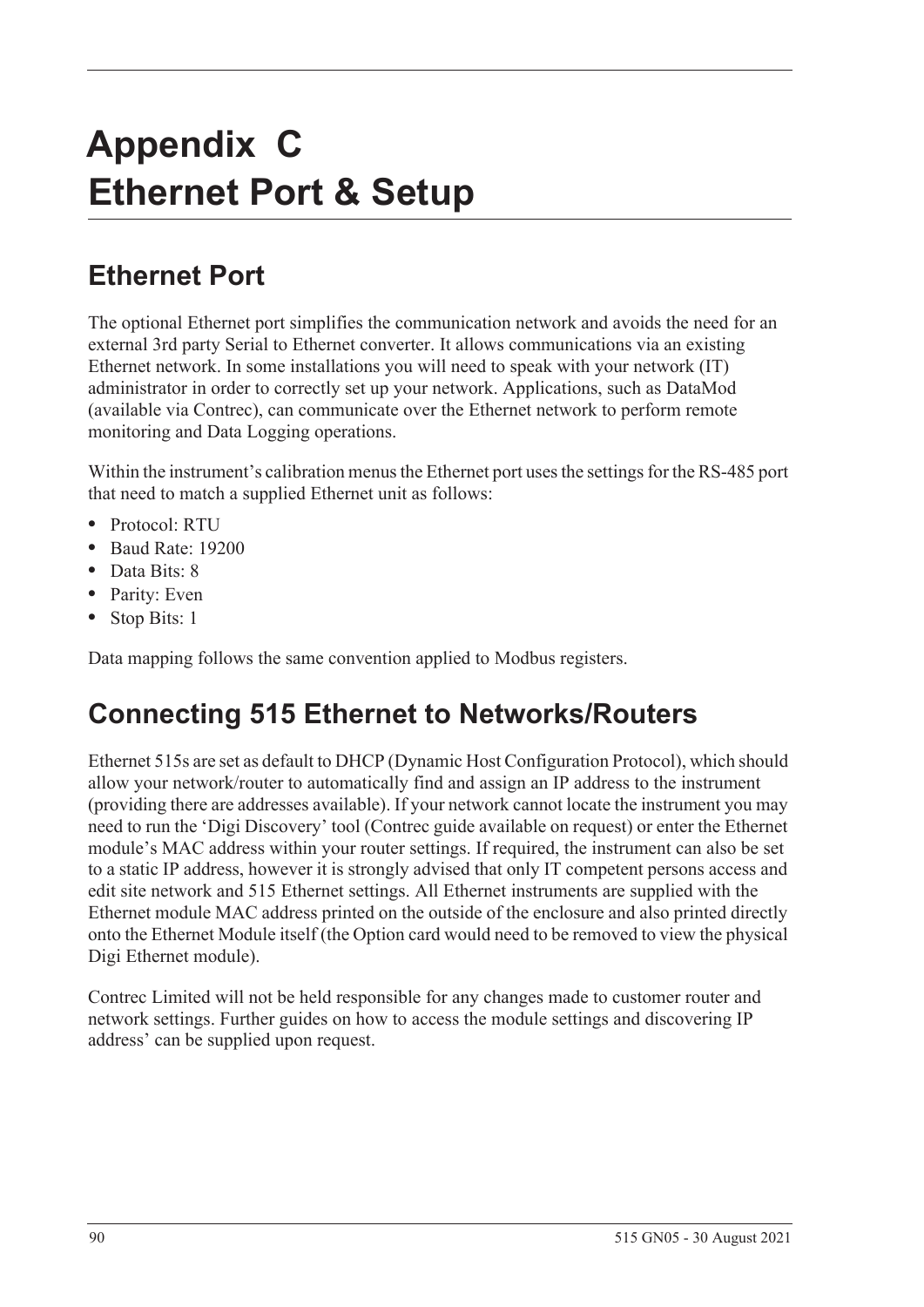# **Connecting DataMod via Ethernet**

Using the IP address that you or the network/router has assigned to the 515 instrument, enter this into the **Host Name / IPv4 Address** tab within DataMod's Modbus Connection Settings as per [Figure 21.](#page-100-0)

Ensure all other settings are correct as per the **Datamod User Guide** and the **515 Ethernet Guide - Establishing a Connection to Datamod**. Both of these documents are available from Contrec on request.

| Transmission Mode-                                            |                      |                     |                      |
|---------------------------------------------------------------|----------------------|---------------------|----------------------|
| C RTU Serial                                                  | <b>C</b> TCP/IP      | C RTU over TCP/IP   |                      |
| -RTU Serial Settings-                                         |                      |                     |                      |
| Serial Port:                                                  |                      | Baud Rate (bps):    |                      |
| COM1                                                          |                      | 19200               | $\blacktriangledown$ |
| -Data Bits-                                                   |                      | -Parity-            |                      |
| C 7 bits C 8 bits                                             |                      | C None              |                      |
|                                                               |                      | $C$ Odd             |                      |
| -Stop Bits-                                                   |                      |                     |                      |
| $C$ 1 bit $C$ 2 bits                                          |                      | $G$ Even            |                      |
|                                                               |                      |                     |                      |
| TCP/IP Settings                                               |                      |                     |                      |
| Host Name / IPv4 Address:                                     |                      |                     | Port:                |
| 192.168.0.7                                                   |                      |                     | 502                  |
|                                                               |                      |                     |                      |
|                                                               |                      |                     | 11                   |
| Receive Timeout (sec): $\begin{vmatrix} 2 \\ 1 \end{vmatrix}$ |                      | Slave Unit Address: |                      |
| Maximum Retries:                                              | $\vert$ <sub>2</sub> |                     |                      |
|                                                               |                      |                     |                      |
|                                                               |                      | <br>$\frac{QK}{2}$  | Cancel               |

<span id="page-100-0"></span>*Figure 21 DataMod - Modbus Connection Settings*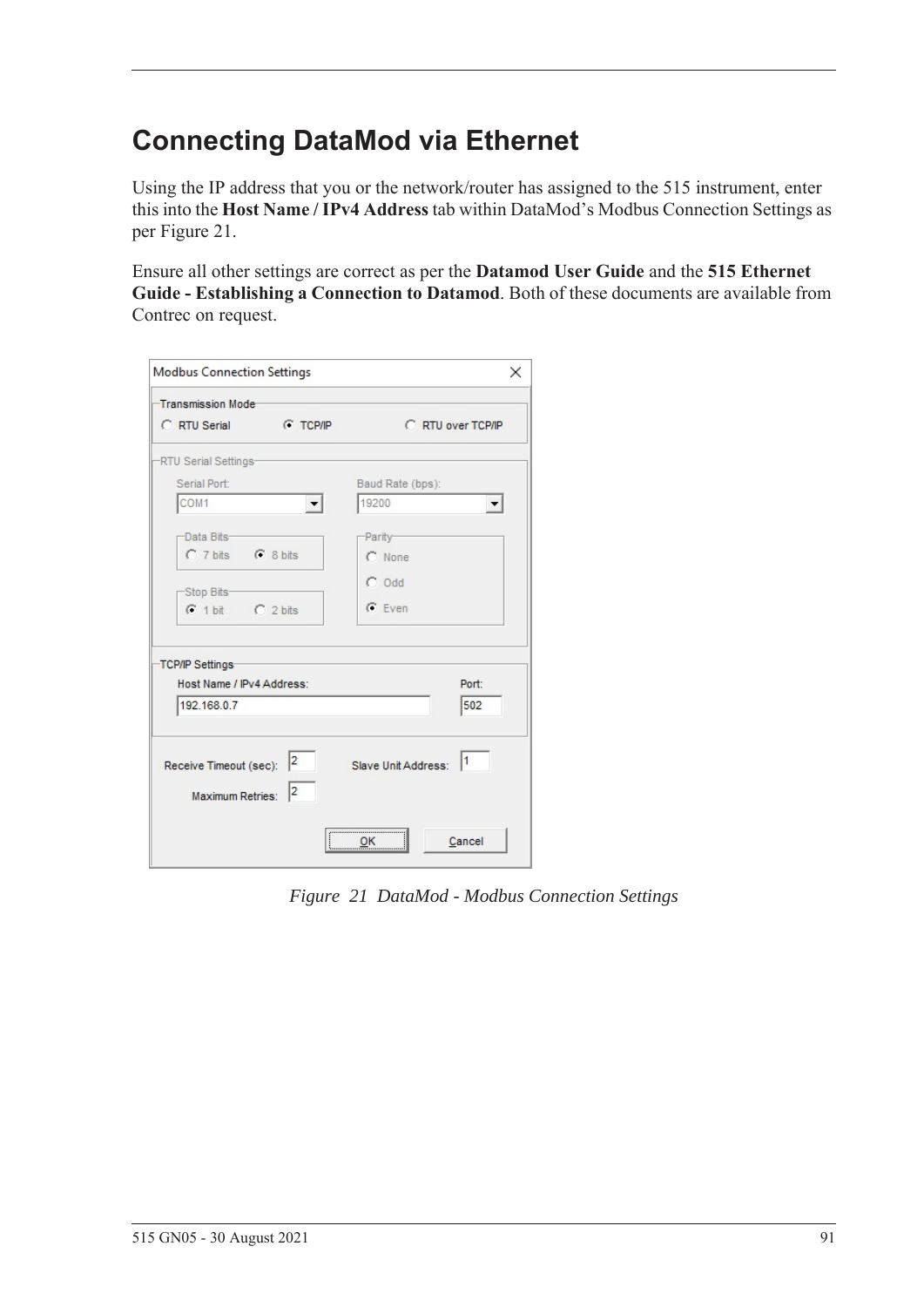# **Appendix D Reference Tables**

# **Properties of Commonly Used Materials**

<span id="page-101-0"></span>

| <b>Material</b>            | <b>Linear Coefficient of Thermal</b><br><b>Expansion in PPM/°C</b> | <b>Linear Coefficient of Thermal</b><br><b>Expansion in PPM/°F</b> |
|----------------------------|--------------------------------------------------------------------|--------------------------------------------------------------------|
| AISI 304 (Stainless Steel) | 17.0                                                               | 30.6                                                               |
| AISI 310 (Stainless Steel) | 14.4                                                               | 25.9                                                               |
| AISI 316 (Stainless Steel) | 16.7                                                               | 30.1                                                               |
| AISI 420 (Stainless Steel) | 10.0                                                               | 18.0                                                               |
| Monel                      | 14.3                                                               | 25.7                                                               |
| Carbon Steel               | 11.2                                                               | 20.2                                                               |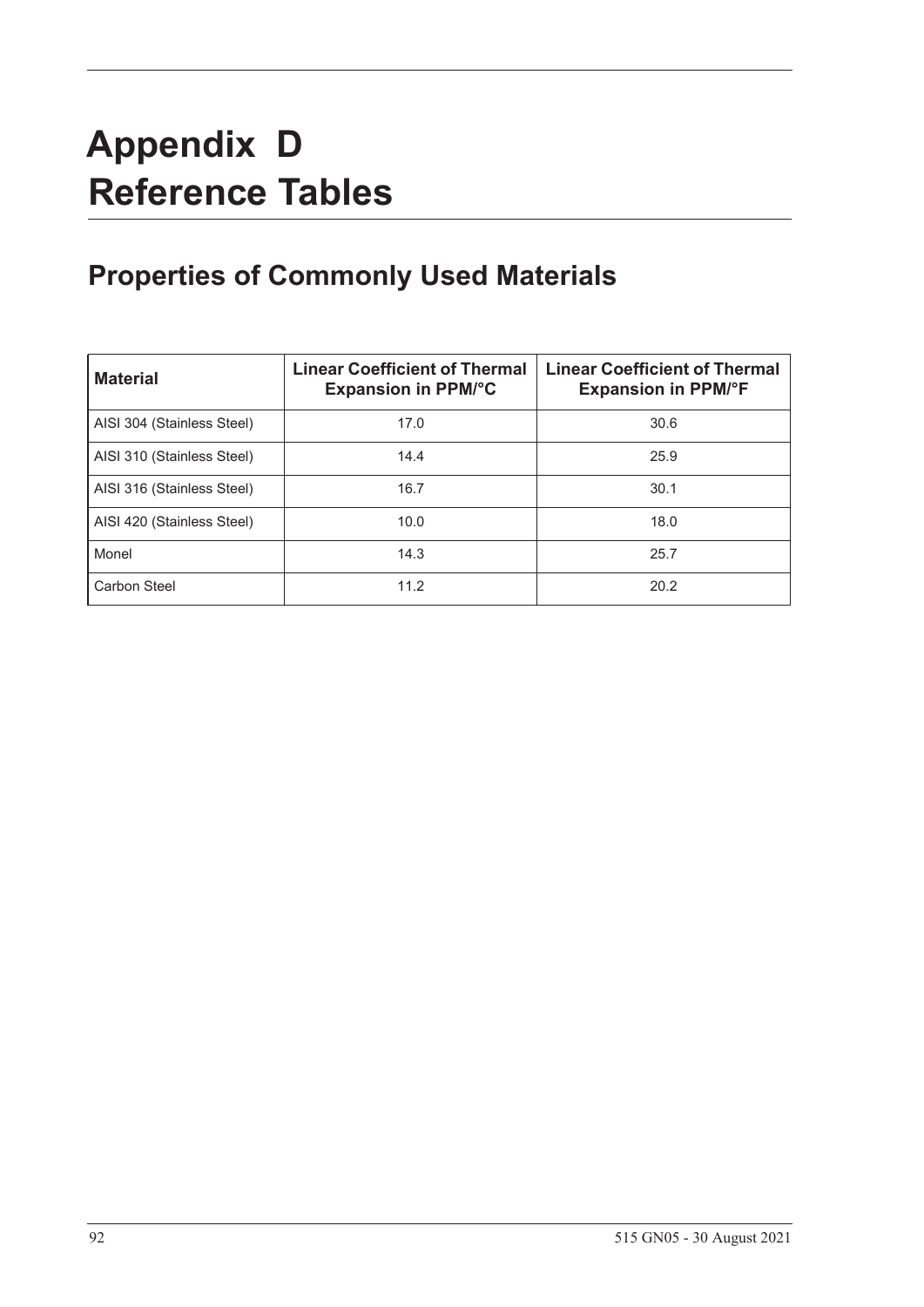# **Index**

**Numerics** 0-5V inpu[t 15](#page-24-0) 4-20mA input [16](#page-25-0) output [18](#page-27-0) 500 Series Program Manage[r 5](#page-14-0) 500-PM software [5,](#page-14-0) [85](#page-94-0)

#### **A**

ACCUM ke[y 26](#page-35-0) address, instrumen[t 68](#page-77-0) AGA-[3 1](#page-10-0) limit[s 6](#page-15-0)  $AGA-8<sub>1</sub>$ alarm connection [20](#page-29-0) equipment failur[e 50](#page-59-0) hysteresi[s 52](#page-61-0) relays [50](#page-59-1) setpoin[t 51](#page-60-0) alarms menu [50](#page-59-2) analog input connection[s 15](#page-24-1) failur[e 61](#page-70-0) scalin[g 3](#page-12-0) application cod[e 88](#page-97-0) approvals [7](#page-16-0) FCC Declaration [8](#page-17-0) ASCII protoco[l 67](#page-76-0)

## **B**

back panel [12](#page-21-0) backup program [37](#page-46-0) Program Manage[r 37](#page-46-1) basic men[u 28](#page-37-0) battery faile[d 62](#page-71-0) lif[e 54](#page-63-1) ne[w 62](#page-71-0) battery replacemen[t 24](#page-33-0) battery typ[e 24](#page-33-1) baud rat[e 53](#page-62-1)

# **C**

CAL switch-protected parameter [33](#page-42-0) calibration backup, reports [37](#page-46-0) menu [38](#page-47-0) set mode [34](#page-43-0) view mode [34](#page-43-1) cleaning [11](#page-20-0) clock batter[y 54](#page-63-1) date format [55](#page-64-0) real-tim[e 54](#page-63-2) codes application information [88](#page-97-0) customer versio[n 88](#page-97-1) exception [77](#page-86-1) product numbe[r 87](#page-96-0) coefficients, expansion [92](#page-101-0) comm port COM-1 RS-232 [65](#page-74-1) COM-2 RS-485 [66](#page-75-1) communication connection[s 22](#page-31-0) protocols [67](#page-76-1) communication[s 4,](#page-13-1) [65](#page-74-2) menu [53](#page-62-2) connections alar[m 20](#page-29-0) communication [65](#page-74-3) communication[s 22](#page-31-0) electrical [12](#page-21-1) input [15](#page-24-2) mains [23](#page-32-0) output [18](#page-27-1) customer version codes [88](#page-97-1) customizing a printout [80](#page-89-1)

## **D**

daily logging [56](#page-65-0) data log viewing [28,](#page-37-1) [29](#page-38-0)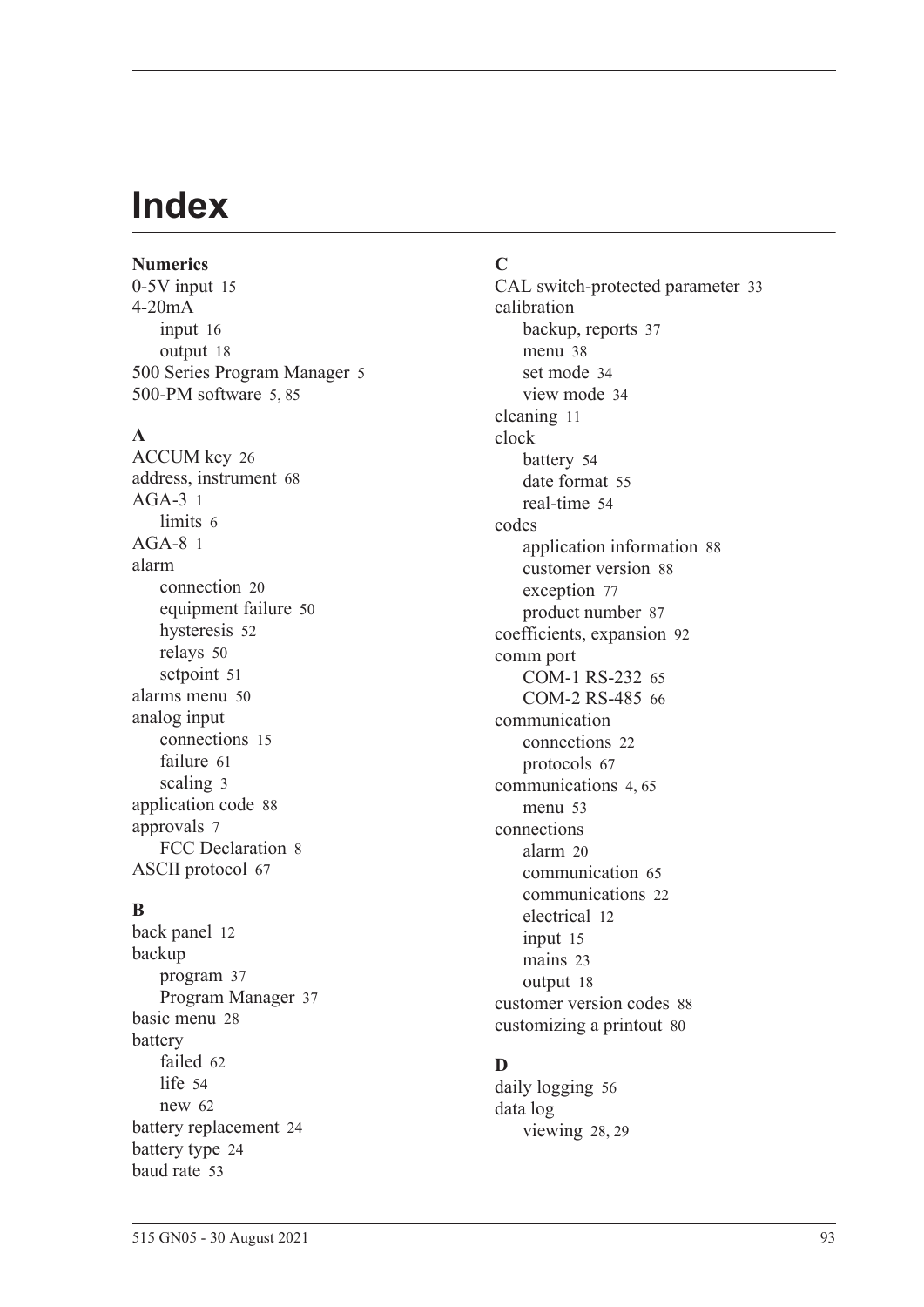data logging daily [56](#page-65-0) hourl[y 55](#page-64-1) monthly [56](#page-65-1) weekl[y 56](#page-65-2) yearly [56](#page-65-3) date format [55](#page-64-0) declaration FCC [8](#page-17-0) decontamination [11](#page-20-0) default on exception [61](#page-70-1) default tota[l 25](#page-34-0) detail men[u 28](#page-37-0) disconnection device [23](#page-32-1) display specifications [9](#page-18-0) timeout mod[e 58](#page-67-0) timeout time [58](#page-67-1) DISPLAY key [26](#page-35-1) display-only parameter [33](#page-42-1)

# **E**

earthin[g 23](#page-32-2) electrical connections [12](#page-21-1) equipment failure alarm [50](#page-59-0) error condition, overrid[e 61](#page-70-2) error message[s 61](#page-70-3) Ethernet COM-2 por[t 23,](#page-32-3) [66](#page-75-2) exception codes [77](#page-86-1) Exception Status [69](#page-78-0) exception, default [61](#page-70-1) expansion coefficient[s 92](#page-101-0)

## **F**

failure of input [61](#page-70-0) features [1](#page-10-2) flash driver port assignmen[t 54](#page-63-3) format, date [55](#page-64-0) front panel keys [26](#page-35-2) LEDs [25](#page-34-1)

## **G**

glossary [85](#page-94-1) GPA 2172-96 [7](#page-16-1)

## **H**

hardware connections [65](#page-74-3) hourly logging [55](#page-64-1) hysteresis, alar[m 52](#page-61-0)

# **I**

input 0-5[V 15](#page-24-0) 4-20mA [16](#page-25-0) connections [15](#page-24-2) analog [15](#page-24-1) failure [61](#page-70-0) RTD [16](#page-25-1) sensor failure [61](#page-70-0) types [5](#page-14-1) inputs menu [42](#page-51-0) installation [11](#page-20-1) instrument address [68](#page-77-0) request forma[t 67](#page-76-2) response[s 69](#page-78-1) setting[s 40](#page-49-1) interconnections, communication [65](#page-74-3) interference suppression [21](#page-30-0) ISO 6976-1995 [7](#page-16-2) isolated output[s 4](#page-13-2)

# **K**

key ACCUM [26](#page-35-0) DISPLA[Y 26](#page-35-1) RATE [26](#page-35-3) RESE[T 26](#page-35-4) TOTAL [26](#page-35-5) keys, front panel [26](#page-35-2)

# **L**

LEDs, status [25](#page-34-1) logged dat[a 28](#page-37-1) viewin[g 29](#page-38-0) logging daily [56](#page-65-0) hourly [55](#page-64-1) monthly [56](#page-65-1) weekl[y 56](#page-65-2) yearly [56](#page-65-3) logic input connection [17](#page-26-0)

# **M**

main menu basic and detailed [28](#page-37-0) main menu item[s 27](#page-36-0) mains connections [23](#page-32-0) maintenanc[e 11,](#page-20-1) [23](#page-32-4)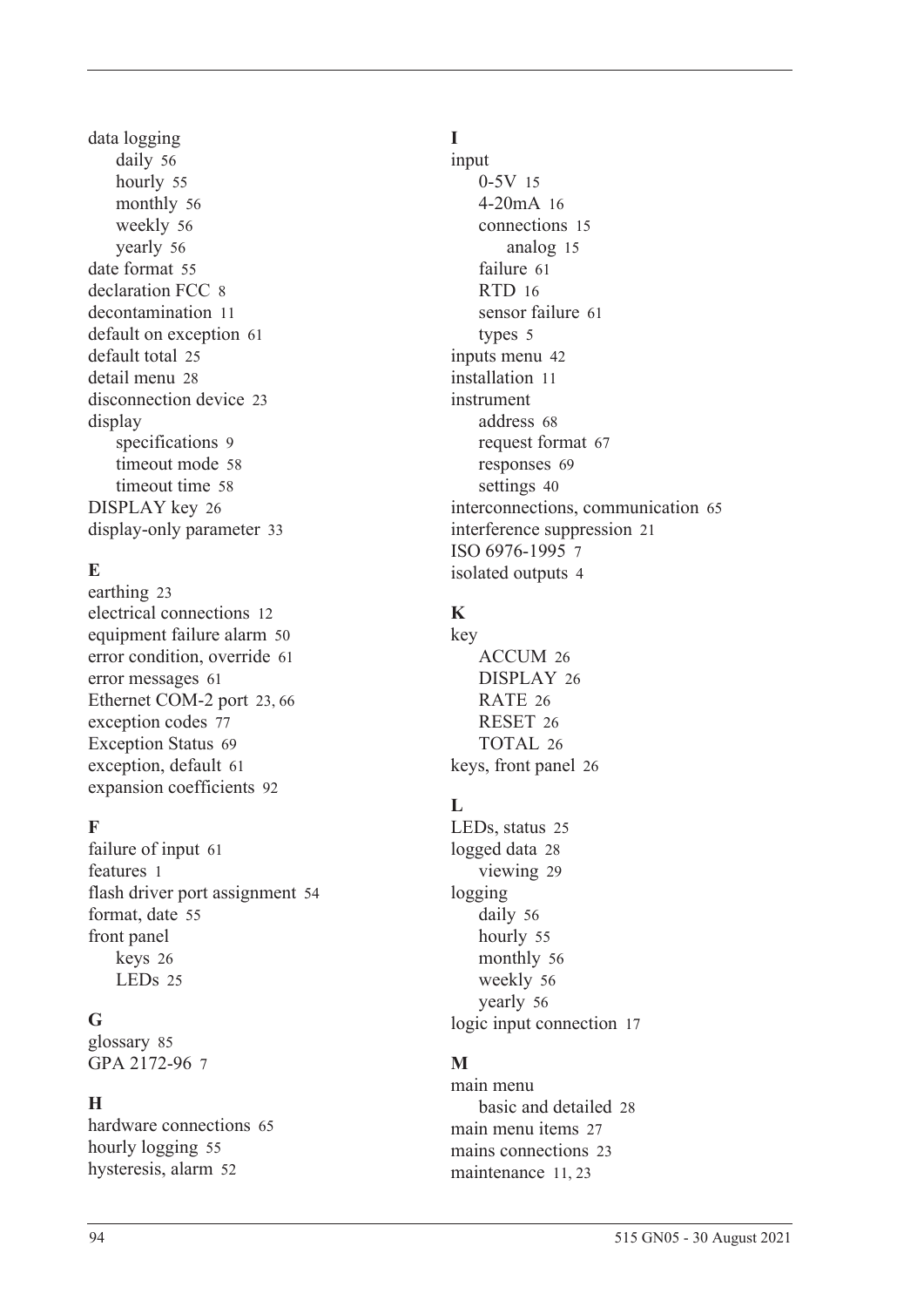menu alarm[s 50](#page-59-2) calibratio[n 38](#page-47-0) comms [53](#page-62-2) input[s 42](#page-51-0) output[s 48](#page-57-0) params [40](#page-49-2) setu[p 57](#page-66-0) test [60](#page-69-0) tm/lo[g 54](#page-63-4) unit[s 40](#page-49-3) messages erro[r 61](#page-70-3) syste[m 61](#page-70-4) warnin[g 63](#page-72-0) Modbus accessible parameters [41](#page-50-0) Modbus data forma[t 54](#page-63-5) Modbus RTU protoco[l 73](#page-82-0) mode display timeou[t 58](#page-67-0) normal operatio[n 25](#page-34-2) set calibration [34](#page-43-0) view calibration [34](#page-43-1) model number[s 87](#page-96-1) monthly logging [56](#page-65-1) mountin[g 11](#page-20-2)

## **N**

normal operatio[n 25](#page-34-2) number mode[l 87](#page-96-1) seria[l 31](#page-40-1)

# **O**

operation, norma[l 25](#page-34-2) output connection[s 18](#page-27-1) 4-20m[A 18](#page-27-0) puls[e 19](#page-28-0) pulse facto[r 50](#page-59-3) outputs men[u 48](#page-57-0) override error condition [61](#page-70-2)

# **P**

panel LED[s 25](#page-34-1) mountin[g 11](#page-20-2) rear [12](#page-21-0)

parameter CAL switch-protected [33](#page-42-0) display-only [33](#page-42-1) not visibl[e 33](#page-42-2) password-protected [33](#page-42-3) programmable [33](#page-42-4) parameters men[u 40](#page-49-2) parity bit [53](#page-62-3) password-protected parameter [33](#page-42-3) peak flowrate[s 28](#page-37-2) port assignment, flash driver [54](#page-63-3) COM-1 RS-232 [22,](#page-31-1) [53](#page-62-4) COM-2 Ethernet [23,](#page-32-3) [66](#page-75-2) COM-2 RS-485 [22,](#page-31-2) [53](#page-62-5) COM-[3 53](#page-62-6) flash driver assignment [54](#page-63-3) power supply interruption [54](#page-63-1) printer data control [84](#page-93-0) error messages [84](#page-93-1) protocol [80](#page-89-2) report types [80](#page-89-3) printer type[s 80](#page-89-4) printout configuration repor[t 37](#page-46-2) printouts individual logs [82](#page-91-0) live data [81](#page-90-0) log report [82](#page-91-1) type[s 81](#page-90-1) product number codes [87](#page-96-0) Program Manager [37](#page-46-1) programmable parameter [33](#page-42-4) protocol ASCI[I 67](#page-76-0) communication [67](#page-76-1) Modbus RT[U 73](#page-82-0) printer [80](#page-89-2) pulse factor, output [50](#page-59-3) pulse output [19](#page-28-0)

# **R**

RATE key [26](#page-35-3) real-time cloc[k 54](#page-63-2) rear panel [12](#page-21-0) relay output[s 5](#page-14-2) relays, alarm [50](#page-59-1)